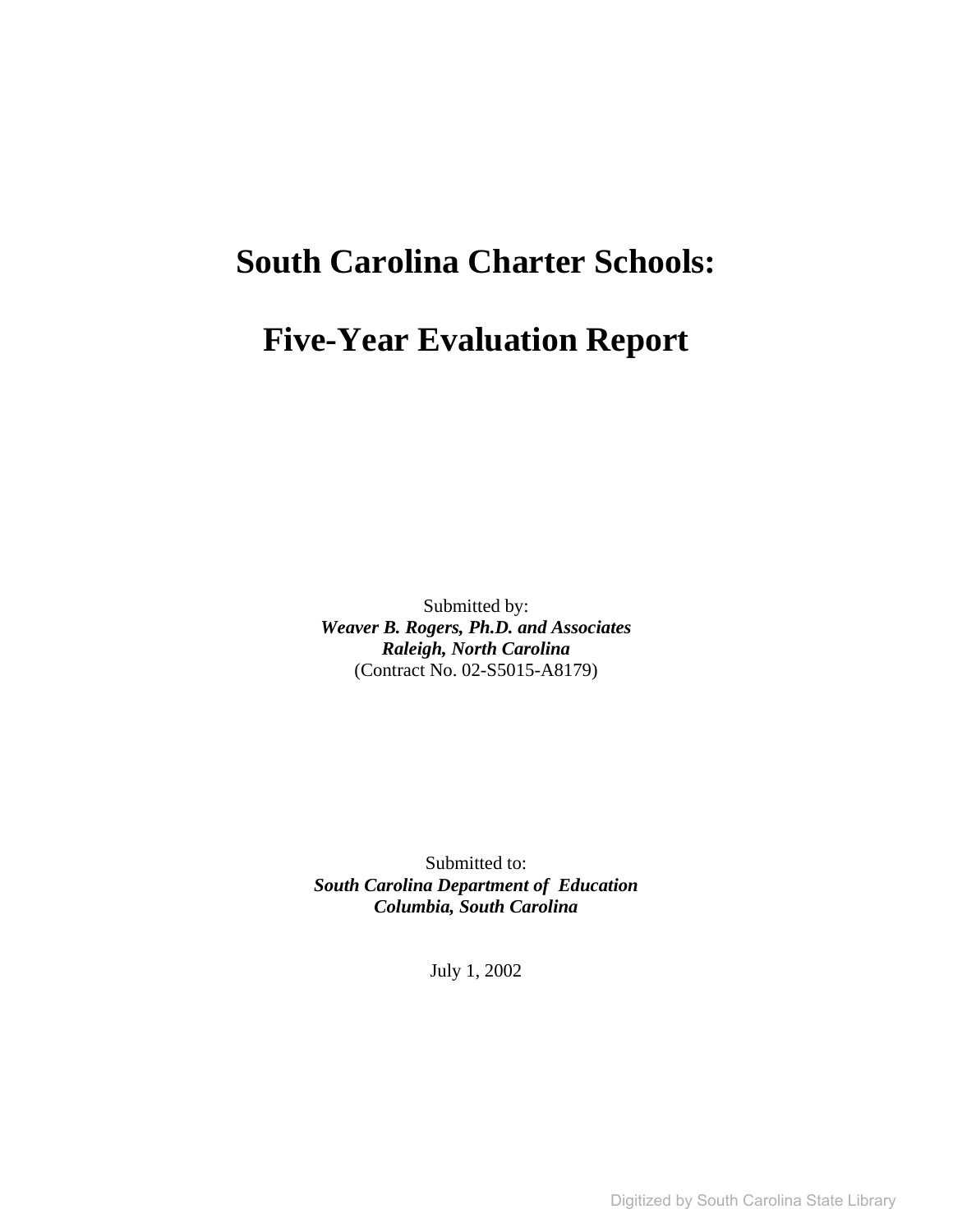#### Acknowledgements

We wish to thank a number of individuals who have provided valuable information as we prepared this evaluation report. At the South Carolina Department of Education, we express our sincere thanks to Deputy Superintendent Calvin W. Jackson and Director Lynne Rogers for their important advice and assistance at the beginning of the process. In addition, we express our special appreciation to Education Associate Catherine Samulski who served as our primary departmental contact throughout the study and who provided crucial data and many insights about charter schools in South Carolina.

Also from the Department, we wish to thank Director David Burnett, Audit Supervisor Pam McMillan, and Deputy General Counsel Shelly Carrigg who provided very useful information by phone.

From the Legislative staff, we greatly appreciate the helpful information and comments provided by Clara Heinsohn, Senior Analyst, K-12, SC Senate Education Committee and Sandy Smith, Director of Research, SC House Education and Public Works Committee.

In addition, we express our sincere thanks to John Fiegel and Donna Hoblit from the Charter Schools Office in the US Department of Education in Washington. They met with us in Washington in March, 2002 and gave us valuable advice at the beginning of the project.

Finally, we express our sincere appreciation to each of the directors of the eight charter schools for taking time from their busy schedules to respond to surveys, answer phone calls, meet with us and provide data. We also greatly appreciate the helpful comments from the school superintendents in the local school districts where the charter schools are located.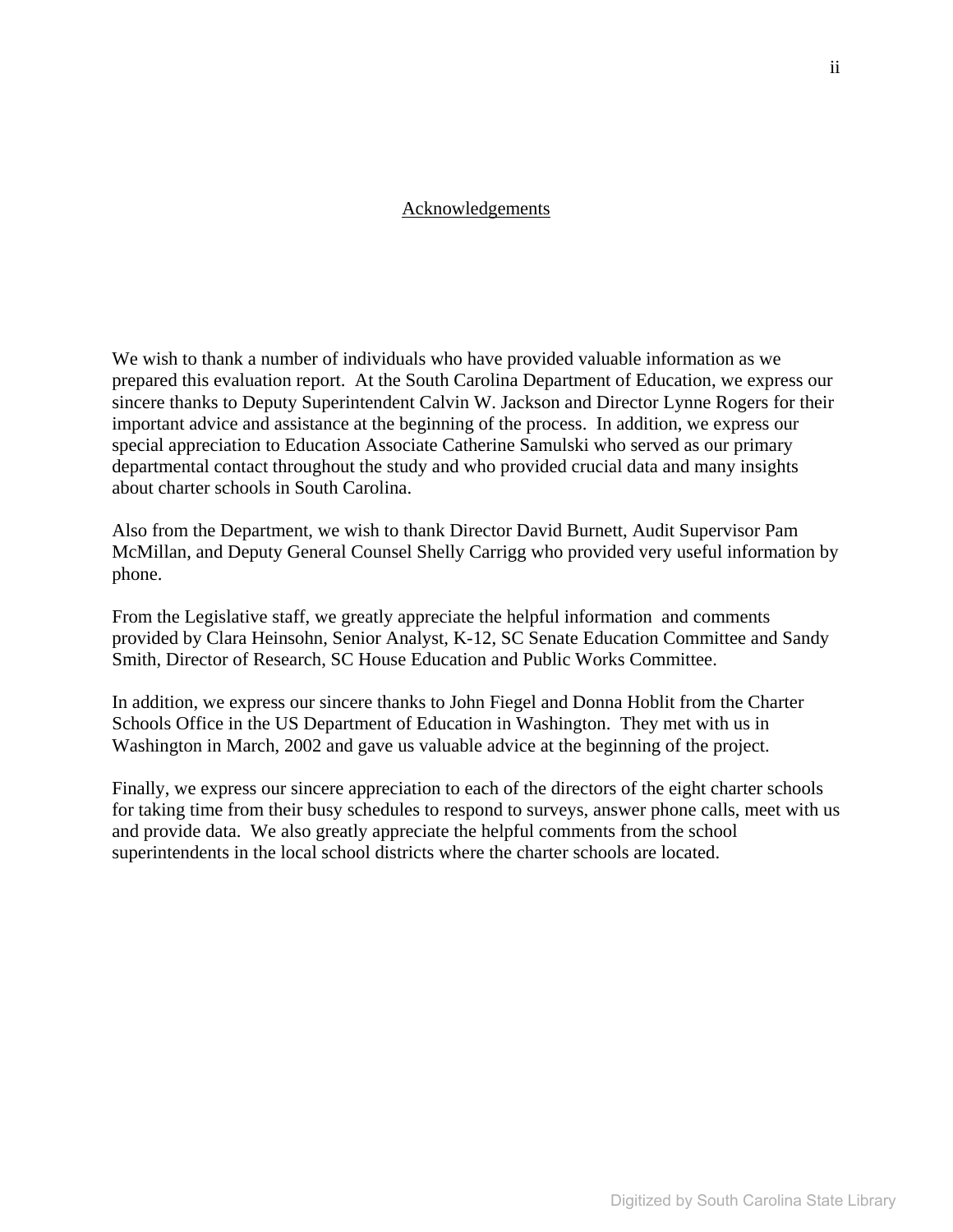# **Table of Contents**

| Demographics, Student Performance and Other Charter School Data11 |  |
|-------------------------------------------------------------------|--|
|                                                                   |  |
|                                                                   |  |
|                                                                   |  |
|                                                                   |  |
|                                                                   |  |
|                                                                   |  |
|                                                                   |  |
|                                                                   |  |
|                                                                   |  |
|                                                                   |  |
|                                                                   |  |
|                                                                   |  |
|                                                                   |  |
|                                                                   |  |
|                                                                   |  |
|                                                                   |  |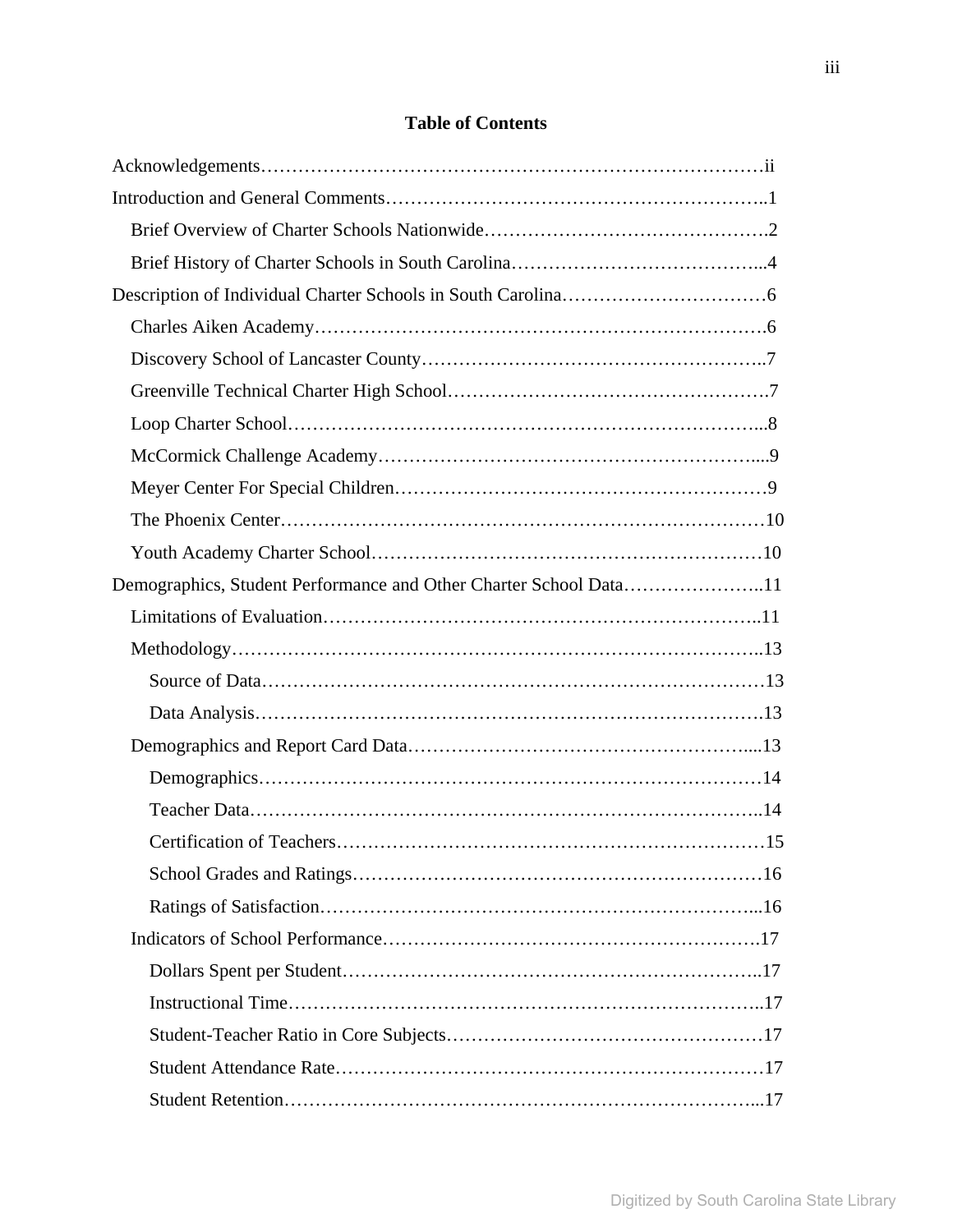| Views of Charter School Directors: Results from Surveys and Interviews20               |  |
|----------------------------------------------------------------------------------------|--|
| Views of Local School District Superintendents where Charter Schools are               |  |
|                                                                                        |  |
| An Analysis of Key Components of the South Carolina Charter School Legislation23       |  |
|                                                                                        |  |
|                                                                                        |  |
|                                                                                        |  |
|                                                                                        |  |
|                                                                                        |  |
|                                                                                        |  |
| An Analysis of Key Charter School Issues Facing the State, Local Districts and Charter |  |
|                                                                                        |  |
|                                                                                        |  |
|                                                                                        |  |
|                                                                                        |  |
| Policy Recommendations to the Legislature and the SC State Board of Education30        |  |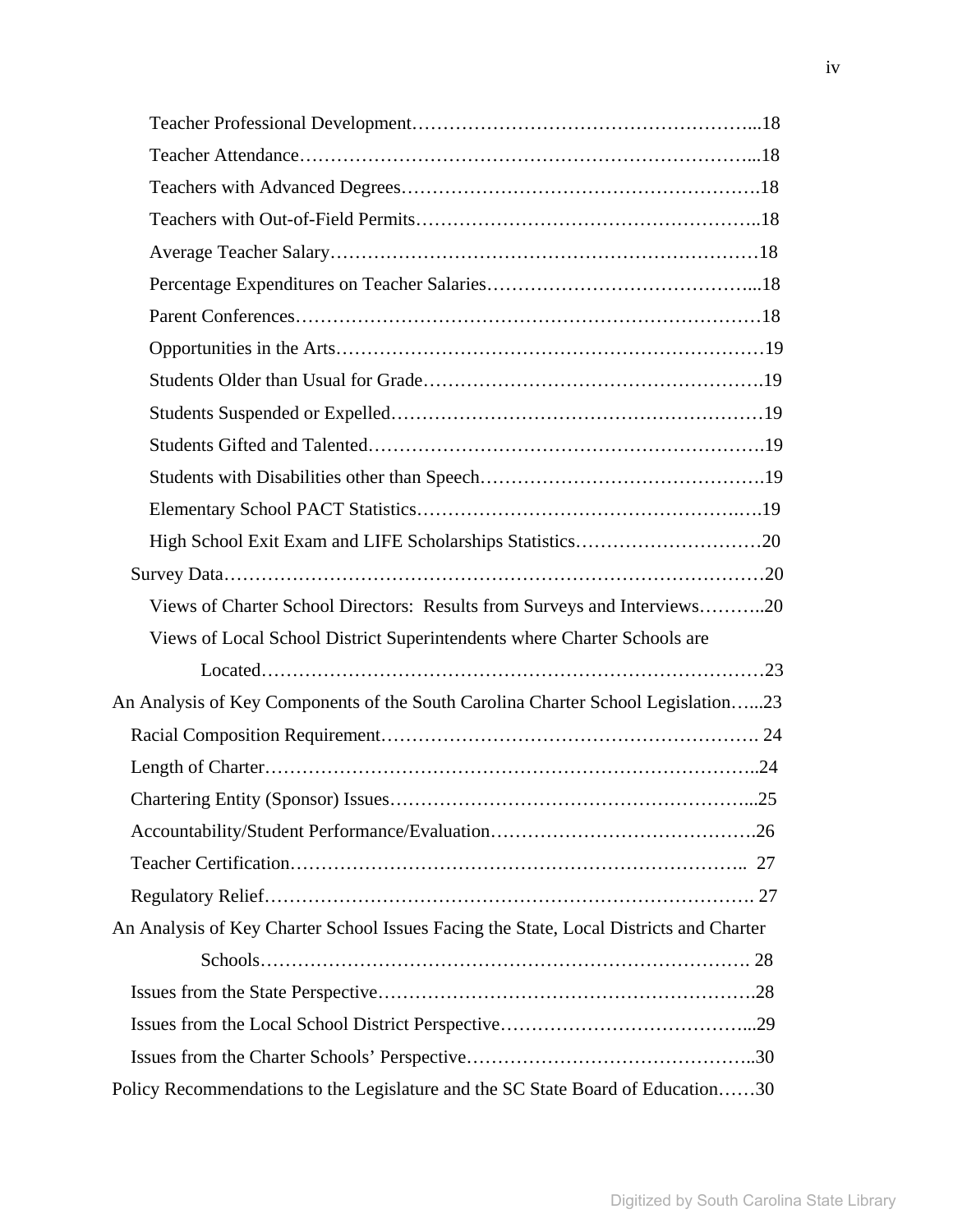| A. Recommendations for Assistance to Charters, Local School Districts and Other |  |
|---------------------------------------------------------------------------------|--|
|                                                                                 |  |
| B. Recommendations for Additional Study, Data Collection and Research34         |  |
| C. Recommendations for Establishing or Strengthening Relationships35            |  |
|                                                                                 |  |
| E. Recommendations for Anticipating and Preparing for the Future38              |  |
|                                                                                 |  |
|                                                                                 |  |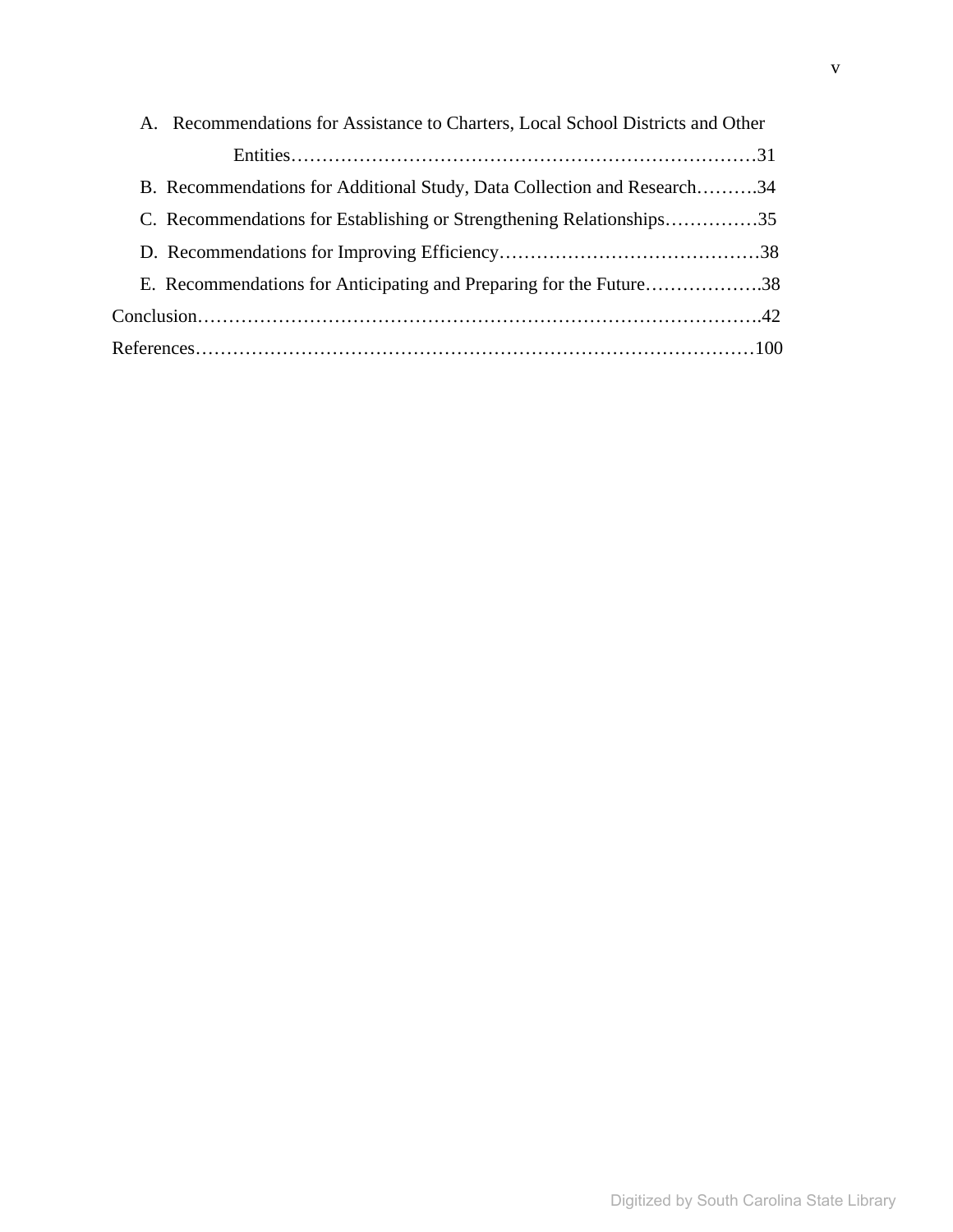# **List of Tables**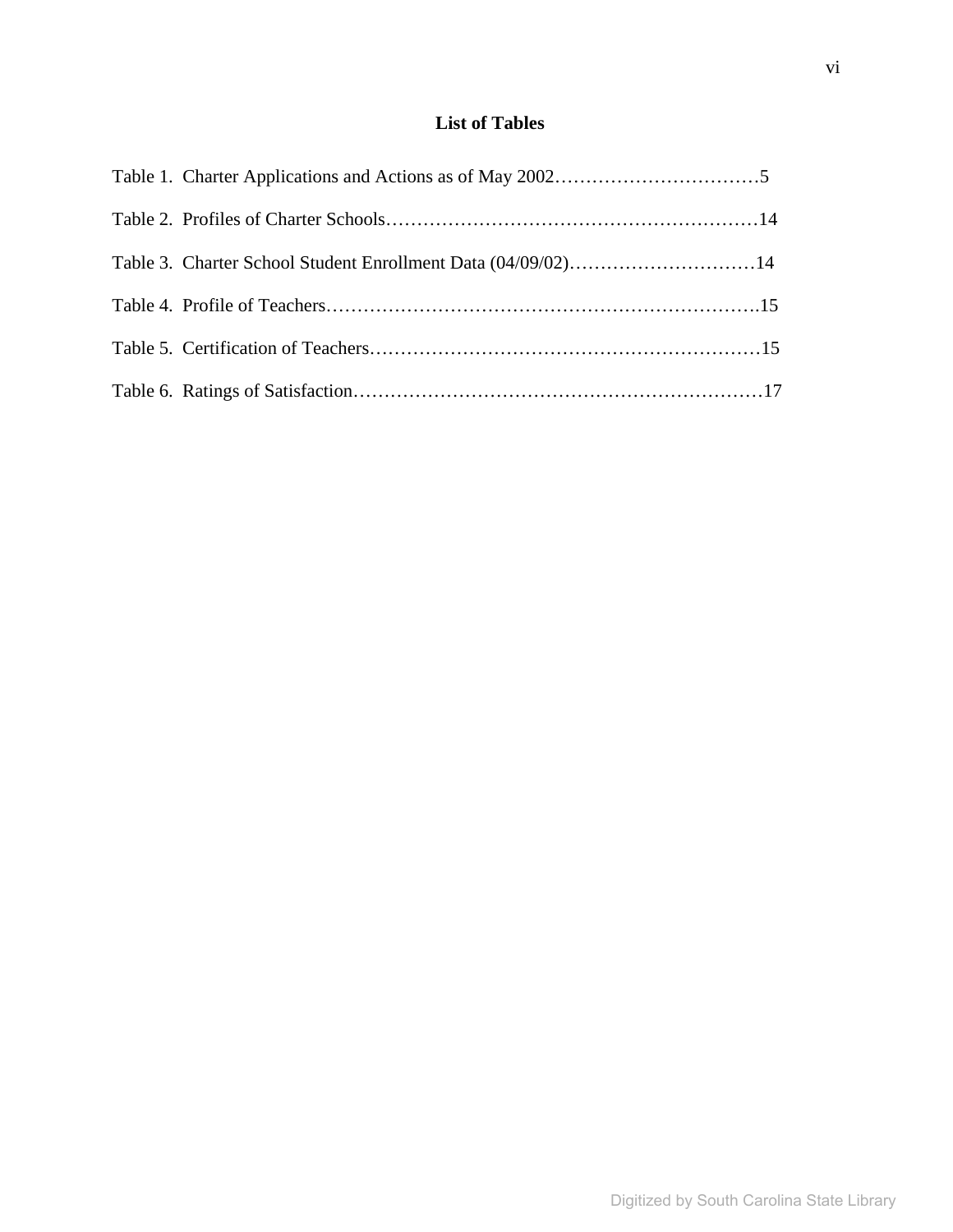# **Appendices**

| APPENDIX A: Interviews with Directors and Summary of School Visits45 |  |
|----------------------------------------------------------------------|--|
|                                                                      |  |
|                                                                      |  |
|                                                                      |  |
|                                                                      |  |
|                                                                      |  |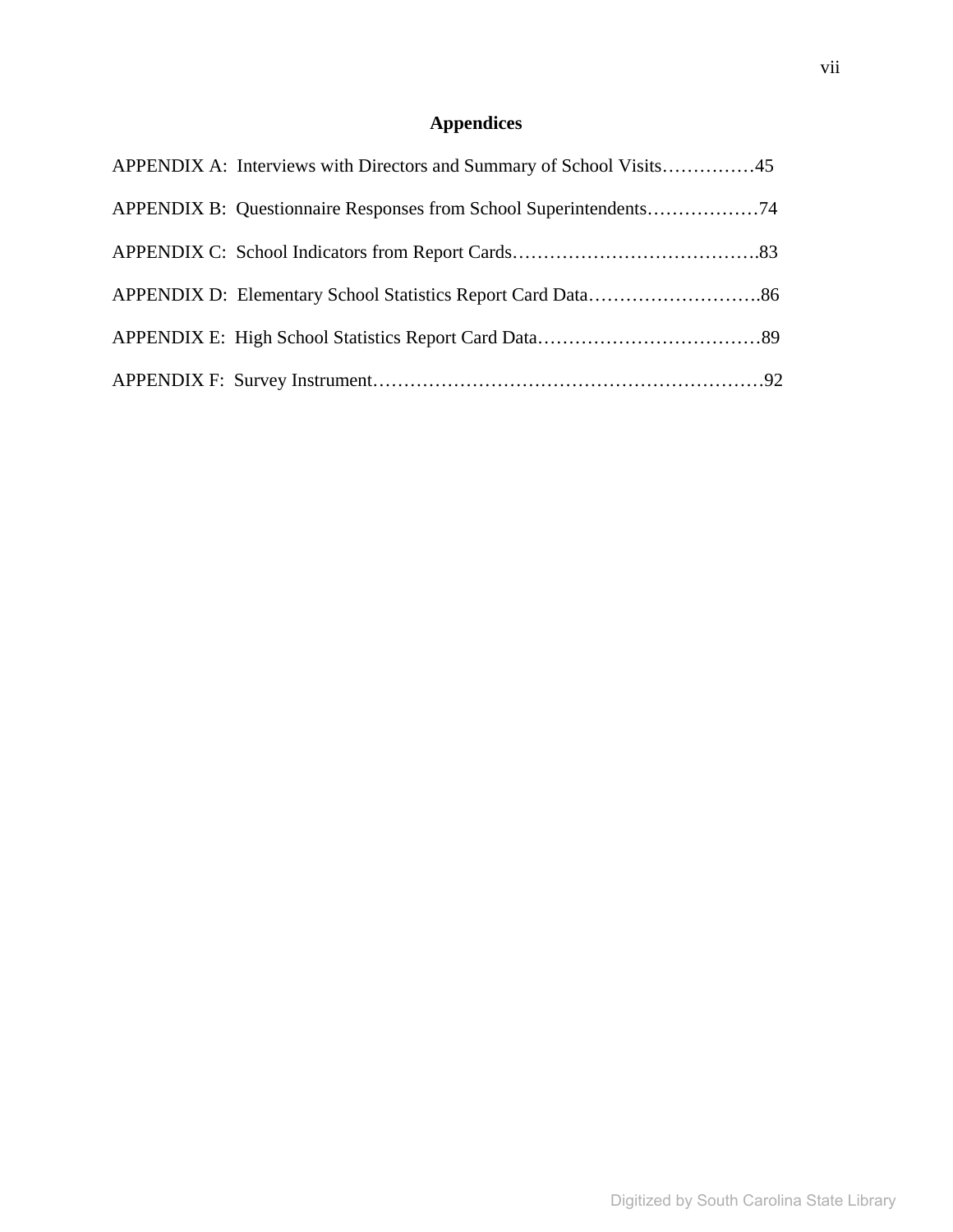"If we continue to do what we've always done, we will continue to get what we've always gotten."

W. Edwards Demming

"The art of progress is to preserve order amid change and to preserve change amid order."

Alfred North Whitehead

# **Introduction and General Comments**

In South Carolina, and in the Nation, charter schools have the potential to create dramatic and fundamental change in public education. Charter schools can bring profound alterations in teaching methods, parental choice of schools, parental participation, student performance and many other aspects of schooling. Both proponents and opponents of charter schools recognize just how dramatic these shifts could be; because of this recognition, the proponents tend to be excited by this prospect whereas the opponents are often quite alarmed and concerned by the changes that could occur with this new, nontraditional sort of schooling.

Charter schools, in the classic sense, can be defined as public schools that are freed from many state and local regulations but that are held strictly accountable for improving student performance. Yet, while one can classify charter schools in this simplistic way, there is nothing simple about assessing the impact of charter schools. For example, the statutes and regulations that govern charter schools are different in every state, so it is difficult to compare these schools with their peers in other parts of the country. Also, it is difficult to compare fairly new charter schools that are just getting started with our traditional public schools that have been in existence for generations.

But despite the complexity of evaluating charter schools, policy makers are interested in having the best available information about how these new schools are performing. Thus, this evaluation report was prepared for the State of South Carolina for the purpose of evaluating the South Carolina charter school effort that was begun in 1996. This report was developed, specifically, to address the evaluation requirement in the SC charter school legislation (Chapter 40, Section 59-40-160,b) The key sentence from this legislation relating to evaluation is shown below:

*"The State Board of Education shall review the implementation and effectiveness of this chapter (charter schools)…and issue a final report and recommendations to the Governor and General Assembly during the fifth year (2002) after the effective date of this chapter."*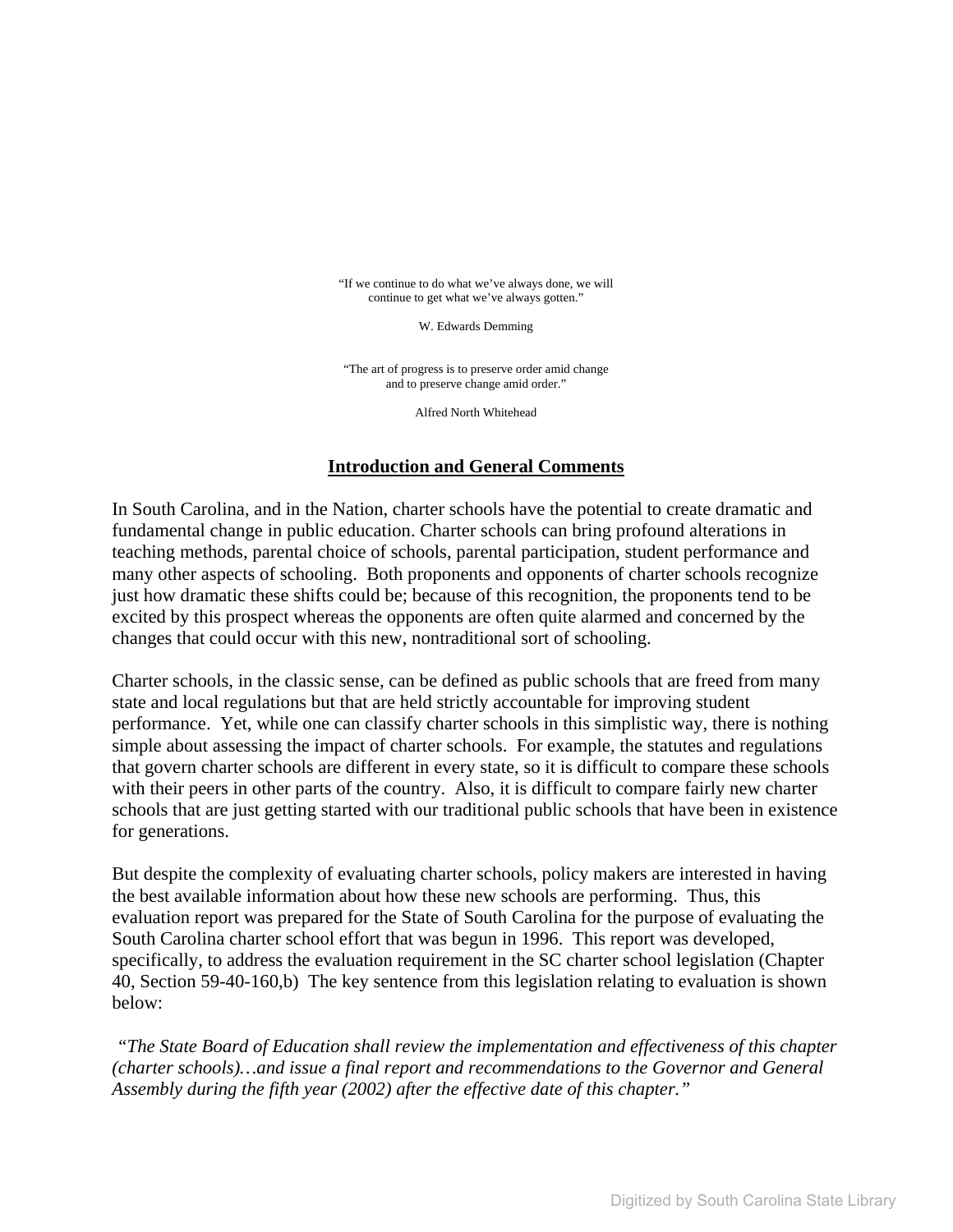In response to this legislation, our report reviews a variety of data and other indicators which shed light on how the charter school program has been implemented and to what degree it has been effective. In addition, this report includes our observations about various aspects of the program and our policy recommendations for consideration as future decisions are made regarding the South Carolina charter schools.

#### Brief Overview of Charter Schools Nationwide

To better understand and appreciate the charter school movement in South Carolina, it is helpful to review the history of charter schools in the United States.

Charter schools began to change the education landscape in America during the early 1990s. The first charter school law was passed in Minnesota in 1991, and the first charter school opened in St. Paul, Minnesota in 1992. In the past ten years, charter schools have steadily increased in numbers, with approximately 580,000 students currently enrolled nationwide in about 2,500 schools (Fiegel, 2002). While this growth has been significant over the past decade, it should be noted that charters still make up only around one percent of the public school enrollment nationwide; however, in some locations they are much more prevalent. For example, in Washington, DC, 14% of students are enrolled in public charter schools (Center for Education Reform, 2002). There are currently charter schools operating in 37 states. While two states, California and Arizona, have over 400 charter schools (Center for Education Reform Web Site), many states have relatively small programs. For the 37 states with charter school laws, there is an average of 71 charter schools per state. Some states, such as North Carolina, have statutory limits on the number of charter schools that may be operating at one time; the limit in North Carolina is currently set at 100 schools, but there have been some efforts to raise this cap.

From the beginning, the concept of charter schools has received widespread national attention, including both praise and criticism. Significantly, this attention has even come from the very highest levels of government. During his two terms in office, President Clinton repeatedly mentioned his belief in charter schools in several State of the Union Messages. President Clinton had, and likely still has, very high hopes that charter schools would bring major reform to public schools in America.

Likewise, President Bush is a very strong supporter of charter schools. His vigorous support was mentioned in a recent speech to the Manhattan Institute by US Secretary of Education Rod Paige. The Secretary noted President Bush's "solid support" for charter schools and he stated that, "Charter schools offer meaningful options for parents and their children—particularly for those children who would otherwise be left behind in low-performing schools." Dr. Paige went on to say that, "The good news is that charter schools do not just help the students they serve directly, they also prod the entire system to improve. New research from the US Department of Education shows that charter schools are helping regular public schools and districts to improve" (press release, US Department of Education, June 14, 2001).

The Congress has echoed this support from the Executive Branch and demonstrated its bipartisan support by providing significant Federal funding for charter schools. (It should be noted that the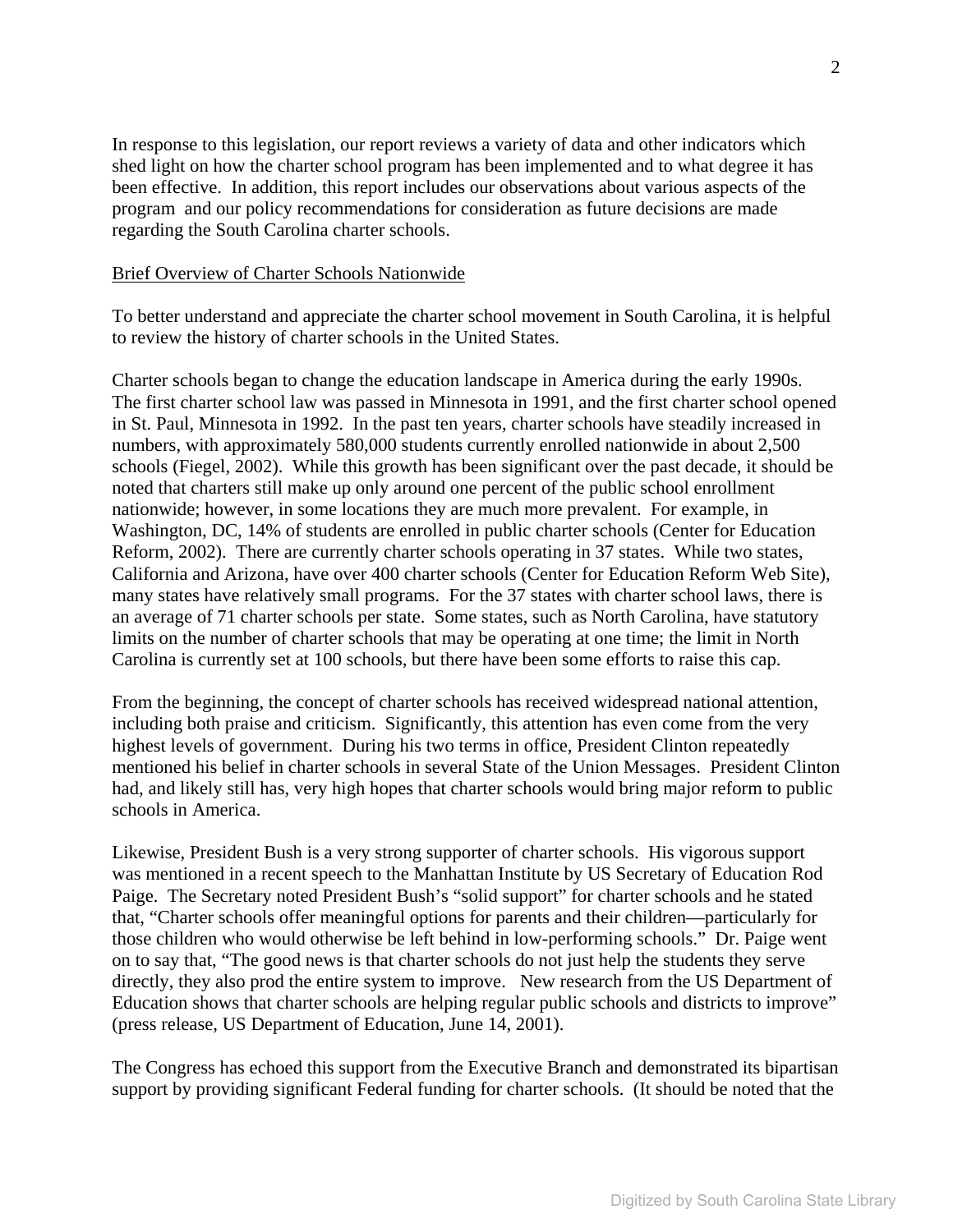South Carolina Department of Education prepared a grant proposal seeking a portion of these Federal funds. The Department was awarded a federal grant for \$4.1 million in 1997 to support the charter school effort in the State and another grant of \$6.2 million in 2000.)

In just a few years, charter schools have developed a strong and growing number of parent advocates and other local supporters who are willing to put forth enormous energy to create charter schools, and in some cases even literally construct the school buildings themselves. The support is both pragmatic and emotional. Some parents are so delighted to have the choice provided by charter schools they have called state education agencies in tears to express their gratitude for the legislation that created the charter option (Dr. Weaver Rogers, personal communication, 2001).

However, charter schools also have their skeptics (Wall Street Journal, 2002; Nathan, 1999). For example, traditional local school districts often worry that charter schools will skim off both their students and the financial funding associated with those students. (In reality, the experience of many charter schools is that they also tend to attract significant numbers of students from home schools and private schools.) And, many local districts also tend to feel that charter schools have unfair advantages over regular public schools, such as relief from regulations, which could help these schools' performance look better when compared to regular schools.

Still, some local school districts see charter schools as providing an excellent opportunity to provide educational programs or services that they might not be able to offer without the flexibility available to charter schools. Some districts have found charter schools to be a way to meet the special needs of hard to serve unique populations such as handicapped children. More districts may begin to explore charter schools due to new research just out this year (Slovacek, et al., 2002) indicating that, at least in some states, charter schools are doing a more effective job of improving the academic performance of students from low income families.

Some teacher associations worry that charter schools will reduce their memberships. Minority groups sometimes worry that charter schools supporters have a hidden agenda and want to resegregate schools.

Advocates for traditional schools sometimes believe that charter schools are the first step toward vouchers and tax credits and may even represent the ultimate unraveling of the American public school system which has done so much for the development of our country. State Boards of Education and state legislatures, aware of their fiduciary responsibilities, may feel insecure in endorsing the enrollment of children in new, unproven schools run by parents and community leaders who may not have regular education credentials.

Thus, from a national perspective, charter schools have grown more quickly than some would have imagined, but at this point it is just too early to say whether they have either been as bad as their critics anticipated or as good as their supporters had hoped.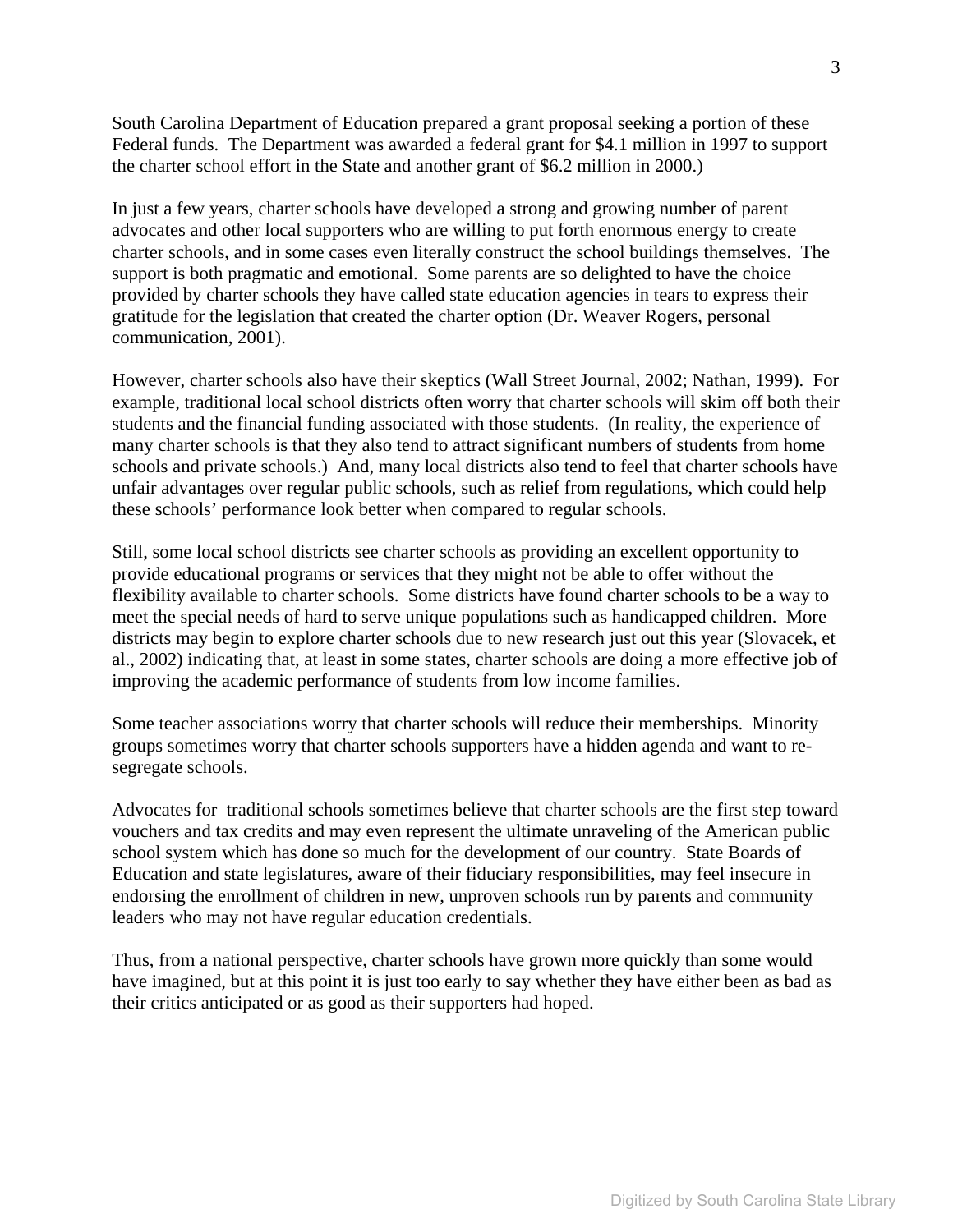#### Brief History of Charter Schools in South Carolina

In 1996, after discussion and debate lasting almost seven months, the South Carolina General Assembly joined several other states in passing its own version of a Charter Schools Act (Act No. 447). The Act authorized charter schools to receive exemptions from various state regulations, but the statute also prescribed accountability standards that these new schools were required to meet in order to keep their charters.

By setting no cap on how many schools could exist, the legislation essentially permitted local boards of education to sponsor, at least theoretically, an unlimited number of charter schools. However, the charter school bill gives local school districts the full authority to determine whether a school can be chartered, and, like local districts across the country, some South Carolina school districts appear to be skeptical about charter schools. Thus, having a large number of charter schools in the near future under the existing South Carolina legislation is, in a practical sense, highly unlikely.

And, in fact, this practical limitation on numbers has been the experience in South Carolina, with only eight schools in operation as of May 2002, compared to neighboring states such as North Carolina where 100 charter schools have been created in approximately the same time period that the South Carolina law has existed.

In total, thirteen chartered schools have opened for business in South Carolina during the past five years. (Six additional charter schools have been approved or conditionally approved during March through May 2002, and are scheduled to open in the near future.)

However, three of the thirteen schools that opened have now been closed (Bethune Charter School, Education Redirection, and Harbor School for Arts and Sciences. The reasons for closing vary from school to school. They include (1) mismanagement (violations include allegations such as operating the school as a religious institution, denying access to its sponsor, irregularities with the governing body, excessive class sizes, questionable attendance policies, inaccurate enrollment information, falsifying data, invalid IEPs, etc.); (2) financial reasons (staff not being paid, excessive debt, IRS issues, etc); and (3) academic issues such as low student performance.

Since the South Carolina charter school law was passed, thirty-six schools have applied for approval, and some have applied to more than one district. As mentioned above, nineteen schools are either open or scheduled to open. Of the seventeen charter applications that were denied, ten have been appealed to the State Board of Education. Seven of the local board decisions have been upheld by the State Board of Education. In one appeal, *Beaufort County Board of Education v. Lighthouse Charter School Committee*, 335 S.C. 230, 516 S.E.2d 655 (1999), the State Board reversed the local board's decision. In two cases, the State Board reversed the decision on some issues and remanded some issues back to the local boards with instructions for reconsideration. Neither of these two applications resulted in approved charter schools. A summary of this information is presented in Table 1.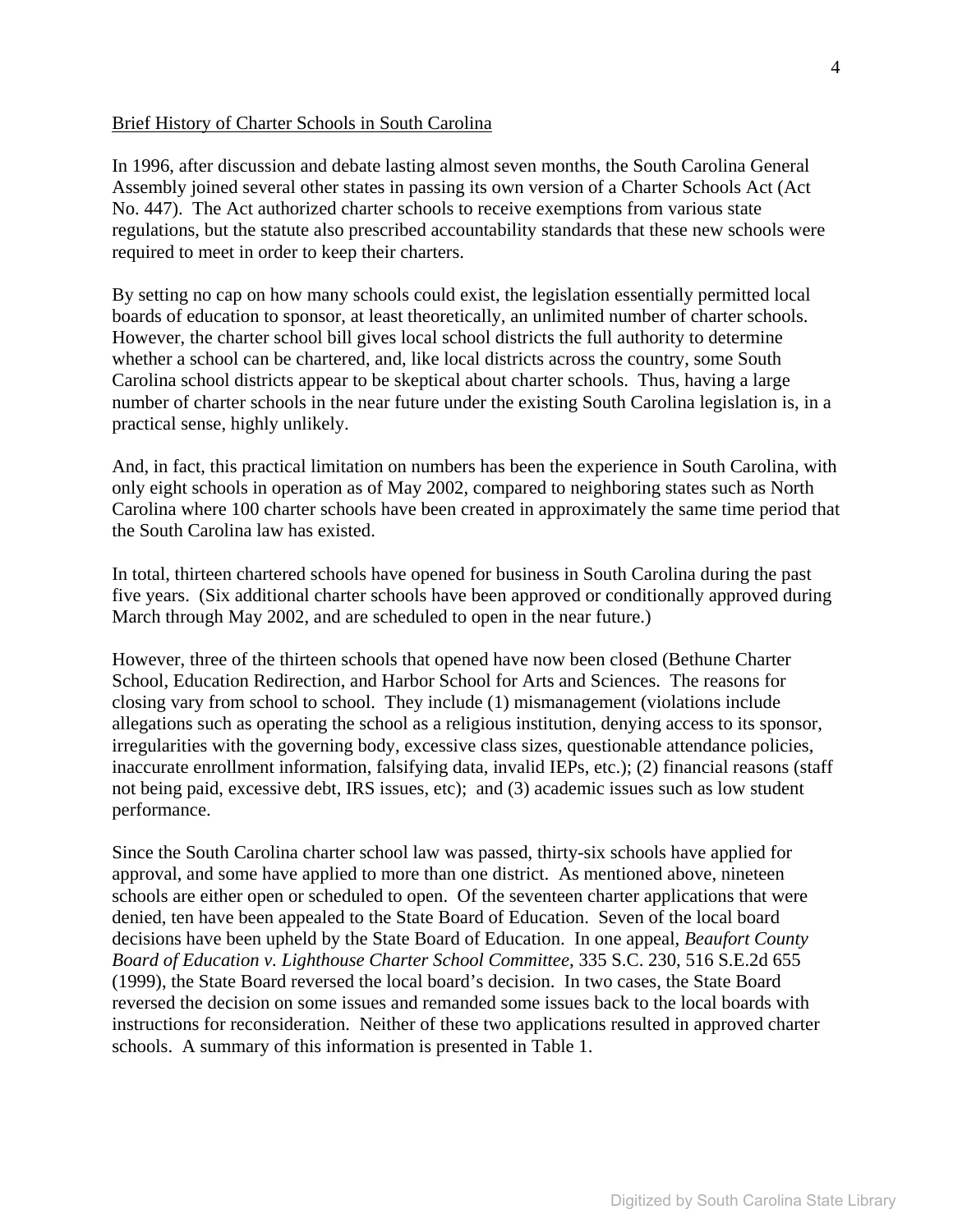**Table 1.**  Charter Applications and Actions Since Enabling Legislation (as of May 2002)

| Applicants                   | 36 |
|------------------------------|----|
| Approved (includes 6)        | 19 |
| schools scheduled to open)   |    |
| Chartered and opened since   | 13 |
| enabling legislation         |    |
| Closed                       | 5  |
| Denied charter or not opened | 17 |
| for other reasons            |    |
| Appeals                      | 10 |
| Local board decision upheld  | 7  |
| by SBE                       |    |
| Local board decision         | 3  |
| reversed or remanded back    |    |
| by SBE                       |    |

One of the major legal issues regarding charter schools has revolved around the proposed Lighthouse Charter School on Hilton Head Island. The Lighthouse Charter School has been the vehicle through which court challenges have been brought regarding the charter school law requirement that the racial composition of a charter school may not differ from the racial composition of the school district by more than 10%. The litigation basically addresses whether this requirement is lawful. Having proceeded through the lower courts, the matter is currently being considered by the South Carolina Supreme Court, and the final decision could certainly have a major impact on charter schools in South Carolina. If, for example, the court were to rule that the racial requirement invalidated the entire charter school statute, the status of both current and prospective charter school would be very uncertain. As we complete this report, a ruling has not yet been made by the Supreme Court.

In the time period since the initial charter school legislation was passed, there have been efforts to modify the provisions of the law. Proposed revisions to the South Carolina charter school law were introduced during the both the 2000 and 2001 Sessions of the South Carolina Legislature. One modification considered under H.B. 3386 (companion Bill S.B. 12) was changing the 10% restriction on how much a charter school could deviate from its sponsoring school district's racial composition. And while both bills passed in their respective chambers, with a last minute compromise reached on the racial-balance requirement just six minutes prior to adjournment of the Session, no further action was taken in the 2001 Session.

During the current 2002 Session of the Legislature a bill is pending, supported by the South Carolina Department of Education, which could make major changes in the Charter School law. However, as we finish this report, we do not yet know the outcome of this legislation.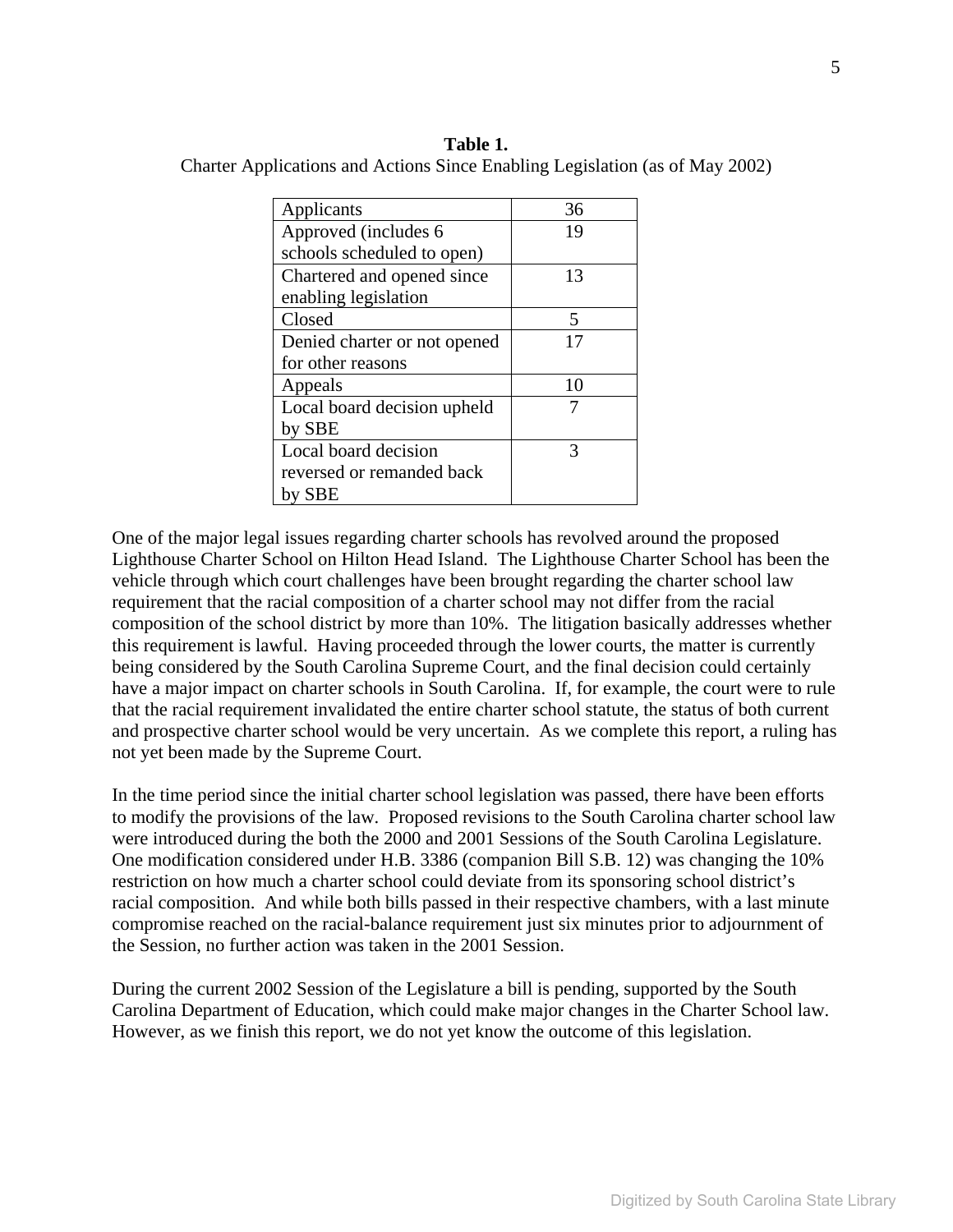# **Description of Individual Charter Schools in South Carolina**

We recognize that some readers of this report will be unfamiliar with the charter schools in South Carolina. To assist these readers in having an overview of the schools currently chartered in South Carolina, and, thus, to help those readers to better understand the remainder of this evaluation report, the following brief narrative summary is provided. This material is taken directly from information on the South Carolina Department of Education Web-Site.

It should be noted that evaluative judgments contained in some of these descriptions were written by the school organizers in previous years and represent the "intent" of the school when it was established, rather than any conclusion of this report. For some schools, we have also provided a brief comment in italics at the end of the description related to recent data presented by the schools in annual reports or other documents.

#### Charles Aiken Academy

The mission of the Charles Aiken Academy is to provide acutely at-risk boys with a comprehensive environment for learning and personal/social development that will improve chances for entry into mainstream educational programs.

Charles Aiken Academy is a charter school established as a part of the Boys Home of the South. The home was founded in 1958 in Southern Greenville County to care for abandoned, abused, and neglected children. Located on the Boys Home grounds, the school is housed in three portable classrooms and an existing gym building.

Service is primarily to special education students of various classifications. Great emphasis is placed on core learning area and the mastery of fundamental functions. Emphasis is placed on real-world experiences. Students are almost weekly provided field trips to meaningful locations where not only career awareness and exploration can take place, but also where various aspects of social development can be observed and practiced. Individual Educational Plans are utilized. A great amount of individual attention is given plus the utilization of several volunteer tutors from the surrounding community. Boys Home staff are utilized, and the counseling and therapy services provided an immediate and effective guidance and counseling element to the educational program.

The Boys Home accommodates up to 46 boys of varying abilities and emotional and psychological levels. It was decided that an on-campus, whole school, integrated services approach would provide a better opportunity for this group of boys to prepare for future happiness and success. Charles Aiken Academy opened in January 1998.

*Comment: In December, 2001, Charles Aiken Academy received a school grade of Average, an absolute rating of Below Average, and an improvement rating of Good*.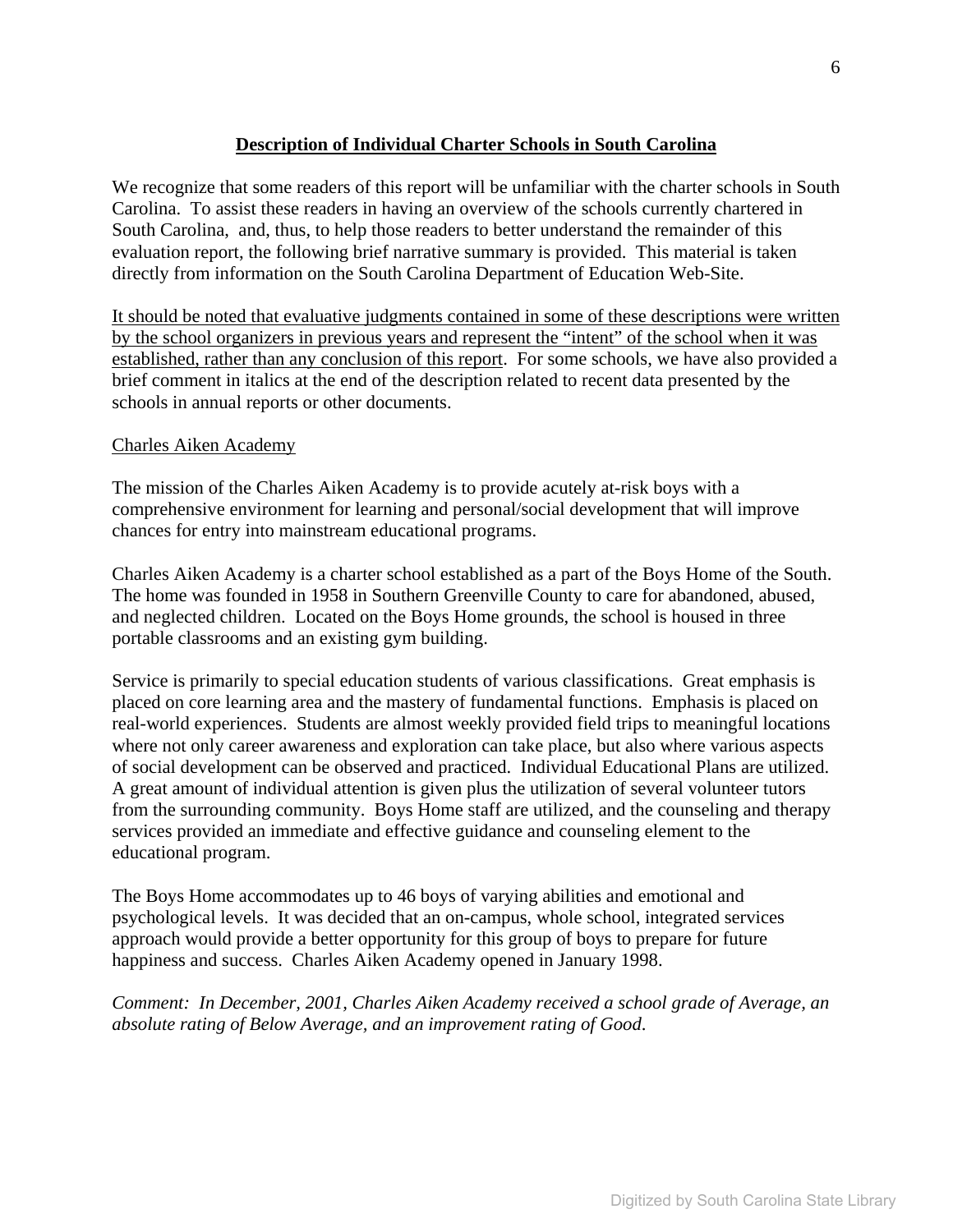#### Discovery School of Lancaster County

In addition to supporting the mission of the Lancaster County School District, Discovery School of Lancaster County provides services to a diverse population of students in a unique learning environment with special emphasis on academic innovation and flexibility while encouraging students to excel in one or more areas of intelligence and promoting professional development opportunities for educators throughout the district.

Discovery School serves students in grades K-4. Howard Gardner's Theory of Multiple Intelligences, based on the belief that there is more than one form of cognition, provides the stustructure for a unique learning environment. Students are provided with challenging activities that have traditionally been reserved only for students identified as academically gifted and talented. Through problem-based learning, students have the opportunity to apply knowledge in new and different ways as they work to develop solutions to real-world problems through research, reasoning, and critical thinking.

A key feature of Discovery School is its emphasis on professional growth. Teachers and administrators from across the district have the opportunity to take part in staff development available through the school.

Discovery School of Lancaster County is the result of the efforts of a thirty-six member task force (composed of parents, teachers, administrators, business and community leaders, and representatives from local colleges and universities) who value student achievement, innovative teaching and learning practices, parental support and the atmosphere that a small school setting provides. Discovery School opened in August 2000.

*Comment: Discovery School reports a high level of parental involvement and satisfaction. In 2000-2001 they report 97% of parents contribute 30 hours or more of volunteer service to the school. Seventy six percent of parents reported that they were satisfied with the progress their child was making at the Discovery School*. *The school received an absolute rating of excellent on their 2001 school report card.* 

#### Greenville Technical Charter High School

Greenville Technical Charter High School provides equitable opportunities for all students to acquire an education focused on linkages among rigorous academics, technology, an careers to produce graduates who are prepared for success in the global workforce of the  $21<sup>st</sup>$  century.

Located on the main campus of Greenville Technical College, this high school provides a rigorous academic foundation, as well a s technical and technology training necessary for employment and advancement in the contemporary economy. The project-based curriculum is modeled after prevailing practices in the workplace. Each student has an individualized academic roadmap to guide him or her through four years of high school. This process is accentuated by providing career and academic advisement with close association to adult mentors from the business community, as well as the college faculty and staff. Students are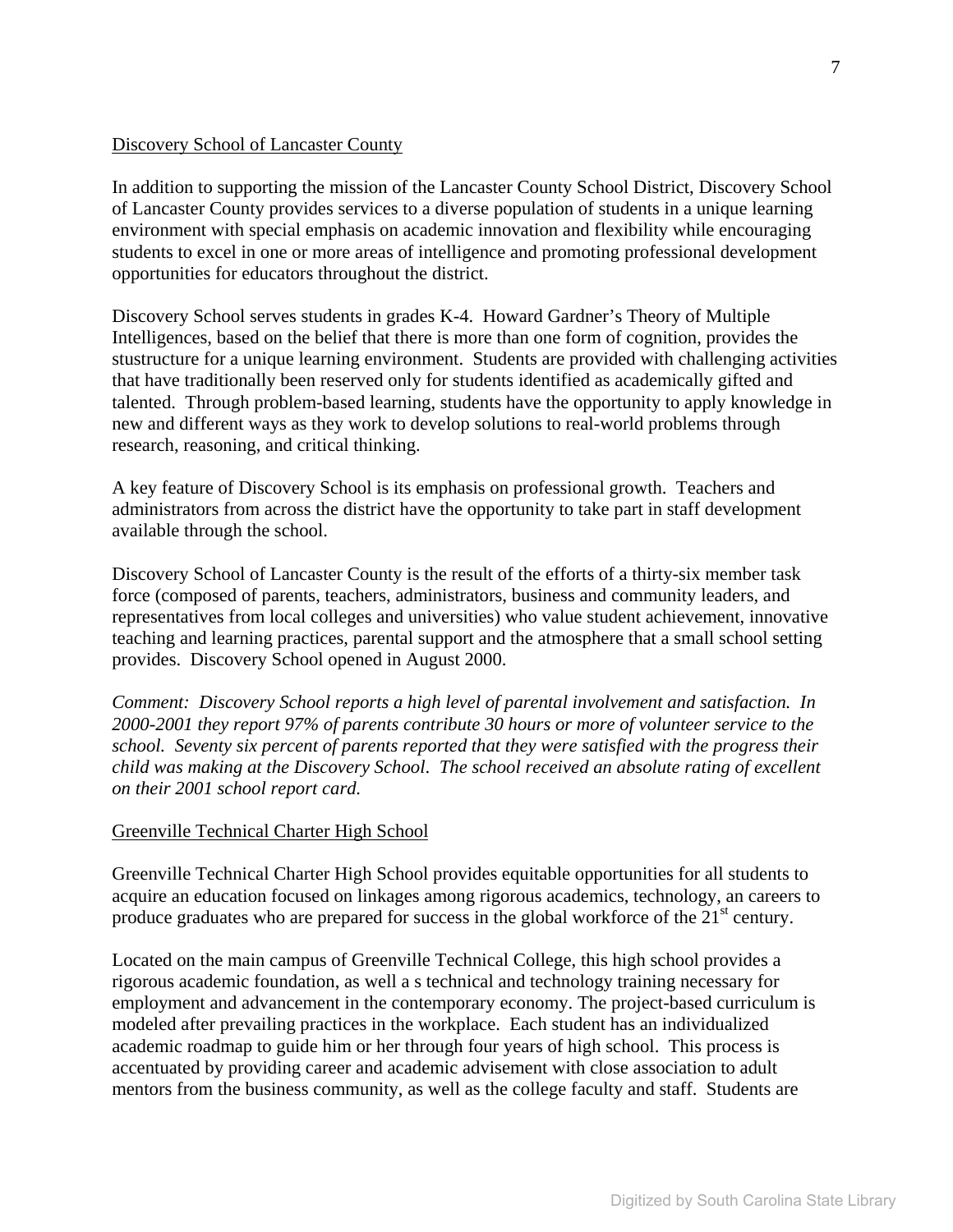required to participate in community services that culminate in a community involvement presentation. As high school juniors and seniors, the students will have the opportunity to enroll in transferable college credit.

Upstate business and industry, based on continuous employment needs, encouraged Greenville Technical College to design and develop a comprehensive technical high school uniquely positioned with career academic focus to train a highly skilled workforce with problem solving and critical thinking skills. Greenville Technical Charter High School opened in August 1999. It is supported by the South Carolina Chamber of Commerce and over thirty local businesses.

*Comment: An independent research report concludes that students enrolled at Greenville Technical Charter High school, as of May, 2001, scored higher than the national average on the Stanford Achievement Test. Students scored slightly lower than the district average on the reading portion of the South Carolina Exit Examination, but equal to the district average on the writing and mathematics portion of the Exit Examination.* 

#### Loop Charter School

The mission of LOOP is to provide a stable environment through two-year cycles where students' academic achievement and character can be developed and enhanced in a technologically rich environment with an expanded curriculum and significant parental/community support.

LOOP is designed to increase the academic achievement of students who can benefit from a cycle in which the teacher remains with the same group of students for two years. It targets students whose social , emotional and cognitive growth needs to be nurtured through contract with a caring teacher who is trained in the concept of looping. OPOOP is housed in McCormick Elementary School. Enrollment is no larger than 18 students per class.

The rigorous curriculum includes an integrated reading series, the Cunningham model, computer instruction, Everyday math, thematic units , and community tutors, LOOP students benefit from field experiences beyond those of their peers. They are exposed to dinner theatre, overnight explorations to places such as the Barrier Island, and family and extended family picnics and social outings. These experiences broaden cognitive and emotional development and enrich their learning. Parents must sign agreements that a certain mount of time will be devoted to connecting with teachers through conferences, school visitations, and volunteering in the classrooms.

The school was born out of a discussion with a group of educators and parents who were looking for ways to ensure high levels of success in the early grades. LOOP Charter School opened in August 1998.

*Comment: A first year independent evaluation of LOOP indicated that "virtually all parents are actively involved with the charter school" and "…in general, parents were very satisfied with the program, the teachers and the progress being made by their children."*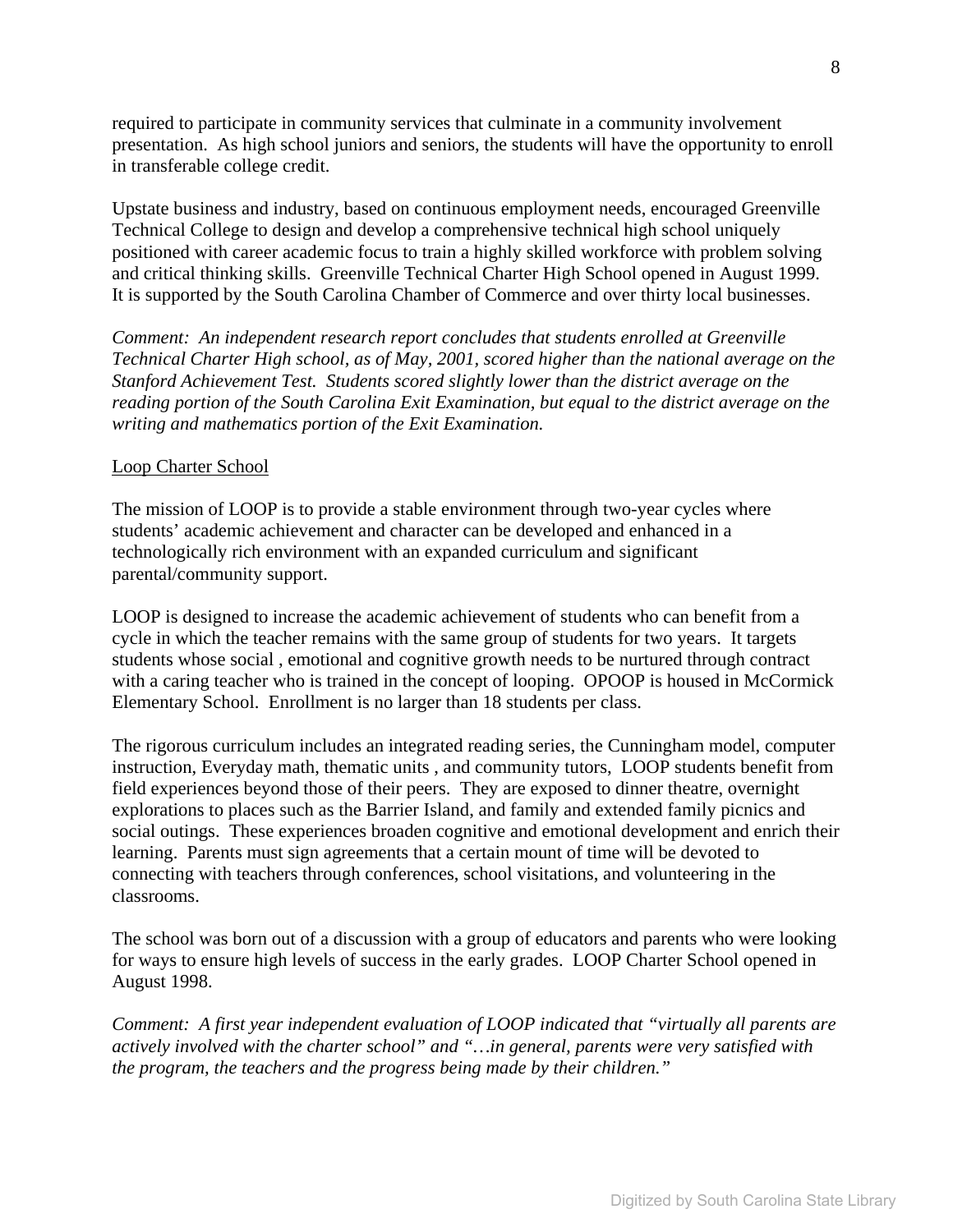#### McCormick Challenge Academy

The mission of McCormick Challenge Academy is to increase achievement, promote responsible behavior, and develop good citizenship for high-risk students in a non-traditional setting, MCA will expose students to career opportunities and assist them in the decision making process.

Located in the Vocational Building on the McCormick High School campus, McCormick Challenge Academy is designed to increase achievement, promote responsible behavior, and develop good citizenship. Students are exposed to an array of career opportunities and receive assistance in the career decision-making process. The Academy's faculty uses a three dimensional approach of direct instruction, computer-assisted learning, and environmental learning to meet the South Carolina's academic standards in the four core areas and demonstrate appropriate citizenship.

To decrease the county dropout rate, the McCormick County School District board of trustees developed the McCormick Challenge Academy to reach high-risk students. They wanted to provide a positive educational experience for the students. The Academy opened in August of 2001.

#### Meyer Center For Special Children

The Meyer Center for Special Children provides quality education and therapy services to preschool children with disabilities.

The Meyer Center for Special Children is Upstate South Carolina's only integrative educationtherapy setting. As a Greenville County Charter School, United Way Social Service Agency, and DHEC Rehab Facility, the Center has many unique opportunities to utilize combined federal, state, and community resources. An interdisciplinary team provides a comprehensive range of intensive developmental and family services, which promote growth in all developmental and family services, which promote growth in all developmental areas.

Certified teachers provide individual and group learning experiences based on a child's developmental age and specific needs. Speech-Language pathologists work to improve a child's communication; interventions include language stimulation, oral motor therapy, and use of assistive technology. Occupational therapists work with a child to improve his/her fine motor skills and ability to explore and adjust to his/her environment. Physical therapists work wit a child to improve his/her gross motor skills in order to maximize quality of movement for functional activities. Social workers provide support for families and assist in coordination of services.

Dr. Leslie C. Meyer founded the Meyer Center in 1954. The Center began its charter school operation in August 1999.

*Comment: As early as June, 2000, the Meyer Center Charter School reported early success in achieving 70% of education goals and 71% of therapy goals*.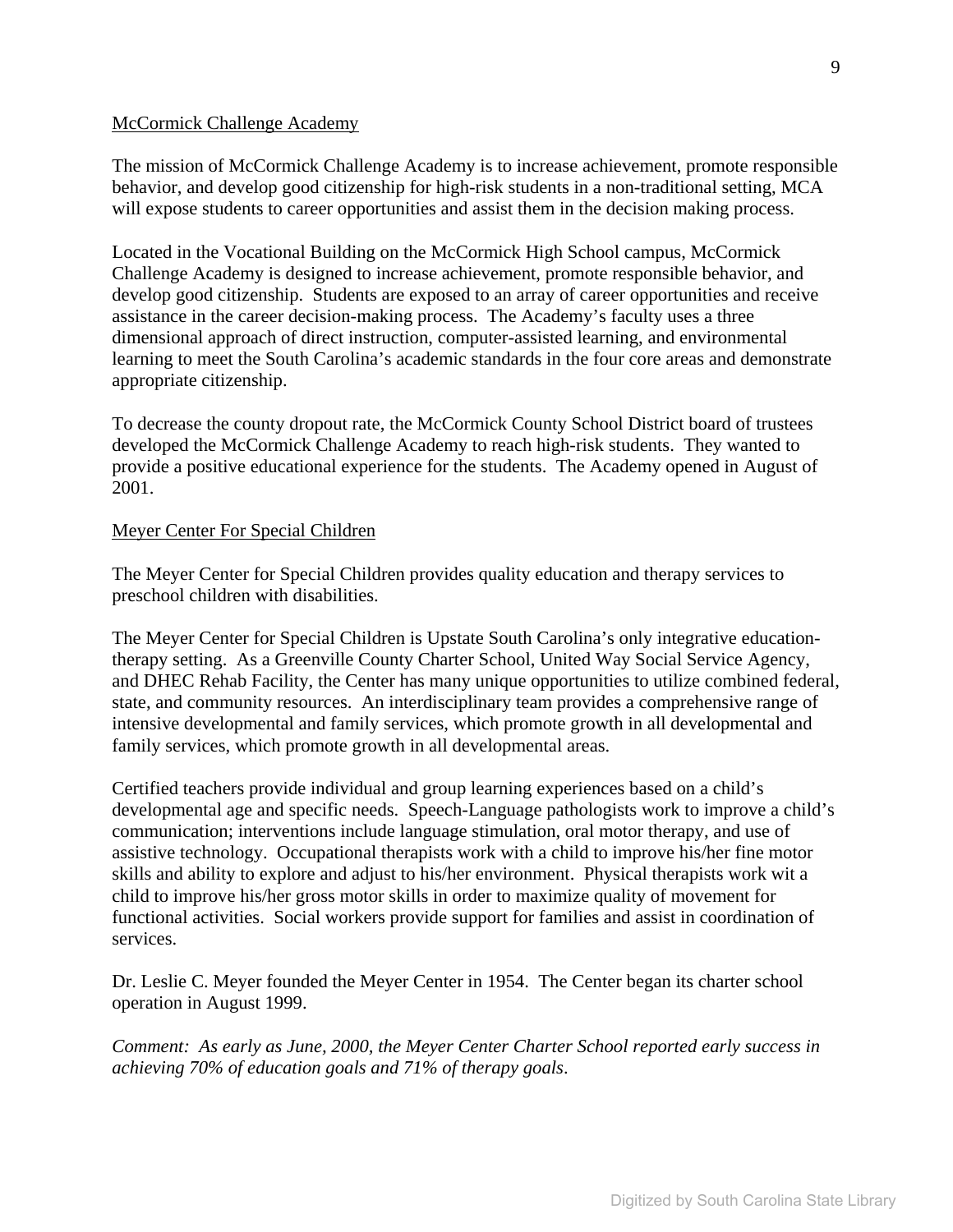# The Phoenix Center

By personalizing education in a small, supportive environment, the Phoenix Center empowers school-resistant students to become productive citizens in a ever-changing society. The success of the Center is determined by the success of individual students who develop positive attitudes and improved social behaviors and who can enter the workforce or post-secondary education with confidence.

The Phoenix Center serves students in grades 9-12 who are considered divergent learners. These school-resistant , non-traditional students have experiences little success in the traditional school environment. The divergent learner responds to supportive teachers in a small, nurturing environment. The Center's teachers are employed for their proven record of relationship building and patience with this population of hard-to-serve students. The curriculum is designed around the state standards, and it also incorporates lessons from the environment of surrounding farmlands and the Santee Cooper Lake system, making learning as relevant as possible. Students participate in vocational training, job skills development, character education, and volunteerism.

Students who have only known a history of failure in the traditional school system slowly begin to progress both academically and socially.

Frustrated by students who wanted to excel but lacked the necessary skill in reading and writing, a committee of teachers , coaches, and guidance counselors initiated the concept of the school. The Phoenix Center opened in August 1999.

*Comment: The schools 2002 Annual Report notes some disappointment with test scores, but a plan for improvement in this area. The report also discusses encouraging employment figures and good attendance figures*.

#### Youth Academy Charter School

The mission of the Youth Academy Charter School is to provide a quality educational experience for special needs students in a supportive environment specifically addressing academic preparedness, life skills, vocational readiness, and behavior management.

The Youth Academy Charter School is designed for non-diploma track ninth through twelfth graders who are emotionally handicapped, learning disabled, or home-based. Instruction is combined with a family-centered treatment approach. The curriculum emphasizes computerbased instruction in literacy remediation and GED preparation. Vocational training includes classroom instruction, hands-on experience, and career training development.

The major goals of the Youth Academy Charter School are: (1) to provide a learning environment which delivers a successful academic experience to special needs youth who have not been successful in a traditional school environment., (2) To afford individualized learning opportunities that enables students to function on at least and eight-grade level in basic reading, writing, and mathematics skills, (3) To enable students, given entry skill levels, to earn GED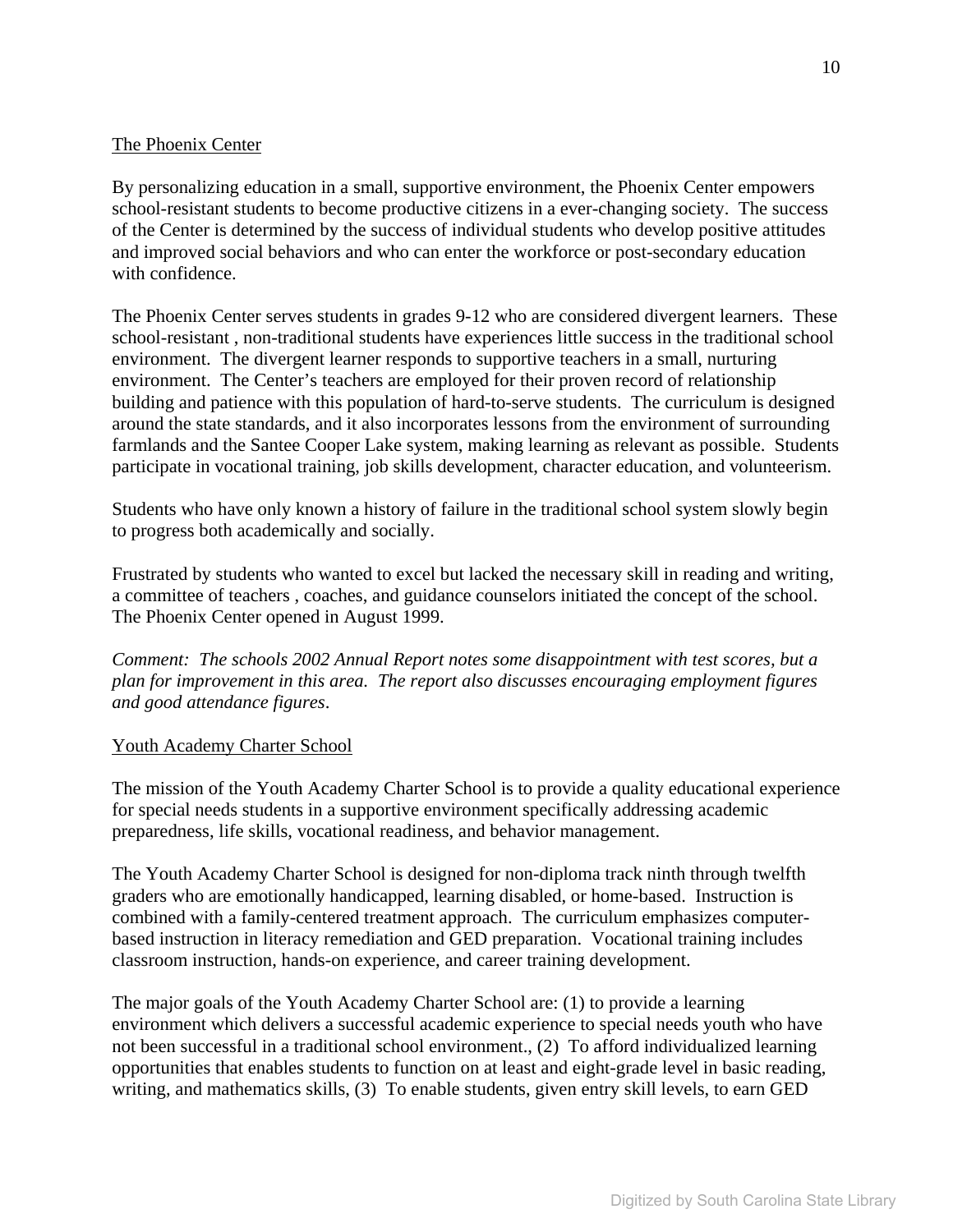certificates, (4) To promote students' self-sufficiency through instruction in basic life skill., (5) To provide vocational skills training which will result in job placement and retention, and (6) To give all students the opportunity through the behavior management component to build a strong sense of self-discipline and motivation.

The Youth Academy has delivered treatment services in a residential group setting since 1988. The Youth Academy opened as a charter school in October 1999.

*Comment: Youth Academy has a limit of 15 student slots. The students are all classified as special education and are on a "certificate" track. The GED is the planned outcome for the students. The school reported a 10% gain in Pre-GED scores from school year 2000 to 2001.* 

# **Demographics, Student Performance and Other Charter School Data**

In the previous section of this report, we provided a narrative description of the charter schools currently operating in South Carolina. In the next section, we analyze the implementation of the South Carolina charter school law by looking at student performance data and other measures of how the program is functioning.

#### Limitations of Evaluation

Before presenting the data for this section of the report, it is important to point out the following limiting factors which should be considered in tandem with the statistics. First, the South Carolina Charter Schools Act of 1996 requires an evaluation during the fifth year of implementation. However, in the fifth year (2001-2002) only eight charter schools are currently operating. Furthermore, only two of the eight charter schools have been enrolling and teaching students for three complete years. One charter school opened in the fall of 2001 so that an evaluation of student performance is not possible. Thus, it may be too early to determine the impact of the eight charter schools on student achievement and education.

Second, each of the charter schools has a unique mission and purpose, and several of the schools serve very special student populations. Schools with comparable student bodies simply do not exist for the following charter schools: Charles Aiken, McCormick Challenge, Meyer Center, The Phoenix Center, and Youth Academy. For example, the Youth Academy Charter School targets special needs high school students who have emotional, behavioral, and learning disabilities. Many of these students would be in alternative schools or in home placements if the Youth Academy were not available. The Phoenix Center serves high school students who are described as "school resistant" because of their history of failure in traditional schools. Although high schools across the state most likely have students who would be classified as "school resistant," there is no comparable high school in South Carolina whose entire student population consists of such pupils.

Third, a major limitation to the study is the small sample size. Eight charter schools, as compared to 1,000 public schools, is a very small sample. In addition, only one of the charter schools enrolls more than 100 students, and three charter schools have fewer than 20 students,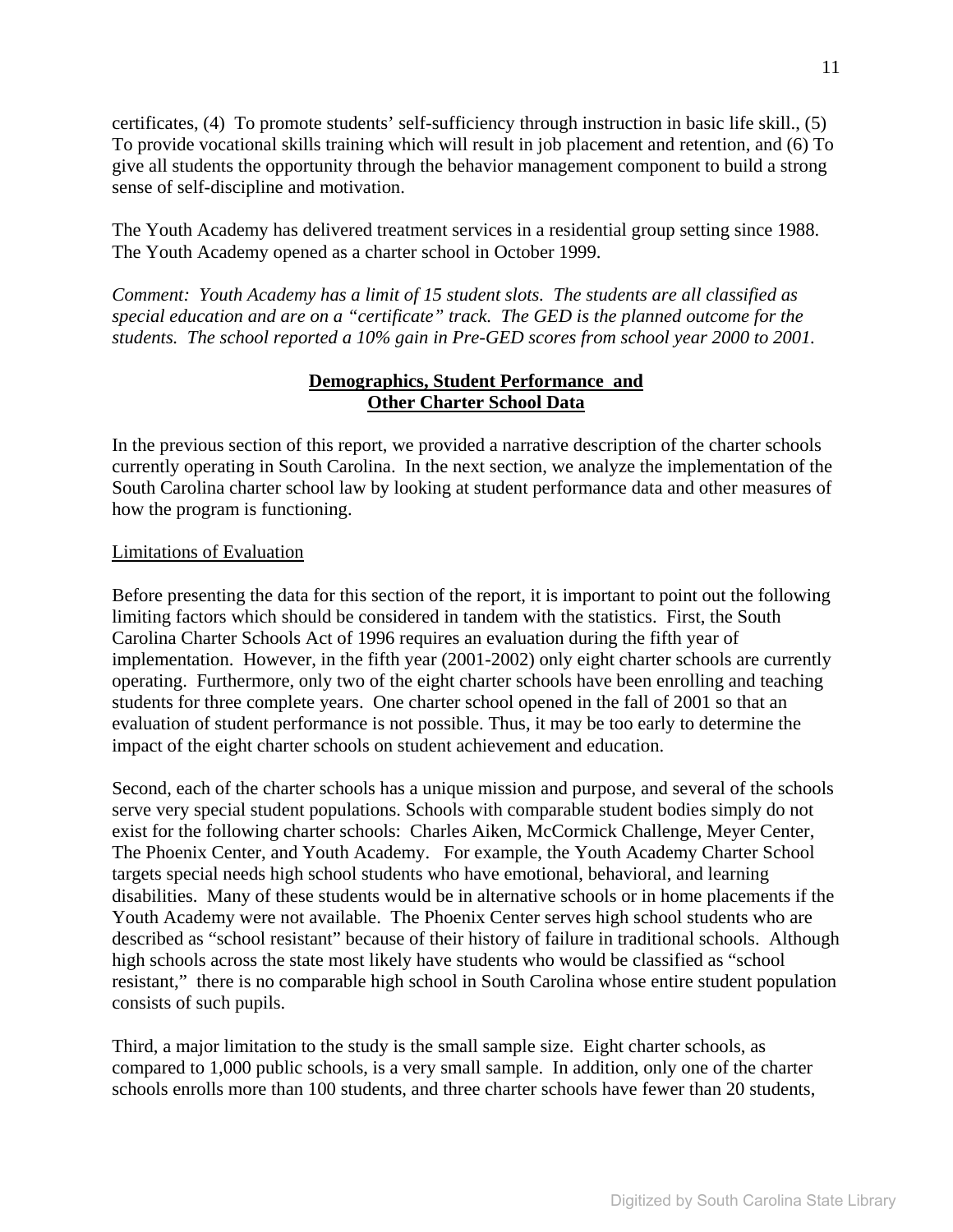for a total of only 595 students (based on fall 2001 enrollment data). Because of the limited number of charter schools and the small student populations in each of the eight schools, it is inappropriate to draw broad conclusions about the potential benefits of charter schools from the analysis of the data from these eight schools.

Because of the unique student populations served by more than half of the existing charter schools and the small sample size, the most appropriate form of evaluation is a case study. Therefore, data will be presented separately for each of the eight charter schools, with limited summaries across the eight schools.

Fourth, other difficulties in evaluating the charter schools include the change in the South Carolina school testing program. The Palmetto Achievement Challenge Tests (PACT) replaced the Basic Skills Assessment Program for grades 3 through 8 in the spring of 1999. A new Exit Exam, a requirement for graduation, was given to tenth graders in spring 2001. Consequently, the evaluation cannot compare scores for elementary schools prior to 1999 with subsequent scores; and the evaluation for high schools will be limited to the first administration of the exit exam in 2001.

Fifth, evaluation plans would normally be developed as a part of the overall planning process. Although charter schools have submitted required reports and data to the local districts and to the South Carolina State Department of Education, there has not been a systematic and ongoing evaluation. Each district has used the information to determine whether charters will be revoked or extended. However, the information has not been used for the purpose of a comprehensive examination of how charter schools are performing. A good plan needs to include both formative and summative evaluations. Formative evaluations would ensure that charter schools receive feedback on a regular basis so that mid-course adjustments can be made prior to the summative evaluation, which typically is used to make decisions about the program.

This evaluation was designed early in 2002 and implemented over the course of eight weeks. Ideally the evaluation would have begun in 1997 with the implementation of the first charter schools so that information would have been collected regularly and systematically for all charter schools, including those that are no longer in existence. This report primarily uses existing data, collecting new data through one administration of questionnaires, interviews, and a single on-site visit to each charter school. A more thorough evaluation would have included multiple and repeated measures to examine change over time.

Given these limitations, readers are cautioned not to generalize the findings in this report beyond the eight charter schools we studied; it would be inappropriate to make assumptions about how a larger charter school program might function based on only eight schools.

Based upon a case study approach, this report provides both quantitative and qualitative information about the performance of the eight charter schools and about the implementation of the charter school legislation.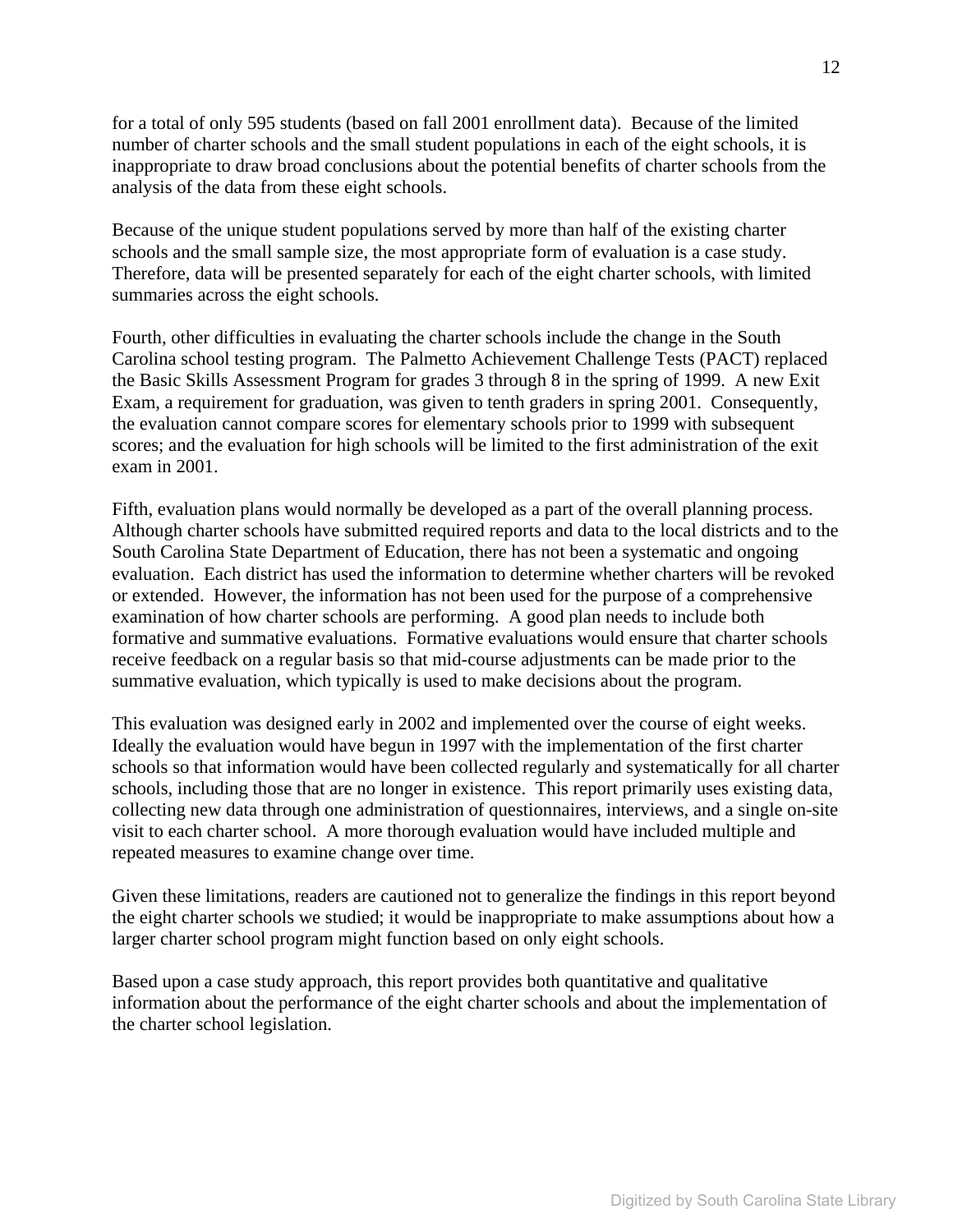#### **Methodology**

Source of Data.To provide background information, we reviewed a variety of studies and reports on charter schools from SC and from across the nation. For additional information, we met with John Fiegel, head of the office of charter schools in the US Department of Education, to discuss current charter school issues and trends from a national perspective. These reports, studies and discussions provided guidance to us as we designed a questionnaire (see Appendix F for a copy of this instrument) to administer to the directors of the South Carolina charter schools. This same information was also used to develop interview questions for the directors and the superintendents of the school districts which chartered the eight existing schools.

The South Carolina State Department of Education was very helpful in providing specific information about South Carolina charter schools, including enrollment and report card data, copies of the charter applications, renewal applications, and annual reports.

Principals of the eight charter schools responded to a 16-item questionnaire that included checklists and rating scales as well as some open-ended items. A member of the evaluation team conducted on-site visits to each of the charter schools and interviewed the directors. Telephone or mail interviews were conducted with superintendents of the districts where charter schools were located; however, we were unable to gather responses from one of the superintendents (Greenville County) . We also conducted telephone interviews with key educators and government officials in the State of South Carolina who were especially knowledgeable about charter schools.

Data Analysis.All quantifiable data were entered into Excel spreadsheets for analysis. Summary statistics (frequencies, ranges, means, and medians) were computed when appropriate. Because of the disparity in size, grades and ages of students, and purposes of the eight charter schools, summarizing data across the schools was not always appropriate. Inferential statistics are clearly inappropriate for a data set so small and so different from the general student population.

# Demographics and Report Card Data

A total of 595 students enrolled in the eight charter school in fall of 2001. However, the schools range in size from 280 students at Greenville Technical Charter High School to 15 each at Charles Aiken Academy and the Youth Academy. Small enrollments characterize the charter schools. Only three charter schools report a waiting list for enrollment, with the Discovery School having a waiting list of 50 students. The Phoenix Center and Youth Academy have six and two, respectively, on waiting lists, indicating that these charter schools have reached their capacity enrollment. Student attendance ranges from 63% at the Meyer Center to 100% at the Charles Aiken Academy. Five of the eight schools have average attendance over 90%.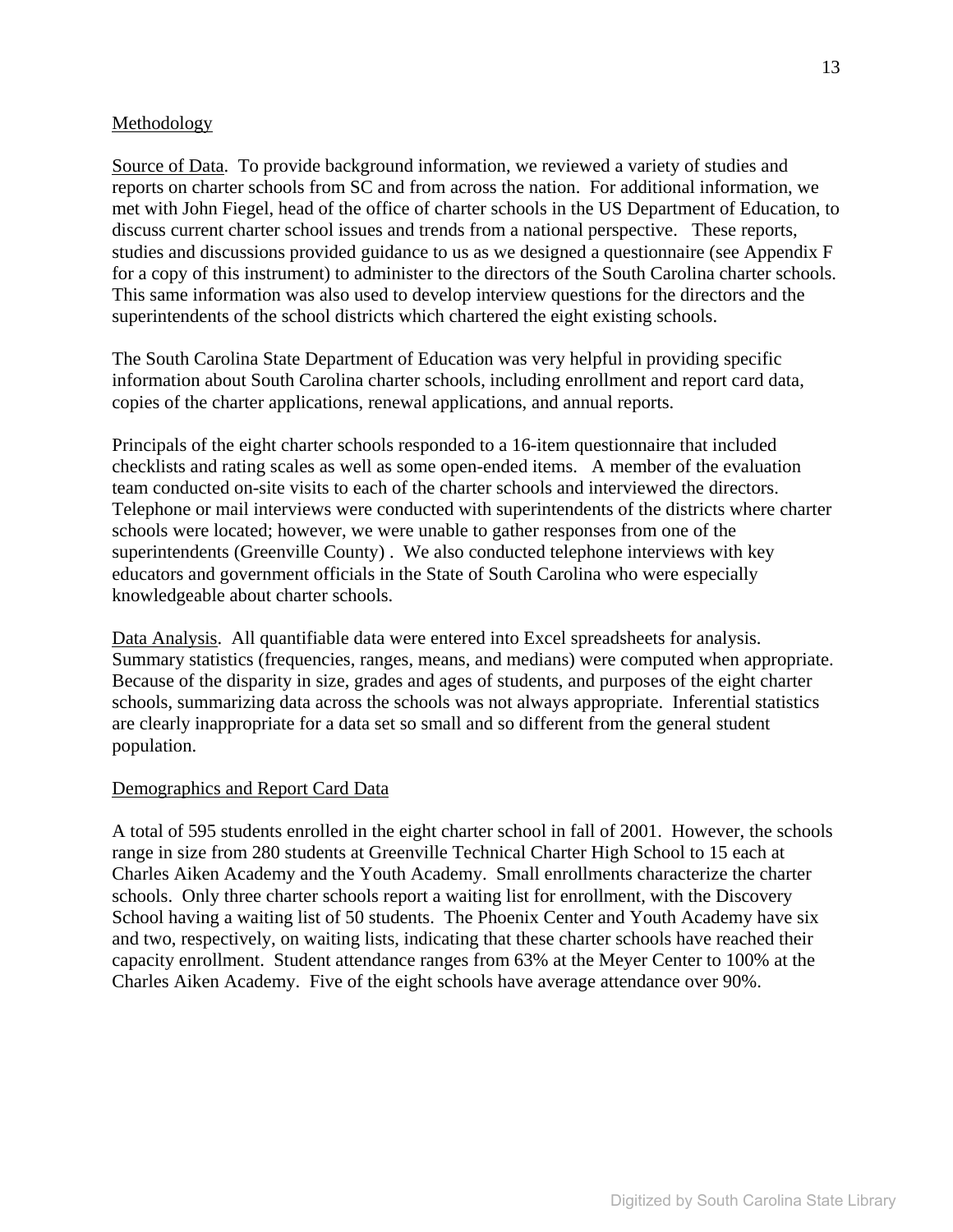| <b>Charter School</b> | Date Established | Grades   | <b>Fall 2001</b><br>Enrollment | # on<br>Waiting<br>List | Average<br>Attendance |
|-----------------------|------------------|----------|--------------------------------|-------------------------|-----------------------|
| Charles Aiken         | January 1998     | $1 - 8$  | 15                             | $\Omega$                | 100\%                 |
| Discovery School      | August 2000      | $K-4$    | 90                             | 50                      | 99.1%                 |
| Greenville Technical  | August 1999      | $9-12$   | 280                            | 0                       | 95%                   |
| <b>LOOP</b>           | August 1998      | $1-4$    | 80                             | $\theta$                | 98.0%                 |
| McCormick Challenge   | August 2001      | 9        | 17                             | $\theta$                | 94.0%                 |
| Meyer Center          | August 1999      | $PreK-2$ | 53                             | $\theta$                | 63.0%                 |
| The Phoenix Center    | August 1999      | $9-12$   | 45                             | 6                       | 88.0%                 |
| Youth Academy         | October 1999     | $9-12$   | 15                             | 2                       | 80.0%                 |
| <b>Total</b>          |                  |          | 595                            |                         |                       |

# **Table 2.**  Profiles of Charter Schools

Source of information: www.myschools.com/offices/ssys/alternative\_education/charter\_schools

Demographics. In Table 3 are the 2001-2002 enrollment data by gender, race, and free lunch status. Overall 58% of the charter school students are classified as white, 38% as black, and 4% as other races. Slightly more males than females attend charter schools (56% and 44% respectively). Slightly less than one-third receive free lunches.

| <b>CHARTER</b>  | <b>Enrollment</b> | White        | White          | <b>Black</b> | <b>Black</b>   | Other          | <b>Other</b>   | Free   |
|-----------------|-------------------|--------------|----------------|--------------|----------------|----------------|----------------|--------|
| <b>SCHOOLS</b>  |                   | <b>Males</b> | <b>Females</b> | <b>Males</b> | <b>Females</b> | <b>Males</b>   | <b>Females</b> | Lunch  |
| Charles Aiken   | 12                |              | $\Omega$       | 5            | $\Omega$       | $\Omega$       | $\theta$       | 12     |
| % of Total      |                   | 58.3%        | 0.0%           | 41.7%        | $0.0\%$        | 0.0%           | $0.0\%$        | 100.0% |
| Discovery       | 90                | 32           | 30             | 15           | 12             |                | $\Omega$       | 17     |
| % of Total      |                   | 35.6%        | 33.3%          | 16.7%        | 13.3%          | 1.1%           | 0.0%           | 18.9%  |
| Greenville Tech | 240               | 100          | 69             | 23           | 32             | $\overline{4}$ | 12             | 13     |
| % of Total      |                   | 41.7%        | 28.8%          | 9.6%         | 13.3%          | 1.7%           | 5.0%           | 5.4%   |
| Loop            | 80                | 10           | 10             | 28           | 32             | $\Omega$       | $\mathbf{0}$   | 58     |
| % of Total      |                   | 12.5%        | 12.5%          | 35.0%        | 40.0%          | $0.0\%$        | $0.0\%$        | 72.5%  |
| McCormick       | 14                | 2            | $\Omega$       | 12           | $\Omega$       | $\Omega$       | $\theta$       | 10     |
| % of Total      |                   | 14.3%        | $0.0\%$        | 85.7%        | $0.0\%$        | $0.0\%$        | $0.0\%$        | 71.4%  |
| Meyer           | 43                | 22           | 10             | 4            | 5              |                |                | 21     |
| % of Total      |                   | 51.2%        | 23.3%          | 9.3%         | 11.6%          | 2.3%           | 2.3%           | 48.8%  |
| Phoenix         | 46                | 13           | 9              | 18           | 6              | $\Omega$       | $\Omega$       | 25     |
| % of Total      |                   | 28.3%        | 19.6%          | 39.1%        | 13.0%          | $0.0\%$        | $0.0\%$        | 54.3%  |
| Youth Academy   | 15                | 1            | $\Omega$       | 6            | 8              | $\Omega$       | $\Omega$       | 15     |
| % of Total      |                   | 6.7%         | 0.0%           | 40.0%        | 53.3%          | 0.0%           | 0.0%           | 100.0% |
| <b>TOTALS</b>   | 540               | 187          | 128            | 111          | 95             | 6              | 13             | 171    |
|                 |                   | 34.6%        | 23.7%          | 20.6%        | 17.6%          | 1.1%           | 2.4%           | 31.7%  |

# **Table 3.**  Charter School Student Enrollment Data (04/09/02)

Teacher Data.Greenville Technical Charter High School has the largest number of teachers: 15 full-time and two part-time. The Youth Academy has one full-time teacher and two teacher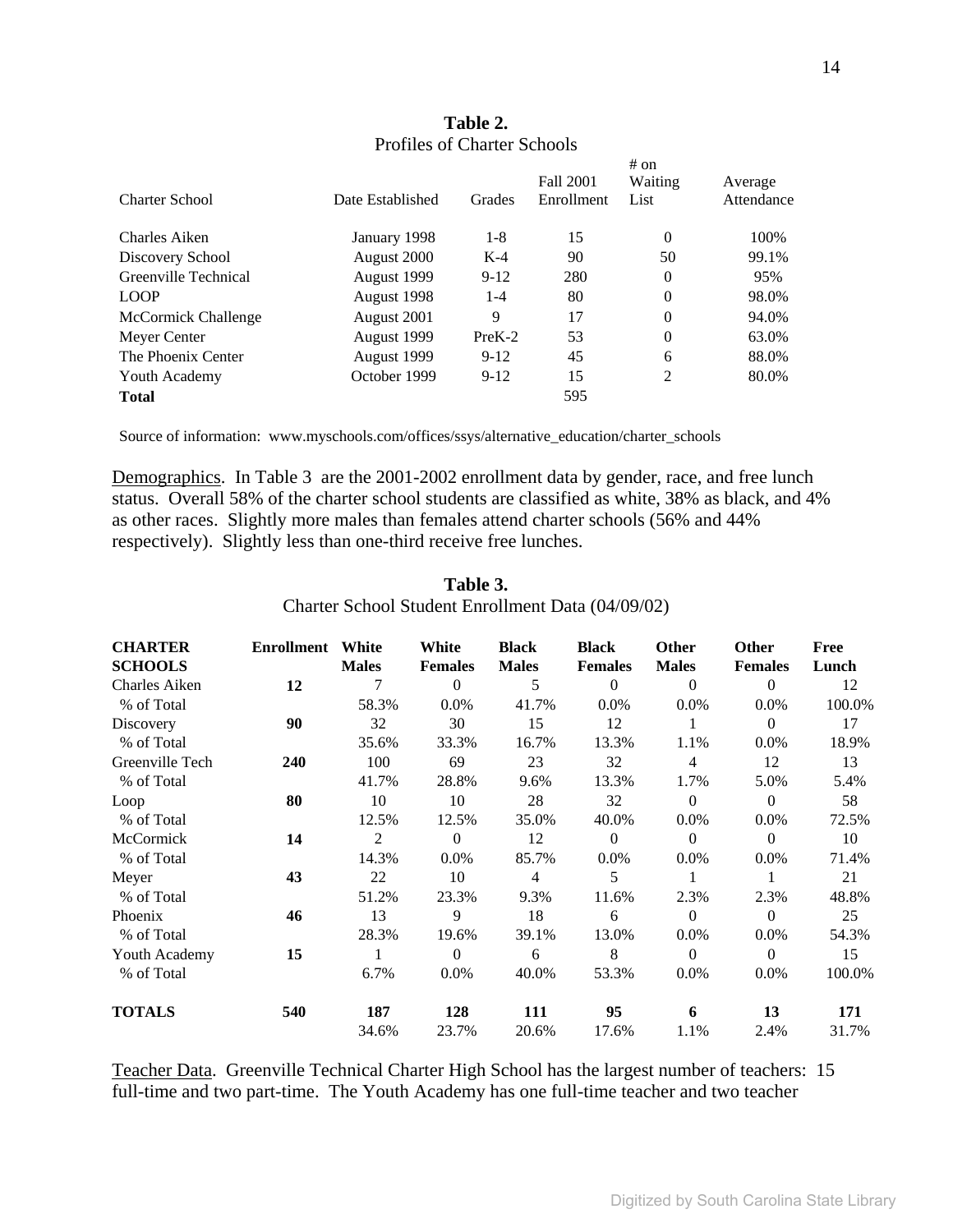assistants. The number of teachers and teaching assistants is clearly a function of the size of the school and the needs of the student population. All full-time teachers have teaching experience, with an average of 14.9 years. All except one part-time teacher has previous teaching experience, with an average of 11.6 years of experience.

| School               | # FT<br>Teachers | # $PT$<br><b>Teachers</b> | Average<br>Years<br>Exp. FT<br><b>Teachers</b> | Average<br>Years<br>Exp. PT<br><b>Teachers</b> | #<br>Teacher<br>Assistants |
|----------------------|------------------|---------------------------|------------------------------------------------|------------------------------------------------|----------------------------|
| Charles Aiken        | 2                | 1                         | 4                                              | $\Omega$                                       | $\theta$                   |
| Discovery School     | 6                | 4                         | 18                                             | 8                                              | 2                          |
| Greenville Technical | 15               | 2                         | 7                                              | 6                                              | 1                          |
| <b>LOOP</b>          | 5                | $\theta$                  | 14                                             |                                                | 0                          |
| <b>McCormick</b>     |                  |                           |                                                |                                                |                            |
| Challenge            | 1                | 6                         | 13                                             | 14                                             | 1                          |
| Meyer Center         | 5                | $\theta$                  | 15                                             |                                                | 10                         |
| The Phoenix Center   | 2                | 4                         | 18                                             | 30                                             | $\Omega$                   |
| Youth Academy        | 1                | $\Omega$                  | 30                                             |                                                | 2                          |
| <b>Mean</b>          | 4.6              | 2.1                       | 14.9                                           | 11.6                                           | $\overline{2}$             |
| Range                | $1 - 15$         | $0 - 6$                   | $4 - 30$                                       | $0 - 30$                                       | $0 - 10$                   |
| <b>Median</b>        | 3.5              | 1.5                       | 14.5                                           | 8                                              | 1                          |
| Exp.=Experience      |                  | FT=Full-Time              | PT=Part-Time                                   |                                                |                            |

# **Table 4.**  Profile of Teachers

Certification of Teachers. Of the 37 full-time teachers, 33 are certified teachers, constituting 89% of the total. Sixteen of the 17 part-time teachers are certified teachers, for an overall percentage of 94%. These certification levels are significantly above the minimum standard of 75% required by the South Carolina charter school law. Part-time teachers are included, based upon the proportion of time they teach.

# **Table 5.**  Certification of Teachers

| % Full-Time<br><b>Teachers</b><br>Certified | % Part-Time<br><b>Teachers</b><br>Certified | $#$ Full-Time<br><b>Teachers</b><br>Certified | $# Part-Time$<br><b>Teachers</b><br>Certified |
|---------------------------------------------|---------------------------------------------|-----------------------------------------------|-----------------------------------------------|
| 50%                                         | 100\%                                       |                                               |                                               |
| 100%                                        | 100\%                                       | 6                                             | 4                                             |
| 87%                                         | 50%                                         | 13                                            |                                               |
| 100%                                        |                                             | 5                                             | 0                                             |
| 100%                                        | 100\%                                       |                                               | 6                                             |
| 100%                                        |                                             | 5                                             | 0                                             |
| 50%                                         | 100%                                        |                                               | 4                                             |
| 100%                                        |                                             |                                               | 0                                             |
|                                             |                                             |                                               |                                               |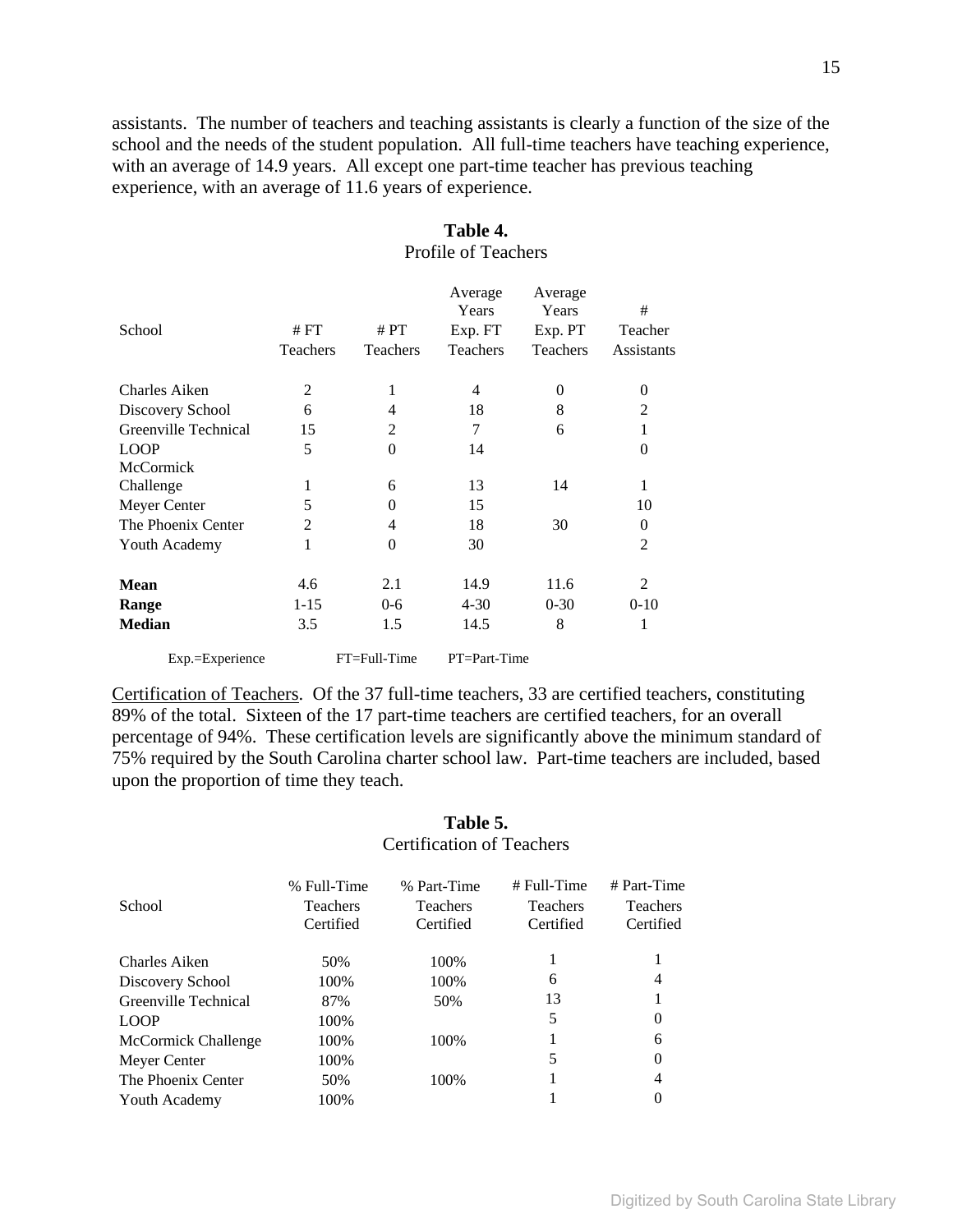School Grades and Ratings. The first annual report card was released December 2001 in accordance with the Education Accountability Act of 1998 and as amended in 2001. For specifics on the determination of school ratings and grades, readers should refer to the 2001-2002 Accountability Manual (published June 2001, pages 7-16). References in the following paragraphs are to this manual.

Each school is assigned three ratings: an absolute performance rating, an improvement performance rating, and the School Grade. As defined in the manual, "Absolute performance means the rating a school will receive based on the percentage of students meeting standard on the state's standards based assessment," and "Improvement performance means the rating a school will receive based on longitudinally matched student data comparing current performance to their previous year's for the purpose of determining student academic growth" (p. 10). The School Grade is an overall rating based on the absolute and improvement ratings. The five rating categories are excellent, good, average, below average, and unsatisfactory.

Ratings for schools enrolling students in grades two or below are based on the following criteria: student attendance, pupil to teacher ratio, parent involvement, professional development, and external accreditation. The Meyer Center is rated using these criteria.

For schools enrolling students in grades three through eight, student performance is measured by standards-based assessments. English language arts and mathematics tests (Palmetto Achievement Challenge Tests, or PACT) have been developed for use in grades three through eight. Science and social studies tests will be added.

For high school students, an exit examination with subtests in reading, writing, and mathematics is used to measure longitudinal performance and passing rates for tenth graders. Additional criteria for high schools are the percentage of students eligible for LIFE scholarships (i.e., students meeting both the grade point average and SAT/ACT criteria established by the State) and graduation rate (to be implemented in 2003).

As allowed by the Charter School Law, Charles Aiken Charter School chose to release its own report card and received a School Grade of average with an absolute rating of below average and an improvement rating of good. Discovery School had a School Grade of excellent and an absolute rating of excellent. An improvement rating was not available because of a lack of longitudinal data. The Loop School received a School Grade of good and absolute and improvement ratings of good. McCormick Challenge Academy first opened in the fall of 2001 and therefore did not have 2000-2001 data on which the 2001 school report cards were based. Either because of small numbers of students or lack of data, the other charter schools do not have grades or ratings.

Ratings of Satisfaction.Limited survey data are reported on the satisfaction of teachers and students with learning environment, social and physical environment, and home-school relations. For charter schools with satisfaction data, the results are reported in Table 6.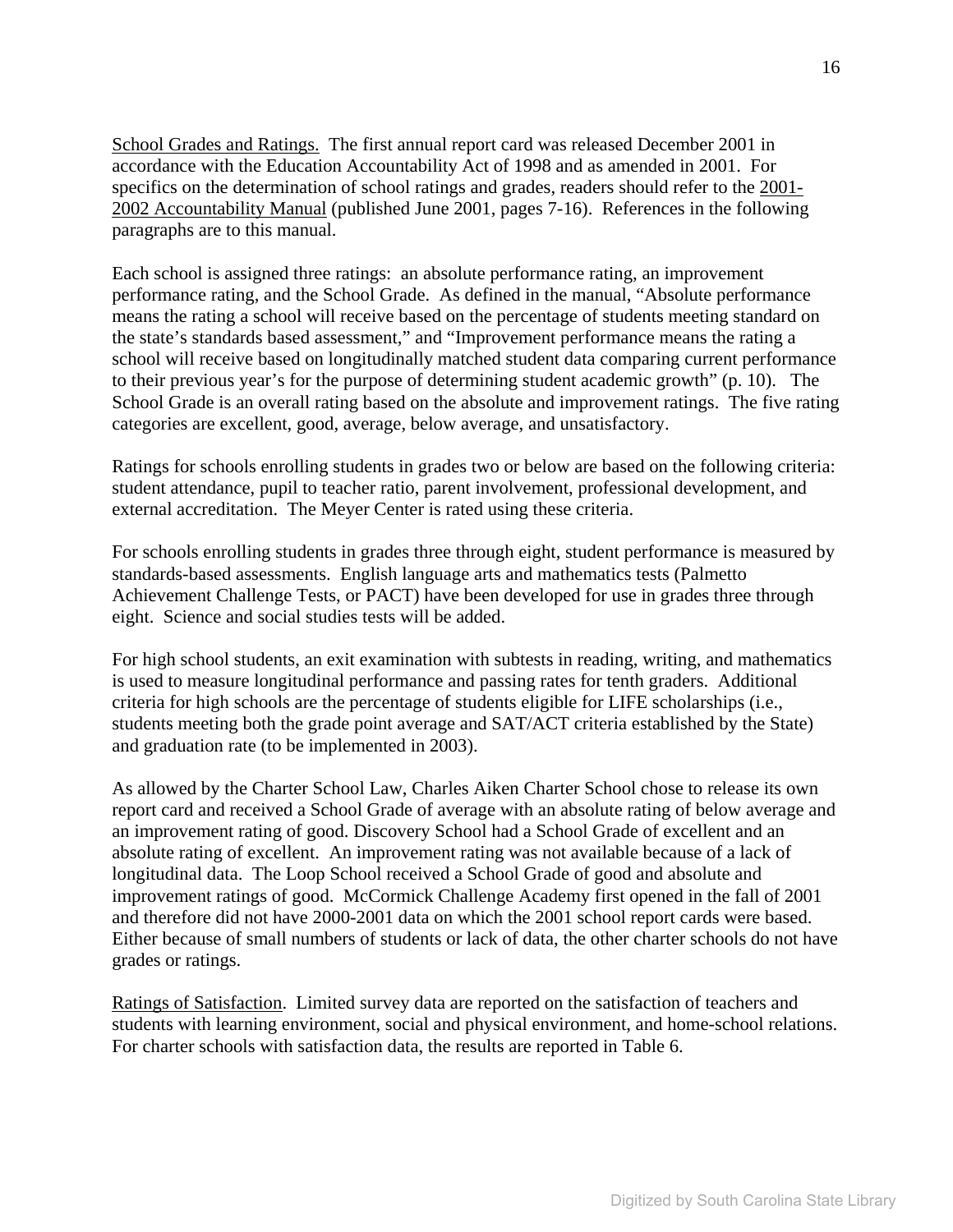|                                      | Discovery | Greenville LOOP |       | Phoenix | Youth   |
|--------------------------------------|-----------|-----------------|-------|---------|---------|
|                                      | School    | Technical       |       | Center  | Academy |
| <b>Satisfaction Ratings</b>          |           |                 |       |         |         |
| Teachers' satisfaction               |           |                 |       |         |         |
| with learning environment            | 100.0%    | 73.7%           |       |         |         |
| with social and physical environment | 100.0%    | 72.2%           |       |         |         |
| with home-school relations           | 100.0%    | 76.5%           |       |         |         |
| Students' satisfaction               |           |                 |       |         |         |
| with learning environment            |           | 73.1%           | 66.7% | 92.3%   | 100.0%  |
| with social and physical environment |           | 86.3%           | 64.7% | 100.0%  | 80.0%   |
| with home-school relations           |           | 89.7%           | 88.9% | 100.0%  | 80.0%   |

# **Table 6.**  Ratings of Satisfaction

#### Indicators of School Performance

Data for measures common to the six charter schools with report card data are presented in Appendix C.

Dollars Spent per Student. The charter schools vary greatly in combined federal, state and district funds spent per student. The Meyer Center reports an annual expenditure of \$12,655 per child. However, the Meyer Center employs speech-language pathologists, occupational therapists, physical therapists, and social workers, in addition to teachers, who provide intensive services for the children and their families. In contrast, the LOOP Charter School reports spending only \$1,990 per student. Greenville Technical Charter High School spends **less** per student than comparable schools, whereas The Phoenix Center has annual expenditures per student that exceed that of the median for the type of school.

Instructional Time.Charter schools report the percentage of instructional time when both teachers and students are present that is in line with comparable schools. Variations appear negligible.

Student-Teacher Ratio in Core Subjects.Charter schools consistently have lower student-teacher ratios in English language arts, mathematics, science and social studies classes than comparable schools or school of the same type. The Meyer Center and the Phoenix Center have the lowest ratios of 9 students per one teacher. The average for the six charter schools is 13.4 students per teacher.

Student Attendance Rate. The average number of students in attendance each day is consistent with the percentages of similar schools. The average for the five charter schools reporting is 95%.

Student Retention. The Phoenix Center is the only charter school that has a higher percentage of students repeating grade levels as compared to other high schools. However, there is no other high school that serves similar "school-resistant" students with behavioral problems, so a 13% retention rate should not be viewed negatively. In the previous year, the Phoenix Center had a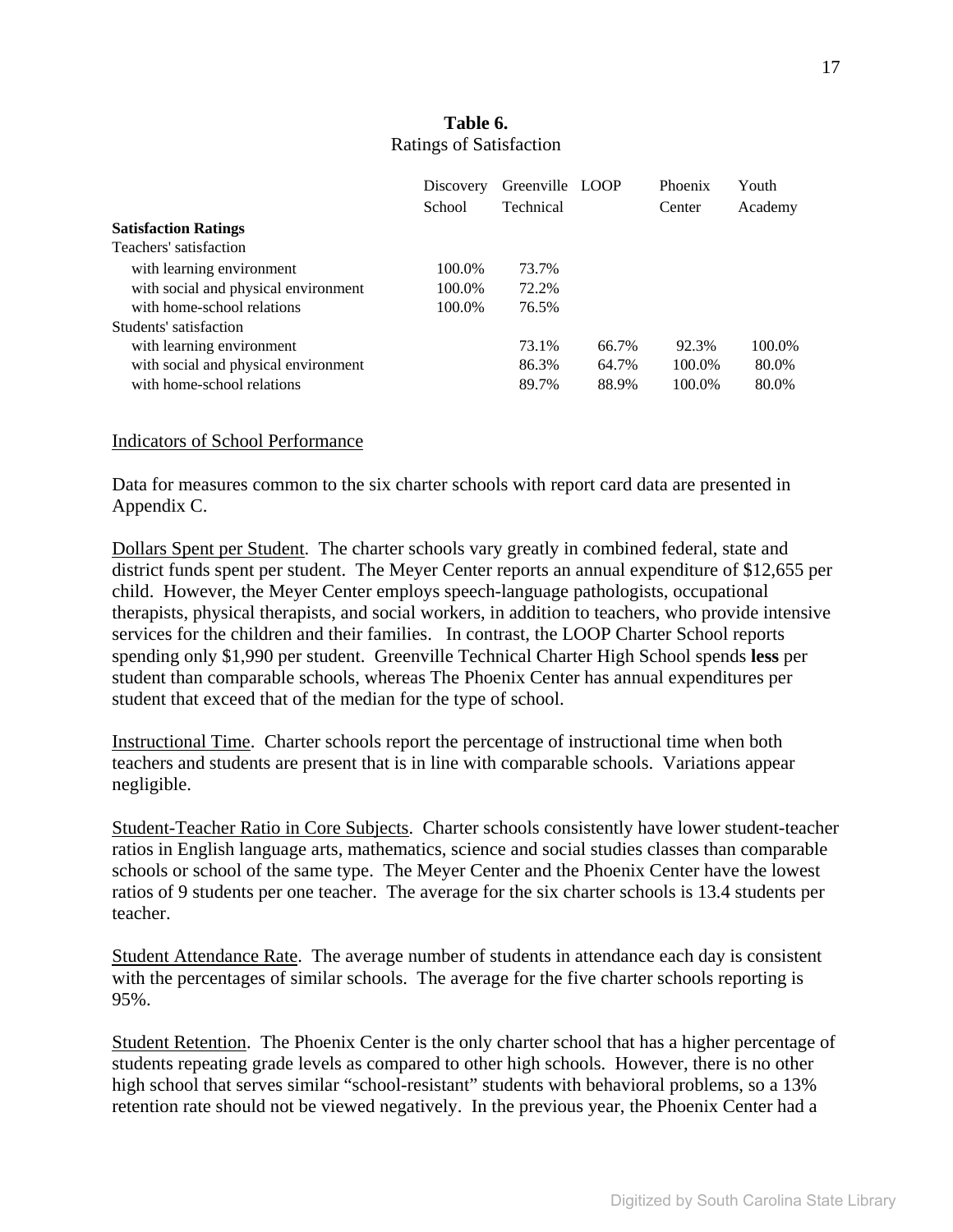retention rate of 6.7%. Because of the small size of the school (n=45), two additional students retained increases the retention rate from 6.7% to 13.3% from 2000 to 2001. The two elementary schools reported no students retained, as well as the Youth Academy which serves special needs high school students.

Teacher Professional Development. The number of professional development days for teachers varies from 14.7 at Discovery School to 5.3 days at Youth Academy. Three of the six schools have as many or more professional development days as comparable schools.

Teacher Attendance. Overall teachers in charter schools have a slightly higher attendance rate for teachers than at comparable schools (95.31% compared to 95.1%). Variations among charter schools range from 88% at Youth Academy to 98.7% at Greenville Tech.

Teachers with Advanced Degrees. Discovery, Greenville Technical, and LOOP charter schools all have a higher percentage of teachers with degrees above a bachelors than comparable schools. The Meyer Center is in line with other similar schools. The Phoenix Center and Youth Academy have a lower percentage of teachers with advanced degrees as compared to other high schools. However, these two schools have no schools that serve similar student populations with which to compare.

Teachers with Out-of-Field Permits. Greenville Tech, Phoenix Center, and Youth Academy have a significant percent of teachers employed to teach outside of their field(s) of certification. However, one would expect this to be the case, given the nature of the schools—technical education emphasis, non-diploma high school program, and life skills/behavior management program. The Discovery School, serving elementary students, LOOP and the Meyer Center have no out-of-field teachers. Data are not reported for Charles Aiken and McCormick Challenge.

Average Teacher Salary. Charter schools report average teacher salaries ranging from \$17,933 at Youth Academy to \$44,718 at Discovery School. However, the Youth Academy employs one full-time teacher who is retired and earning half of a teacher salary. Except for the Discovery School, charter schools have salaries that average less than that of comparable elementary or high schools.

Percentage Expenditures on Teacher Salaries. Only the Phoenix Center has a higher percentage of expenditures on teacher salaries than other high schools (94.3% as compared to 56.4%). Although this percentage is high, the student-teacher ratio of 1 to 9 is much lower than other high schools and the Phoenix Center has two full-time and four part-time teachers.

Parent Conferences. The percentage of students whose parents or guardians attended a parent conference was higher for most charter schools than students attending similar schools. Discovery School had 100% of parents participating in conferences. Greenville Tech reports participation of parents at 70.5%; however, this percentage is still higher than comparable high schools which have a participation rate of only 61.9%. Youth Academy Charter School reports only 5% parent participation, but the students' backgrounds and the nature of the school make the low figure not unexpected.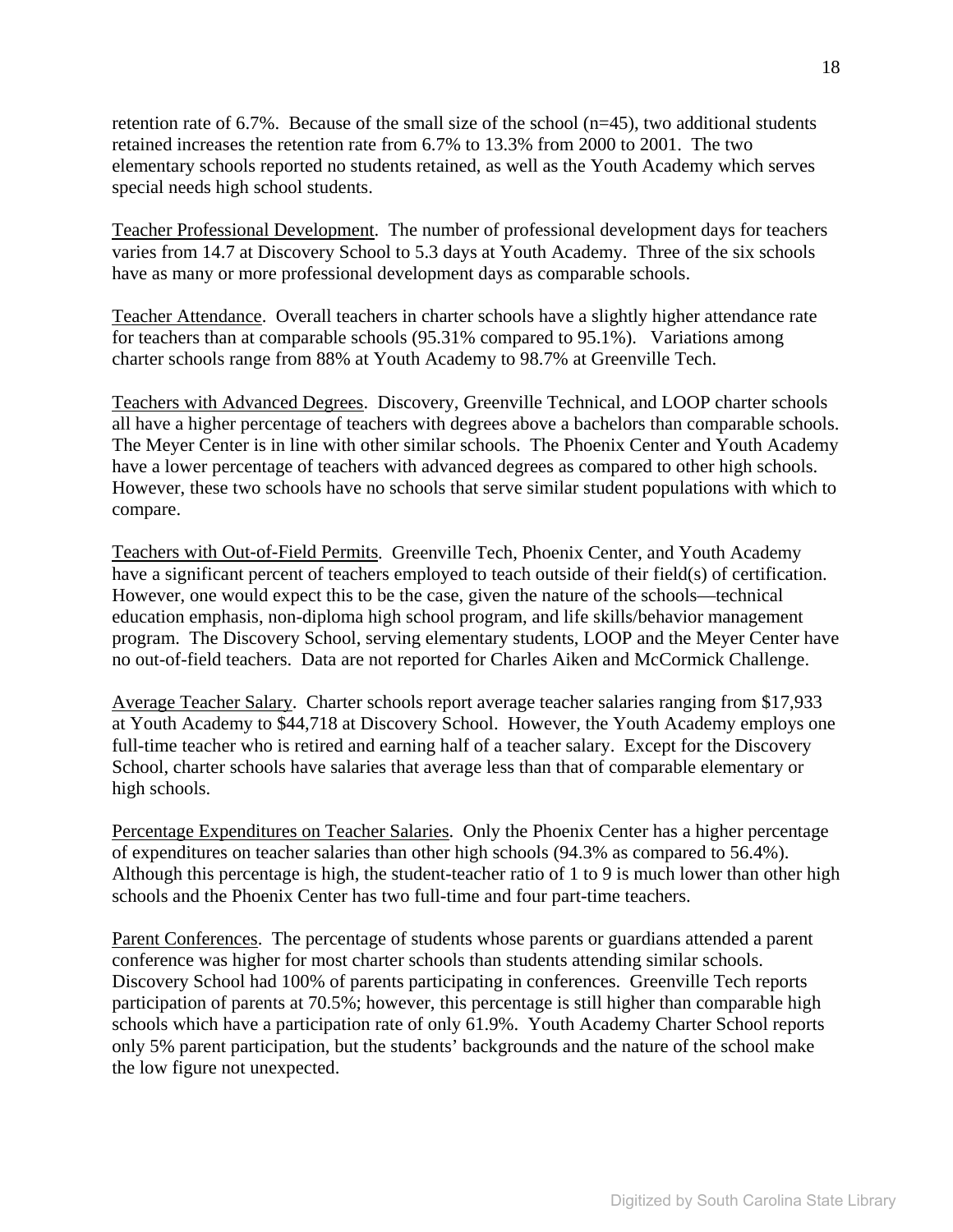Opportunities in the Arts. Of the six charter schools rated on opportunities in the arts, based upon the number of arts disciplines offered and the percentage of arts classes taught by teachers certified in the arts, only the LOOP elementary school received a rating of good. The other five received poor ratings. Comparable schools had ratings of good to excellent.

Students Older than Usual for Grade. Only three charter schools reported data on this variable. Greenville Tech had only 3.9% of its students older than grade, down from 6.8% in the previous year. Schools similar to Greenville Tech had 5.4% of students older than grade. Youth Academy, with 64%, has almost two-thirds of its students, older than grade. However, given the mission of the Youth Academy, this high percentage is not unexpected; in fact, it indicates that the school is serving its targeted student population. The Phoenix Center reported 50% of its students older than grade.

Students Suspended or Expelled. The three charter schools serving high school students had a total of 16 students suspended or expelled. The numbers for each school are much lower than the median of 29 for high schools in general. Discovery, LOOP, and the Meyer Center had **no** suspensions or expulsions.

Students Gifted and Talented. Of the five charter schools reporting data, only the Discovery and LOOP schools reported any gifted and talented students, with over one-fourth (26.6%) of Discovery's students and 5.9% of LOOP's students classified as gifted and talented.

Students with Disabilities other than Speech. The Meyer Center has 100% of its students eligible for IDEA and receiving services. The Youth Academy reports that 24% of its students have disabilities other than speech. These are much higher percentages than comparable schools. Greenville Tech, with 9.1%, and LOOP, with 6.1%, have percentages more similar to comparable schools than the Meyer Center and the Youth Academy. The Discovery and Phoenix charter schools report **no** students with disabilities other than speech.

Elementary School PACT Statistics. Discovery and LOOP elementary schools reported student performance on the Palmetto Achievement Challenge Tests (PACT) in mathematics and reading/English language arts. Charles Aiken submitted PACT data in its report card, which will be discussed in a separate paragraph at the end of this section. In mathematics, both Discovery and LOOP had a slightly higher percentage of students in the proficient and advanced categories combined than did comparable schools. The Discovery School had 10% **fewer** students scoring below basic than comparable schools. In fact, 94% of students at Discovery School performed at the basic or above level on the math PACT, and two-thirds of students at LOOP scored at basic or above on the math PACT.

In the English/language arts, both schools had a lower percentage classified as advanced and proficient than comparable schools. However, both schools had a lower percentage classified as below basic than comparable schools. Both schools had high proportions scoring at the basic or above level: 94% for Discovery and 85% for LOOP. These results indicate that the schools are providing at least a comparable, if not better, education in mathematics and English/language arts as other similar elementary schools.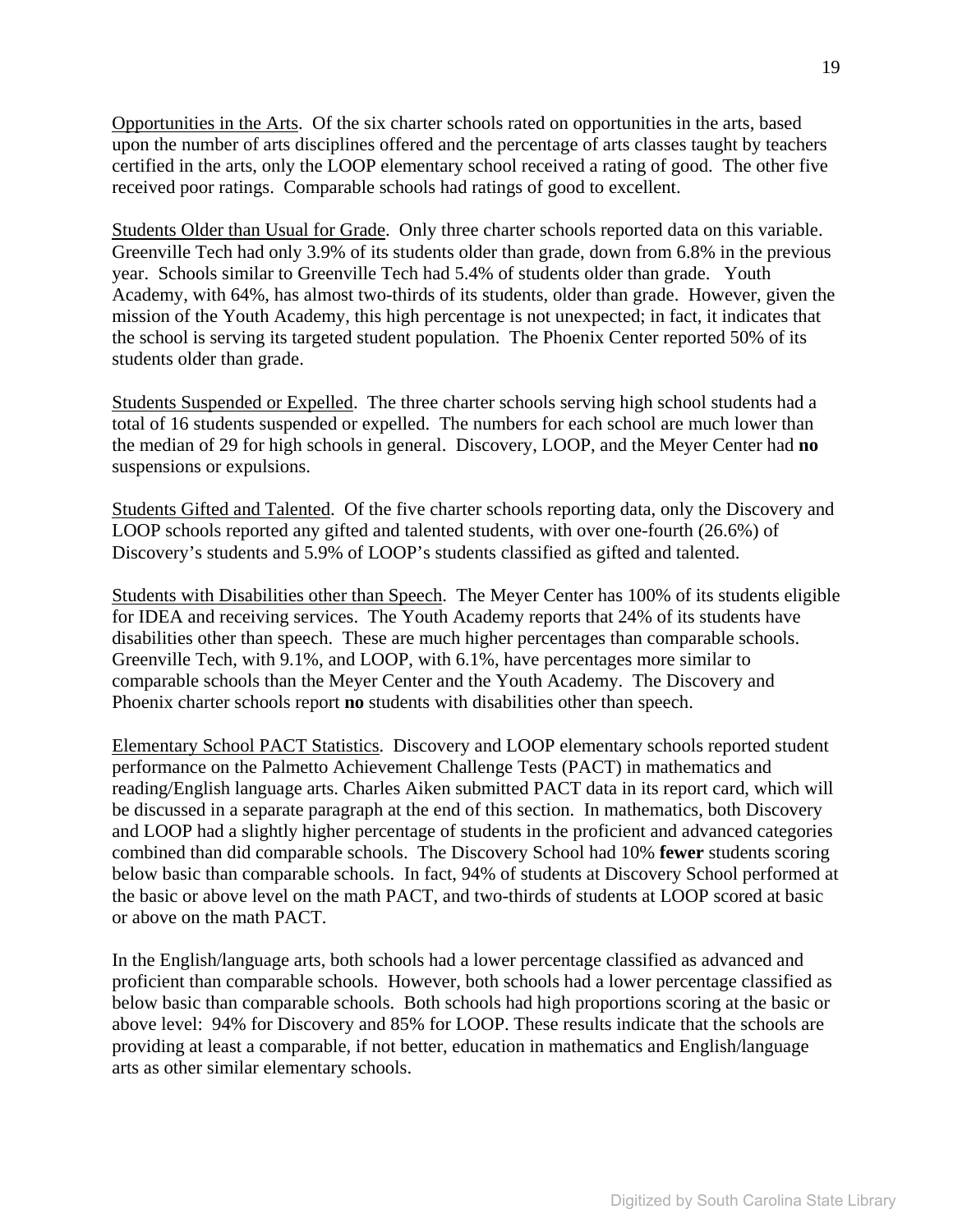The Charles Aiken school had seven students who took the mathematics PACT examination. One scored at the basic level, and the other six scored at the below basic level. Charles Aiken reported English/language arts PACT scores for eight students. Two of the eight scored basic, and the remaining six scored below basic.

High School Exit Exam and LIFE Scholarships Statistics. Greenville Technical Charter School and The Phoenix Center report data on the tenth grade exit examination.

Greenville Tech had 73% of its tenth graders passing all three subtests, as compared to76.3% for similar high schools. It must be noted that Greenville Tech showed improvement from 2000 to 2001, increasing by over 10% the proportion of tenth graders passing all three subtests.

The Phoenix Center had 36% of its tenth graders passing all three exams in 2001, an improvement from 11% in the previous year. Only 9% did not pass any of the exams. There are no high schools with a student population similar to The Phoenix Center, so no comparisons are possible.

The Phoenix Center and Youth Academy both report that **none** of their students were eligible for LIFE scholarships, based upon grade point average and SAT/ACT criteria. Given the high risk student populations served by these charter schools, this result is not unexpected.

#### Survey Data

As mentioned earlier, survey information was collected from the eight charter schools in SC and from local district superintendents where charter schools are located; data were collected in late March and early April, 2002.

Information from the charter schools was obtained by written responses to the survey questions (see Appendix F) and from personal interviews conducted on the charter school campuses. Data from local district superintendents were collected through telephone interviews and written responses; however, we were unable to get results from one superintendent (Greenville County). The results from these efforts are summarized below. (We would note that these findings are self-reports and should not be considered "audited" or verified results).

Views of Charter School Directors: Results from Surveys and Interviews.Results from the survey show that most (75%) of the charter school directors believe that their schools have achieved their purpose to a great extent. Twenty five percent (25%) of the schools (Greenville Tech and Youth Academy) believe that they have achieved their purpose as much as could be expected.

Most (75%) of the schools indicate that they used a planning committee as they worked to establish their school. Eighty-eight percent (88%) of the charter schools had funds available for planning and starting up their schools, with most of the schools obtaining funds through the state's federal grant program; two schools (Charles Aiken and LOOP) report that they had some private funding available for initial expenses.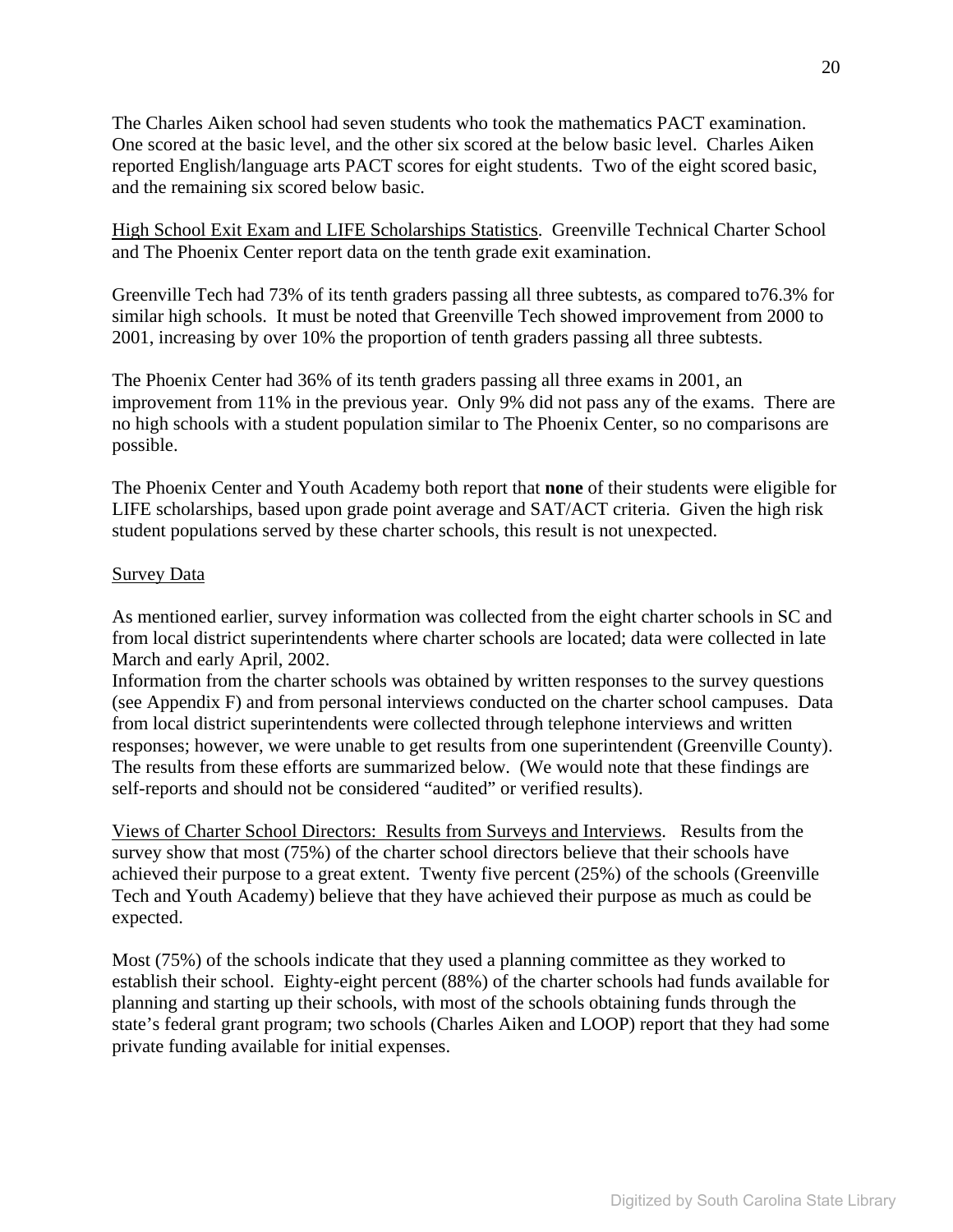As far as barriers to starting and operating their schools, 62% of the charter schools report that not having adequate finances for ongoing operations was the main barrier. They mention the need to seek and rely on grant or private funding to supplement the inadequate public funds.

Also, regarding barriers to operating their schools, several of the directors report that they encountered specific problems related to paying adequate salaries (Charles Aiken, Greenville Tech, Phoenix Center, and Youth Academy), recruiting qualified teachers (Charles Aiken, Greenville Tech, Phoenix Center and Youth Academy), and getting support from the local school board and administration (Charles Aiken, Greenville Tech, and the Meyer Center).

A number of the charter schools (50%) report that they have had some problems in knowing where to find answers to questions about operating their school. In addition, 37% of the schools state they have had some problems in providing transportation for students (Greenville Tech, Phoenix Center and Youth Academy).

We asked each school to list the one most difficult problem they had encountered in operating a charter school. While the responses varied greatly, 37% of the schools did identify some sort of significant difficulty in working with their local school district administration as the most challenging problem they had faced. These sorts of difficulties were more common and more pronounced in districts where the charter school(s) developed independently of the district.

The SC charter schools report a significant amount of participatory activities involving the charter school boards and parents. Over half report that their administrative operation of the school involves board committees or other types of committees in addition to the school director/principal. Three of the schools (Discovery, LOOP, and Meyer Center) report that over 95% of their parents are actively involved in the school. Phoenix Center reports 50% active involvement, and two other schools (Greenville Tech and Youth Academy) report that between 20% and 25% of parents are actively involved. Eighty seven (87%) percent of the charter schools report that parents participate in school governance, 75% report that parents attend school conferences and meetings, and 75% report that parents assist with special events or extracurricular activities. In addition, 37% of the parents contribute financially to the school. And, not surprisingly in view of these statistics, most charter school directors believe that parents participate in school activities more than is common in regular schools.

The charter schools use a variety of organizational systems. Half the schools have summer programs, half have ungraded or multi-graded classes, and half report that students do independent study. About a third of the schools offer after school programs. Other approaches used less frequently include before school programs (12.5%), year round programs (12.5%), block scheduling (25%), partnering with a career center (12.5%), and keeping students with the same teacher for two years (12.5%).

Likewise, the SC charter schools use a wide array of instructional strategies with their students with most schools using several strategies. Examples of approaches that were reported by the schools include using objects that the children can manipulate (87%), cooperative learning (87%), thematic teaching (50%), discovery learning (37.5%), team teaching (25%), peer tutoring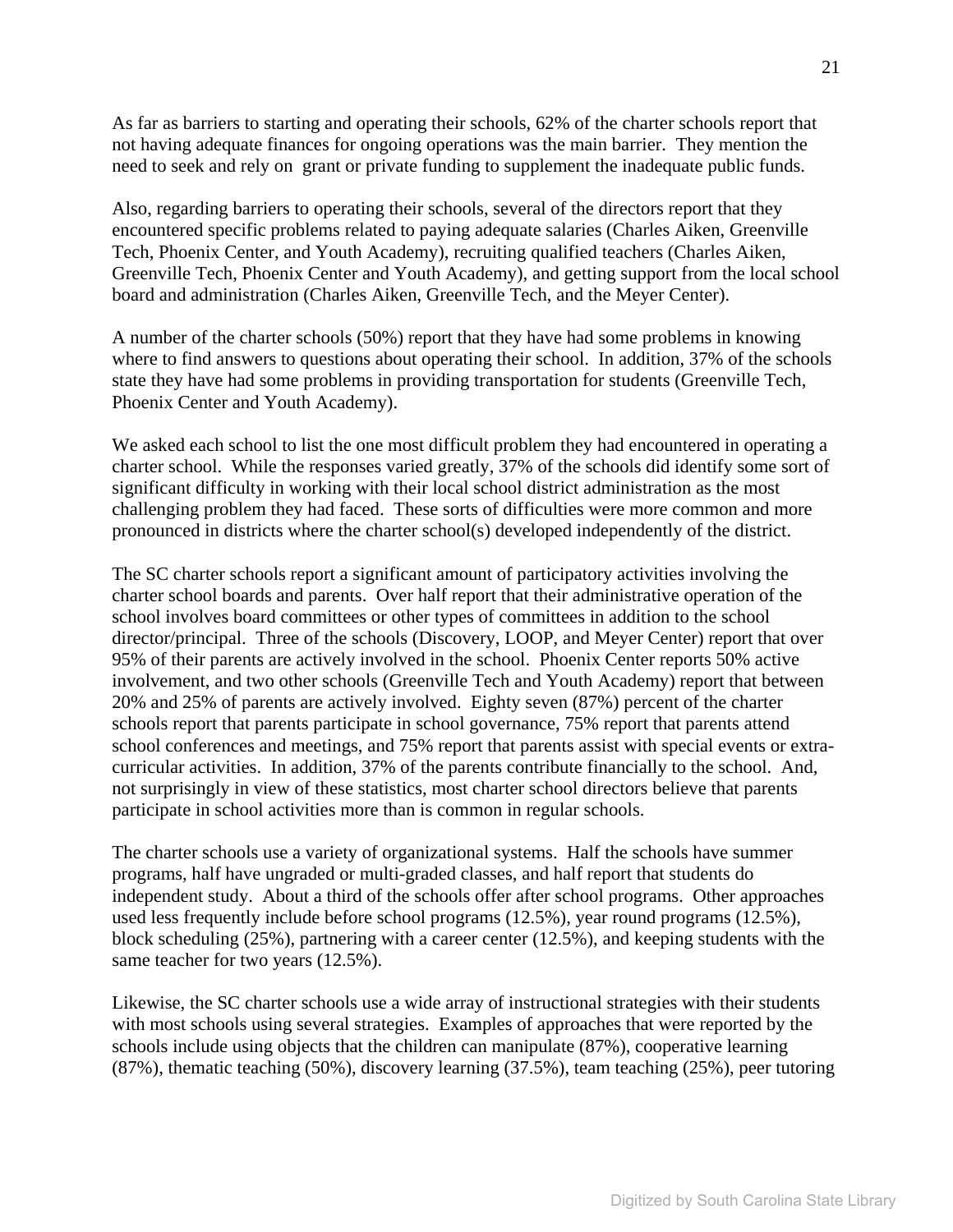(87.5%), whole class instruction (87.5%), project based learning (12.5%) and technology enhanced learning (computer labs, remedial software, etc.)(87.5%).

When we asked the charter schools about their curriculum emphasis, 75% report that the South Carolina curriculum standards are the primary emphasis. Other areas of emphasis and the percent of charter schools having that emphasis are character education (65%), core knowledge (25%), direct instruction (37.5%), ethnically focused (12.5%), GED preparation (12.5%), mastery learning (12.5%) and rehabilitative therapy (12.5%).

We also asked how student progress is documented. The charter schools report that teacher tests are the most common method used. Also 75% of the schools use portfolios and student demonstrations or performances. All the schools must administer the standardized tests required by the state, and half the schools also report using some other type of standardized tests.

Our survey asked charter school directors to rate the adequacy of their school on six dimensions: facilities, teaching quality, diversity of student population, community support, student transportation, and computers and equipment.

The results show that only one school (Meyer Center) rates its facilities as "outstanding," but five other schools rate their facilities as "good" (Charles Aiken, Discovery, McCormick Challenge, Phoenix Center and Youth Academy).

Regarding teacher quality, all the charter schools rate their staff as either "outstanding" or "good."

Regarding diversity of the student population, Greenville Tech and LOOP rate their school "outstanding" on this item; Charles Aiken, Discovery and Meyer Center rate their school "good" regarding diversity.

In terms of community support, Discovery, LOOP and Meyer Center rate themselves very highly; Charles Aiken and Phoenix Center say that community support for their schools is not adequate, and the other schools report only fair community support. It is clear from the surveys that "marketing" (or explaining) the charter school to the community is a major obstacle for several schools. The directors seem to be unsure about how to "get the word out accurately" about what the charter school is and that enrollment is open.

Computers and related equipment appear to be outstanding at five of the charter schools: Discovery, Greenville Tech, LOOP, McCormick Challenge and the Meyer Center. Charles Aiken reports good computer availability while Phoenix Center and Youth Academy report only fair computer access.

We asked the charter schools what kinds of relief from state regulations had been beneficial. Our survey indicates that relief from the state and local textbook and/or supplementary material requirements is perceived as probably the most important type of flexibility to the South Carolina charter schools. Flexibility with teacher certification requirements is also mentioned as useful.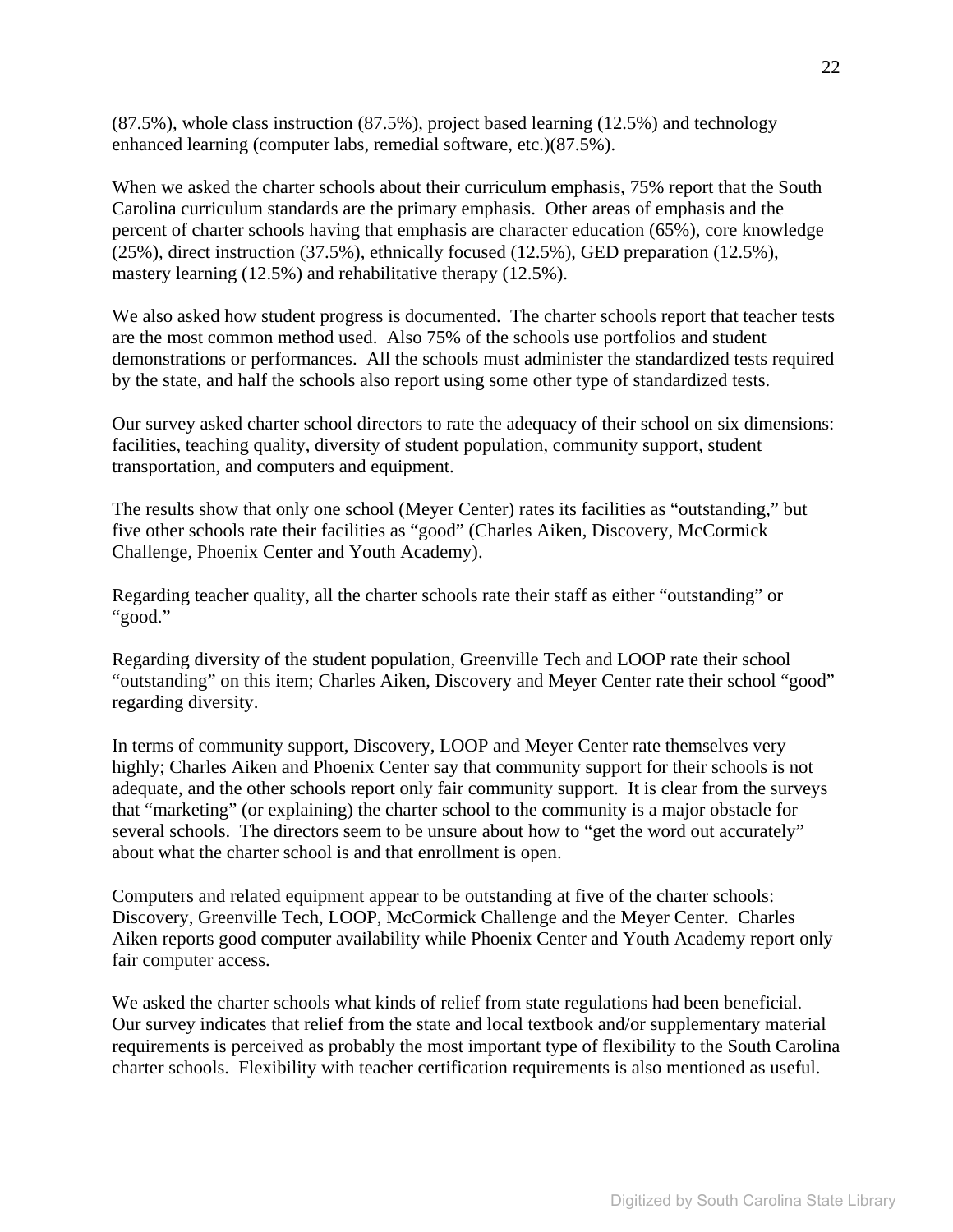Three schools (Charles Aiken, Greenville Tech, and The Phoenix Center) employ non certified teachers. For all the other charter schools, 100% of their teachers are certified Other types of flexibility reported as beneficial to the charter schools were using their own grading system, having to deal with fewer layers of state and local bureaucracy, having smaller classes, having freedom to select their curriculum approach and using the GED as a goal versus high school graduation.

Finally we asked to what degree the charter schools have made progress addressing the six purposes of charter schools as described in the SC charter school law. The six purposes are (1) improving student learning for the student population; (2) increasing learning activities and opportunities for students; (3) using a variety of productive teaching methods; (4) establishing new forms of accountability for your students; (5) creating new professional opportunities for your teachers; and (6) assisting South Carolina in reaching academic excellence. Each of the eight schools reports making progress on these purposes to at least a moderate degree or greater.

We should note that it seems clear from reviewing the surveys of the eight directors, and from the personal interviews with them, that the South Carolina charter schools were all started with a sincere desire to meet the needs of children (many of whom were, for a variety of reasons, not performing well in the traditional school setting) and not just as a business venture.

Views of Local School District Superintendents where Charter Schools are Located. As mentioned earlier, we received survey responses from all superintendents in districts where charter schools were located except for Greenville County, where three charter schools are located and where these charter schools expressed some dissatisfaction with the local district. Because of the missing data, we do not have a complete picture of the views of superintendents in those districts which did not initiate their charter school(s).

Even though Youth Academy Charter School was not initiated by the school district, the responses from the Superintendent in Williamsburg County indicate that there is a fairly cooperative relationship with the charter school. He states that the charter school is monitored and assisted much as any other school in the district. He also believes that the Youth Academy Charter School is performing reasonably at the present time.

In the school districts where the district has initiated the charter school (McCormick, Clarendon 2 and Lancaster), the relationships seem very harmonious. These districts seem to view the charter schools as important components of their overall system, and they work with the schools much as they would their other schools.

# **An Analysis of Key Components of the South Carolina Charter School Legislation**

Another reasonable way of evaluating the South Carolina charter school effort is to analyze the key features of the enabling statute. The specifics of the legislation will, to a very large degree, impact the state's charter school effort. The state's charter school law basically creates the foundation upon which this new educational effort is built.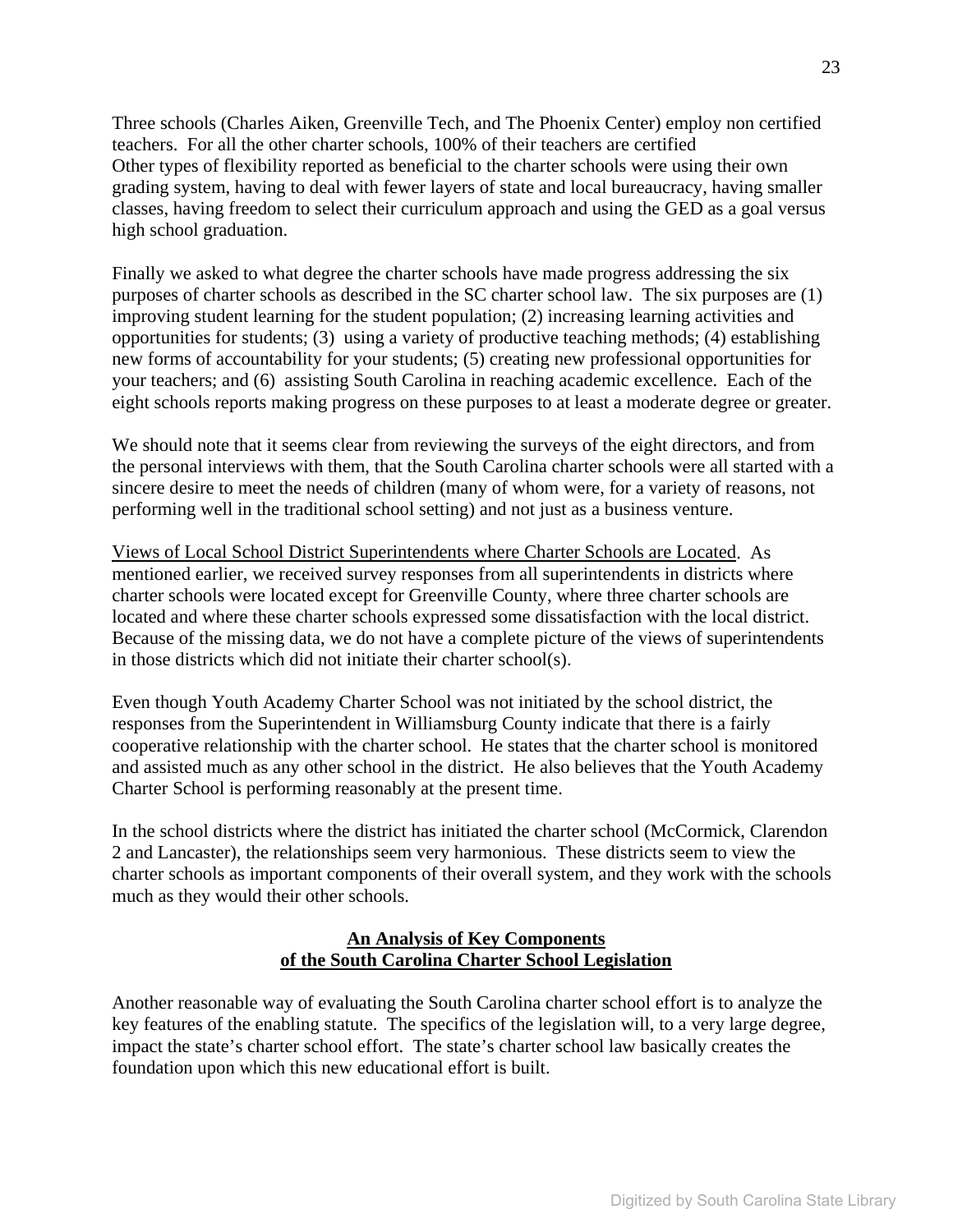Indeed, with a strong foundation the charter school program is more likely to flourish; with a weak framework the program will struggle. As Jeanne Allen, President of the Center for Education Reform, is quoted as saying, "A strong charter school law is the single most important factor in creating strong charter schools" (Manuel & McLauglin, in press).

Based on the kinds of charter school issues that have been most crucial nationally, we reviewed the SC charter school law and selected six key components for review.

#### Racial Composition Requirement

The SC legislation states that "under no circumstances may a charter school enrollment differ from the racial composition of the school district by more than ten percent."

The issue of the racial composition of charter schools has drawn much attention and created considerable controversy across the country. As charter schools were first starting, there were fears among some people that charter schools would become white flight academies that would move America back to segregated public schools. Some racial minorities believed, on the contrary, that charter schools presented them with an opportunity to recreate the minoritycontrolled schools that had served some minority students very well in the past. In fact, the experience across the country so far has been very mixed with no dominant trend toward either predominately white or predominately minority schools (Fourth Year Report on the State of Charter Schools, 2000).

Interestingly, the 10% deviation requirement in the SC charter school law does not apply to regular public schools in South Carolina. This provision is only applicable to charter schools. This is ironic because charter schools are usually intended to have more flexibility than local school districts. Thus the 10% requirement creates a circumstance in which the charter schools are required to meet a higher standard than regular public schools in their district. In addition, it should be noted that this requirement creates a significant hurdle for charter schools if the students needing their particular services happen to be predominately minority children.

Finally, we should note that the racial component of the SC charter school law has been the key issue challenged in the litigation involving the proposed Lighthouse Charter School on Hilton Head Island. This case is being considered by the SC Supreme Court as we write this report, and the outcome of the case could have a major impact on the future of charter schools in the State.

#### Length of Charter

The SC charter school statute states that, "A charter may be approved…not to exceed three years."

Across the country the length of charters varies considerably. In Arizona, for example, they can be approved for 15 years while in many states they vary from three to five years. The advantage of a longer charter is that it gives parents, financial backers and others more confidence that the charter school will be in existence for some time. Shorter charters, and the need for frequent,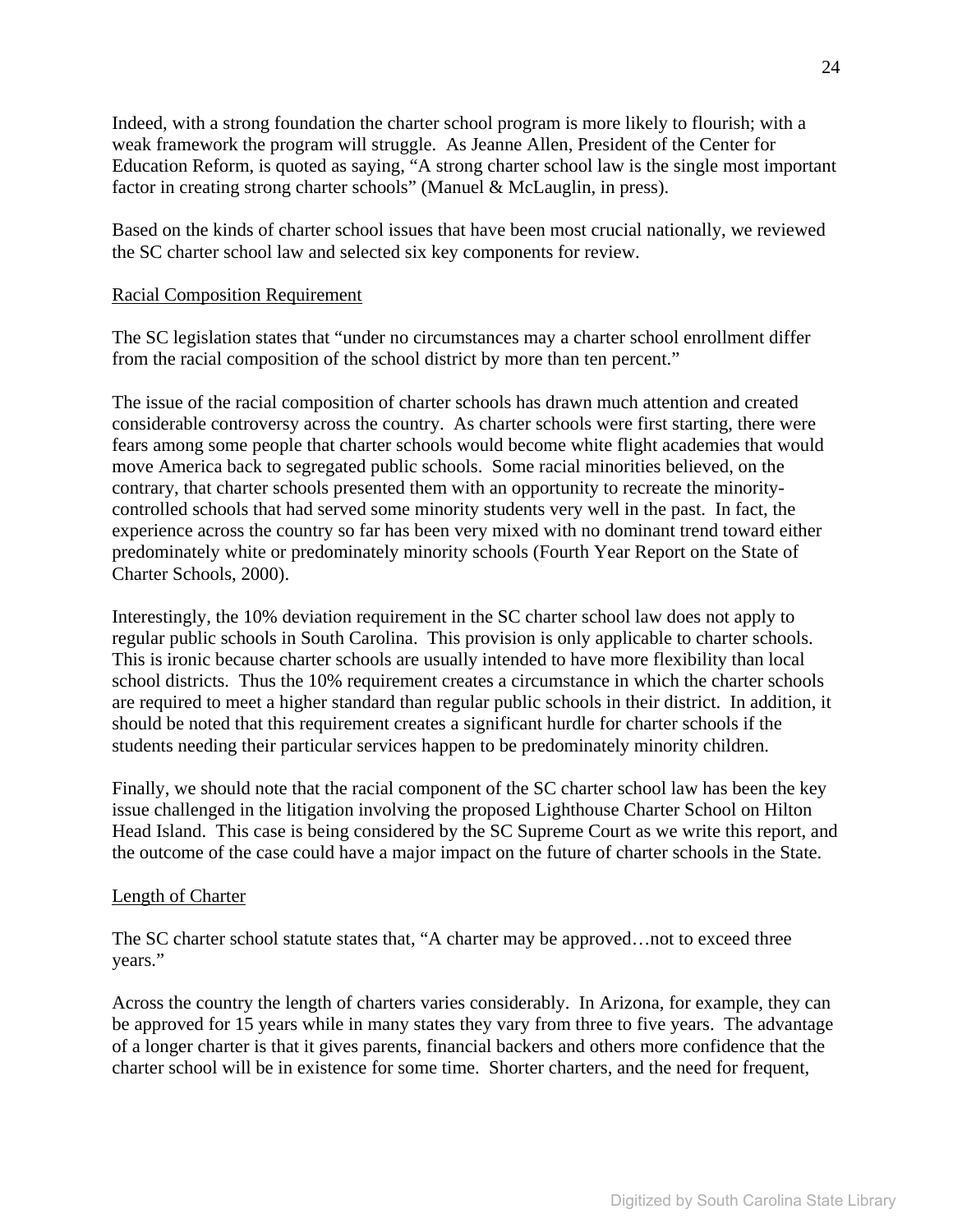and non-guaranteed renewals give the impression that the charter school may not be a substantial institution.

Longer charters give a school time to become established and a more reasonable opportunity to demonstrate that it can improve student performance. It can certainly be argued that until a charter school has been in existence for more than a year or two, it is unfair to hold them to the same standards as a school that has been in existence for generations. Shorter charters make it more difficult for schools to show gains because they are simultaneously starting a complex new organization, retaining parental support, complying with state/local rules and trying to establish an effective educational program. Interestingly, in North Carolina, the Office of Charter Schools in the State Department of Public Instruction has examined achievement data and has found that, "when the difficult first year is excluded, charter schools outperformed their traditional public school counterparts in academic growth" (Manuel & McGlaughlin, p. 46, in press). This begs the question of whether more planning time may be a major key to creating a successful charter school.

In addition, shorter charters have made it difficult for charter schools in many states to borrow funds for facilities. Banks and other lenders are reluctant to underwrite loans when short-term charters give the appearance of lack of stability and lack of permanence.

#### Chartering Entity (Sponsor) Issues

According to the SC legislation, the chartering entity or sponsor means the "local board of trustees…from which the charter school applicant requested its charter…." The law also states that " A charter may be revoked or not renewed by the sponsor…."

Most charter school advocates would prefer to have multiple chartering entities. Many states allow schools to be chartered by state boards of education, higher education institutions, local school districts or other entities. Having more opportunities is likely to create a more vibrant and larger charter school movement in a state. However, this potential for charter school growth is exactly what concerns many opponents of charter schools. If the state of SC decides that it wishes to expand the charter school program, it can accomplish this, at least to some degree, by enlarging the list of potential chartering entities. If the state policy makers prefer a very small program, fewer chartering entities will likely help to achieve that purpose.

Another complexity of the sponsorship issue is that often charter and local school districts see themselves as competitors (unless the charter schools are initiated by the district). Thus, to put the local school district largely in charge of both approval and revocation, as is the case in the SC law, can create friction, and it can make charter schools look skeptically at decisions and procedures put in place by the district (their competitor).

If charter schools do not receive funding as soon as it is due or if they are required to follow various procedures that do not seem necessary, the charter school tends to wonder whether the local district (its competitor) is trying as hard as it can to help the charter school operate smoothly. Likewise the local district must realize that if it vigorously assists the charter school in becoming successful, it may very well lose its own students to the charter school.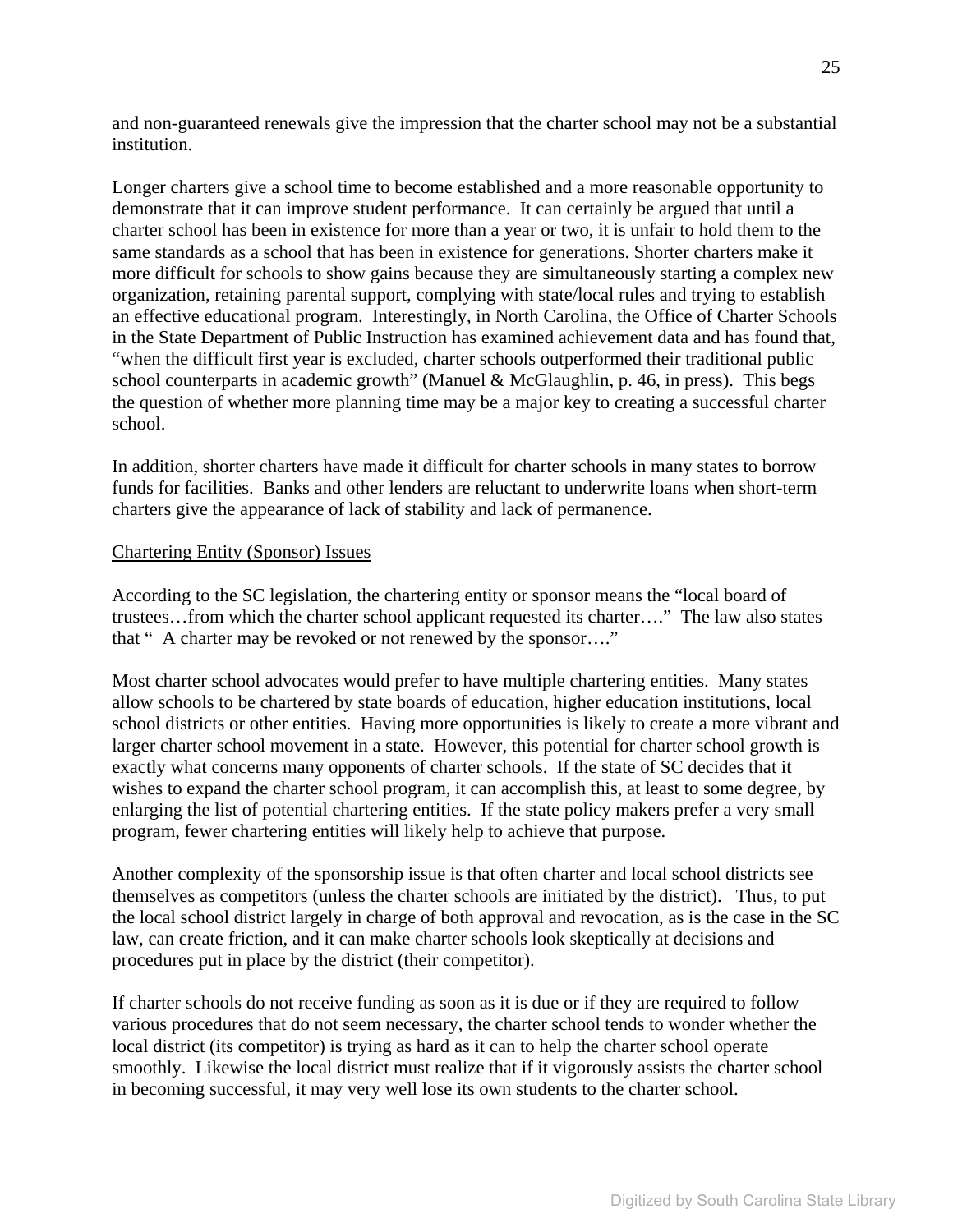This is an awkward situation to say the least. The SC charter school legislation gives the local district the upper hand in many ways; if this is the intent of the legislation, this may not be seen as a problem. However, if there is a desire to create more neutrality between charter schools and their sponsors, policymakers may wish to reexamine this provision of the charter school law.

#### Accountability/Student Performance/Evaluation

The SC charter school statute makes many references to the responsibility that charter schools have for accountability, improving student performance, evaluation and related matters. The specific citations are as follows with key works underlined for emphasis:

Section 59-40-20 says that a <u>purpose</u> of the charter school legislation is to "improve student" learning."

Section 59-40-40 state that a charter school "…is accountable to the local school board of trustees…."

Section 59-40-60 states that the charter application shall include the "achievement standards to be achieved by the charter school" and that "pupil achievement standards "must meet or exceed any content standards adopted by the school district." This section also requires that the charter school application include a "plan for evaluating pupil achievement and progress toward accomplishment of the school's achievement standards in addition to state assessments" and the "timeline for meeting these standards."

Section 59-40-110 requires that the charter renewal application contain "a report on the progress of the charter school in achieving the pupil achievement standards." It further says that a charter may be revoked if it is determined that the charter school "failed to meet or make reasonable progress toward pupil achievement standards."

Section 59-40-140 states that, "A charter school shall report to its sponsor and the Department of Education …the success of students in achieving the specific educational goals for which the charter school was established…."

Section 59-40-150 says that the Department of Education shall provide on request information concerning "the success of each charter school in meeting its educational goals."

Section 59-40-160 also mandates that the State Board of Education "compile evaluations of charter schools received from local school boards of trustees" and that the Board shall "review information regarding the regulations and policies from which charter schools were released to determine if the releases assisted or impeded the charter schools in meeting their stated goals and objectives. Further it requires the Board to "compare the academic performance of charter school pupils with the performance of ethnically and economically comparable groups of pupils in other public schools who are enrolled in academically comparable courses."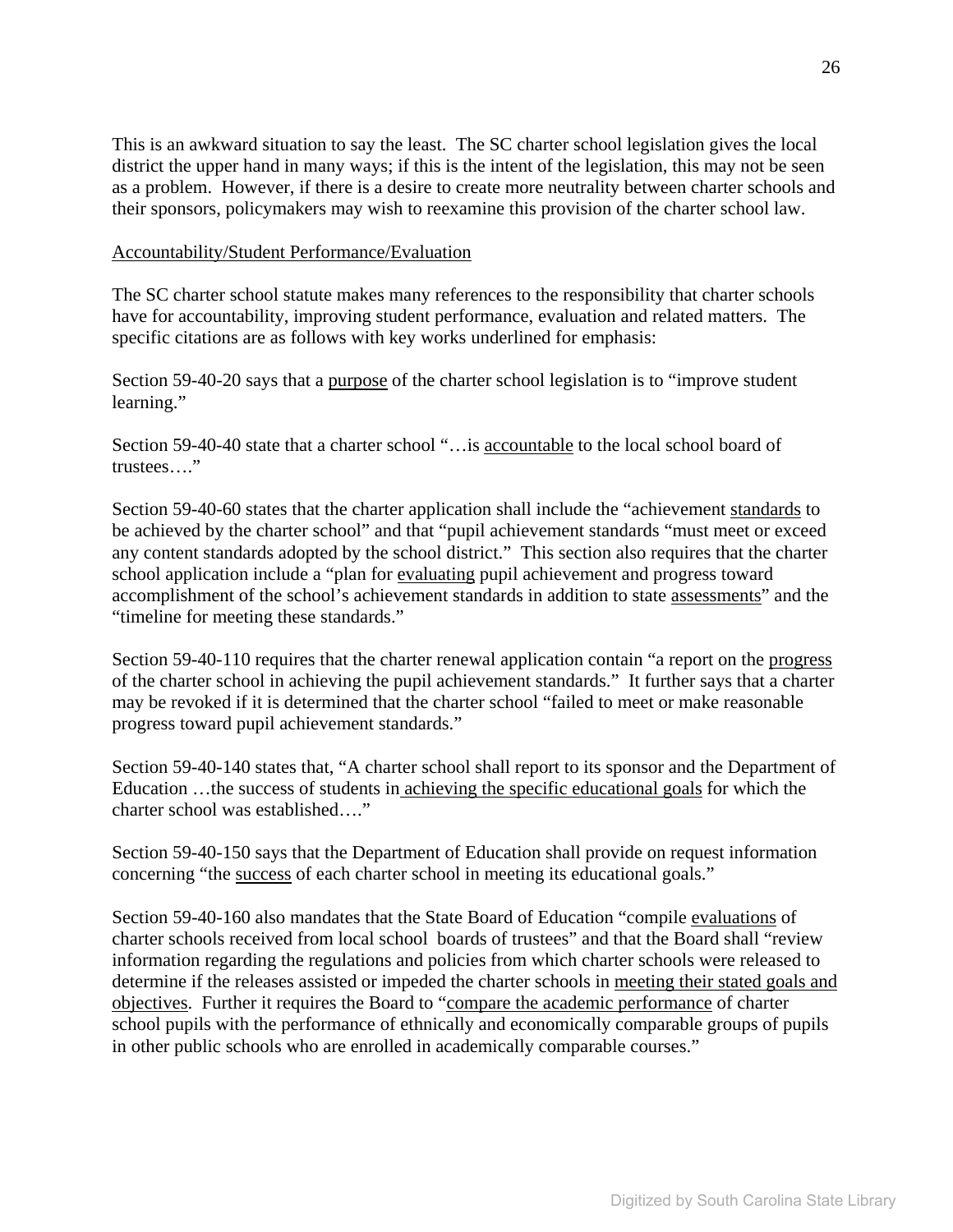Despite (and in some ways because of) these numerous and varied references to student performance, evaluation and accountability, it is difficult to say with clarity exactly what kind of academic achievement or other performance is expected or required of charter schools in South Carolina. The intent of the legislation with regard to which entity (local school district or State Department of Education) has the ultimate responsibility for determining whether the charter schools are performing adequately is not clear.

Perhaps the General Assembly expected State or local education officials to make these determinations about student performance simply by using their best judgement. The General Assembly may have reasoned that with such a new and unique program as charter schools, it would have been difficult to prescribe a particular accountability procedure that would be reasonable. If would likely be helpful if any future revisions to the statute will either provide more clarity or omit the statutory language regarding evaluation/performance and delegate the full responsibility for making such determinations to either the State or local school officials.

#### Teacher Certification

The SC charter school legislation (Section 59-40-50) permits a charter school to employ up to 25% uncertified teachers unless it is a converted school, in which case the limit is 10%.

While it is understandable that the SC charter school legislation would want to keep some control on the number of non-certified teachers permitted in charter schools, we believe that the real issue is teacher "qualification," not necessarily "certification." While certification is one widely accepted indicator of teacher quality, it is not the only measure. There may be other ways to assess a teacher's credentials and his or her suitability for a charter school. This seems quite reasonable since regular public schools habitually allow teachers to teach out of the field of their certification, and they allow substitute teachers with minimum credentials. Teacher selection is perhaps the most important decision charter schools make, and the decision needs to be made with the utmost care and thoroughness. However, placing a restriction on the number of noncertified teachers who may be employed creates a limitation on charter schools, particularly at the high school level where there may be highly "qualified" technical specialists or former college faculty who could provide excellent instruction but who might not be traditionally "certified."

#### Regulatory Relief

Since flexibility with selection of textbooks and supplementary classroom materials was mentioned most frequently, we can assume that this was one of the most important types of relief to the South Carolina charter schools.

Also, since several charter schools used their permitted flexibility to employ non-certified teachers, we can assume that this was also an important kind of autonomy to charter schools.

We would also note that using regulatory relief to make the GED--not the high school diploma-the desired outcome for Youth Academy charter school students is a significant policy issue. The charter school operators have explained their rationale for this decision and why they believe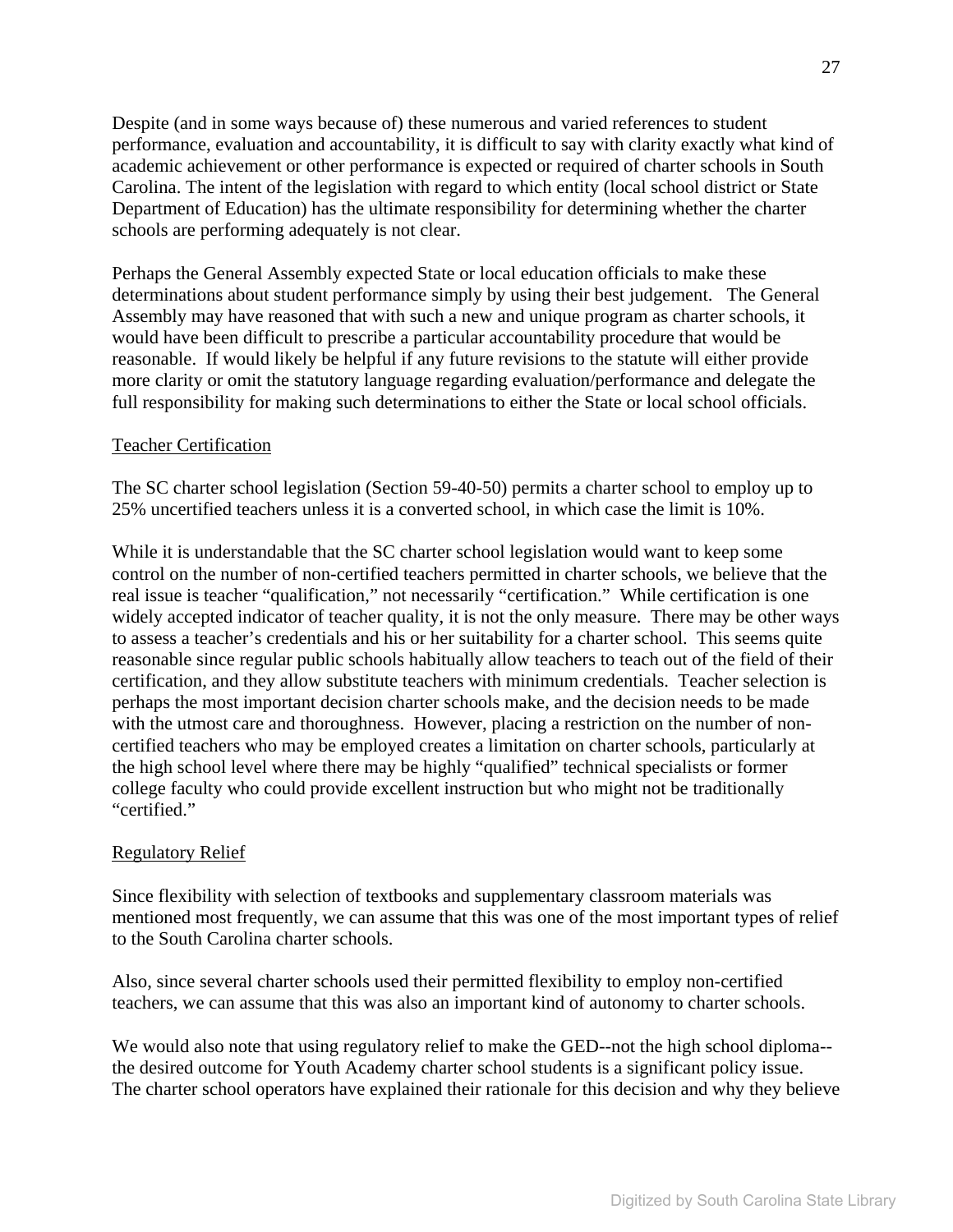it is the proper policy for the small number of students they serve. It is beyond the scope of this evaluation to say whether this approach is appropriate or inappropriate. However, we would encourage state officials, particularly legal staff, to study this issue more fully since it is a major policy change for any public school, including a public charter school.

In summary, while the use of regulatory relief did not involve a large variety of issues, it is clear from our survey that the relief granted was very important to the schools which used it.

# **An Analysis of Key Charter School Issues Facing the State, Local Districts and Charter Schools**

To further understand the charter school program, it is helpful to look at certain issues that are of particular interest to various parts of the education family. The State Department of Education , the local school districts and the charter schools themselves have different issues about which they are concerned.

# Issues from the State Perspective

One of the most fundamental charter school issues facing the South Carolina Department of Education is defining the agency's own official posture toward the charter school movement. The Department's position can be crucial for the success of charter schools. If the agency makes the charter school movement a high priority, places financial and human resources behind the movement, aggressively markets/publicizes the program, lobbies for legislative changes designed to grow the program and acts generally as an advocate for the program, it can be a powerful stimulus for the charter school movement. If, on the other hand, the state education agency is a reluctant supporter of charter schools, or even opposes the effort, it can slow the effort significantly in the state. Even a "hands off" or "wait and see" approach will have an impact on the charter school movement.

It appears that the Department's approach has varied over the five years since the South Carolina charter school law was passed. In the early years of the program, the State agency was clearly a charter school cheerleader and aggressively moved to get the charter school effort up and running. In more recent times, it seems that the State agency has continued to carry out all its legal responsibilities regarding charter schools, but its stance now seems to be more cautiously optimistic and more balanced, with a recognition that while the charter school program definitely deserves a fair chance to prove itself, it is a significant educational change that must be implemented very carefully to avoid disruption to the larger public schools system.

As the South Carolina Department of Education manages the charter school program, it must address a number of related key issues. For example, the department must decide to what degree it wishes to develop regulations to supplement the legislation. To date, the agency has determined that it is most appropriate to have very minimal agency-developed rules for charter schools and to ask schools to operate mainly based on statutory provisions. This approach is consistent with the intent of the charter school movement which is to have schools that are, insofar as possible, free from bureaucratic regulations. However, especially if the number of charter schools grows, the department may find that it needs more regulations, or at least more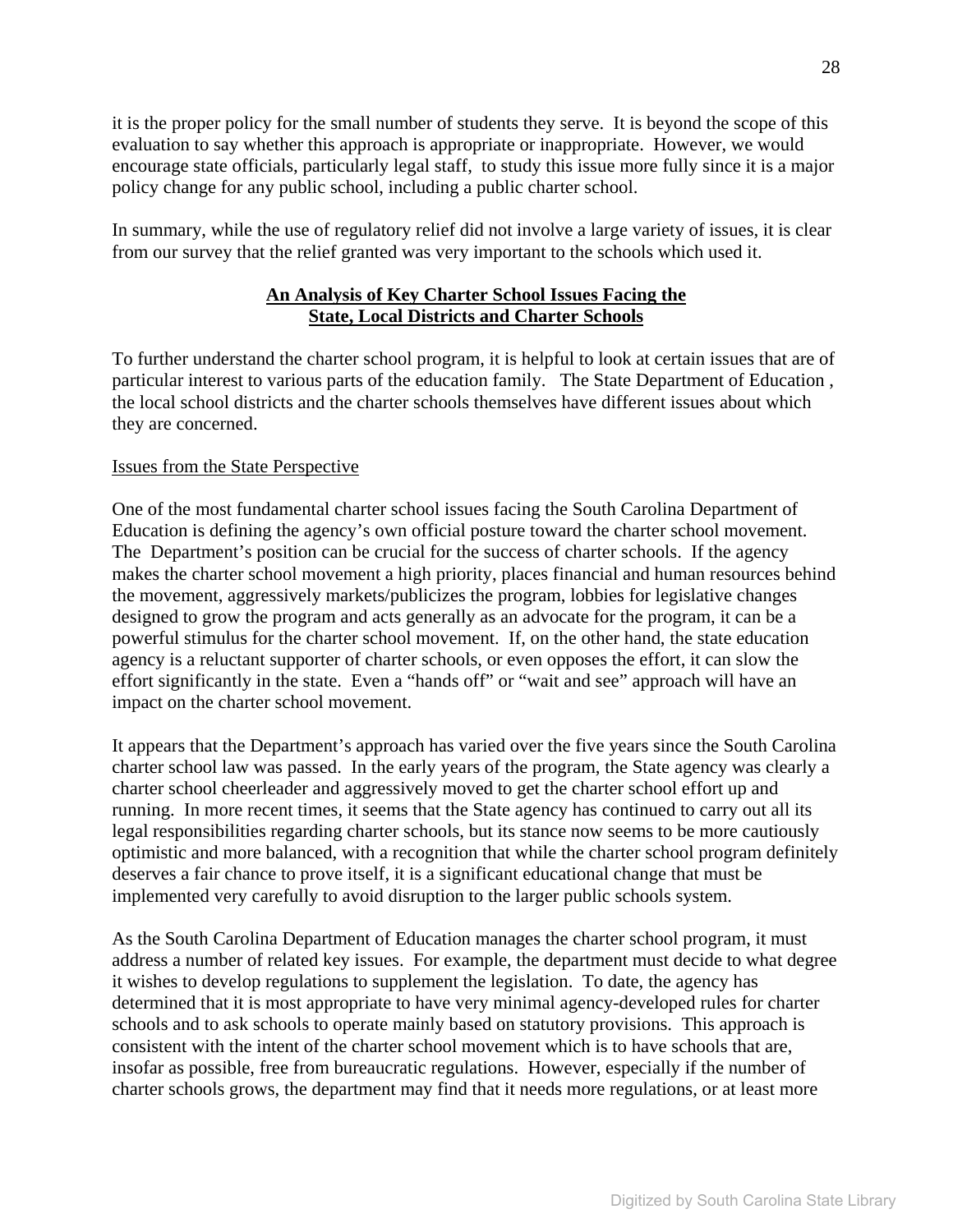guidance, to avoid having to answer a multitude of varied operational questions from charter schools and to provide more consistency.

The Department faces a challenge in providing various kinds of support or resources for charter schools. It takes staff time and considerable expense to provide significant support for even a small number of charter schools. The Department must collect data, arrange for evaluation reports, ensure that reports are done on time, ensure that audit reports have been done, deal with appeals, publicize the availability of the program and talk with individuals interested in starting new charter schools.

#### Issues from the Local School District Perspective

We were particularly interested in the views of school superintendents in districts where the charter applications were initiated independently of the district. While we did get a response to our survey from the superintendent of one such district (Williamsburg County School District), we were unable to get responses from the superintendent in Greenville where there are three such charter schools (Greenville Tech, Meyer Center and Charles Aiken). Thus, the following analysis of how these district superintendents may view charter school issues is our hypothesis based on our survey, on responses (or lack thereof) from the charter schools and on the kinds of concerns expressed by district superintendents in similar circumstances in other states.

Beyond the general uncertainty that local school districts often have toward charter schools, local school districts, particularly those who reluctantly approved charter schools, are likely to have more specific concerns about the funding that their traditional schools or administrative offices may lose if a new charter school opens within their district. These districts may also question the fairness of the charter school formula for distributing funds. These districts may also worry that the charter school could take some of their best students, jeopardizing the performance of some of their individual schools.

Further concerns center around the fact that the charter school is a competitor that has the potential to make the regular district schools look less appealing to the public; and, this "competitor" has an unfair advantage because it can get exemptions to certain rules and regulations that local districts must follow. Finally, these districts may be concerned about the amount of their staff's time that must be used to evaluate charter applications and provide oversight/reporting for charter schools once they are funded.

Local districts which actually initiate charter applications tend to have a very different view of charter schools, which tends, as one would expect, to be much more positive. They typically see the charter schools more as a unique appendage to their district, with the potential in some cases to be a demonstration school or a training ground for their teachers. They seem to have little concern about the administrative tasks related to managing the charter school, and the communication between the district office and the charter school is typically frequent and very cordial.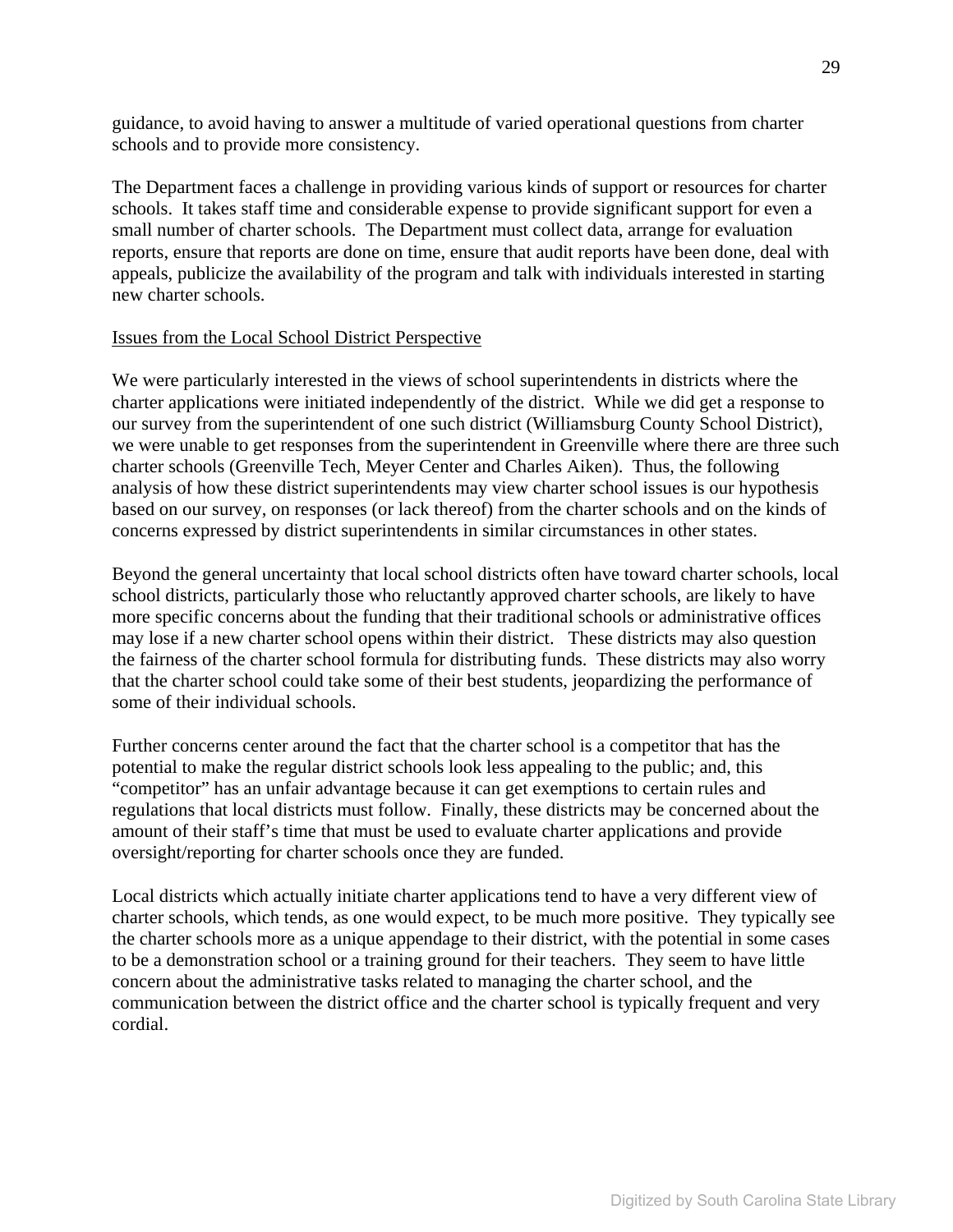#### Issues from the Charter Schools' Perspective

Newly formed charter schools face many challenges, not unlike small businesses that are just getting started. For example, finding facilities is a major challenge since no special funding is provided for that purpose. In some cases, local districts may require a facility plan prior to approving the school. Thus the charter schools may face a dilemma: They can't get approval without a building, and they can't sign a contract to rent a building without approval.

Charter schools also find that each step in the process of starting a school takes longer than expected, and usually these activities are performed by a small group of part time volunteers.

Charter schools in SC seem to welcome accountability. They understand that they are schools of choice and that they must perform well to have credibility with parents and to keep their charter. However, they are concerned that they are being held accountable before they have had a chance to have a few years of experience. The fact that the present evaluation is being done with only two years of data for some schools is a good example of their concern. They are frustrated that they are being immediately held to the same standards as regular public schools that have existed for generations. They are also concerned that they could succeed in their unique mission (such as keeping students in schools who might otherwise drop out) but fail the state report card measures.

Another issue with some of the charter schools in SC is the element of local district oversight. Some schools believe that the local districts arbitrarily make it too difficult to become chartered and then, once a school is chartered, they impose unrealistic expectations on the charter school.

The racial quota prescribed in the legislation is a concern for some charter schools. The charter schools often have some difficulty in meeting the standard set by the law; charter schools often appeal to students with particular needs, and there is no guarantee that these kinds of children will always come in precise racial distributions. Thus, charter school operators find these racial constraints unrealistic. In addition, under the law, charter schools must meet a higher racial quota standard than that required of regular public schools. So, if a charter school observes that a regular public school in its community is not meeting the racial quota that the charter school is required to achieve, there is a natural tendency to feel that charter school is being treated unfairly.

Relationships with local districts have been a problem in some cases. Charter schools sometimes feel that they cannot get the information they need, and they are not always sure which person to ask for help in the local district.

## **Policy Recommendations to the Legislature and the SC State Board of Education**

The SC Charter School legislation calls for recommendations to be included in the five-year evaluation report. Therefore, listed below is a wide assortment of recommendations for consideration by the State Department of Education, local school districts and the General Assembly. These recommendations were generated from our study of the SC charter school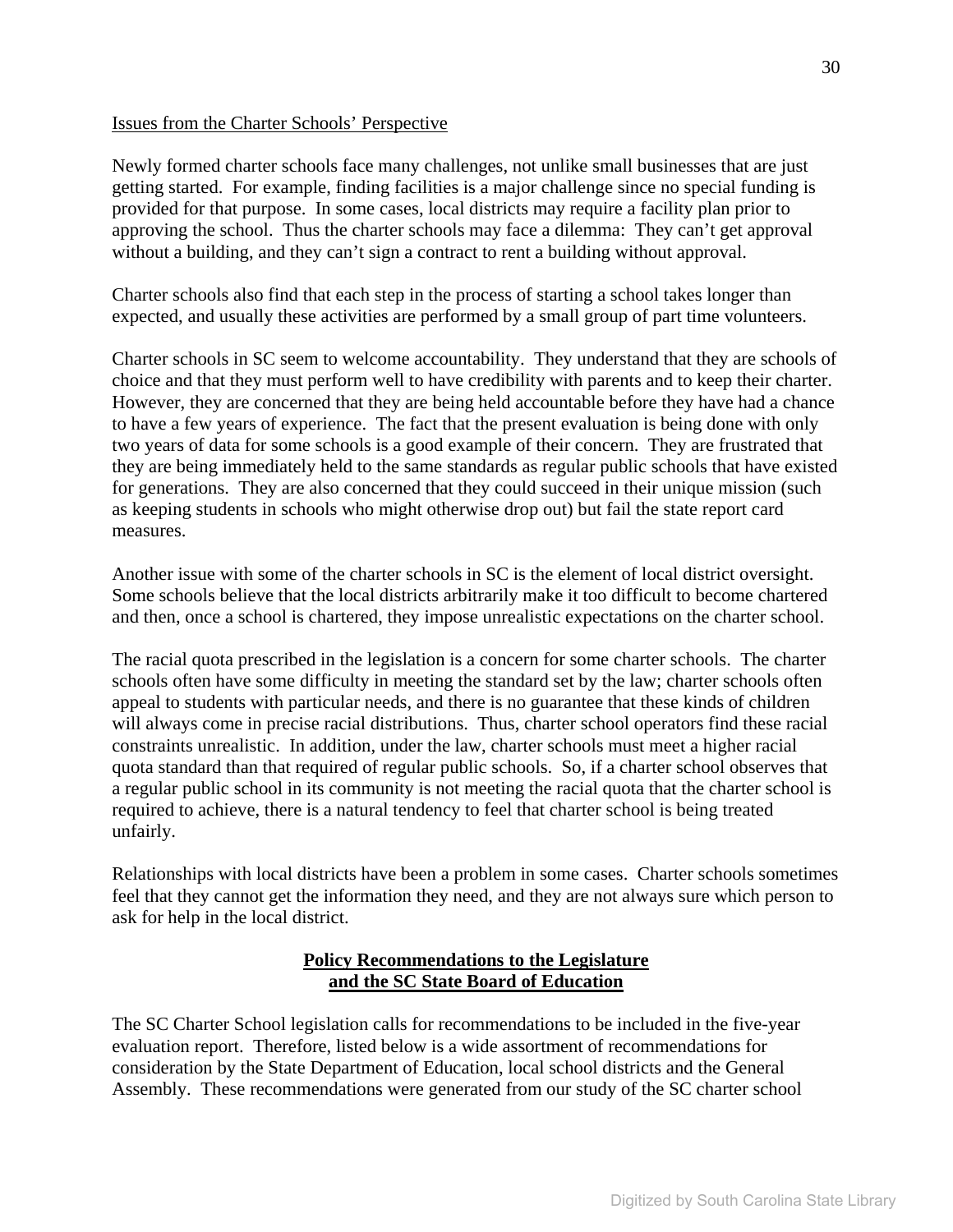program, from an analysis of data about the charter schools in the State, from a review of the national literature on charter schools, and from discussions with individuals knowledgeable about the charter school movement in the United States.

**We recognize that some recommendations may be more appropriate or important than others, and we also know that due to lack of funding availability and time, it is not possible to implement each recommendation.** However, we do present these as a set of choices to be considered as possible ways to strengthen the charter school program in South Carolina and as a way to stimulate creative thinking about charter school issues.

### A. Recommendations for Assistance to Charters, Local School Districts and Other Entities

**Recommendation A1:** As mentioned earlier in this report, local school districts (unless they initiate the charter) are often somewhat wary of the charter school movement. They frequently see charter schools as competition, and perhaps unfair competition because the charter schools may have exemptions from rules that apply to the local school district. They also may see charter schools as taking away funding from schools in the school district or from the regular programs of the district as a whole.

However, rather than opposing charter schools, we believe that it is often smarter for local districts to look for ways to leverage the charter school law for their own advantage by establishing or co-sponsoring charter schools that can meet the needs of unique populations within the district. Charter schools offer special potential because of the freedom they have due to their exemptions from various state regulations.

Thus, we recommend that the state agency provide more training and assistance for local districts to help them brainstorm creative ways of using charters to for the benefit of youngsters in their district. Districts might, for example, want to try out new teaching approaches or other innovations within the small, more controlled context of a charter school.

**Recommendation A2:** To support local districts, and persuade them to view charter schools less negatively, it is recommended that the SC Department of Education seek to provide the same sorts of regulatory relief provided to charter schools to local districts if and when it has been shown to benefit the students in charter schools. We recognize that it may take some time to see which type of regulatory relief is beneficial, but once conclusions can be reached, we believe that the state should at least consider extending the same relief across the public school system. The state agency may be able to make this happen through its own internal procedures or through State Board of Education action, or it may require a special request to the General Assembly.

**Recommendation A3:** According to the charter school legislation, charter schools must receive their appropriate share of federal funds going to the local school district. Determining the equitable share of major federal formula grants that go to all local districts is usually not extremely difficult. However, there are other "discretionary" special purpose federal funds for which local districts may apply if they wish. These grants may be less well known and it may be more challenging to determine a fair share for the charter school. The same situation applies for foundation funds that the local district may seek.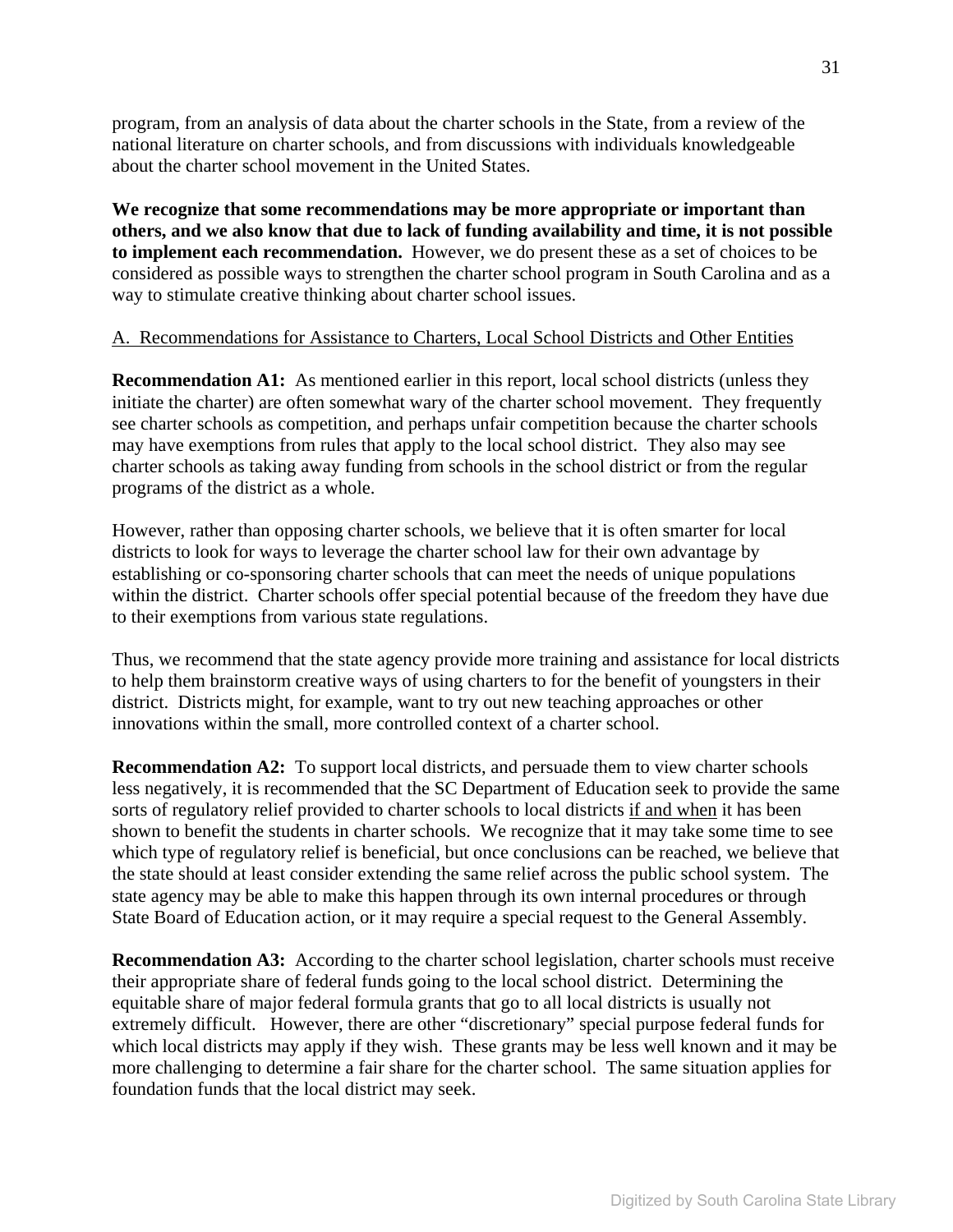Thus, we recommend that the state agency advise charter school operators to meet (and follow up in writing) with their local school districts and ask to be considered as co-applicants with them for all applications for federal discretionary or foundation funds. This will enable the charter schools to have a chance of accessing a portion of federal discretionary funds if their students meet the qualifications of the particular project.

**Recommendation A4:** We recommend, to the degree possible, that the SC Department of Education direct charter school operators to resources (such as the Foundation Center Website) that may help them understand how to proceed with seeking private funding. It is further recommended that the state agency direct charter schools to specific foundations that tend to support charter schools (such as the Gates Family Foundation, the Walton Foundation, La Raza, etc) and that may be able to provide them with financial support.

**Recommendation A5:** Even with knowledge of where to seek foundation funds and even with some information about the world of private funding, it may still be very difficult for charter school personnel to find the time and to develop the skills to write successful grant applications. Therefore, we recommend that the SC Department of Education encourage charter schools to find ways to employ one or more professional grant writers. This might be done through the Charter School Association, or on individual campuses or as a joint effort with the local district. While such services are expensive, they may more than pay for themselves if arranged carefully.

**Recommendation A6:** Since South Carolina is a dues paying member of the Southeast Regional Vision for Education (SERVE), the regional federal education laboratory, we recommend that the Department of Education make a strong effort to request any and all services from SERVE that might help its charter schools be successful. This assistance may include access to federal officials/contacts, information about federal resources, training, curriculum materials, policy advice, research findings and other support. Even if SERVE does not have the precise resources needed, they have a broad set of contacts with the other labs across the country and may be able to access some of these resources for South Carolina.

**Recommendation A7:** Probably no one understands the complexities of starting and operating a charter school better than those who are actually operating those schools. Thus, we recommend that charter school operators take every opportunity to communicate with operators of other charter schools, both in state and out of state, particularly those that have been shown to be exemplary. This can be accomplished through visits to schools, email, attendance at conferences, phone, video conferencing and other methods.

We recognize that charter operators are overwhelmed with their daily tasks and have limited funds, but whenever opportunity arises we encourage them to take advantage of being with their peers; there may be no better way to learn the ropes than from another operator. Likewise, through the SC Charter School Association, when individual operators make helpful contacts, they should be encouraged to share the information with their SC counterparts in association meetings, or through other means.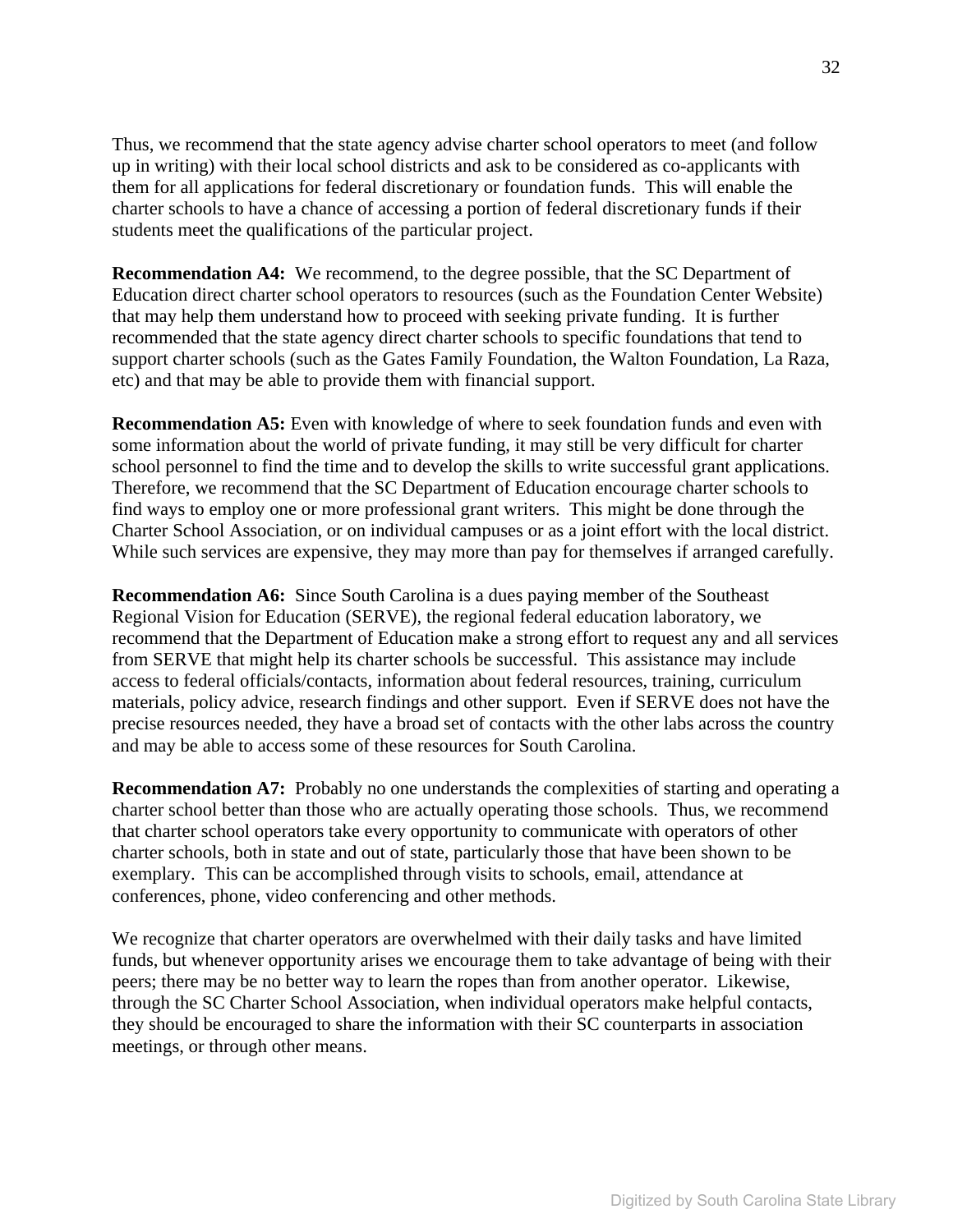**Recommendation A8:** We recommend that the state education agency continue to support and advise the relatively new SC Charter School Association and generally do all it can to help the association thrive. There are many activities and advocacy needs of charter schools that cannot appropriately be addressed by State or local education agencies. There are also a multitude of specialized needs (training, networks, technical assistance, etc) that cannot always be provided by the existing education structure. With a stronger independent association, some requests for assistance can gradually be shifted there.

**Recommendation A9:** The SC Department of Education has sought to assist charter schools by providing a general set of questions and answers regarding general charter school issues, and a specific manual geared to the auditing process as it applies to charter schools. In all likelihood, these types of items are probably very useful to charter schools, and we would recommend, in addition, that the state education agency consider developing a comprehensive resource manual which can be used by potential charter applicants, charter operators and Local School Districts.

This recommendation is consistent with Section 59-40-150 (A) of the SC charter school law which states that the State Department of Education "shall disseminate information to the public, directly and through sponsors, on how to form and operate a charter school and how to utilize the offerings of a charter school." However, the SC Department of Education must carry out this duty without any additional funding. If the Agency does not have the staff resources or state funding to develop such a manual, perhaps they can modify a manual being used in another state, or perhaps federal funds can be used for this purpose.

**Recommendation A10:** To assist local school districts in evaluating charter school proposals they receive, we would recommend that the SC Department of Education develop (or contract for the development of) a set of standards and guidelines for evaluating charter proposals. These could be modified as needed by each district, but at least there would be a general set of criteria upon which charter proposals would be evaluated. Thus, applicants would know what to expect and would likely believe that they were being treated fairly and reasonably by the local district.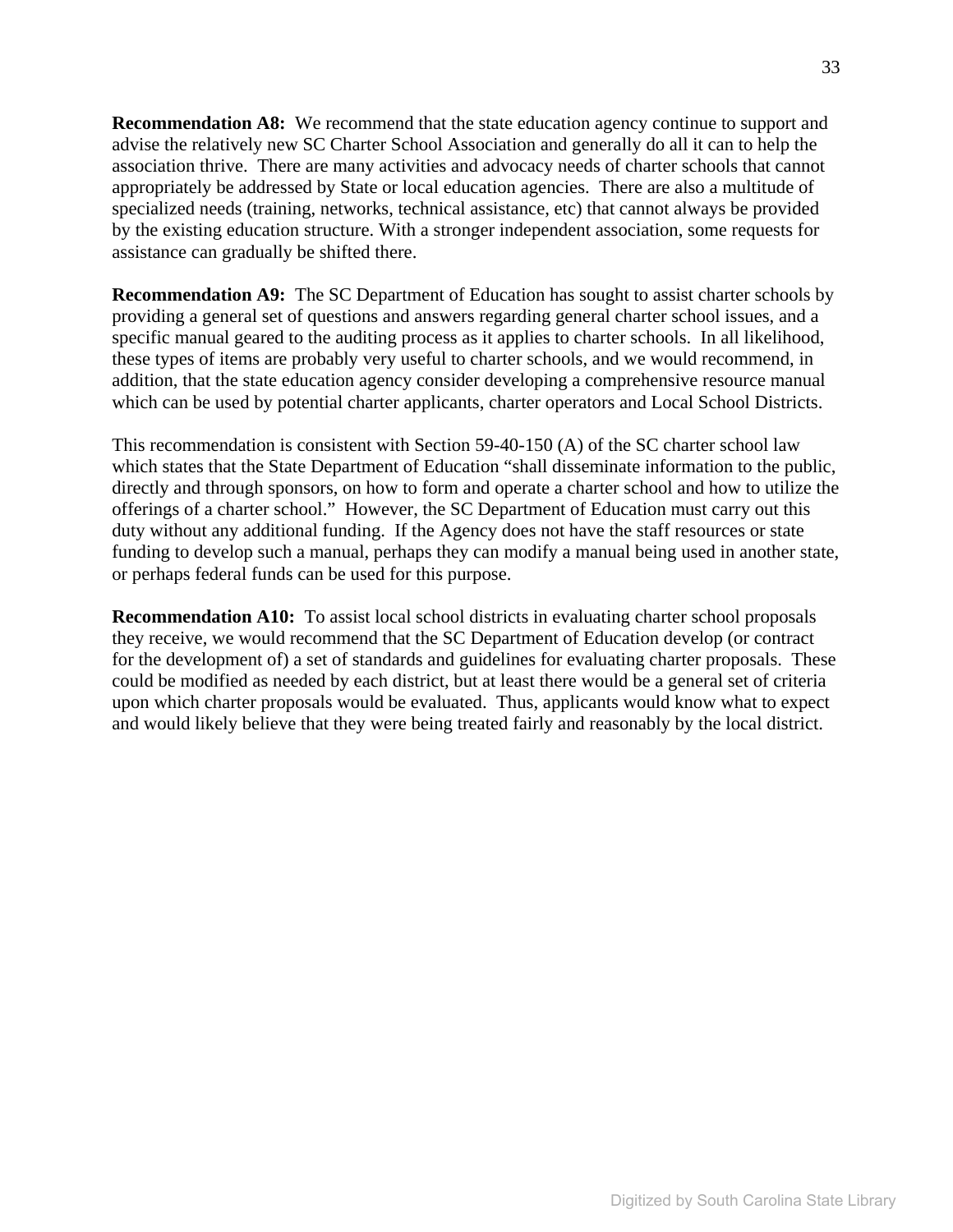### B. Recommendations for Additional Study, Data Collection and Research

**Recommendation B1:** It is recommended that both the state education agency and local school districts begin to document carefully the staff time spent in dealing with charter school matters such as approvals, monitoring, reporting, financial services, on-site visits and appeals. Should the charter school movement begin to expand significantly, it will be helpful to have this information in case there is a need to approach the General Assembly for additional resources to support these activities, or if there is a need to reassess the deployment of existing staff and resources within either the state agency or the local district. This recommendation seems especially appropriate considering the fact that revisions to the SC charter school legislation might make an increase in the number of charter schools more likely.

**Recommendation B2:** As the General Assembly, state agency and local districts become involved with evaluating and reviewing the success of charter schools, they should consider whether it is really fair to make newly formed, start-up charter schools adhere to the same performance standards as public systems that have been up and running for generations and that have substantial academic infrastructure in place.

For example, should the charter schools be treated for accountability purposes like some of the other special schools in South Carolina, especially if they are serving particular student populations with unusual needs or from severe circumstances. If the decision is made to allow no accommodation in terms of accountability, then, for the well being of the charter school students, it seems incumbent on the State and local school officials to make every effort to provide reasonable advice and assistance to the charter school, particularly in its early years.

**Recommendation B3:** It is recommended that the SC Department of Education review its major goals for school district innovative practices (staffing, curriculum, parent participation) and consider whether Charter Schools might be uniquely positioned to serve as demonstration sites for such innovations. If the state agency determines that a charter school, due to its unusual flexibility, may be a likely candidate for this purpose, they can then search for a school district and/or potential charter operator who might want to start a school consistent with the innovation that the State Agency had in mind.

**Recommendation B4:** It is recommended that the SC Department of Education and the SC Charter School Association review literature and web pages, talk with the US Department of Education, and talk with operators of exemplary charter schools to gather ideas for refinements to be considered for addition to the charter school legislation or for incorporation into the administrative processes in South Carolina to strengthen the South Carolina charter school program.

Of particular focus in this review should be how exemplary or best practices charters have helped states or local districts meet the needs of particular categories of children or more effectively address certain state and local mandates. There may be particular opportunities for special populations (e.g. handicapped) to make especially good use of the flexibility offered by charter schools and to carry out programs or interventions that might be more difficult for traditional schools.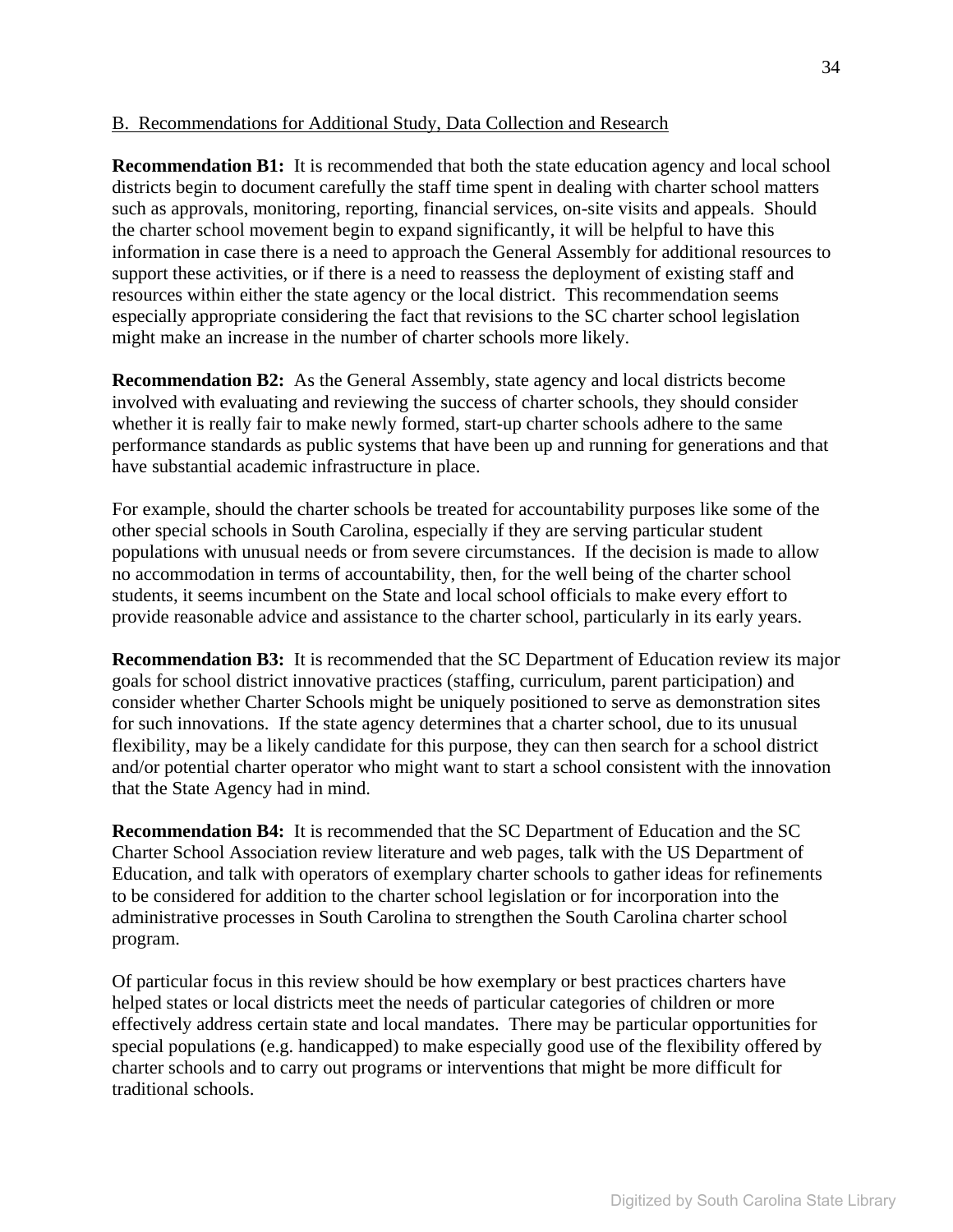**Recommendation B5:** It is recommended that the SC Department of Education consider setting up a focus group of parents who have established charter schools in the state (or who intend to submit applications for charter schools). The purpose of the focus group would be to learn what parents are seeking from the regular public schools that they are not getting. Do these parents want more parental participation, smaller schools, more experimentation, a closer relationship with school staff or other characteristics?

If the state agency can learn what parents feel is missing from the traditional public school experience, then they can work in helping local districts in the state to find ways to offer more of the desired features within their regular schools. In addition, the state agency might want to encourage local districts to do more surveys of parents or parent focus groups on an ongoing basis to learn what parents are seeking that they do not find within the school system. Indeed, one of the healthy effects of having the competition of charter schools has been to cause this kind of self-examination on the part of local school districts.

**Recommendation B6:** Along these same lines, it is recommended that local districts and the state also consider charting their "holding power" on a yearly basis to see how many students, if any, are being lost to charter schools, home schools or private schools. These data are a powerful way to assess whether the local school district is being responsive to local parents.

**Recommendation B7:** It is also recommended that the SC Department of Education hold two other kinds of focus groups. One group should be comprised of founders of schools that were denied charters. The purpose of this focus group would be to gather detailed information that could be used to help inform other groups who are seeking charters about what to do, and not do, to increase their likelihood of success. The second focus group would be comprised of officials who monitored the schools that have now been forced to close; the purpose of this group would be to analyze carefully what lead to the types of problems (inadequate planning, financial management, etc.) that caused their demise.

#### C. Recommendations for Establishing or Strengthening Relationships

**Recommendation C1:** We strongly recommend that the SC Department of Education make every effort to develop and maintain strong contacts with individuals at the US Department of Education in Washington and with staff at the Regional Education Laboratories, especially the Southeast Regional Vision for Education (SERVE). We urge that these contacts be not only with the Charter School staff, but with individuals in other areas such as Special Education, which can impact charter school operations.

In addition to attending officially sponsored federal meetings, we recommend frequent contacts via email, phone or visits to keep federal officials aware of South Carolina's progress with charter schools, and to learn, in advance, of possible funding or partnership opportunities. While there is some cost to the state agency for this assertive approach, these sorts of expenditures can often more than pay for themselves with the funding or other support that may be obtained. In addition, the federal offices are an excellent clearinghouse and resource for learning about the best charter school practices across the nation.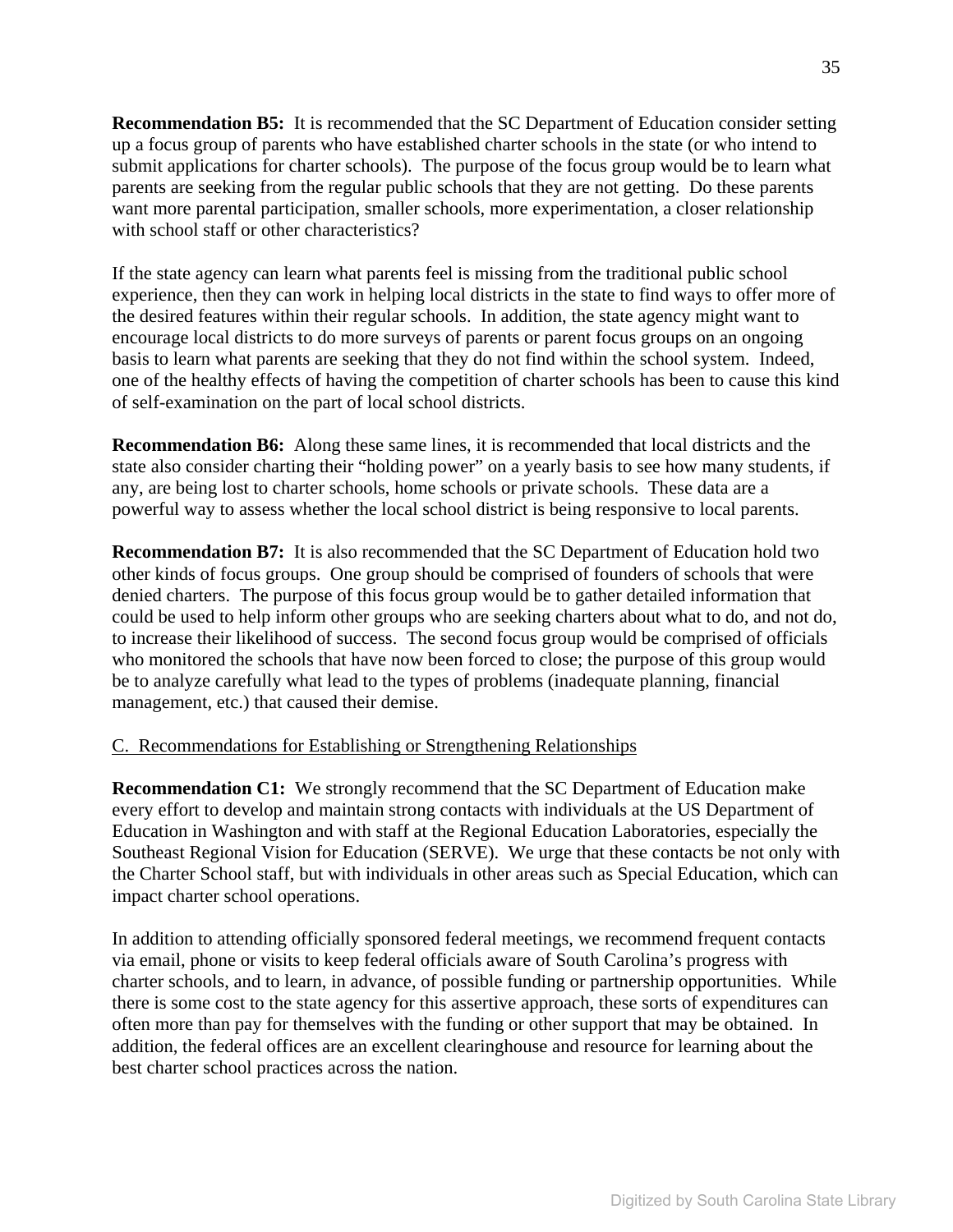In preparing this report, we met (March 19, 2002) in Washington with Mr. John Fiegel, Head of the Office of Charter Schools in the US Department of Education. Mr. Fiegel indicated that his office would be very receptive to requests from states with charter school programs and would make every effort to provide technical assistance and other kinds of advice and support that might be available.

**Recommendation C2:** Similar to the previous recommendation, we suggest that the SC Department of Education and charter school operators also maintain and expand contacts with various national charter school associations. This can be done via memberships, visits to web sites, attendance at conferences when possible or utilizing written materials from these organizations to improve current practices and policies.

**Recommendation C3:** We strongly recommend that the SC Department of Education and charter schools make additional outreach to the higher education community and seek partnerships which will tap their resources and expertise to support charter schools in South Carolina. Higher education represents a vast resource of potential support for the state agency and for the charter school movement; professors and other staff have expertise in research, planning, curriculum, training and many other areas. It is even possible that an institution of higher education might want to be a partner is sponsoring/operating a charter school.

**Recommendation C4:** The passage of the SC charter school law has appeal to certain parents seeking smaller schools and more parental involvement in their child's school. While this appeal is mainly a benefit to current residents of SC, we believe that the Charter School law could be used to some extent as a recruiting tool that could help persuade families to chose to relocate to SC. We believe that having at least the potential option of starting a charter school will appeal to certain families contemplating a move. Because of this, we recommend that the SEA work with state tourism officials to familiarize them with this option and to suggest that they consider adding information on the charter school option to appropriate brochures publicizing South Carolina.

**Recommendation C5:** We recognize that budget limitations restrict the ability of state and local school personnel (including charter school personnel) to visit charter schools in other states. Nevertheless, recognizing that such visits can be extremely valuable ways of finding out both what works and what doesn't work, we recommend that efforts be made to find ways to at least visit charter schools in neighboring states such as North Carolina. In some cases, such visits can occur on a one day trip, with no overnight stay required. We would suggest that such visits include both teachers and administrators. Another way to build relationships with charter schools in other states is through the internet and email. Charter schools can have a "sister school" program with a charter school in another state, with interchanges occurring among administrators, faculty and even students working on joint projects.

**Recommendation C6:** Across the country, charter school laws continue to be revised and refined as we learn more about what makes a successful charter school initiative. We would predict that this will also be the experience in South Carolina. In fact, looking at recent years, there have been various legislative initiatives to change and improve the SC charter school law.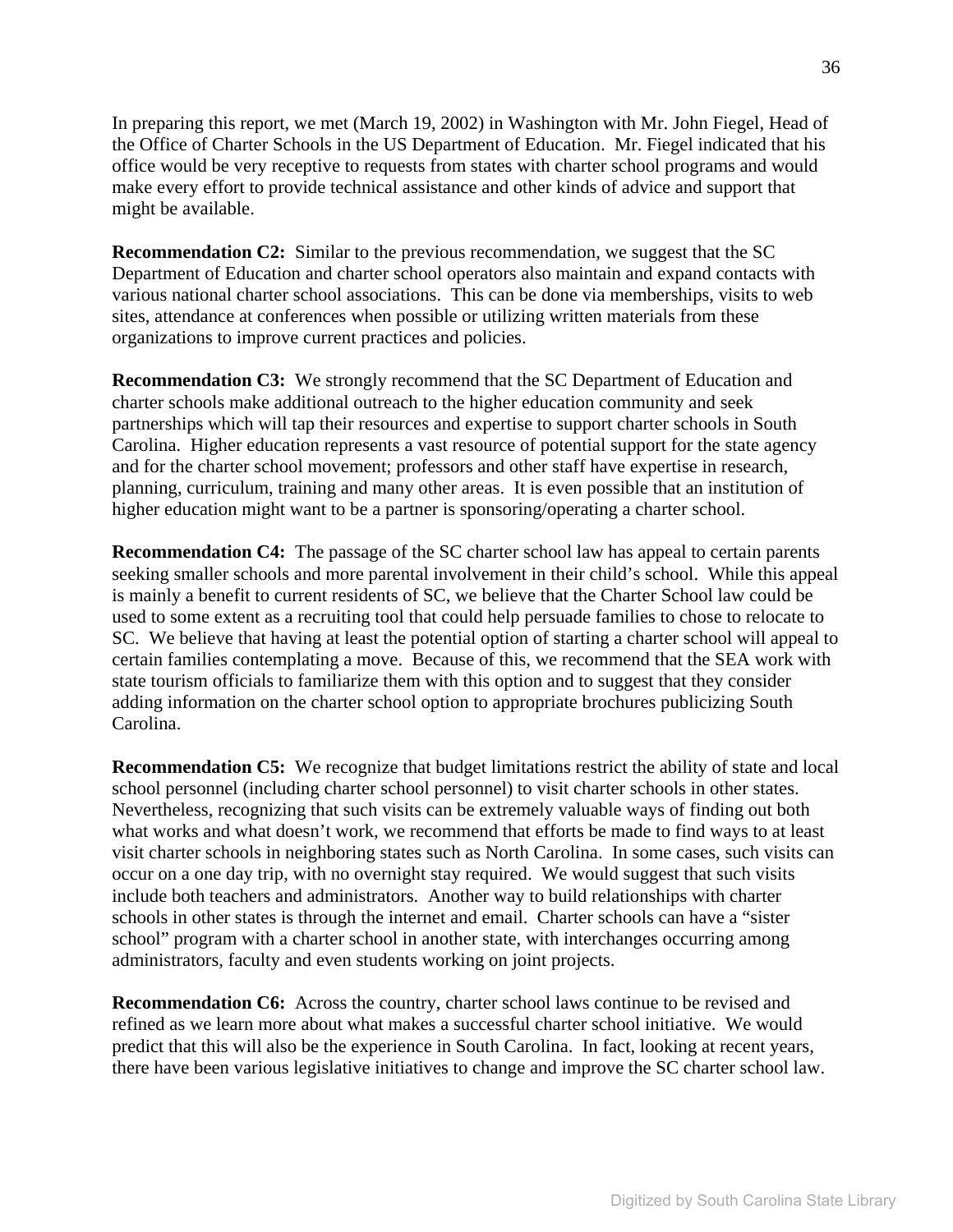Therefore, we encourage the SC Department of Education to continue to maintain close relationships both with legislators and key legislative staff so that these individuals will be able to stay informed about the aspects of the law that are working well and those statewide policy issues that might need to be addressed by revised legislation. Likewise, we would encourage charter schools themselves to develop relationships with legislators from their district, invite them to visit their schools, add them to their mailing list and otherwise keep them well informed about the progress of the charter school.

**Recommendation C7:** If the SC Department of Education wishes to increase the number of charter schools across the state, one approach for doing this is to do more widespread publicity and to create more awareness among educators, parents and the general public across the state. There are several ways in which this might be approached. The state agency can continue its efforts at adding charter school topics to the agendas of statewide conferences. The SC Department of Education can develop stronger alliances with education associations such as PTA, which reach parents. The state education agency could offer articles and press releases for the media. The communications office in the SC Department of Education could be asked to generate a list of possible publicity actions to be taken.

**Recommendation C8:** Due to the statewide organizational structure of schools, state education agencies are, for the most part, accustomed to dealing with school districts rather than individual schools. The unique nature of charter schools and the attention they draw creates a demand for information about those individual schools. This situation has created a circumstance across the country in which state education agencies are having to learn a new approach for dealing with individual charter schools, and not just with the school district within which the charter school resides. Since the SC law makes the charter schools a part of their local school district, this issue is not as pronounced in SC as in some states.

However, gearing up to provide data and information about individual charter schools, communicating with these schools and ensuring that charter schools are full participants in the range of programs and services offered by the state are challenges for a state agency. It is easy to overlook the charter schools (particularly when they are so few in SC and they are so small) as statewide agencies do planning, communicate and offer services.

Thus, we recommend that the charter school office in the Department of Education continue to reach out to other sections/divisions/offices in the Department to raise their consciousness about charter schools and to help agency staff understand the unique and complex need of charter schools and the children they serve. This effort will take time, but it should eventually result in not just compliance, but in creative thinking by agency staff about new ways to serve the charter schools.

**Recommendation C9:** As we have noted earlier, local school districts are often reluctant to become involved in the charter school movement. Part of this reluctance often comes from a fear of losing students from the regular school program. However, experience has shown that charter schools often bring home schoolers and private school students back into the public charter school. Thus, if a local district initiates a charter, which then becomes a part of their own district, they may actually increase the enrollment of the district if they pull in students who may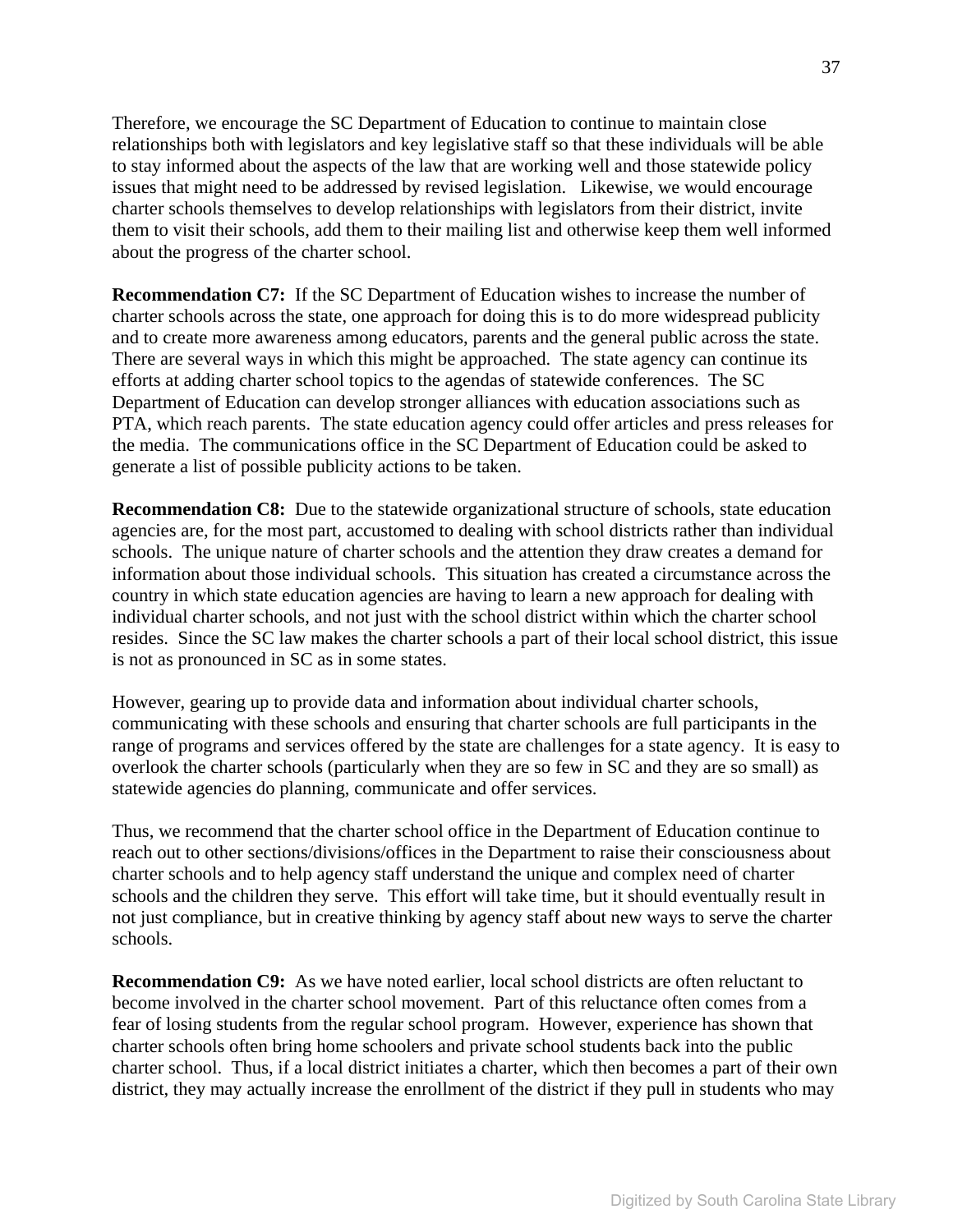have left earlier for options such as home school or private school. We recommend that the SC Department of Education make local district superintendents aware of the fact that charter schools can actually be a recruitment tool for the district to recapture lost students.

### D. Recommendation for Improving Efficiency

**Recommendation D1**: Appeals to the State Board of Education can take considerable time both for SC Department of Education staff and Board members. The state education agency may wish to establish an external committee that can process appeals and make recommendations to them. On the other hand,, the State Board may prefer to establish a standing committee of Board members to review appeals and to make recommendations to the full Board.

### E. Recommendations for Anticipating and Preparing for the Future

**Recommendation E1:** Looking to the future, perhaps the most fundamental issue that will impact the charter school program in South Carolina is the philosophy of the State Board of Education and the SC Department of Education toward the charter school initiative. As we noted earlier, the SC Department of Education has a major role in implementing this program. Indeed, the success of a state's charter school effort largely depends on how the Department proceeds to publicize, manage and regulate the program.

A positive stance by the Department toward charter schools tends to lead to a stronger, larger program that will likely prove of more benefit to the students in the charter schools. In contrast, if the Department takes a negative or reluctant stance toward these schools, they may find more support among local district administrators, but the charter school program will likely remain small and the charter schools will likely not provide as strong a program for students who enroll.

This is a difficult political dilemma. State departments of education must serve the entire state, and must juggle many interests and withstand many pressures. The SC Department of Education must keep a strong relationship with local school administrators because they operate the vast majority of schools and serve most students in the state. However, the Department is also expected to play a key leadership role in education, and leadership means helping people to grow, leave their comfort zone and find new and better ways of serving students.

If the Department believes that competition is healthy, that charter schools are small laboratories that enable us to know more about what works best for children, and if the Department believes that a charter school program can be operated in an orderly way without damaging programs in regular schools, and if the Department has the resources to support the charter school program, then we would recommend that the Department take a more assertive role as an advocate for charter schools. This would necessitate a commitment of time, energy, personnel and public relations.

On the other hand, if the Department sees potential harm from the charter school program, then we cannot recommend more than lukewarm support.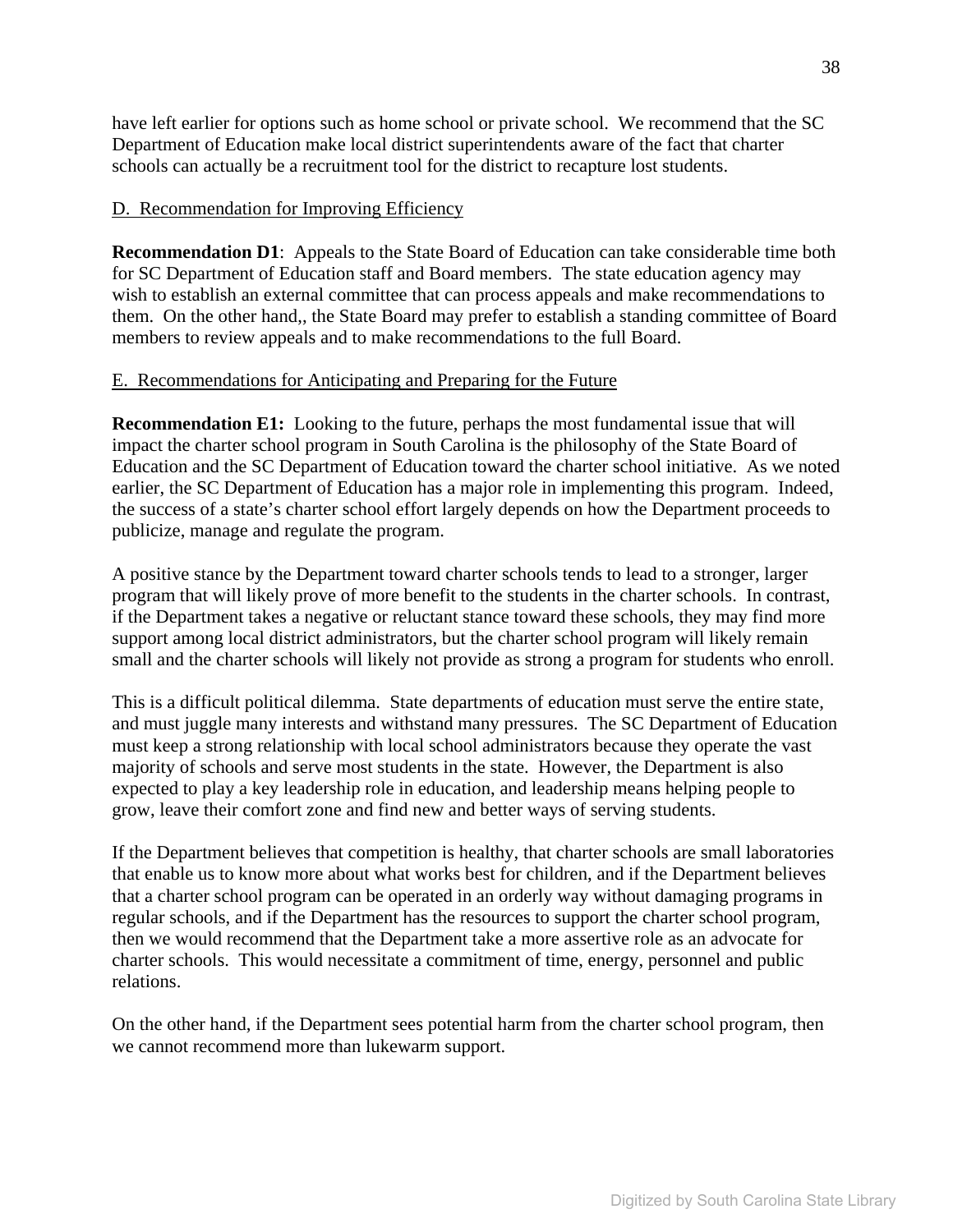In the course of conducting this study, we have looked for indicators of strong or weak support for charter schools coming from the state education agency. And while all indications are that the agency has conscientiously carried out its duties regarding charter schools, it is difficult to determine whether this has been done with great enthusiasm or with reluctance. If it is difficult for us to make this assessment, we assume that it is equally difficult for other entities to know what degree of support exists for charter schools in Columbia. Thus, whatever the SC Department of Education determines its position to be (positive, neutral or negative) regarding charter schools, we recommend that the agency make its views known very publicly and clearly and that it follow its beliefs consistently in managing the program.

**Recommendation E2:** We recognize that revisions to the SC charter school law are being considered by the SC legislature during the time we are writing this report. At this point, we do not know whether revisions will pass nor do we know how lawmakers might improve the charter school program in SC if legislation is successful.

In the event that the law is not revised as desired by the State Department of Education, we recommend that, in preparation for the 2003 Session of the General Assembly, the state education agency review its experience with charters over the past five years; consider the results of our evaluation report; consider the views of charter operators, unsuccessful charter applicants, local districts, parents, and successful charter school programs in other states; review other available information; and develop a comprehensive set of recommendations to be proposed as a revisions to the charter school law.

We recommend that any such planning and preparation for the next Session of the General Assembly be started immediately and that discussions be held with key legislative members and/or legislative staff as early as possible to keep them advised of upcoming recommendations.

**Recommendation E3:** To judge the success of charter schools in SC there are two basic sorts of measures being used. One measure is the report card approach for the individual schools to measure progress at the school building level. The second kind of measure is the program evaluation which examines the success of the entire charter school movement statewide. Much of the credibility of charter schools depends on the quality and nature of these evaluations.

Regarding the school level report cards, we urge the SC Department of Education to analyze whether these are alternative but reasonable ways to evaluate small charter schools which have just begun to operate. We assume that the report card program was primarily designed for the traditional schools in the state that have been in existence for generations, and we assume that imposing these requirements on special schools such as charter schools was an afterthought and an accommodation. It appears that there may be special exemptions/treatment for some special schools in SC such as the school of the arts/science. We would recommend that the SC Department of Education consider whether some sort of alternate assessment may be appropriate for charter schools, particularly in their early years. It may be possible to have a school level report/assessment that is just as rigorous as the traditional report card, but more appropriate for the charter schools.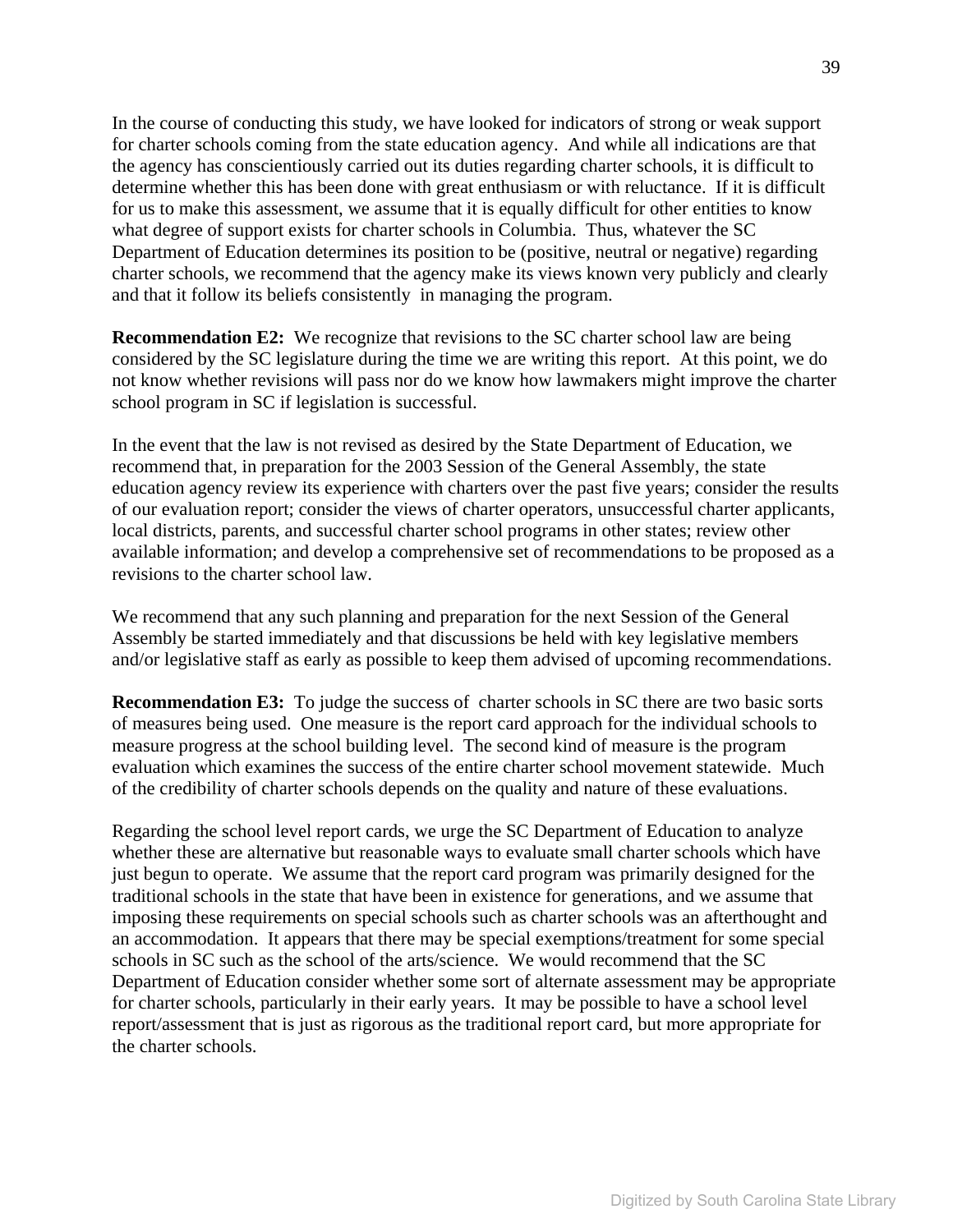Regarding the statewide program evaluation of charter schools, we encourage considerable advance planning from the SC Department of Education for the next five year evaluation cycle. To make the charter school program evaluation more efficient, we suggest that charter school data be integrated into the normal school data collection process whenever and wherever appropriate.

Finally, since there are at least seven different references to accountability expectations in the SC charter school law, we would suggest that any legislative rewrite seek to clarify and to consolidate these varied and somewhat contradictory references. Otherwise, both the charter schools and the taxpayers will be uncertain about what is expected from the charter school experience.

**Recommendation E4:** In some states, notably California, the virtual charter school movement is significant and growing, often involving home schools. In other states, such as North Carolina, the State Board of Education has received two charter school application from a virtual charter school, one of which was affiliated with Sylvan Learning as a partner. A distance learning application was submitted in 1998. We predict that South Carolina will receive other virtual charter school proposals.

Therefore, we recommend that the SC Department of Education make plans for such a possibility by anticipating the key issues a virtual charter would pose. Once the key issues are identified, the Department can assess whether such a school could be approved and how it might impact both the charter school program and education across the state. It is preferable to be prepared for the possibility for such a proposal instead of waiting for a proposal to be submitted to begin to address the issues.

**Recommendation E5:** With any relatively new initiative such as charter schools, it is difficult to anticipate what impact state policies or legislative changes might have on individual charter schools or on individual school districts. One way of determining which policies are likely to work well is to us an approach called "backward mapping." This approach, conceived by Richard Elmore, involves developing policies upward, rather than from the top down. In other words, go to the lowest level in the organization and through observation and interviews determine where bottlenecks and problems exist; then work upward through the system, step by step to determine where policy change can be imposed to correct the problem.

We recommend that the State Department of Education examine the backward mapping approach and consider whether this method is appropriate to develop charter school policies. If agency staff is inadequate for this effort, perhaps education graduate students could be solicited to take on this effort as part of an individual research project.

**Recommendation E6:** The new reauthorization of Elementary and Secondary Education Act (ESEA) "No Child Left Behind" makes major changes in public school accountability. While all the regulations for this initiative have not yet been finalized, we recommend that the SC Department of Education consider how the revisions might impact the charter school program.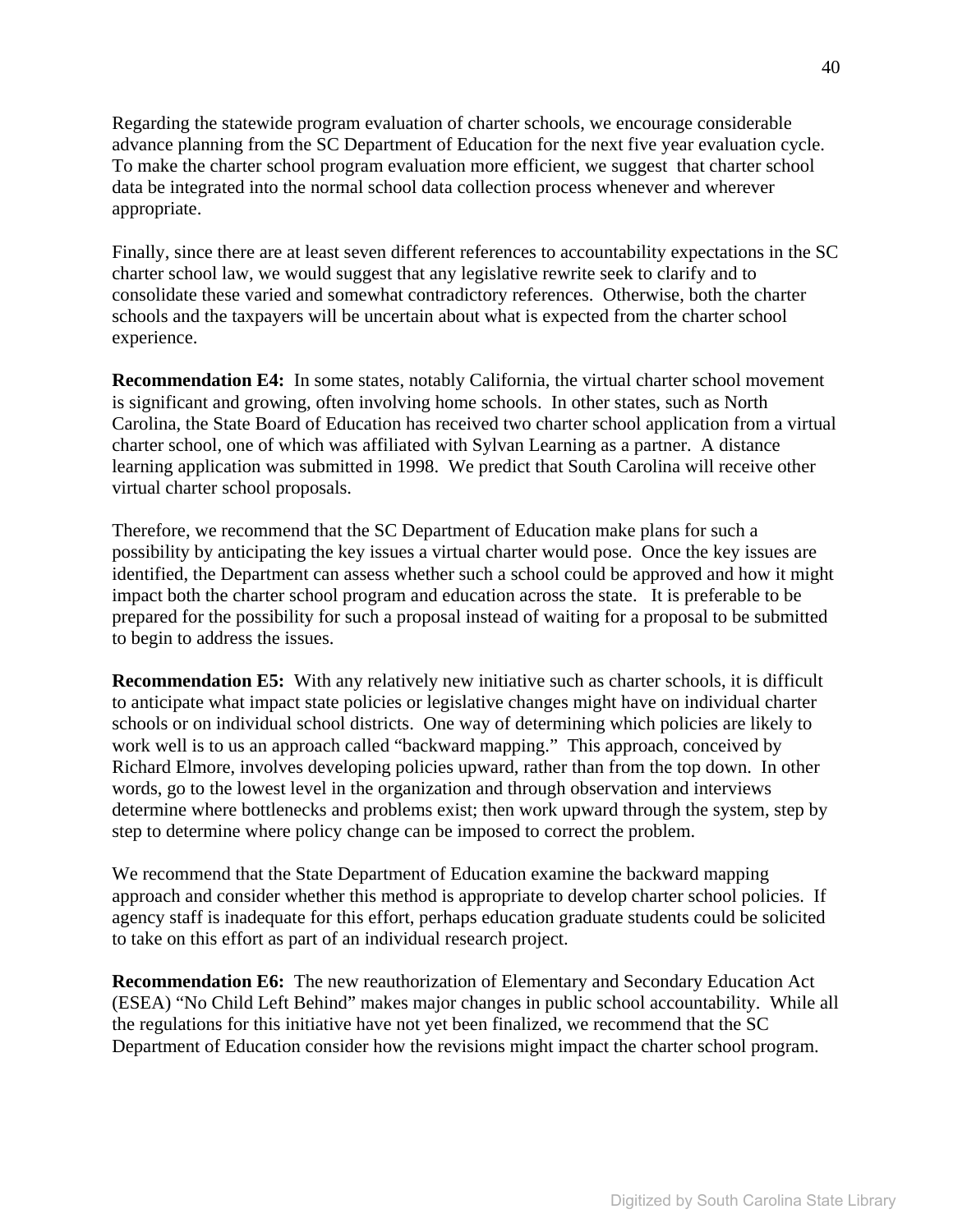**Recommendation E7:** According to John Fiegel (March 19, 2002), Head of Charter Schools in the US Department of Education in Washington, there is current federal legislation that could potentially provide funding to help pay for charter school buildings. The problem is that this legislation has not, to date, received any Congressional appropriation. Nevertheless, since funding for buildings is one of the most difficult problems that charter schools face, we urge the SC Department of Education to continue to stay in close touch with the charter school staff in Washington to learn about any funds which might be made available for this program in the future.

**Recommendation E8:** Since the SC Charter School legislation permits new charter schools to have up to 25% non-certified teachers, it is likely that professional development (training) could be a major need for those charters who choose to exercise this option. Therefore, we suggest that the SC Department of Education provide the charter schools with a suggested list of materials and training opportunities that they might be able to take advantage of at minimal cost.

**Recommendation E9:** Regarding the 25% restriction on the number of non-certified teachers that a new charter school is allowed to have, we would recommend that the state consider whether this limit could be raised to 50% if the school could document that a teacher had "comparable" skills and abilities to a certified teacher. For example, if a nationally recognized retired college instructor who was non-certified wished to teach in a charter high school, could this be considered to be "comparable" to a certified teacher? Decisions in this area are complex, but we believe they should at least be considered.

**Recommendation E10:** Across the country, one of the major difficulties facing charter schools is finding appropriate facilities that are affordable, and it is likely that this will continue to be a frustrating issue for new charter schools in the future. The capability of obtaining funding for buildings often depends on the wealth and connections of the charter school founders.

If the founders are prominent and wealthy and have the trust of banks, for example, they are more likely to secure funding for charter school facilities. Less affluent and less well-connected sponsors will likely have much more difficulty convincing banks to loan money for a charter school facility.

The South Carolina charter school statute wisely anticipated that facilities would be a major problem. To help address the issue, the statute asks the SC Department of Education to prepare a statewide list of all available buildings. However, producing such a list that could be usable was not practical due to its length.

Thus, we recommend that, for the future, other ways be explored to help charter schools locate good facilities. Perhaps abandoned school buildings could be designated specifically for use by charter schools. If possible, the State could appropriate some funds to at least partially offset the cost of facilities for charter schools.

**Recommendation E11:** As we noted earlier, charter schools in South Carolina have found that considerable planning is required to get a school up and running. Thus, our recommendation is that ways be found to extend the planning process for opening a charter school and that charter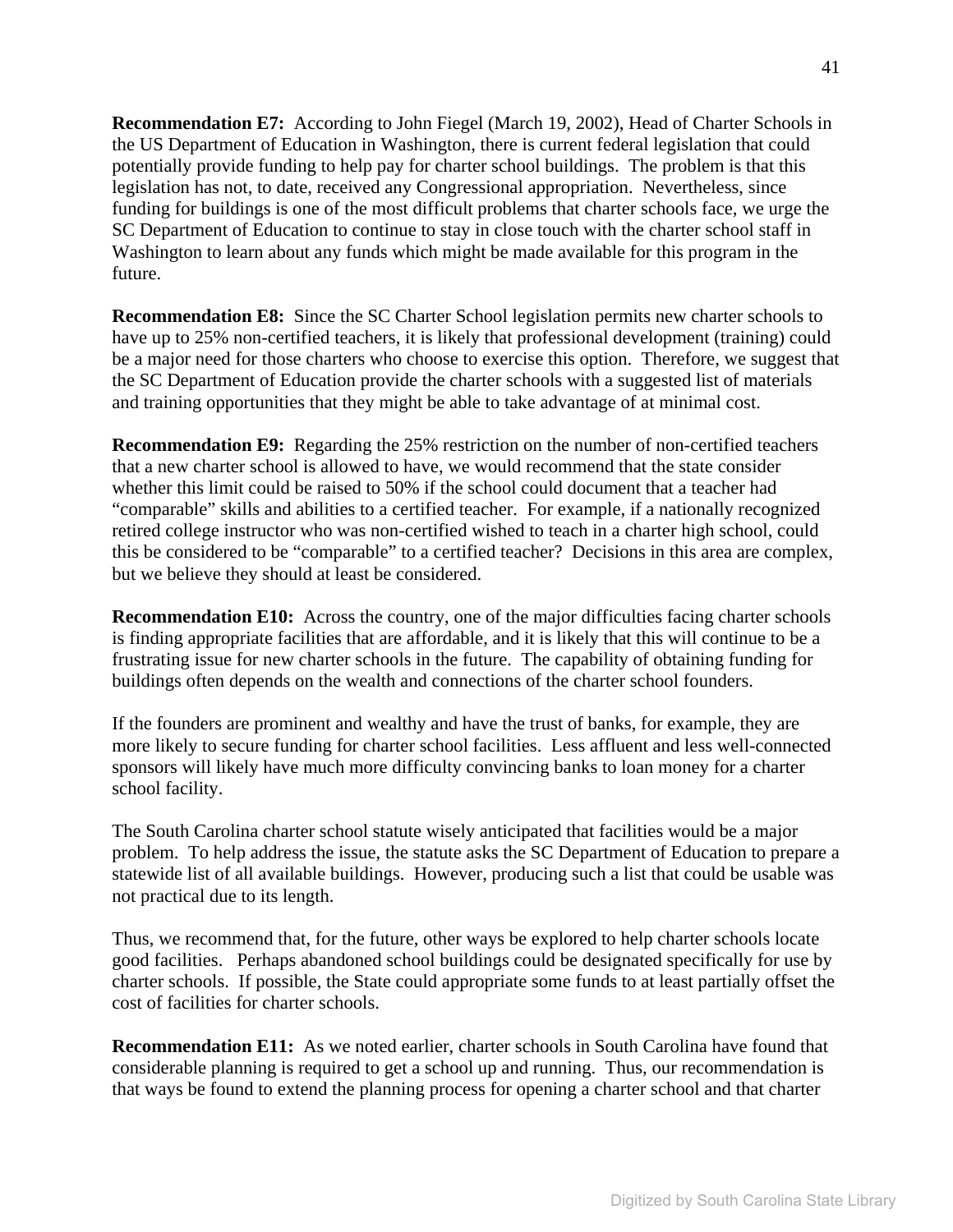applications be evaluated carefully regarding the extent to which planning has been done and problems anticipated. The proposed changes to the South Carolina charter school law currently being considered by the General Assembly add time to the planning phase. We applaud this effort and hope that it is approved by the General Assembly.

**Recommendation E12:** Increasingly potential charter school applicants and current charter school operators will rely on the internet for information. In recognition of this fact, the SC Department of Education has wisely provided a web page for charter schools. We would encourage the Department of Education to continue to expand and enhance the amount of information available on its web page pertaining to charter schools. Looking at web pages from the US Department of Education and from other State Education Agencies across the country will provide ideas for additional material. Possible items to add include additional contacts/links to direct users to other helpful web pages and statistics for the existing charter schools.

**Recommendation E13:** The South Carolina charter school statute says that the State Board of Education shall "promulgate regulations necessary to implement the provisions of this chapter." The State Board and the Department have determined that, at this time, and to allow maximum flexibility for charter schools, there are no formal regulations needed to carry out the charter school legislation. As an alternative, the Department has issued a set of questions and answers to help applicants and school districts understand what is allowable under the charter school statute. We see the merit in this approach and believe that it can work well as long as the number of charter schools remains small. However, if the number of charter schools increases significantly, we would encourage the Board and the Department to consider adopting formal regulations which must be developed with public input and which can more readily stand up to any eventual legal challenges.

**Recommendation E14**: Perhaps the major issue that can create controversy between local districts and charter schools is money. There is the perception in local districts, and the reality, that funds are "taken away" from the local district and "given" to the charter school. There is also confusion among some charter school leaders about the criteria on which funds are distributed. The ultimate solution to this problem is, of course, to establish a separate funding stream for charter schools, and we recommend that this avenue be given some consideration. Whether this solution is affordable in the current South Carolina budget we cannot say. Nor can we say whether the public will support an extra appropriation for a new innovation such as charter schools. However, if separate funding is possible, it will lessen animosity and lessen the competition between districts and charter schools. However, we must note that one rationale for the establishment of charter schools is to create healthy competition between districts and charters, so that both will work harder and smarter to provide schooling that works. Separate funding would clearly reduce the competition dynamic from the South Carolina charter school program.

#### **Conclusion**

In summary, and for a variety of reasons, we believe that it would be premature at this time to draw ultimate conclusions about the success of the charter school experiment in South Carolina.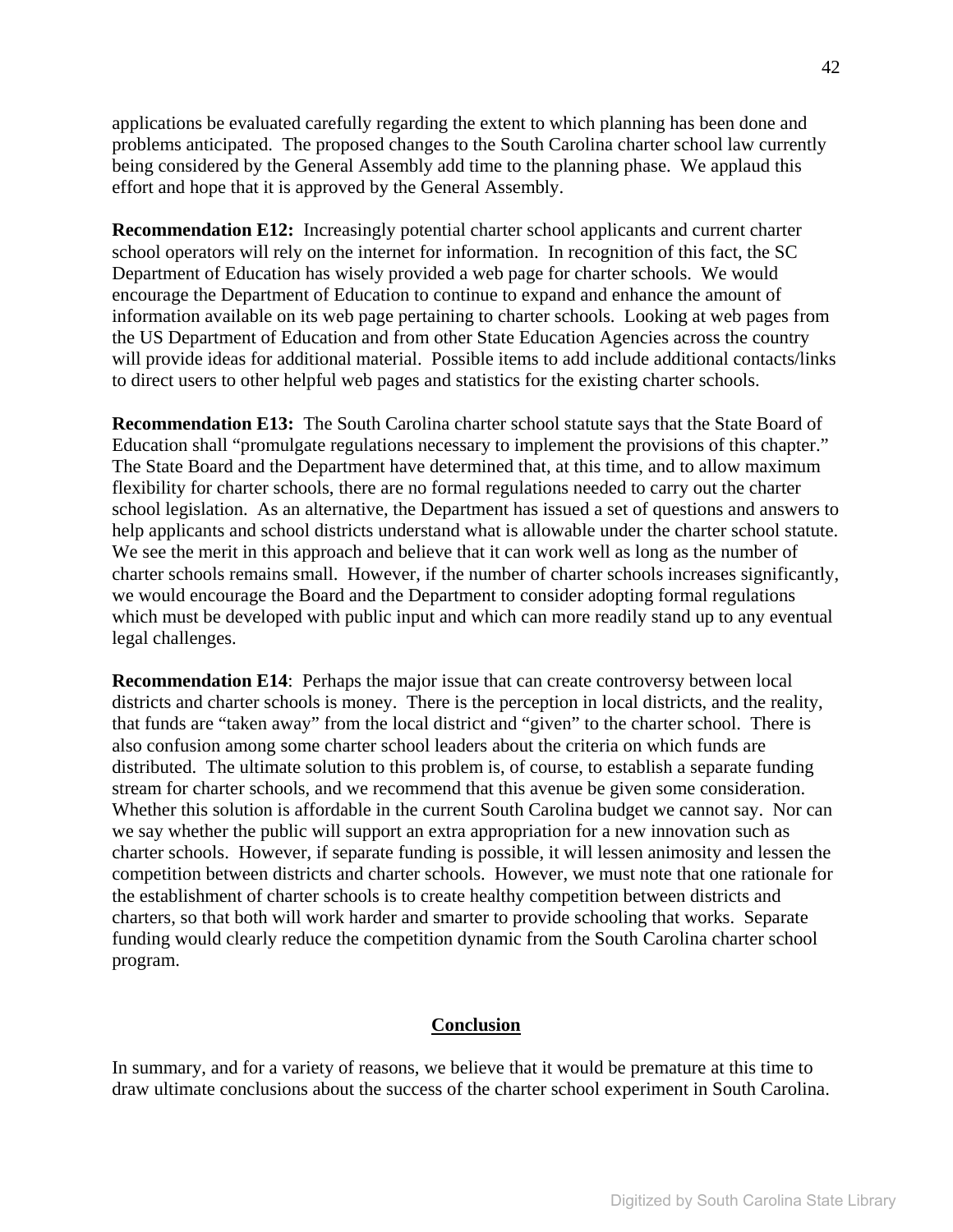One reason that we think it is too early to make a final assessment is that the South Carolina charter schools have existed for just a few years (the average is 2.9 years). Moreover, as this report is being prepared in May of 2002, final test data are not yet available for the 2001-2002 school year. In addition, having only eight charter schools to study makes it even more challenging to ascertain the potential for this program.

Even though we do not believe it is proper to draw final conclusions at this time, there are a number of statements we can make about the South Carolina charter school effort. First, despite the program's short duration, and despite its being a small program with only eight existing schools, it is evident that the SC Charter School program has evolved and made progress over its five year history. The evidence of this progress is demonstrated in a number of ways. For example, there is now a SC Charter School Association that is beginning to independently represent the concerns of the charter schools in the state. The organization is sponsoring a statewide conference in June of 2002 and will likely provide more support to the State's charter schools as the organization matures.

Second, (based on the number of inquiries that have been made to the SC Department of Education) parents, educators, and community members are all showing increasing interest in learning about how to apply for charters.

Third, while a number of charter school administrative processes still need to be streamlined and clarified, both the local school districts and the State Department of Education have learned more about how to manage the charter school program.

Fourth, significant growth has taken place in the charter schools themselves; they have started with basically a blank slate and have created fully functioning schools in a very short period of time.

Finally, even as we are completing this evaluation report, the evolution of the South Carolina charter school program can also be seen at the policy level. Based on the experience of operating under the initial legislation, state leaders in the General Assembly are considering a package of improvements to the current law. We do not know at this time the exact nature of the changes which might be made to the law, but it is clear that policy makers are genuinely interested in improving the provisions of the law in a variety of ways.

In conducting this evaluation study, it is evident to us that the South Carolina charter school program has provided a welcome public school alternative to many parents. It is also clear that the charter school program has allowed teachers and administrators to work on behalf of students under a somewhat different set of regulations from the traditional public school.

As noted earlier in the report, it is obvious that charter schools are complying with the legislative intent that they "use…a variety of productive teaching methods." They demonstrate this by experimenting with approximately 12 different instructional approaches and seven different organizational strategies; this is quite a bit of variety for only eight schools.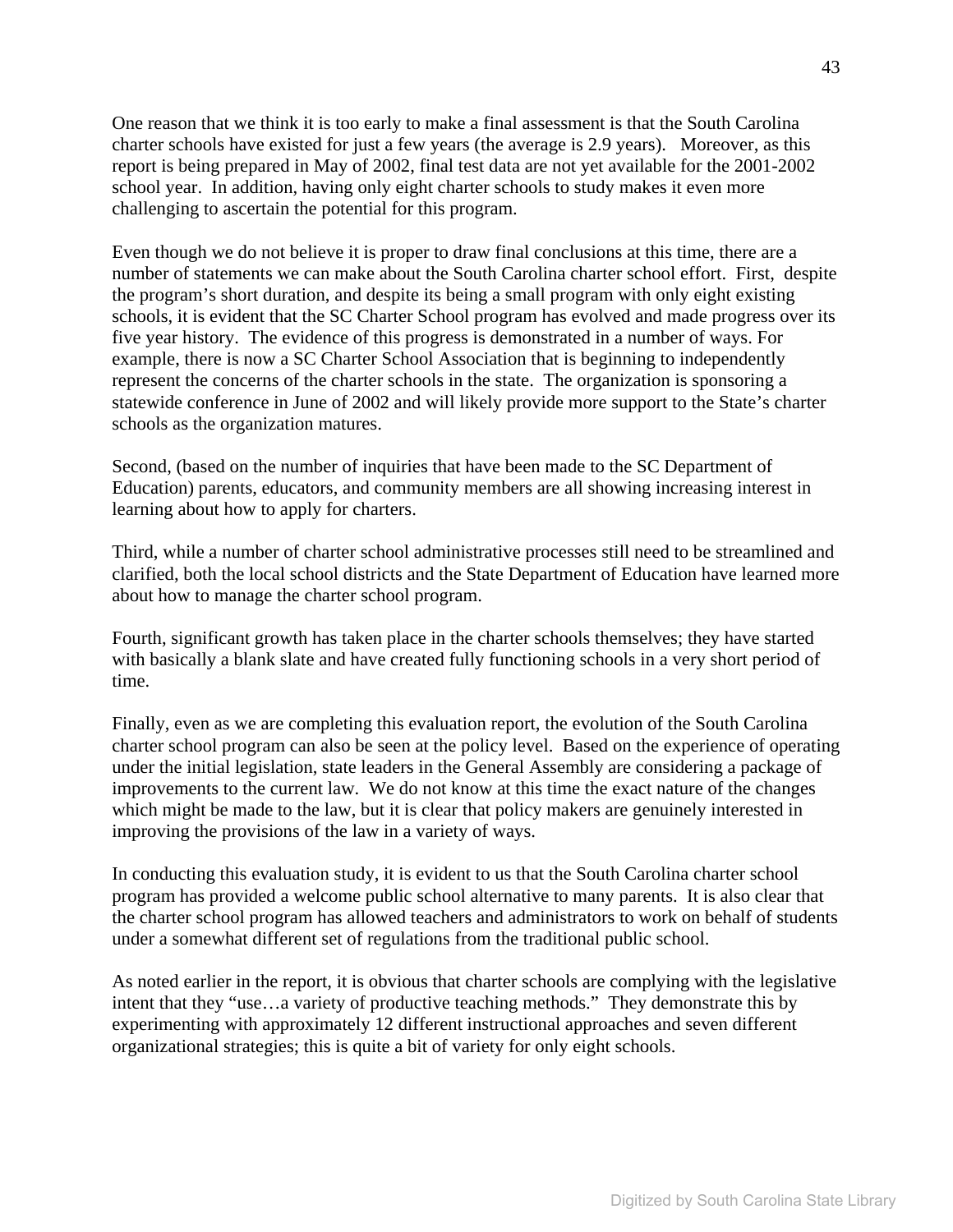What is less clear about charter school in South Carolina is what are commonly referred to as the "bottom line" issues related to whether the program has been "successful" in South Carolina. Because of the restriction that only local districts can be charter sponsors, there are a very limited number of charter schools in South Carolina, and this small sample makes it particularly difficult to draw firm conclusions about success or failure of the program. Plus, to some extent, success is in the eye of the beholder.

Clearly the program has been somewhat successful because it has offered an alternative to citizens who want a public school option that is different from traditional public education. Also it has created alternative settings for many students who were not doing well in traditional schools. As we note earlier in this report, there is preliminary evidence that some of the charter schools are serving students in ways that appear to be as good as the traditional public schools. However, it is still premature to make a definitive judgment about this because there are so few charter schools and they have existed for such a short time.

Likewise it is early to assess the impact of the charter schools on the regular public schools, but we do have some information. For example, on the negative side, charter schools have claimed funds that would have otherwise gone to the school districts, and the charter schools have caused some extra administrative and oversight efforts. But, as a positive impact, in one instance specially-trained charter school teachers are actually training other teachers in their school district.

Charter schools are often touted in the national press for the healthy "pressure" they put on regular public schools to compete or be left behind. While this may be true in other states, with the small number of charter schools in South Carolina, we do not find evidence that regular schools have yet felt much pressure to innovate in order to compete with the charter schools. It may be that since local districts in South Carolina have so much control over whether a school is chartered, the districts do not yet have to worry too much about competition.

In summary, even though we now know a good bit about the charter school experience in South Carolina, we do not yet know enough. Because we still lack important data, we believe that the South Carolina charter school experience must be viewed very much as a work still in progress. We do know that, as shown by the data presented earlier in the report, some of the charter schools appear to be doing an excellent job, and others are doing less well. Future evaluations, with larger numbers of schools and more data, will be needed to make a clear assessment of the performance of the charter schools in South Carolina.

.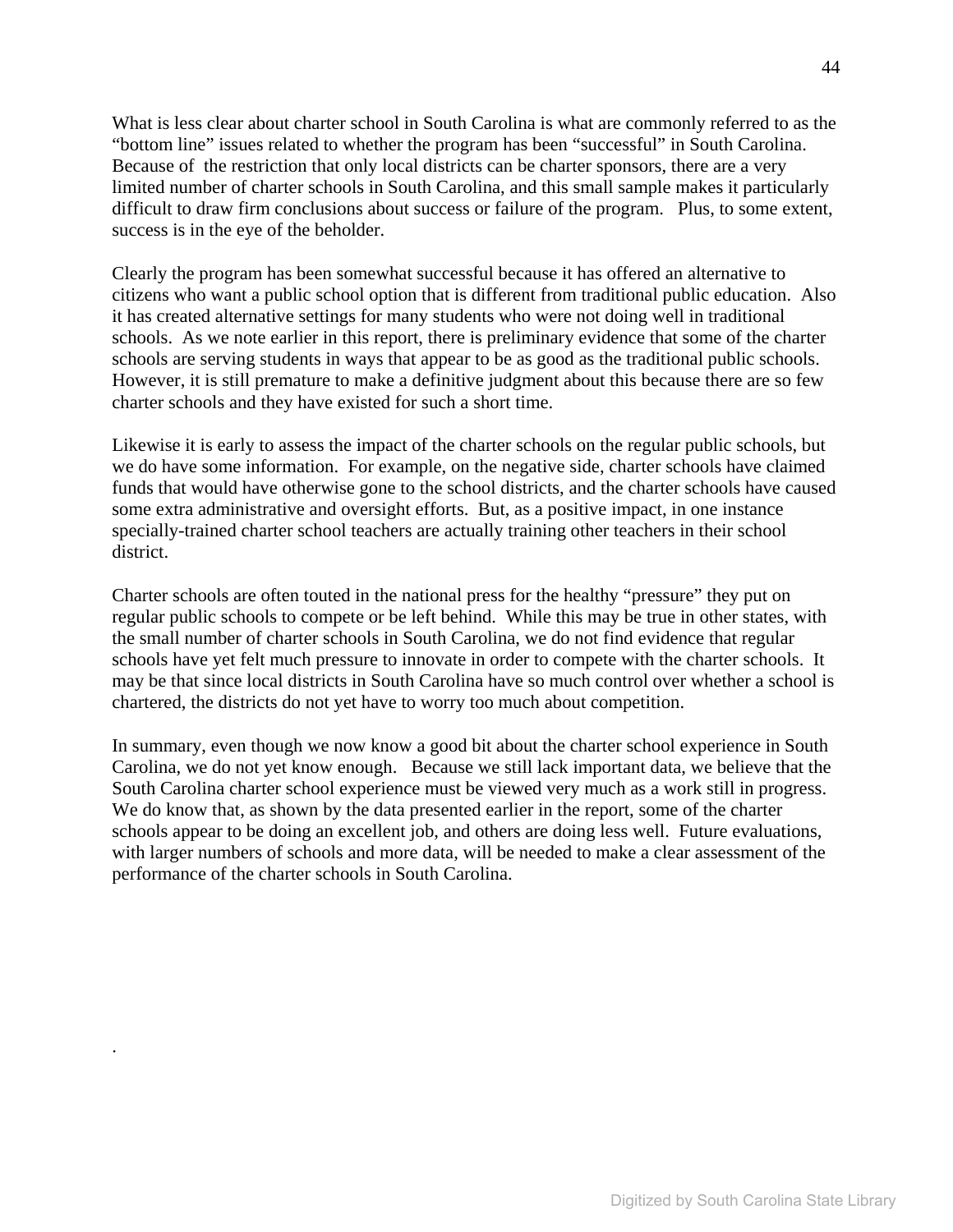# **APPENDIX A**

**Interviews with Directors and Summary of School Visits**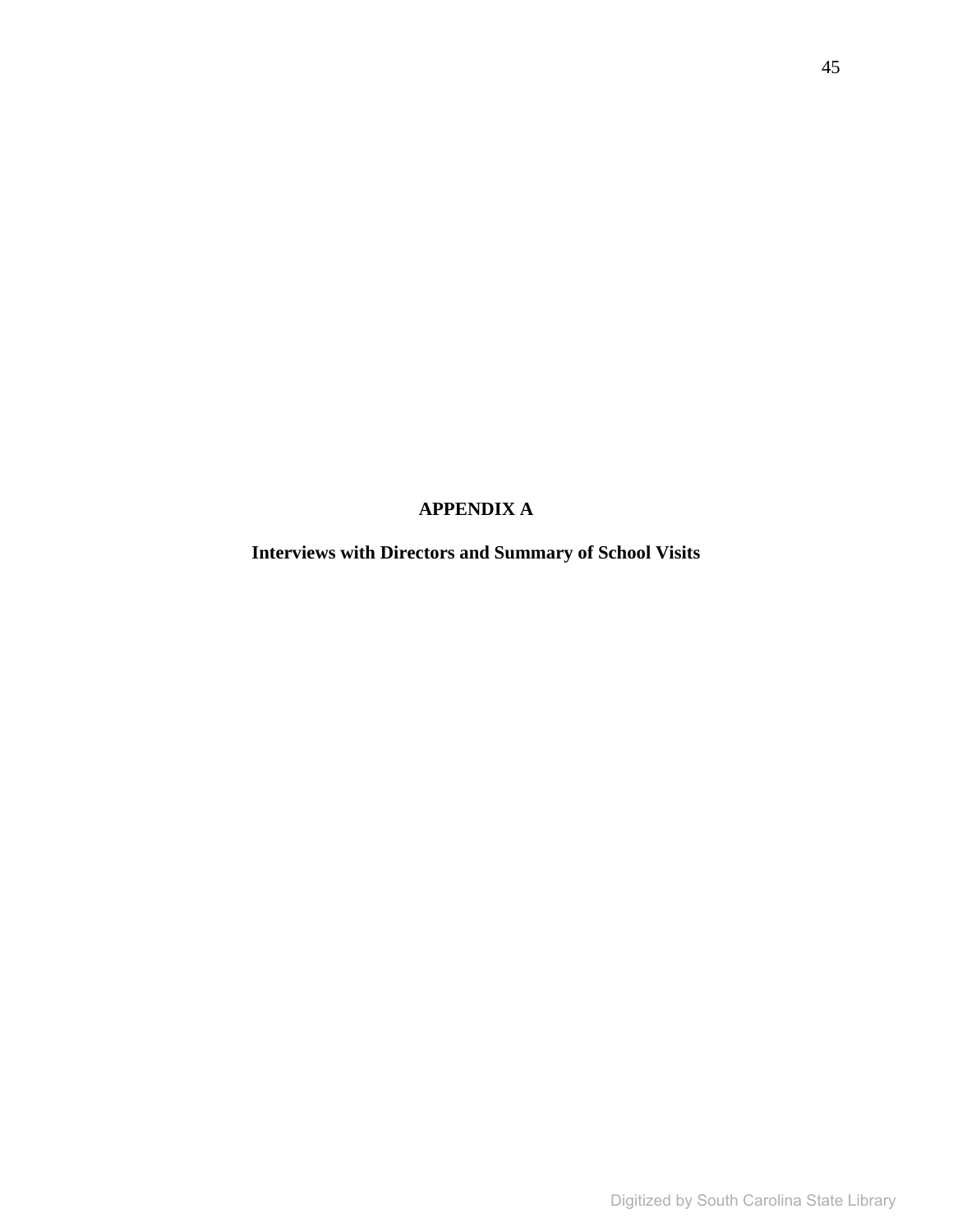# Charles Aiken Academy

1. How did you and others involved in planning the school determine that there was a need for this charter school?

**Mrs. Glynda Taylor Caddell is the Executive Director of the Boys Home of the South. Charles Aiken Academy is a small charter school on its campus. The 12 member board recognizes that many of the boys in grades 1 through 8 were not being adequately served. Many of these boys were abandoned, abused and/or neglected children. The school provides services primarily to special education students.** 

**2.** Describe what evaluations you have conducted, if any, to determine the effectiveness of the school in achieving its purposes.

**The PACT 2000 School Summary Report was used for purposes of evaluation and accountability. Assessment of behavior and social skills is documented. A treatment plan for each student is also used.** 

3. How effective is the school in improving student learning? What evidence do you have that student learning is occurring?

**The report indicates that 96% of the students are below basic levels with only 9.1% at grade level**.

**Of the 29 boys in Charles Aiken Academy for 1999-2000 school year, 13 were transitioned to public schools, 11 were discharged to other facilities and 5 continued in Charles Aiken Academy.** 

4. How would you describe the financial status of the school?

### **Because of low enrollment and less dollars, Charles Aiken Academy will be facing some financial problems.**

5. How would you describe the facilities and grounds? Food services? Physical education facilities? Classrooms? Science labs or other specialized labs? Computers and technology?

| <b>Facilities and Grounds</b> | The facility is excellent. The campus recently<br>underwent a 1.2 million dollars renovation program. |  |
|-------------------------------|-------------------------------------------------------------------------------------------------------|--|
| <b>Food Services</b>          | Food services are excellent.                                                                          |  |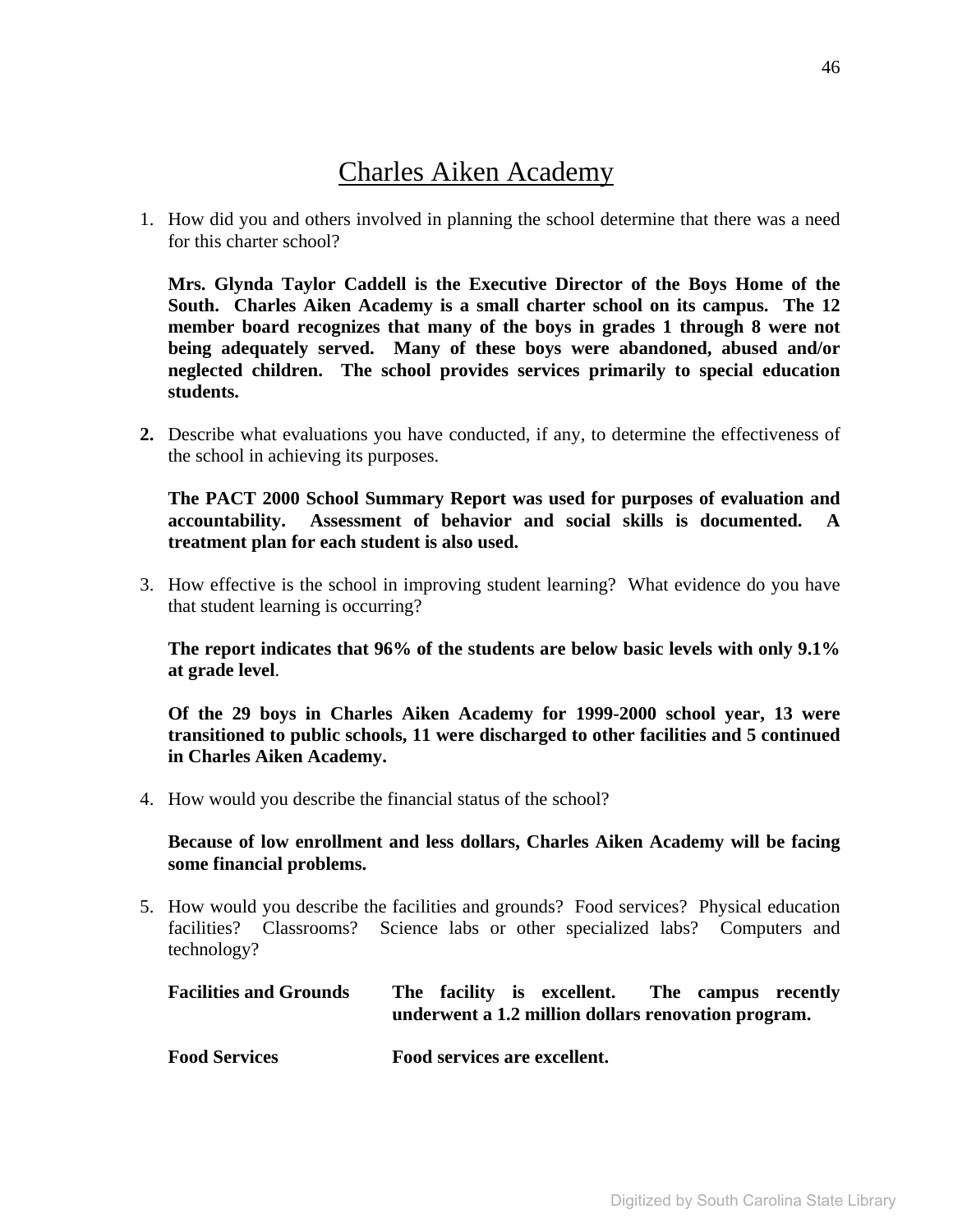| <b>Physical Education</b><br><b>Facilities</b> | The gym has been recently renovated and is in good<br>shape.                                                          |
|------------------------------------------------|-----------------------------------------------------------------------------------------------------------------------|
| <b>Classrooms</b>                              | The Charles Aiken Academy occupies three modular<br>classrooms and has use of the gym and other campus<br>facilities. |
| <b>Science Labs or other</b>                   |                                                                                                                       |

**Specialized labs** 

**Computers and technology There are computers in the three classrooms**.

6. What have been the greatest rewards in establishing and implementing the charter school? From the teachers' perspective? From the Charter School Board perspective?

**The greatest reward is seeing students in transition back to regular public school and maintaining self-confidence.** 

| <b>Teachers' perspective</b> |              |  |  | The teachers believe that the charter has inspired  |
|------------------------------|--------------|--|--|-----------------------------------------------------|
|                              | achievement. |  |  | student self-confidence and improved their academic |

**Board perspective The board is pleased and well satisfied with the school.** 

7. What have been the greatest benefits to the students from having attended this charter school?

**The greatest benefit has been gaining confidence of students and seeing improvements in behavior i.e. less "acting out" in the school. The federal IEP review was excellent.** 

8. What were the greatest challenges in establishing the charter school?

#### **The greatest challenge is the school district.**

9. Describe the major innovations that your charter school has implemented. Have you evaluated the effectiveness of these innovations? Results?

### **The major innovations have been having an aide and a therapist assist the teachers. Truancy and cutting school does not exist at Charles Aiken Academy.**

**Evaluations conducted to study effectiveness:** 

• **Our effectiveness is best seen from the therapeutic side of our work.**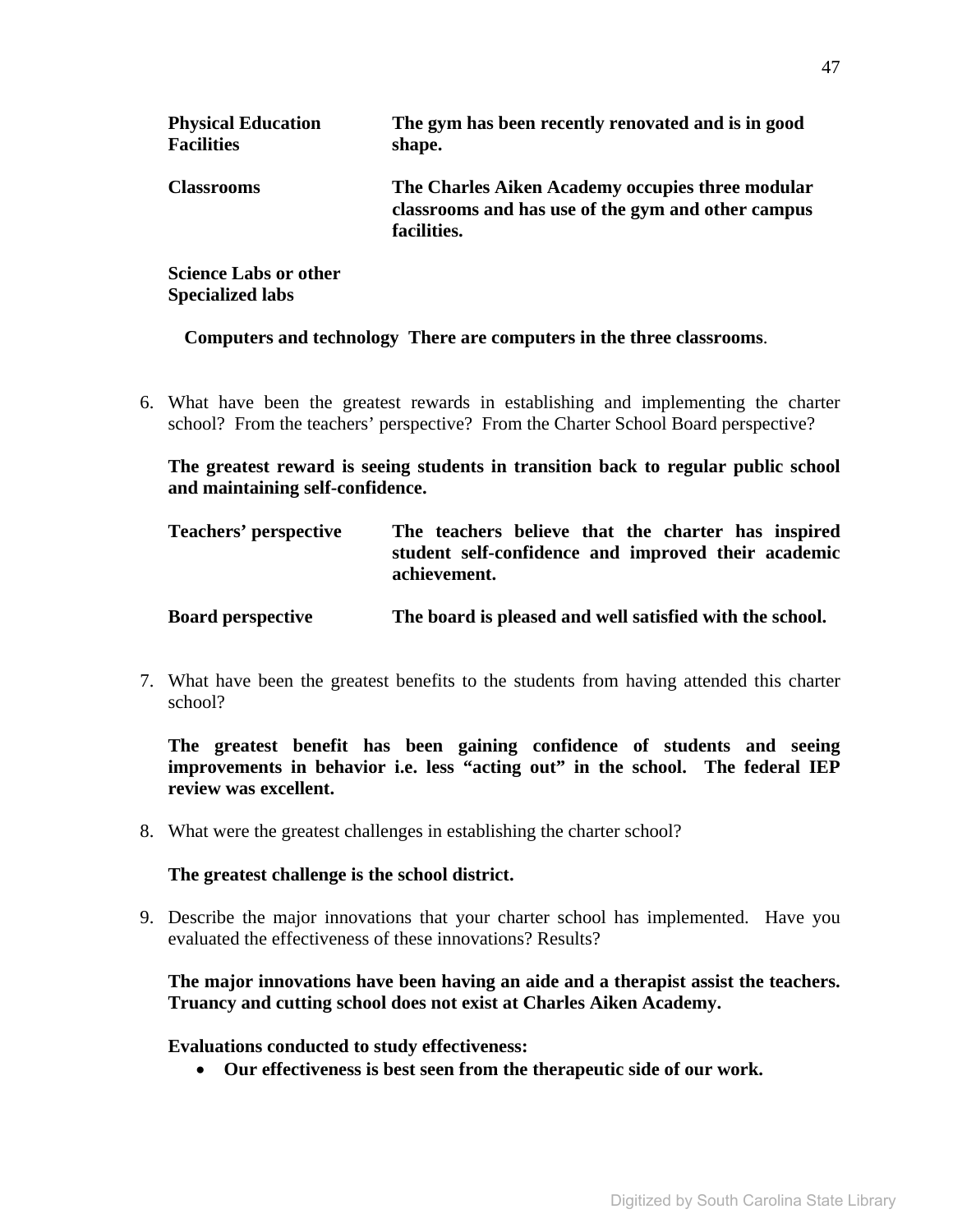10. One of the purposes of charter schools is to provide relief from many State laws and regulations so that charter schools can be more innovative and creative. How has the school benefited from the relief from some State laws and regulations?

**n/a** 

11. Describe the major requirements or regulations that have made it difficult to establish and run charter schools.

**n/a** 

#### **CHARLES AIKEN CHARTER SCHOOL**

 $\mathcal{L}_\mathcal{L} = \mathcal{L}_\mathcal{L} - \mathcal{L}_\mathcal{L}$ 

Charles Aiken Charter School is residential and is a part of Boys Home of the South located in Belton, South Carolina. The school is an elementary charter for special education students in grades 1-8. The charter calls for 45 students. Mrs. Glynda Taylor Caddell is the Executive Director for the Boys Home and is excited about the charter school. Because most of the students at the Boys Home have serious emotional and social problems, the regular school has been problematic for them. This charter allows these students to remain on the campus and receive their schooling. Mrs. Taylor notes that attendance and behavior are now non-issues. The charter school is housed in three modular units and the students use the recently renovated gym. The entire campus received a 1.4 million dollar renovation. The campus is modern and well maintained. The dining hall prepares excellent meals. The staff and teachers provide academic training and therapy for the students. Mrs. Taylor is concerned about student enrollment for next year.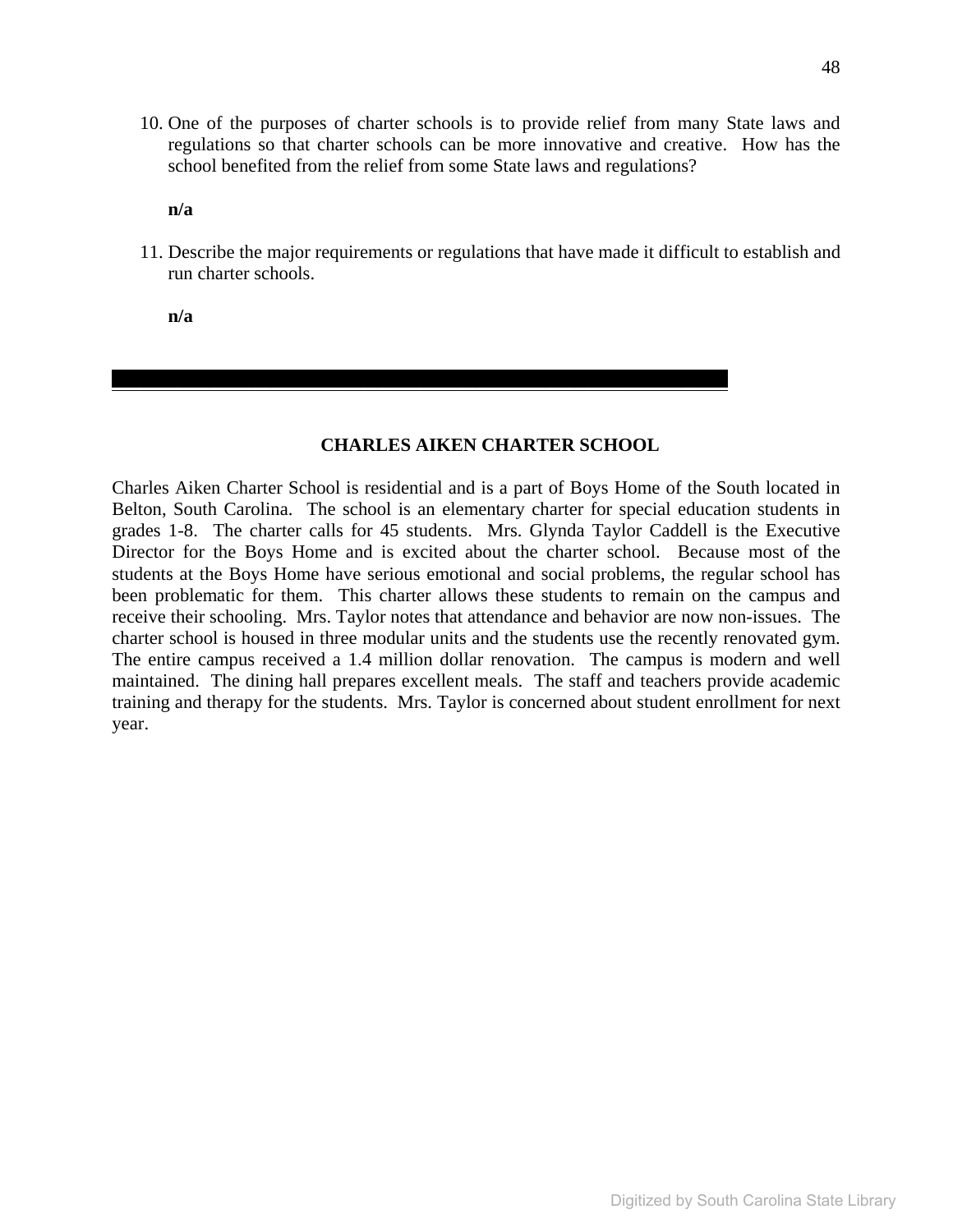# Discovery School of Lancaster County

1. How did you and others involved in planning the school, determine that there was a need for this charter school?

**Mr. Thomas H. McDuffie is the Coordinator for the Discovery School of Lancaster County as well as the Director for the District Gifted and Talented Program. A seven member executive committee drafted the charter. The district sponsored and supported the committee's work because of the need to improve student achievement. The intent of the district is to use the findings of this endeavor to improve school achievement in all schools in the district.** 

**2.** Describe what evaluations you have conducted, if any, to determine the effectiveness of the school in achieving its purposes.

**An annual report is available. The Discovery School of Lancaster County used the following evaluations:** 

- The Metropolitan Achievement Test (2<sup>nd</sup> graders)
- **The Otis-Lennon School Abilities Test**
- **The Raven Standard Progressive Matrices**
- **Surveys**
- **Personal Observances**
- **Portfolios**
- 3. How effective is the school in improving student learning? What evidence do you have that student learning is occurring?

**The school is very effective. Because Discovery School uses Howard Garner's Theory of Multiple Intelligences, student learning has soared**.

**Test scores show that 96% of the students at Discovery School are performing at grade level and above. The test scores are also the best in the school district.** 

4. How would you describe the financial status of the school?

**The financial status of the school is good. The school has received over \$300,000 in grants. This includes a \$90,000 grant from the Challenge Foundation and an \$11,000 grant from Lancaster Youth Endowment. The Simms Foundation funds the Homework Center.** 

5. How would you describe the facilities and grounds? Food services? Physical education facilities? Classrooms? Science labs or other specialized labs? Computers and technology?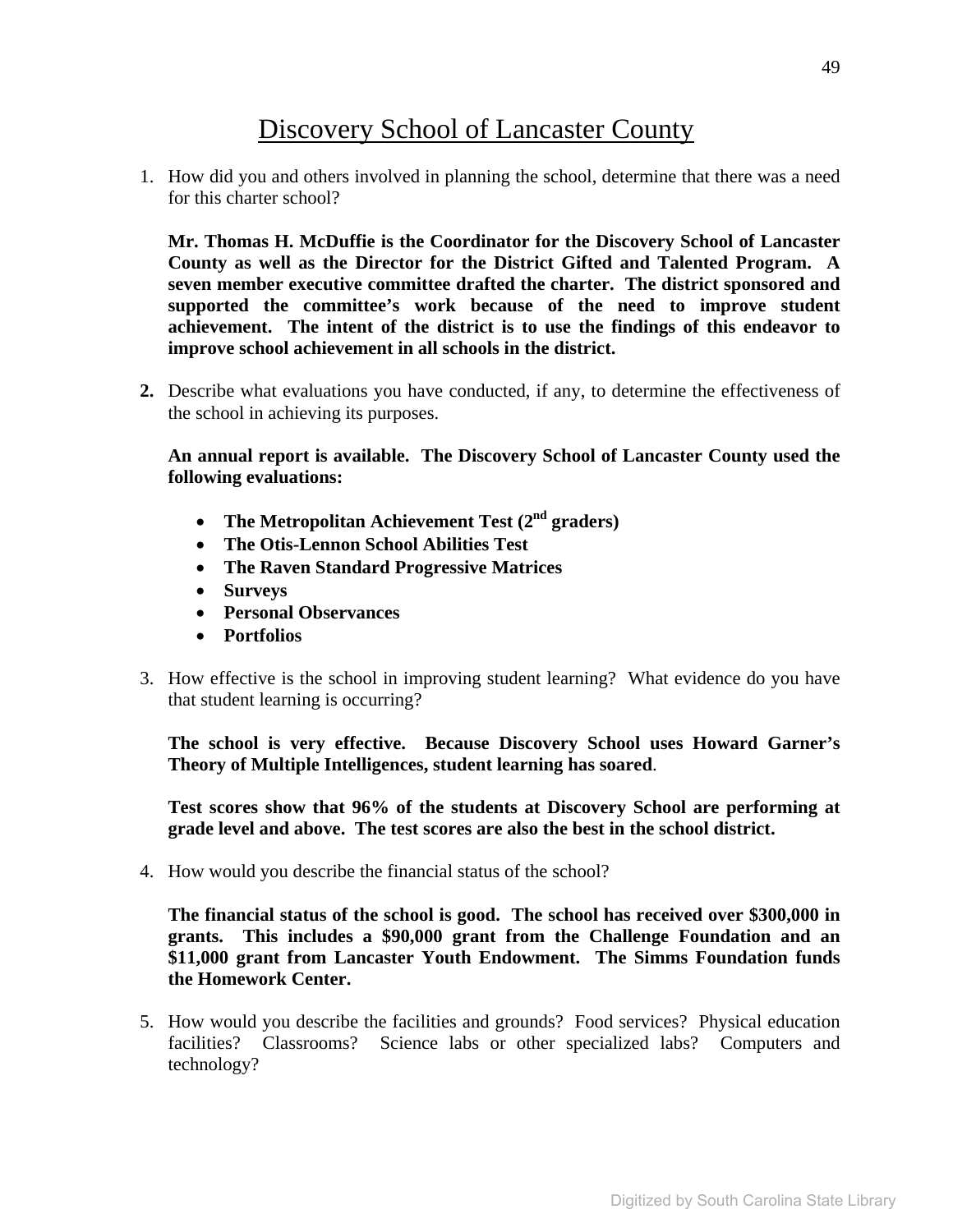| <b>Facilities and Grounds</b>                           | Discovery School is housed in a well-preserved former<br>elementary school.                                                                |
|---------------------------------------------------------|--------------------------------------------------------------------------------------------------------------------------------------------|
| <b>Food Services</b>                                    | Parents provide lunch for their children. The school<br>has milk and sandwiches on hand for special situations.                            |
| <b>PE Facilities</b>                                    | There is a multi-purpose room and a paved playground<br>area.                                                                              |
| <b>Class rooms</b>                                      | Discovery School uses five classrooms, two portable<br>buildings, a multi-purpose room, a Media Center and a<br><b>Creative Flow Room.</b> |
| <b>Science Labs or other</b><br><b>Specialized labs</b> | There is a music lab but no science lab.                                                                                                   |

**Computers and technology Each classroom is equipped with a TV/VCR and there are eighteen lap top computers. The new computers were purchased from funds obtained through the Challenge Grant.** 

6. What have been the greatest rewards in establishing and implementing the charter school? From the teachers' perspective? From the Charter School Board perspective?

**The greatest reward is being able to work with a supportive group of parents, eager students, and dedicated competent teachers.** 

| <b>Teachers perspective</b> | The teachers say that they enjoy the flexibility of the<br>program and the strong administrative support. They<br>also like the CORE Knowledge Curriculum. |
|-----------------------------|------------------------------------------------------------------------------------------------------------------------------------------------------------|
| <b>Board perspective</b>    | The Executive Committee is indeed proud of Discovery<br>School and they provide excellent leadership for the<br>school.                                    |

7. What have been the greatest benefits to the students from having attended this charter school?

**The greatest benefit to the students has been individual instruction based on Multiple Intelligences. Likewise, the positive discipline and the CORE Knowledge Curriculum have been beneficial to the students.** 

8. What were the greatest challenges in establishing the charter school?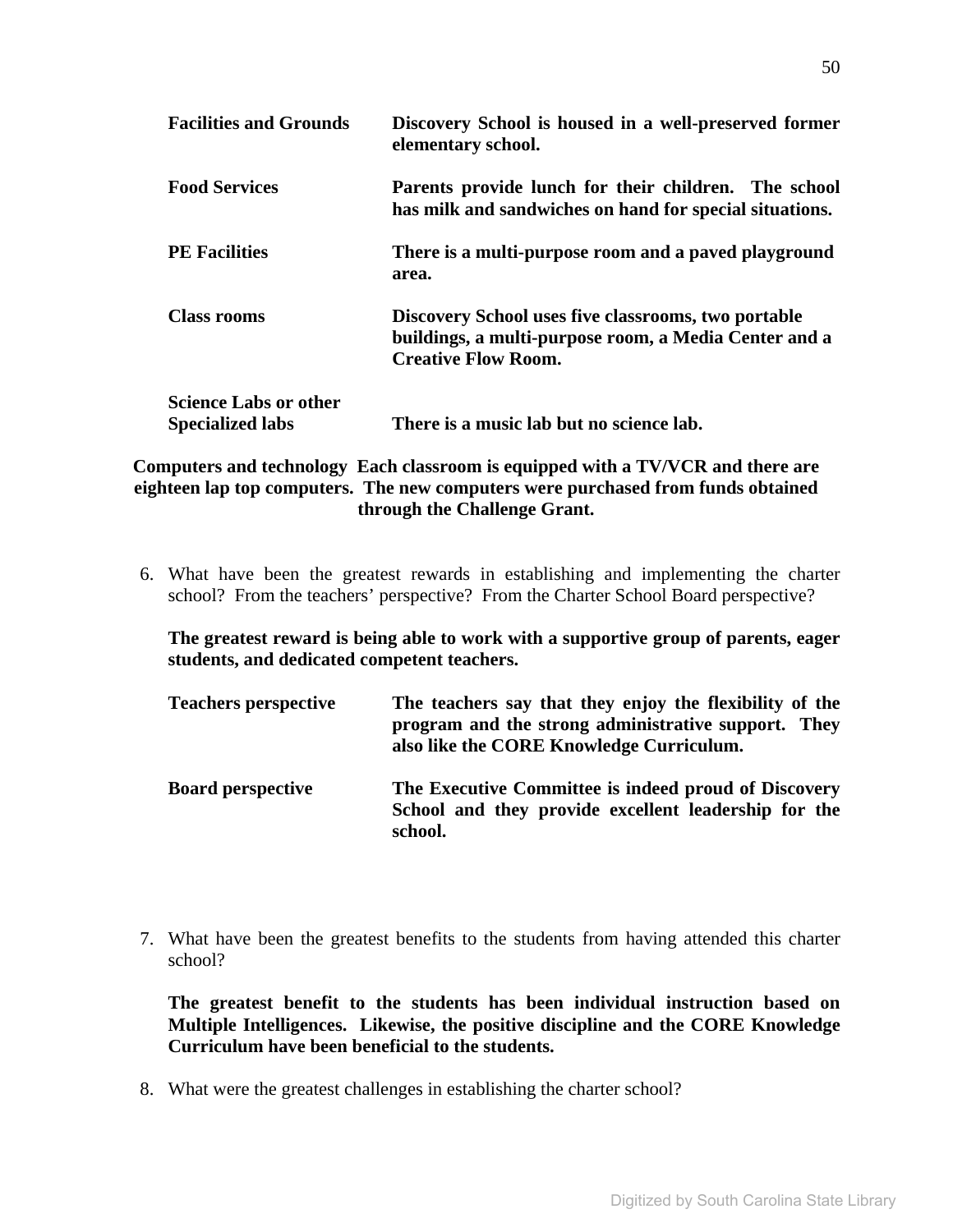# **The greatest challenge is gaining community awareness. Many people still think that this school is only for gifted and talented students.**

9. Describe the major innovations that your charter school has implemented. Have you evaluated the effectiveness of these innovations? Results?

#### **The major innovations have been:**

- **The Multi-Intelligences Program**
- **The CORE Knowledge Program**
- **The Brain Booster Program**
- **The technology**

#### **Evaluations conducted:**

- **Test scores**
- **Surveys**
- **Teacher observations (both formal and informal)**

#### **Results:**

- **Parental satisfaction**
- **Number of applicants**
- 10. One of the purposes of charter schools is to provide relief from many State laws and regulations so that charter schools can be more innovative and creative. How has the school benefited from the relief from some State laws and regulations?

**The benefits include flexibility in using the CORE Knowledge Curriculum. It also includes the ability to employ creative teachers who might not have state certification. They are also able to train other district schools in using their model.** 

11. Describe the major requirements or regulations that have made it difficult to establish and run charter schools.

**Discovery School has not had any problems with the charter legislation.** 

 $\mathcal{L}_\mathcal{L} = \mathcal{L}_\mathcal{L} + \mathcal{L}_\mathcal{L} + \mathcal{L}_\mathcal{L} + \mathcal{L}_\mathcal{L} + \mathcal{L}_\mathcal{L} + \mathcal{L}_\mathcal{L} + \mathcal{L}_\mathcal{L} + \mathcal{L}_\mathcal{L} + \mathcal{L}_\mathcal{L} + \mathcal{L}_\mathcal{L} + \mathcal{L}_\mathcal{L} + \mathcal{L}_\mathcal{L} + \mathcal{L}_\mathcal{L} + \mathcal{L}_\mathcal{L} + \mathcal{L}_\mathcal{L} + \mathcal{L}_\mathcal{L}$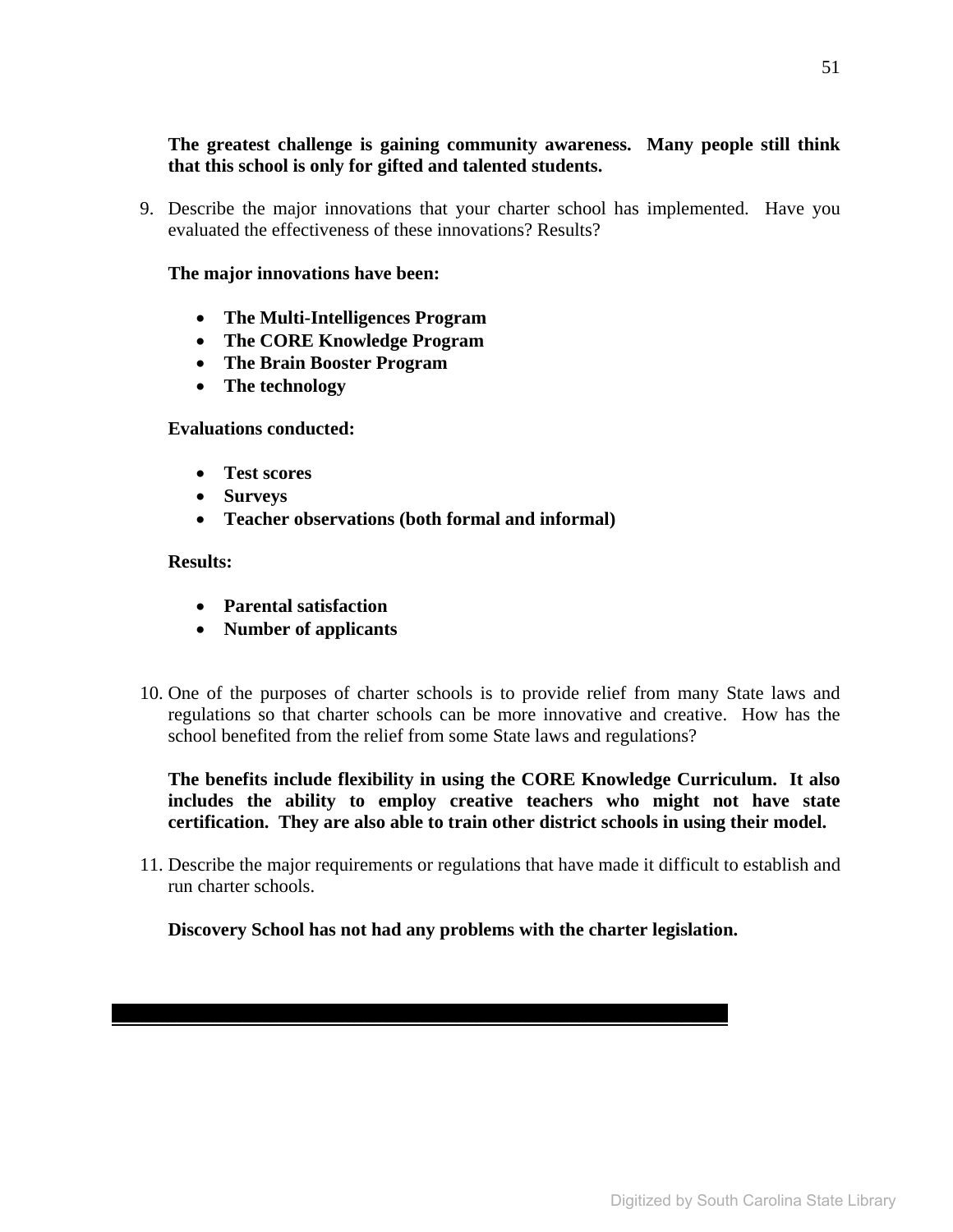## **DISCOVERY SCHOOL OF LANCASTER COUNTY**

This K-5 school is located in a well-maintained former elementary school in Lancaster, South Carolina. The school presently houses not only the Discovery School but the Gifted and Talented Program for the County. In addition, adult basic education and special services also have offices in the building.

The Discovery School is an innovative and creative school. The halls and classrooms are adorned with excellent student projects, displays, and student art. Most impressive is a hall mural that contains the pictures of the 90 K-4 students displayed as artistic characters. Some of the pictures have the actual hair of the students in the design.

**Also impressive are actual rural mailboxes positioned outside of each classroom that serve as the functional communication system for a school wide writing project. Howard Gardner's Theory of Multiple Intelligences, based on the belief that there is more than one form of cognition, provides the sub-structure for the school's learning environment. These 90 students are provided with challenging activities that have traditionally been reserved for students identified as academically gifted and talented.** 

Mr. Thomas McDuffie, the school's principal, wears two hats at this school. He is the Director of the Discovery School as well as the Coordinator for the District's Gifted and Talented Program. The school has outstanding test results and strong parental support.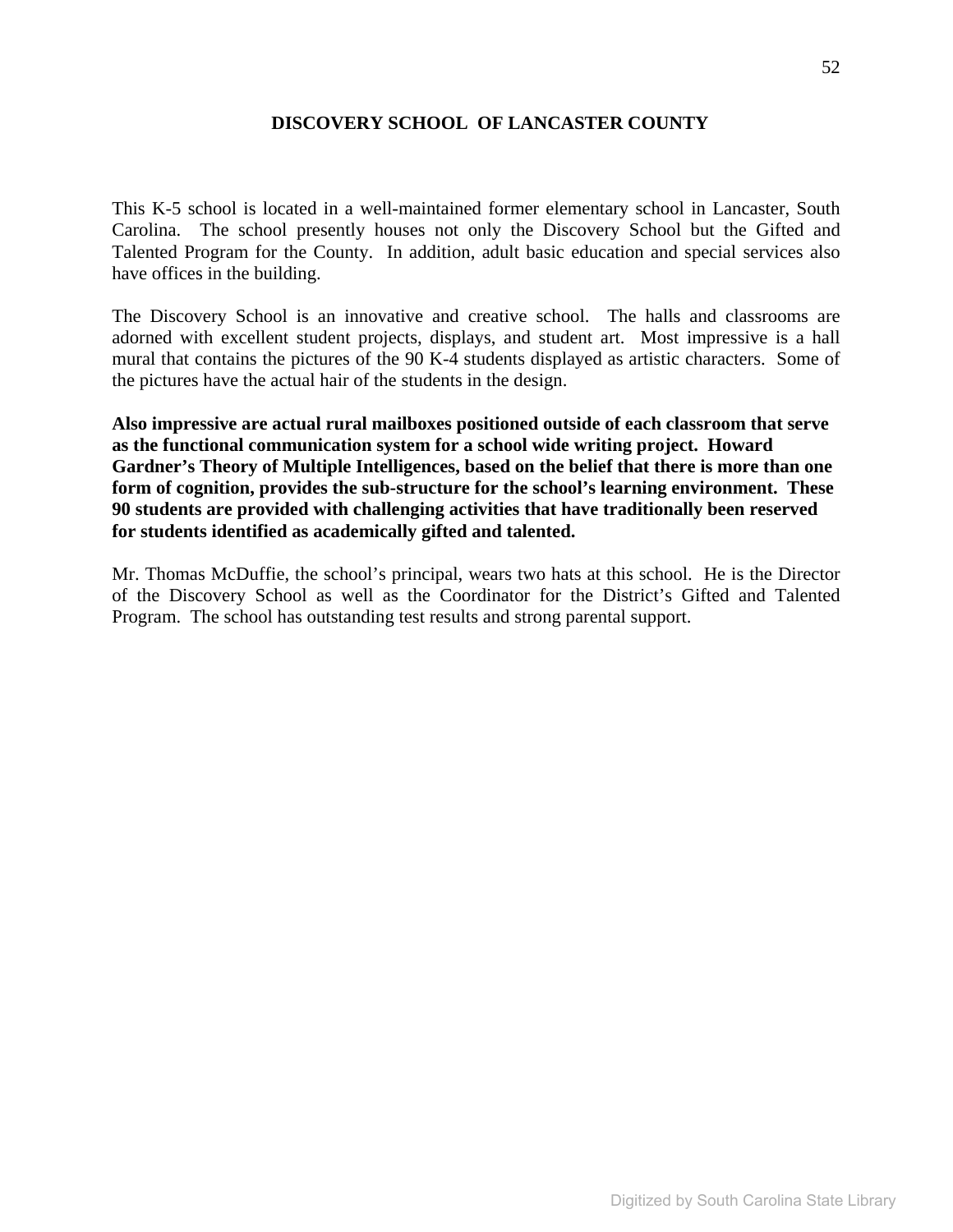# Greenville Technical Charter High School **Interview Questions**

1. How did you and others involved in planning the school, determine that there was a need for this charter school?

**Dr. David A. Church, principal of the school was recruited by the Board of Directors to establish GTCHS. The application was written by Greenville Technical College. The high school is located on the main campus of Greenville Technical College. The college previously spent too much time and effort in remediation. This high school provides a rigorous academic foundation as well as technical and technology training necessary for employment and advancement in the contemporary economy.** 

**2.** Describe what evaluations you have conducted, if any, to determine the effectiveness of the school in achieving its purposes.

**GTCHS has taken innovative steps to ensure that students have a strong foundation and meet high standards. All grades except As and Bs have been eliminated so students work at a skill until they master it. Students have the unique opportunity to enroll in a wide range of transferable college credit courses. Standardized tests are used to determine the effectiveness of the school in achieving its purposes. These tests include the Stanford 9, PSAT, Compass, ASVAB and the BSAP.** 

3. How effective is the school in improving student learning? What evidence do you have that student learning is occurring?

**Standardized test scores in 2000-2001 exceeded the averages of South Carolina and, more specifically, Greenville County**.

**Of the 280 students enrolled, 25 seniors have earned straight As or As and Bs and have earned 422 college credits. Thirty-three juniors have earned straight As or As and Bs with 165 earned college credits. Twenty-two sophomores have earned straight As or As and Bs with 155 college credit earned. Freshmen and transferred student grades are not currently finalized.** 

4. How would you describe the financial status of the school?

### **The school has over \$100,000 in its fund balance. The school budget is balanced and has received excellent audit reports since its inception.**

5. How would you describe the facilities and grounds? Food services? Physical education facilities? Classrooms? Science labs or other specialized labs? Computers and technology?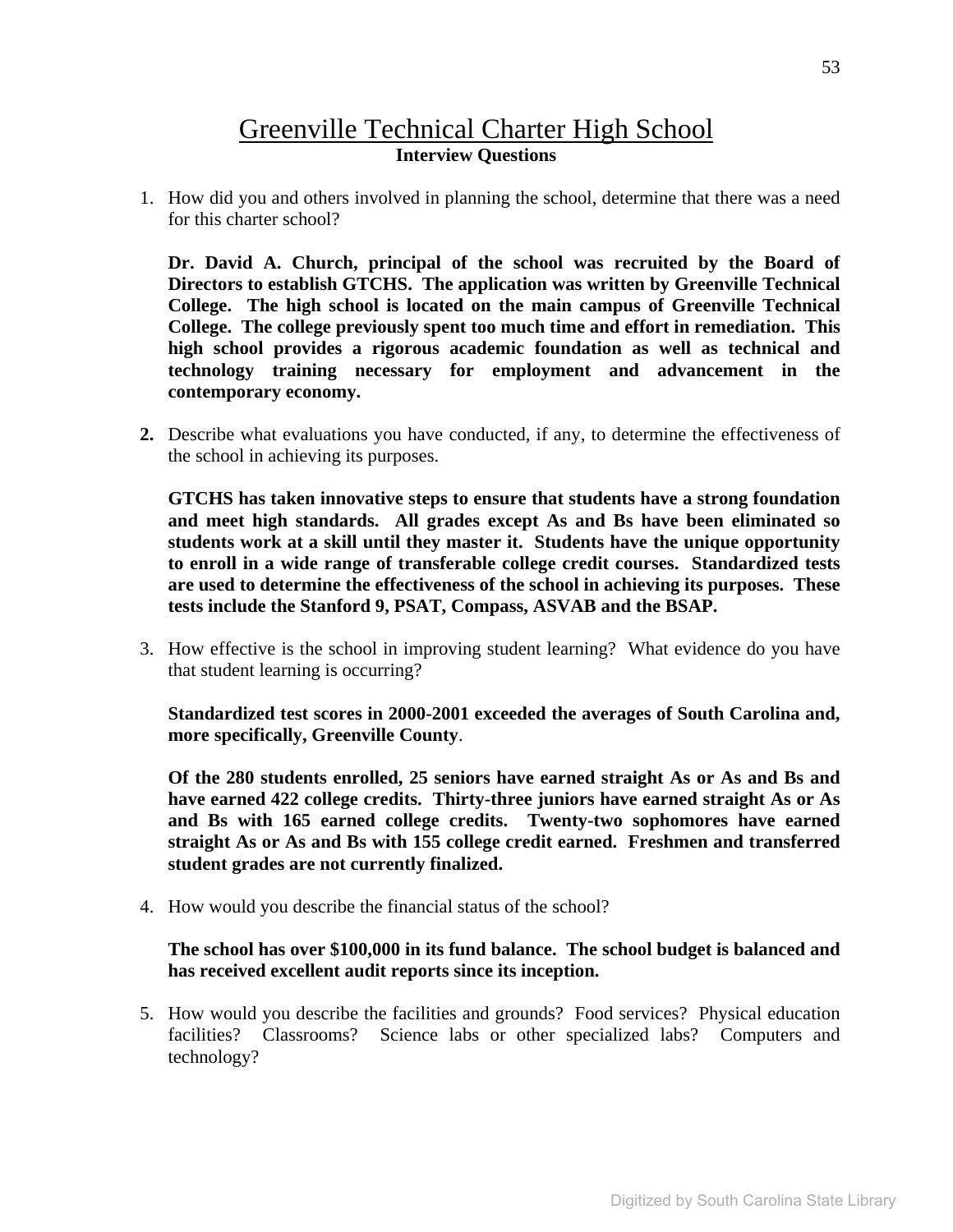| <b>Facilities and Grounds</b>                                      | The school has an excellent facility as it is housed on the<br>Greenville Technical College campus. It is one of the<br>better charter school facilities South Carolina. |
|--------------------------------------------------------------------|--------------------------------------------------------------------------------------------------------------------------------------------------------------------------|
| <b>Food Services</b>                                               | The students use the Student Union.                                                                                                                                      |
| <b>PE</b> Facilities                                               | The students use campus facilities.                                                                                                                                      |
| <b>Classrooms</b>                                                  | There are thirteen modern classrooms in the main high<br>school building.                                                                                                |
| <b>Science Labs or other</b><br><b>Specialized labs</b><br>school. | Fully equipped science labs are in place in the high                                                                                                                     |
|                                                                    |                                                                                                                                                                          |

**Computers and technology Every classroom has computers and there are two additional computer labs.** 

6. What have been the greatest rewards in establishing and implementing the charter school? From the teachers' perspective? From the Charter School Board perspective?

**The greatest reward is giving the students the opportunity to have a senior high school with a focused college atmosphere. The high school honors student freedom and independence.** 

| <b>Teachers perspective</b> | The teachers love the freedom of the campus and<br>appreciate the use of mastery learning. |
|-----------------------------|--------------------------------------------------------------------------------------------|
| <b>Board perspective</b>    | The Board has been faced with some political issues<br>involving the charter school.       |

7. What have been the greatest benefits to the students from having attended this charter school?

**Benefits include:** 

- **Being housed on a college campus**
- **Technology**
- **Mastery learning**
- **College transfer courses**
- 8. What were the greatest challenges in establishing the charter school?

**The greatest challenge is dealing with the politics of the Board of Directors. The Board wanted to relinquish the charter at one point. The parents elected a new Board of Directors.**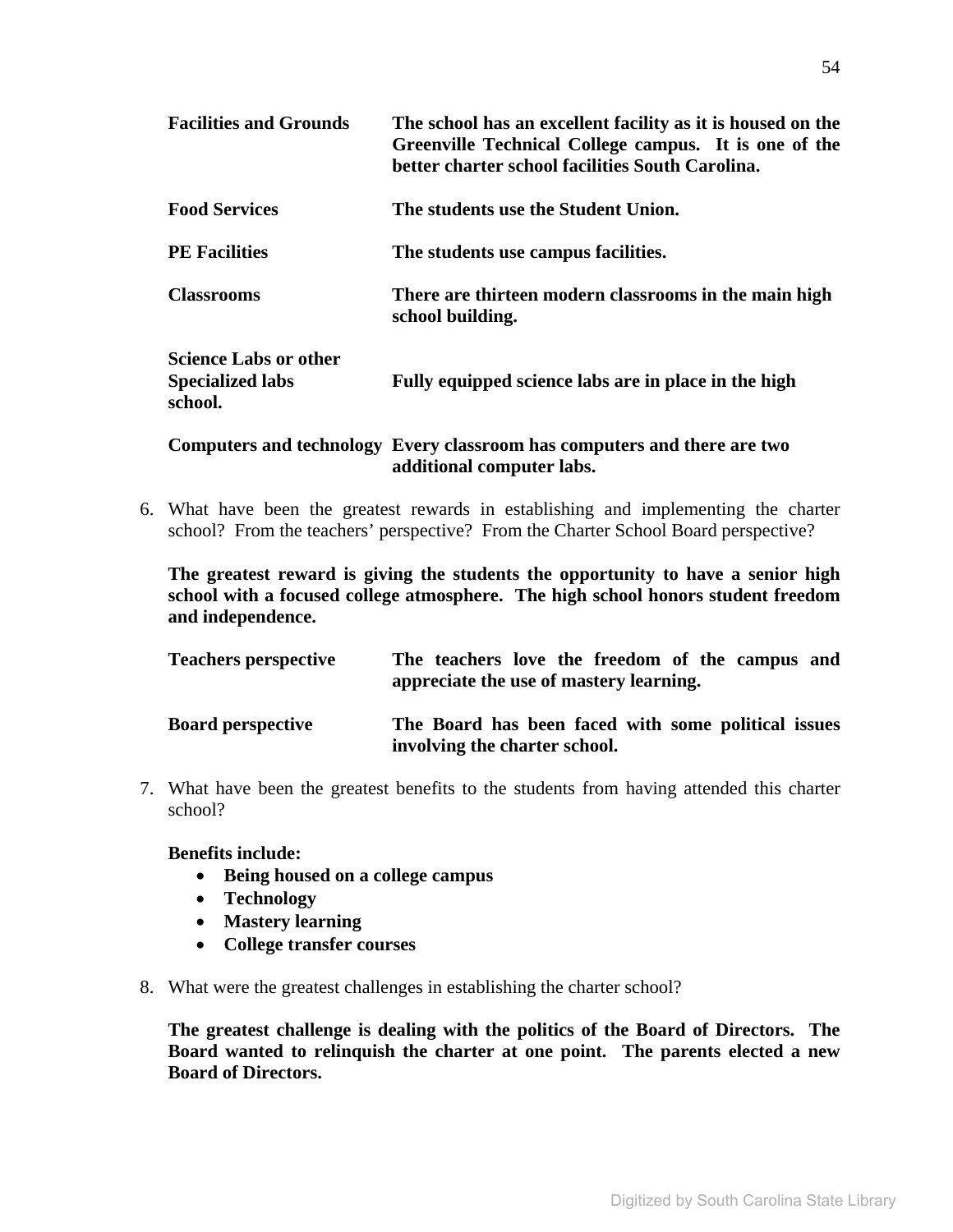9. Describe the major innovations that your charter school has implemented. Have you evaluated the effectiveness of these innovations? Results?

**In addition to mastery learning, there is a fully qualified professional staff. Of the professional staff, two have Doctorates, one Doctorate is in progress and ten have Master's degrees. Ten teachers are certified to teach at Greenville Technical College.** 

**The accountability study has demonstrated the success of the high school.**

10. One of the purposes of charter schools is to provide relief from many State laws and regulations so that charter schools can be more innovative and creative. How has the school benefited from the relief from some State laws and regulations?

**The benefits include:** 

- **Having their own grading system**
- **Being free from the bureaucracy of the local school system**

\_\_\_\_\_\_\_\_\_\_\_\_\_\_\_\_\_\_\_\_\_\_\_\_\_\_\_\_\_\_\_\_\_\_\_\_\_\_\_\_\_\_\_\_\_\_\_\_\_\_\_\_\_\_\_\_\_\_\_\_\_\_\_\_\_\_

- **Freedom in textbook selection**
- 11. Describe the major requirements or regulations that have made it difficult to establish and run charter schools.

**One difficulty is being required to count time in class rather than student performance.** 

# **GREENVILLE TECHNICAL CHARTER HIGH SCHOOL**

Dr. David Church, Principal of Greenville Technical Charter High School states that he very much enjoys his work, despite the many challenges that he has encountered. The school is located on the large and attractive campus of Greenville Technical College in Greenville, South Carolina. The school is home to 230 ninth through twelfth grade students. There are 17 full time teachers who are fortunate to work in a well-equipped technical high school. Dr. Church indicates that the students, who wear uniforms, love the college atmosphere of their campus, and he states that records indicate that this is a high performing high school. According to Dr. Church, the school finances are excellent, as is parental support.

The school's mission is to provide its students with equitable opportunities to acquire an education. It focuses on linkages among rigorous academics, technology, and global career preparation. The college established the school because it wants to train a highly skilled workforce with problem solving and critical thinking skills.

According to Dr. Church, the Board of Directors has undergone a transition. He believed that the Board became involved with the politics of the school district and wanted to backtrack and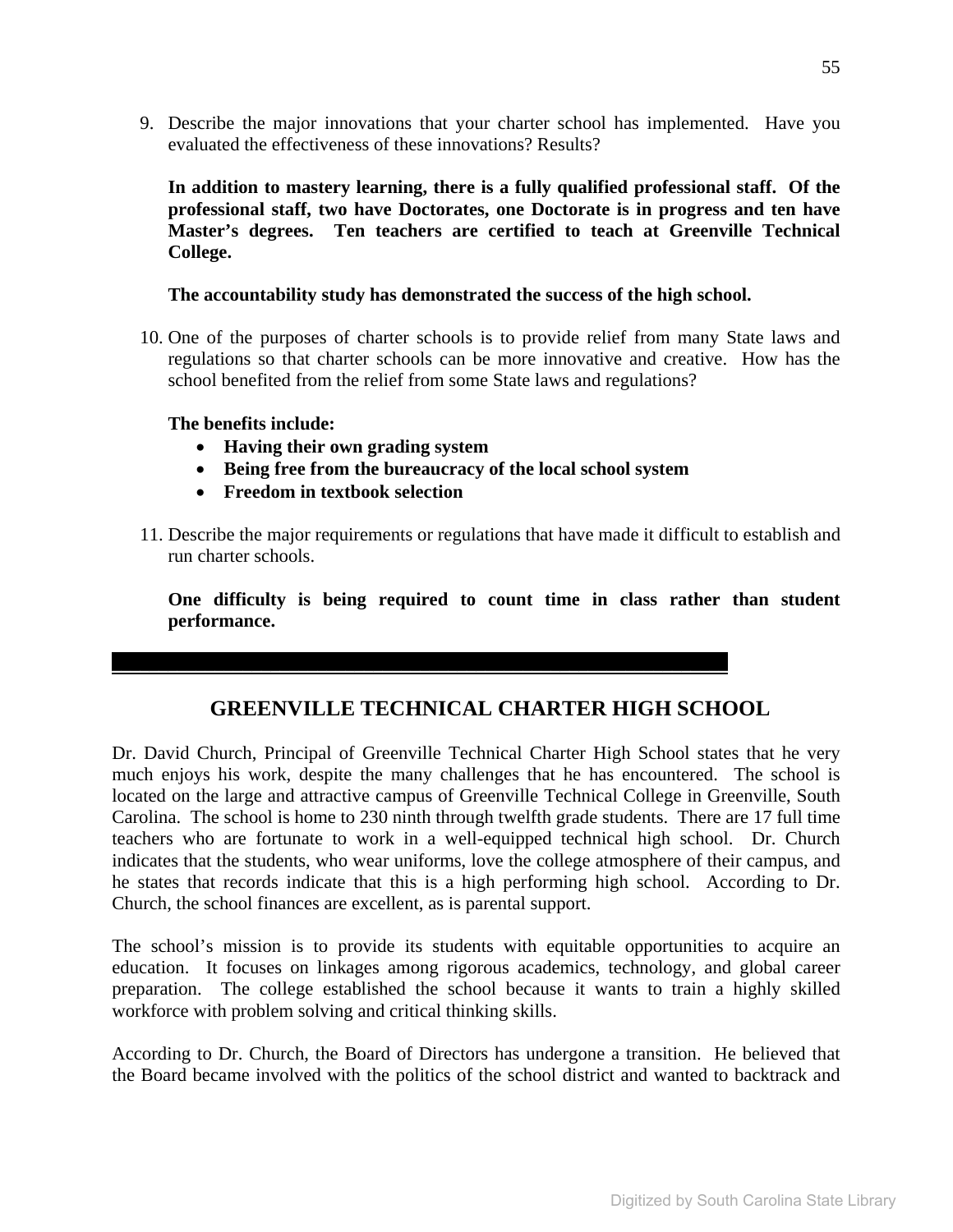sought to relinquish the charter. The parents were outraged and immediately voted to elect the present Board of Directors.

The mission of the school is unique as a school reform model. One parent stated that her son has truly been awakened academically at this school and is now an honor student.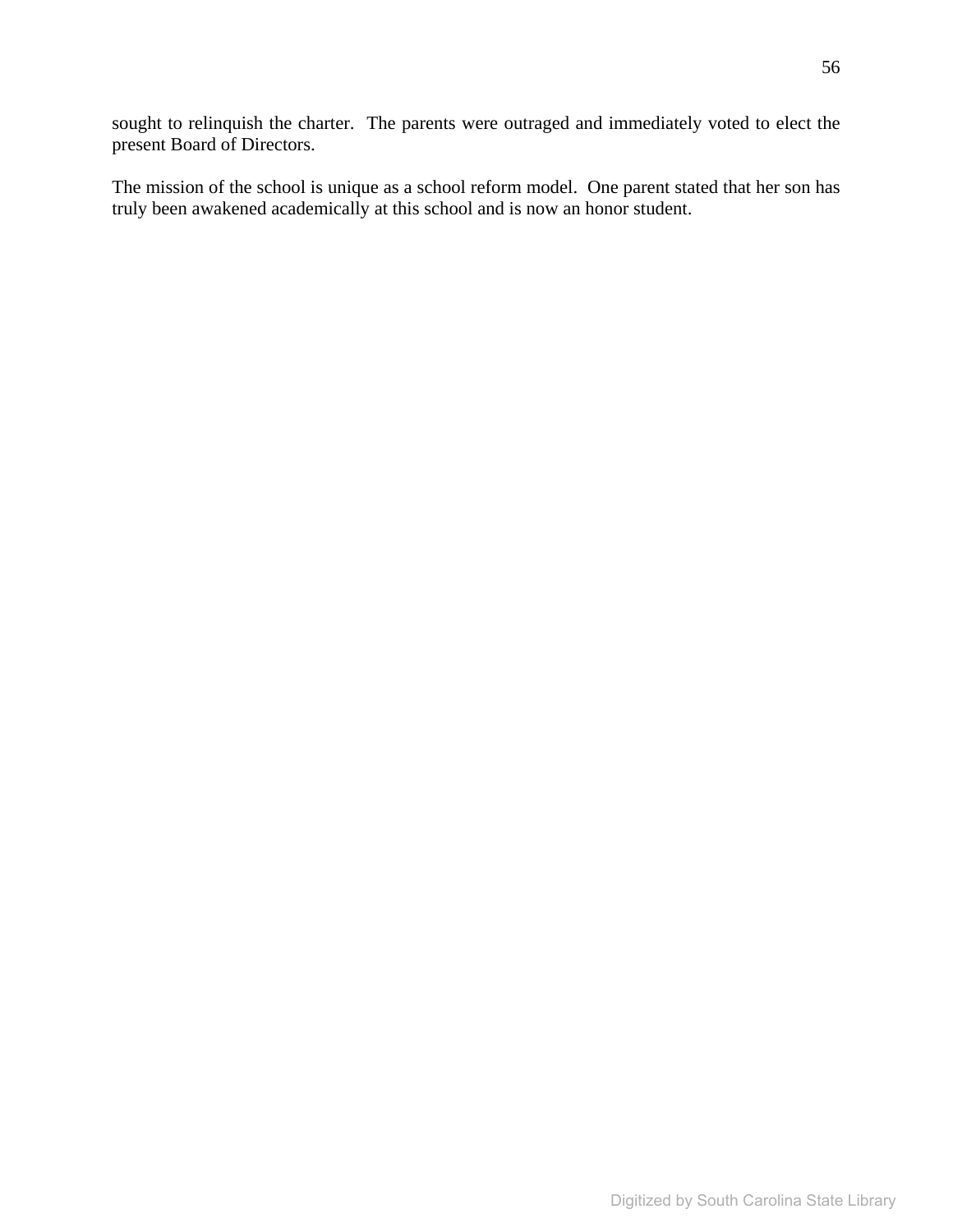# Loop Charter School

1. How did you and others involved in planning the school, determine that there was a need for this charter school?

**Mrs. Eleanor Rice is the principal at Loop charter school. Loop Charter is a school within a school. The mission of Loop is to provide a stable environment through two-year cycles where students' academic achievement and character can be developed. The teacher therefore remains with the same group of students for two years.** 

- **2.** Describe what evaluations you have conducted, if any, to determine the effectiveness of the school in achieving its purposes.
- **3.**
- 4. How effective is the school in improving student learning? What evidence do you have that student learning is occurring?

**The school has been quite effective in improving school learning.** 

**Test scores are up. Parent satisfaction is positive. PACT, MAT7 and CSAB Test indicate improvement in student learning.** 

5. How would you describe the financial status of the school?

**The Planning Grant was very beneficial to the school. The \$150,000 grant enabled the school to purchase much needed resources including school computers.** 

6. How would you describe the facilities and grounds? Food services? Physical education facilities? Classrooms? Science labs or other specialized labs? Computers and technology?

| <b>Facilities and Grounds</b>                           | The charter school is located in five classrooms of the<br>elementary school.               |
|---------------------------------------------------------|---------------------------------------------------------------------------------------------|
| <b>Food Services</b>                                    | The Loop students receive the same food service as the<br>other elementary school students. |
| <b>PE</b> Facilities                                    | The regular gym is used along with the school<br>playground.                                |
| <b>Classrooms</b>                                       | The five classrooms are adequate. Two are modular<br>classrooms.                            |
| <b>Science Labs or other</b><br><b>Specialized labs</b> | The regular science curriculum is used.                                                     |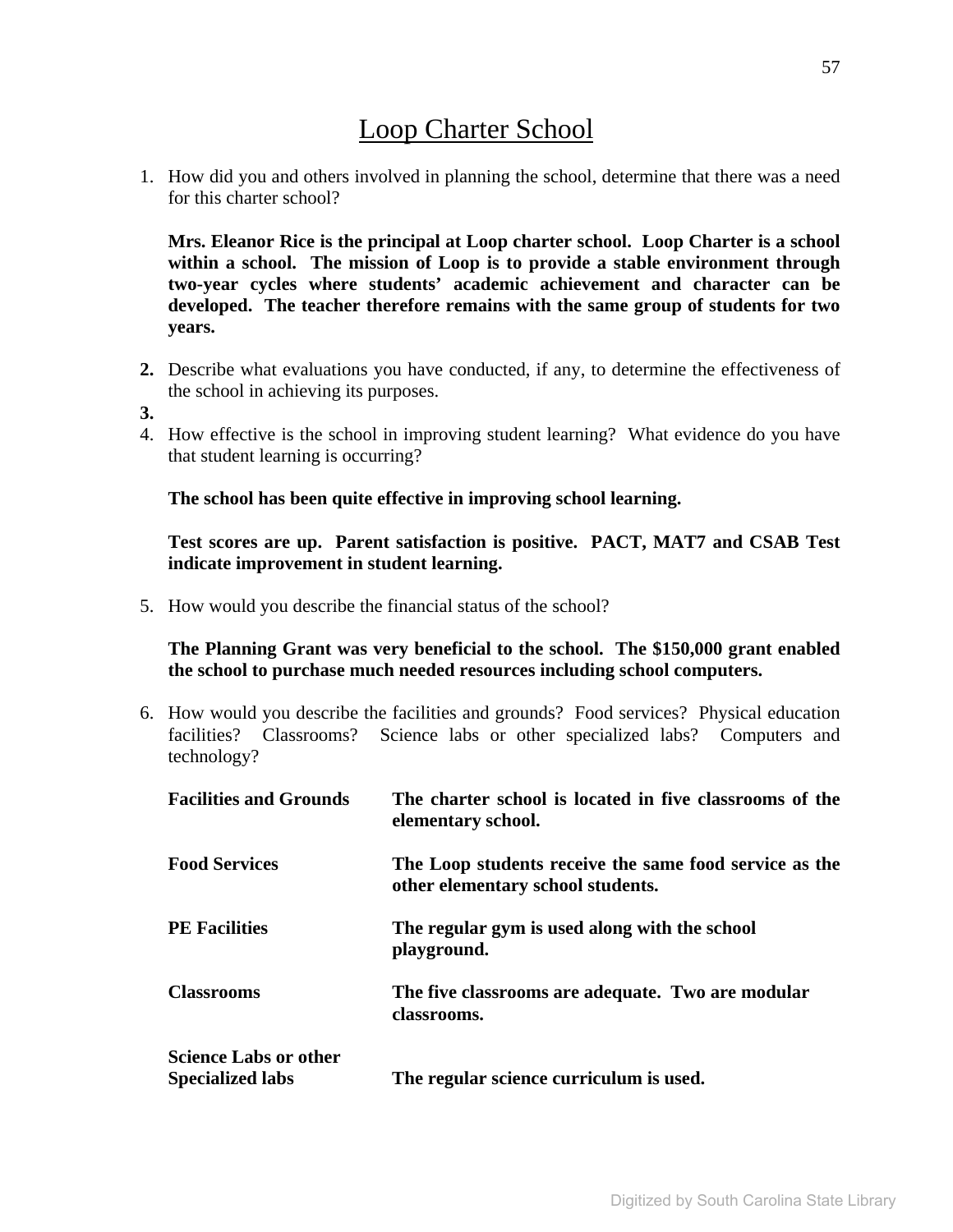### **Computers At least sixteen new computers were purchased for the school.**

7. What have been the greatest rewards in establishing and implementing the charter school? From the teachers' perspective? From the Charter School Board perspective?

**The school has been able to ensure high levels of success in the early grades.** 

| <b>Teachers perspective</b> | Because teachers have to learn two separate grade level<br>curricula, they are better able to help students prepare<br>for the next grade. Parent participation has been<br>extremely positive. |
|-----------------------------|-------------------------------------------------------------------------------------------------------------------------------------------------------------------------------------------------|
| <b>Board perspective</b>    | The 12-member committee is pleased with the progress<br>of the school.                                                                                                                          |

8. What have been the greatest benefits to the students from having attended this charter school?

**The students have formed better friendships. Academics have improved because of the improvement in technology.** 

9. What were the greatest challenges in establishing the charter school?

**The greatest challenge has been getting information out to the parents and getting them to take a risk on this school within a school. Some parents were reluctant to have the children with the same teachers for two years in a row.** 

10. Describe the major innovations that your charter school has implemented. Have you evaluated the effectiveness of these innovations? Results?

**The major innovation has been the two-year cycle.** 

**Evaluations conducted:** 

- **Test scores**
- **Parent comments**
- **Teacher observations**

### **The result that was noted was the improved discipline in the classrooms.**

11. One of the purposes of charter schools is to provide relief from many State laws and regulations so that charter schools can be more innovative and creative. How has the school benefited from the relief from some State laws and regulations?

### **The major relief is in having smaller class sizes.**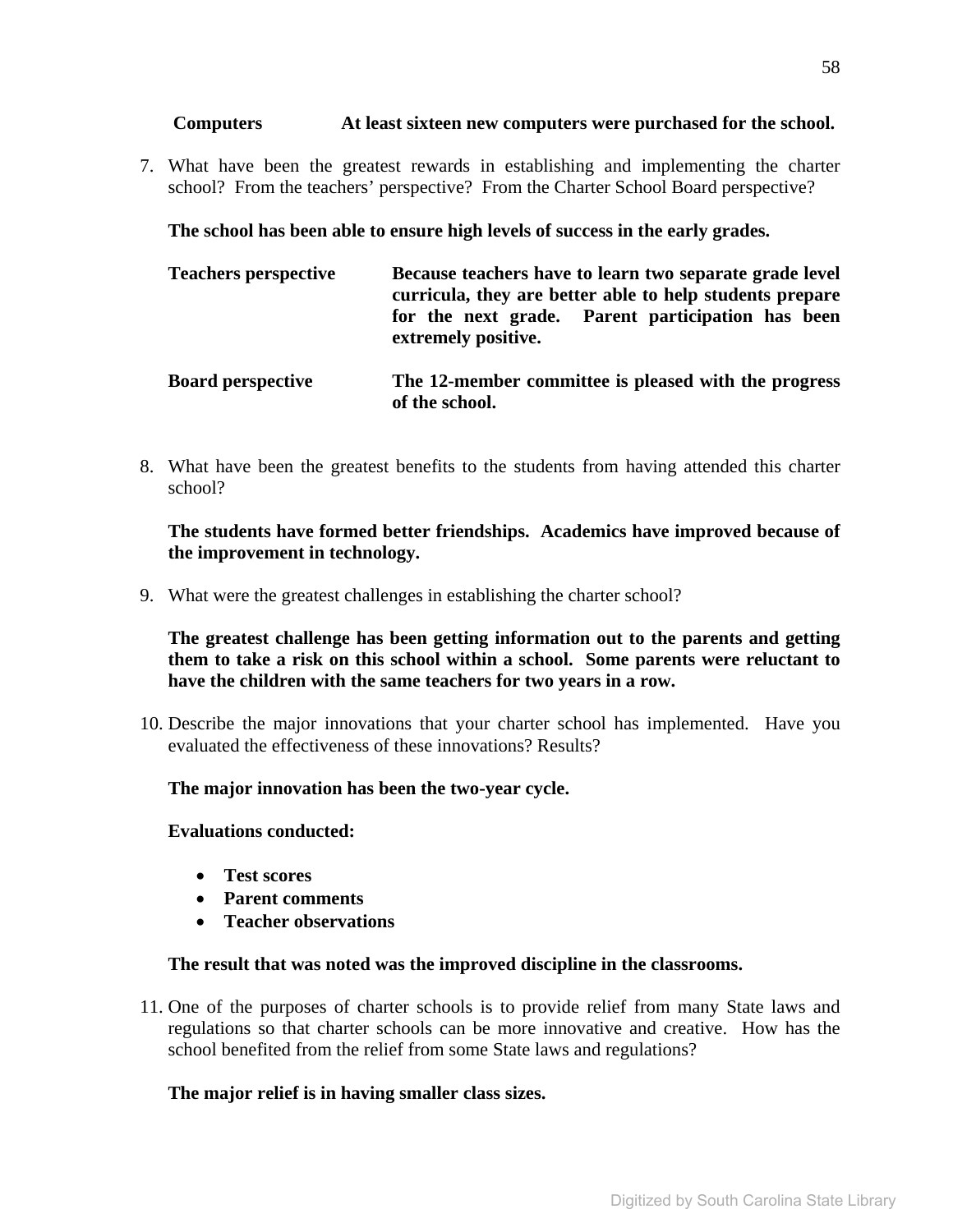12. Describe the major requirements or regulations that have made it difficult to establish and run charter schools.

**The most difficult problem was creating an awareness of the school among the parents.** 

## **LOOP CHARTER SCHOOL**

 $\mathcal{L}_\mathcal{L} = \mathcal{L}_\mathcal{L} - \mathcal{L}_\mathcal{L}$ 

Loop Charter is a school within a school housed at the McCormick Elementary in McCormick, South Carolina. The school serves grades 1 through 4 and has five full time teachers. The school provides a stable environment through two-year cycles where students' academic achievement and character can be developed. The teacher remains with the same group of students for two years. The school targets students whose social, emotional, and cognitive growth needs to be nurtured through contact with a caring teacher trained in the concept of looping. The curriculum includes an integrated reading series, Saxon mathematics units, computer instruction and community tutors.

McCormick Elementary School is the former high school for the district. Although it is an older building, it is well maintained. The Loop School has three classrooms in the main building and two rooms housed in modular units.

Since the current principal, Mrs. Eleanor Rice, is new to the school, I interviewed one of the teachers, Mrs. Jennifer Jenning and the guidance counselor, Mrs. Toye Willis. They are excited about the charter school and are especially appreciative of the funds that have allowed them to get much needed resources, including 16 new computers. They report that the test scores are up and that discipline among the Loop students is better than students not in the program. They believe the program has provided stability for the students and are proud of the parental involvement that the school has generated.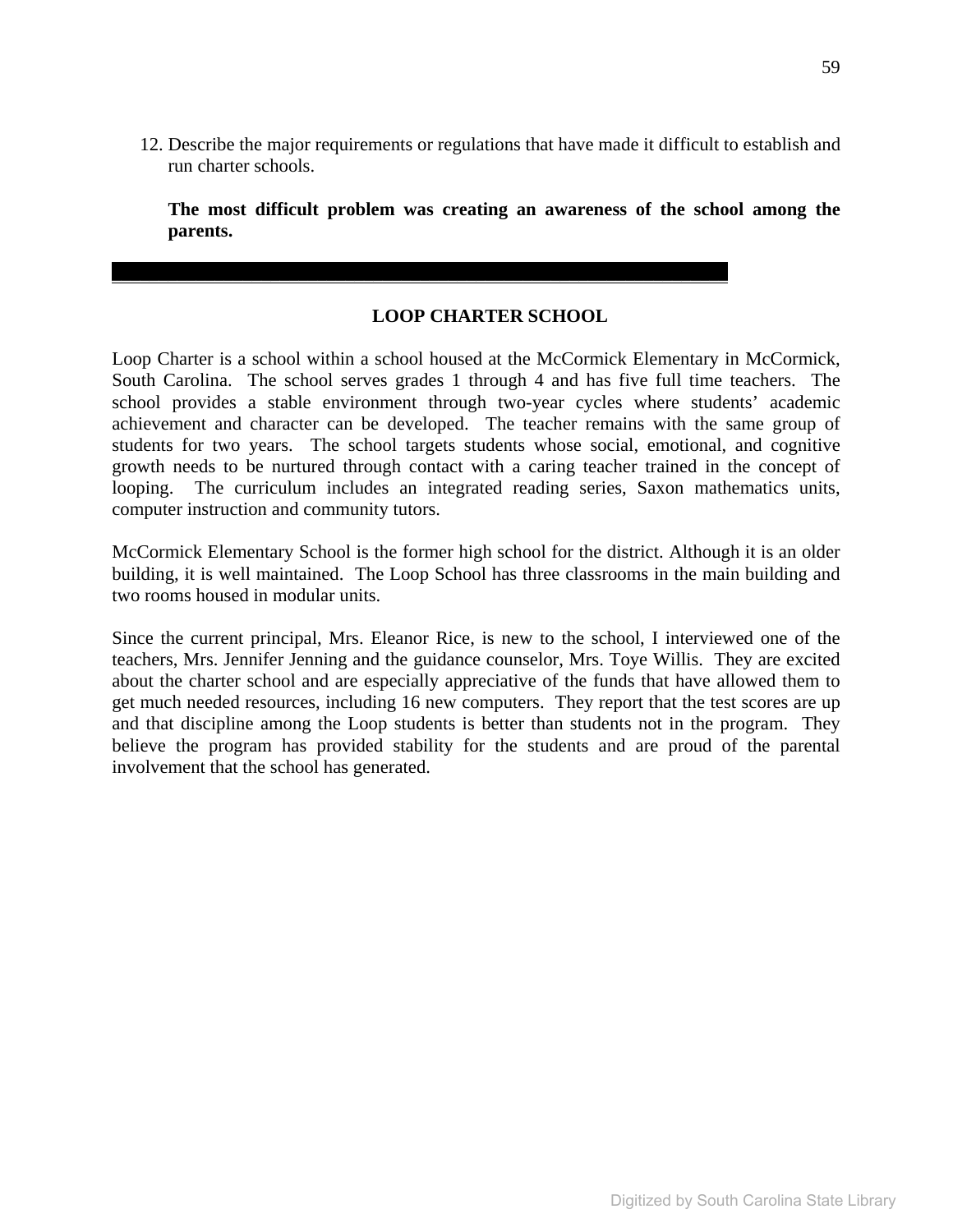# McCormick Challenge Academy

1. How did you and others involved in planning the school, determine that there was a need for this charter school?

**Mr. Rex Ward is the Director of the McCormick Challenge Academy. The District Superintendent along with six initial board members drafted the application. The**  mission of this school within a school is to serve 9<sup>th</sup> grade male students. The **mission is to increase academic achievement, promote responsible behavior and develop good citizenship for these high-risk students.** 

**2.** Describe what evaluations you have conducted, if any, to determine the effectiveness of the school in achieving its purposes.

# **This is the school's first year. Therefore, the evaluations are not complete. There is also no annual report at this time.**

3. How effective is the school in improving student learning? What evidence do you have that student learning is occurring?

**For the first five weeks, students were taught basic discipline. It was stated that participation in a "Ropes Course" helped the students to focus and to develop selfconfidence**.

4. How would you describe the financial status of the school?

### **The school was funded by the \$150,000 Federal Planning Grant.**

5. How would you describe the facilities and grounds? Food services? Physical education facilities? Classrooms? Science labs or other specialized labs? Computers and technology?

| <b>Facilities and Grounds</b>                           | The school is located in the local high school.                                                                |
|---------------------------------------------------------|----------------------------------------------------------------------------------------------------------------|
| <b>Food Services</b>                                    | Regular school food services are provided.                                                                     |
| <b>PE Facilities</b>                                    | The students participate in the regular physical<br>education program.                                         |
| <b>Classrooms</b>                                       | These fifteen students have their classes together and<br>are given one-on-one instruction on a regular basis. |
| <b>Science Labs or other</b><br><b>Specialized labs</b> | The school purchased 20 lap top computers.                                                                     |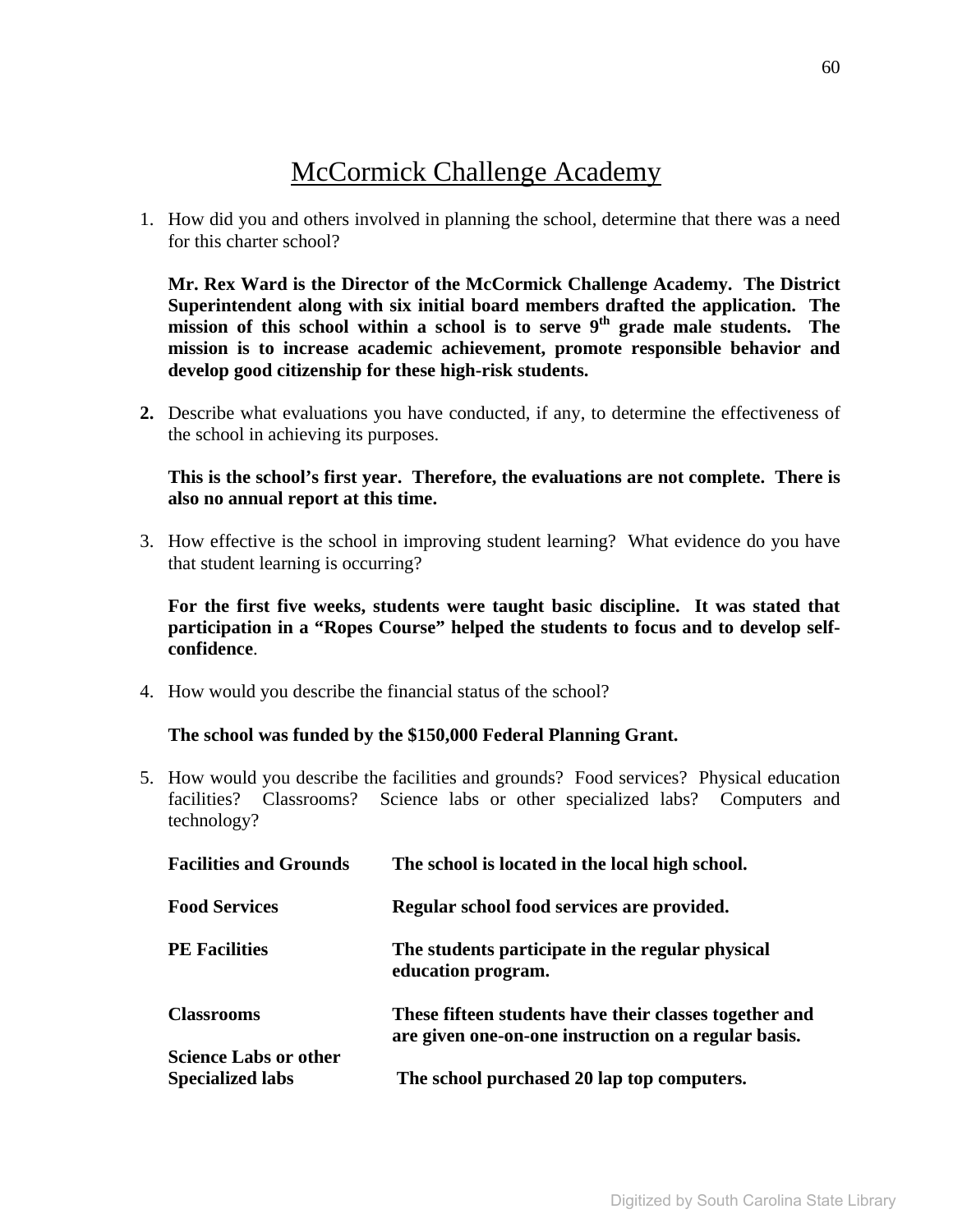### **Computers These students have access to the regular computer lab at the school.**

6. What have been the greatest rewards in establishing and implementing the charter school? From the teachers' perspective? From the Charter School Board perspective?

**The one-on-one attention has been a strong component of the program.** 

| Teachers' perspective    | The teachers think that the program has enabled these<br>students to focus and therefore their behavior has<br>improved.                  |
|--------------------------|-------------------------------------------------------------------------------------------------------------------------------------------|
| <b>Board perspective</b> | The board is enthusiastic about the concept. The local<br>superintendent has visited the program and thinks that<br>it is moving forward. |

7. What have been the greatest benefits to the students from having attended this charter school?

**The greatest benefits to the students are:** 

- **The Rope Course**
- **Individual instruction**
- **Career training**
- **Guest speakers**
- 8. What were the greatest challenges in establishing the charter school?

# **The greatest challenge is being able to sell the program to school community.**

9. Describe the major innovations that your charter school has implemented. Have you evaluated the effectiveness of these innovations? Results?

**Innovations that have been implemented include individualized instruction for the students along with self contained student classes.** 

### **Results:**

- **Improvement in discipline**
- **Early test data**
- 10. One of the purposes of charter schools is to provide relief from many State laws and regulations so that charter schools can be more innovative and creative. How has the school benefited from the relief from some State laws and regulations?

**The school has benefited by the flexibility allowed in the curriculum and the optimum use of textbooks.**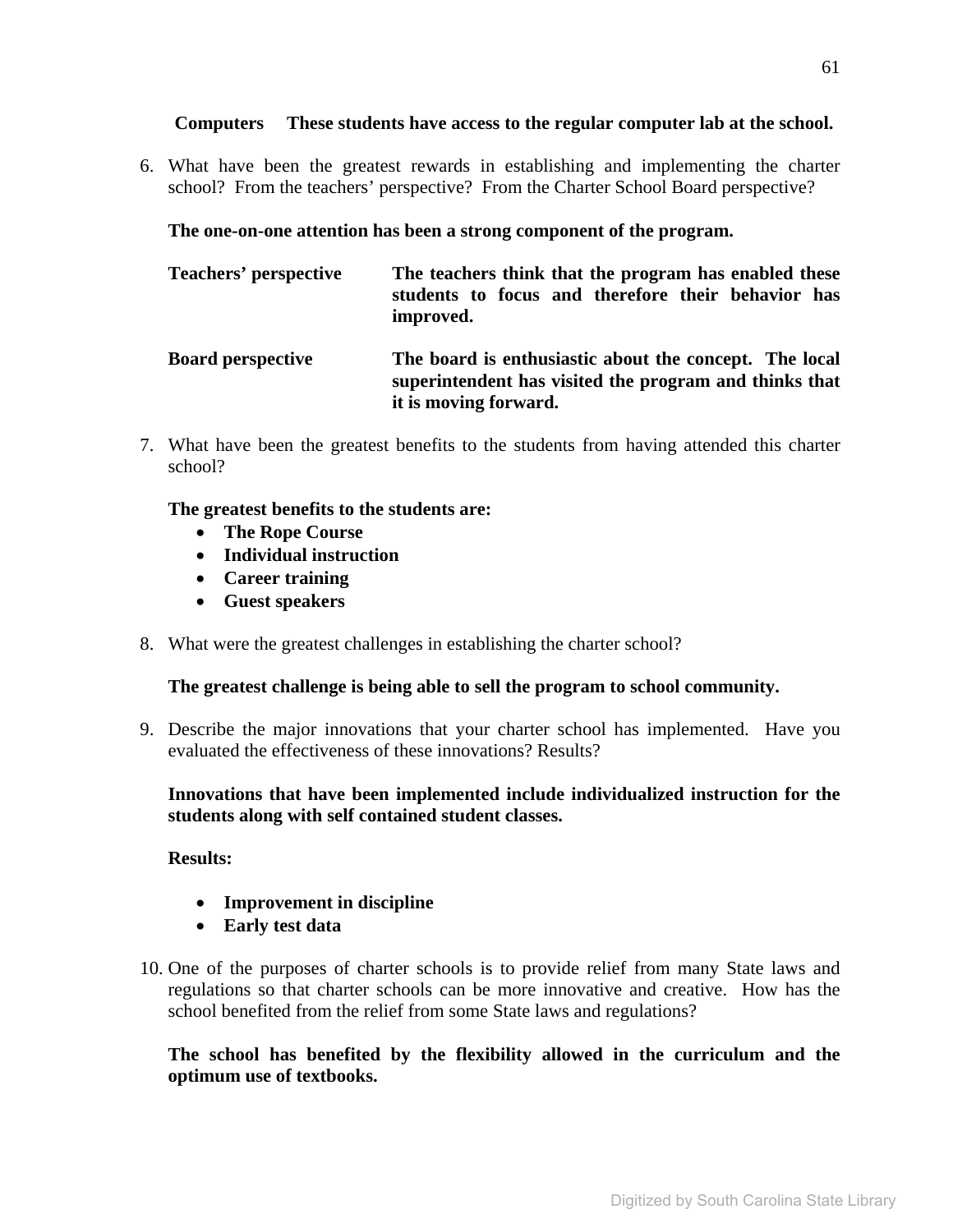11. Describe the major requirements or regulations that have made it difficult to establish and run charter schools.

**n/a** 

## **McCORMICK CHALLENGE ACADEMY**

\_\_\_\_\_\_\_\_\_\_\_\_\_\_\_\_\_\_\_\_\_\_\_\_\_\_\_\_\_\_\_\_\_\_\_\_\_\_\_\_\_\_\_\_\_\_\_\_\_\_\_\_\_\_\_\_\_\_\_\_\_\_\_\_\_\_

McCormick is a school within a school directed by Rex Ward. The Academy is housed at the McCormick High School in McCormick, South Carolina. There are 15 ninth grade males in the program. Its mission is to increase academic achievement and promote responsible behavior for these high-risk students. Parents sign students up for the Academy and must participate in conferences and four scheduled meetings. Mr. Ward said that because this is the first year for the program, the first semester was devoted to basic discipline. The students engage in a Ropes Course and will participate next year in a wilderness program. One seventeen-year old student that I interviewed likes the program because his participation allowed him to move from the  $7<sup>th</sup>$ grade to the  $9<sup>th</sup>$  grade.

Teachers volunteer specifically to teach in the program and therefore Mr. Ward says that they are very committed to assisting these high-risk students. The school was able to purchase 20 lap top computers from the federal planning grant. These computers along with the one on one attention from the teachers have provided a positive environment for these students. The students are selfcontained and have classes in the regular high school.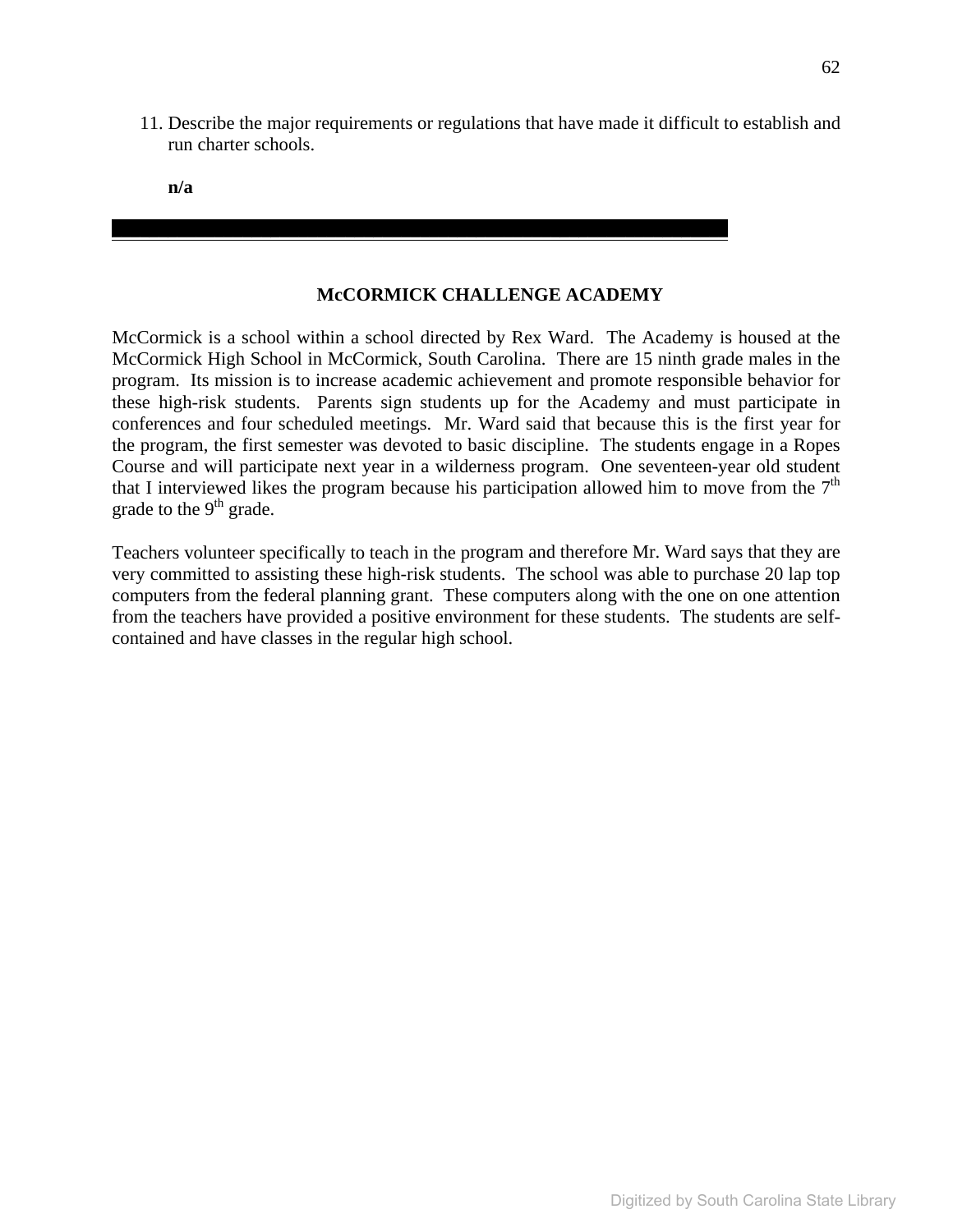# Meyer Center for Special Children

1. How did you and others involved in planning the school, determine that there was a need for this charter school?

**Mrs. Louise Anthony is the Executive Director for this licensed Greenville County Charter School. Meyer Center is also a DSS Childcare Facility and a Rehabilitation Agency. The school serves 53 Pre-K-2 children with disabilities. It is South Carolina's only integrative educational therapy center.** 

**2.** Describe what evaluations you have conducted, if any, to determine the effectiveness of the school in achieving its purposes.

**The school evaluates each student to identify areas of need. A strategy of goals is then developed with the family to promote growth in all developmental areas.** 

3. How effective is the school in improving student learning? What evidence do you have that student learning is occurring?

**The effectiveness of the school is documented by the IEP for each student.** 

**Results from intensive therapy demonstrates that student learning is occurring. The physical therapist's goal is to improve gross motor skills and maximize the quality of movement. Increasing the five motor and visual perceptional skills are also goals. The role of the speech language pathologist is to maximize a child's communication skills.** 

4. How would you describe the financial status of the school?

**The charter dollars are inadequate to fully serve the special needs students. Other collaboration of program services and resources enable the school to be successful financially. These include United Way, DSS and Rehabilitation funds.** 

5. How would you describe the facilities and grounds? Food services? Physical education facilities? Classrooms? Science labs or other specialized labs? Computers and technology?

| <b>Facilities and Grounds</b> | The facility is excellent. The center is presently adding<br>another 2,500 square feet to the existing building. |
|-------------------------------|------------------------------------------------------------------------------------------------------------------|
| <b>Food Services</b>          | The food services are catered.                                                                                   |
| <b>PE</b> Facilities          | Physical therapy rooms are provided for special needs<br>students.                                               |
| <b>Classrooms</b>             | There are presently six large special needs classrooms.                                                          |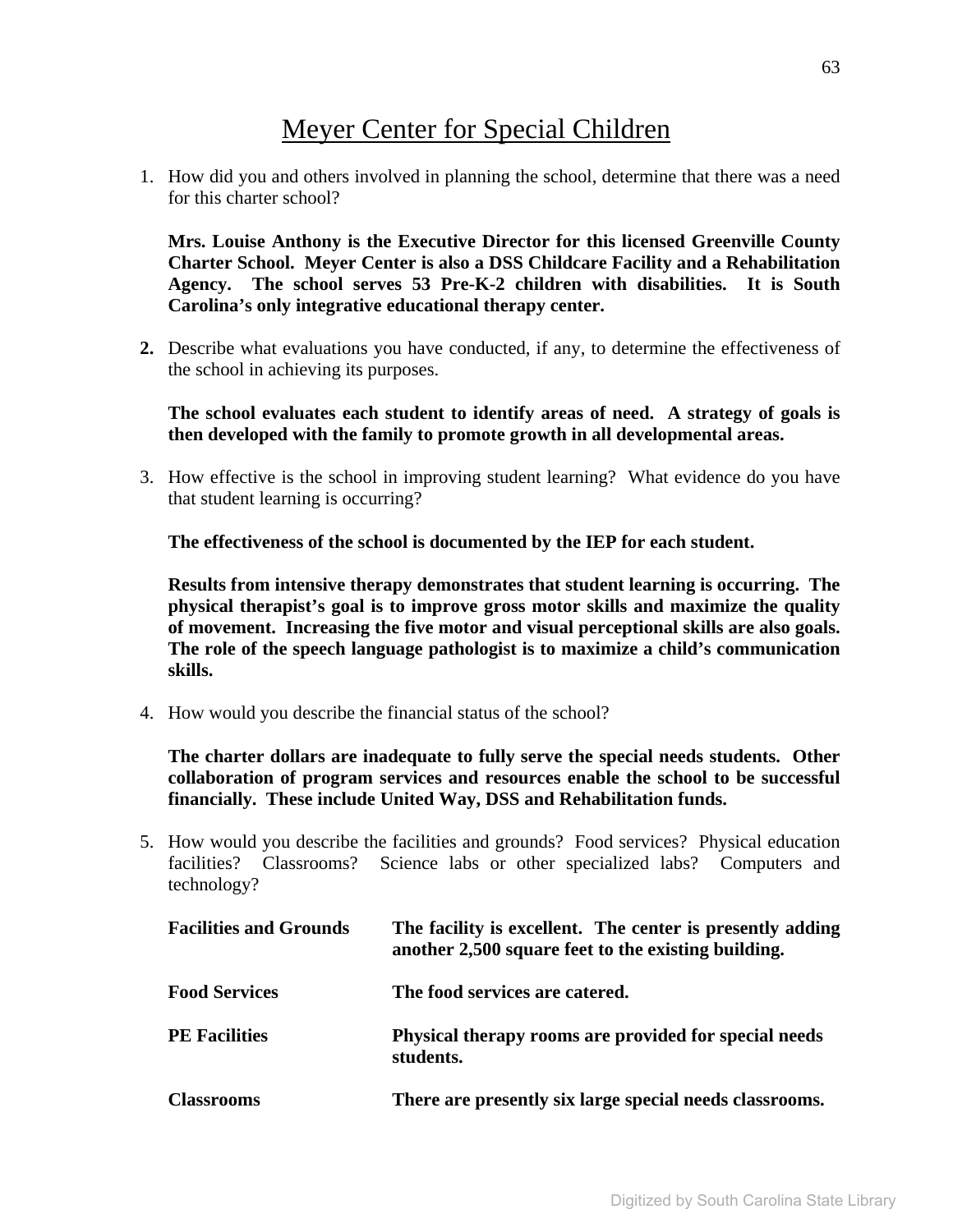| <b>Science Labs or other</b> |     |
|------------------------------|-----|
| <b>Specialized labs</b>      | n/a |

#### **Computers There are special software programs for some students**.

6. What have been the greatest rewards in establishing and implementing the charter school? From the teachers' perspective? From the Charter School Board perspective?

**The greatest reward is having a no fee program for parents with special needs children.** 

| Teachers' perspective    | The teachers and therapists along with the social<br>workers love the equipment and the caring atmosphere<br>of the center. The therapists are a part of a team and<br>are here daily. |
|--------------------------|----------------------------------------------------------------------------------------------------------------------------------------------------------------------------------------|
| <b>Board perspective</b> | 23 board members are committed and supportive of the<br>center.                                                                                                                        |

7. What have been the greatest benefits to the students from having attended this charter school?

**The benefits include having a 3:1 adult/student ratio. Also a benefit is being able to transition back to a regular public school program. There is transportation to and from school with five bus routes. There are over 200 community volunteers who provide more than 4,000 hours of service to the center.** 

8. What were the greatest challenges in establishing the charter school?

**The greatest challenge is the opposition that comes from the district.** 

9. Describe the major innovations that your charter school has implemented. Have you evaluated the effectiveness of these innovations? Results?

**The major innovation has been in the position to help students learn to use their special wheelchairs and other equipment prior to their school experience.**

## **One result is the increasing number of students who graduated and transitioned into the public school setting. 23 students graduated in 2000-2001.**

10. One of the purposes of charter schools is to provide relief from many State laws and regulations so that charter schools can be more innovative and creative. How has the school benefited from the relief from some State laws and regulations?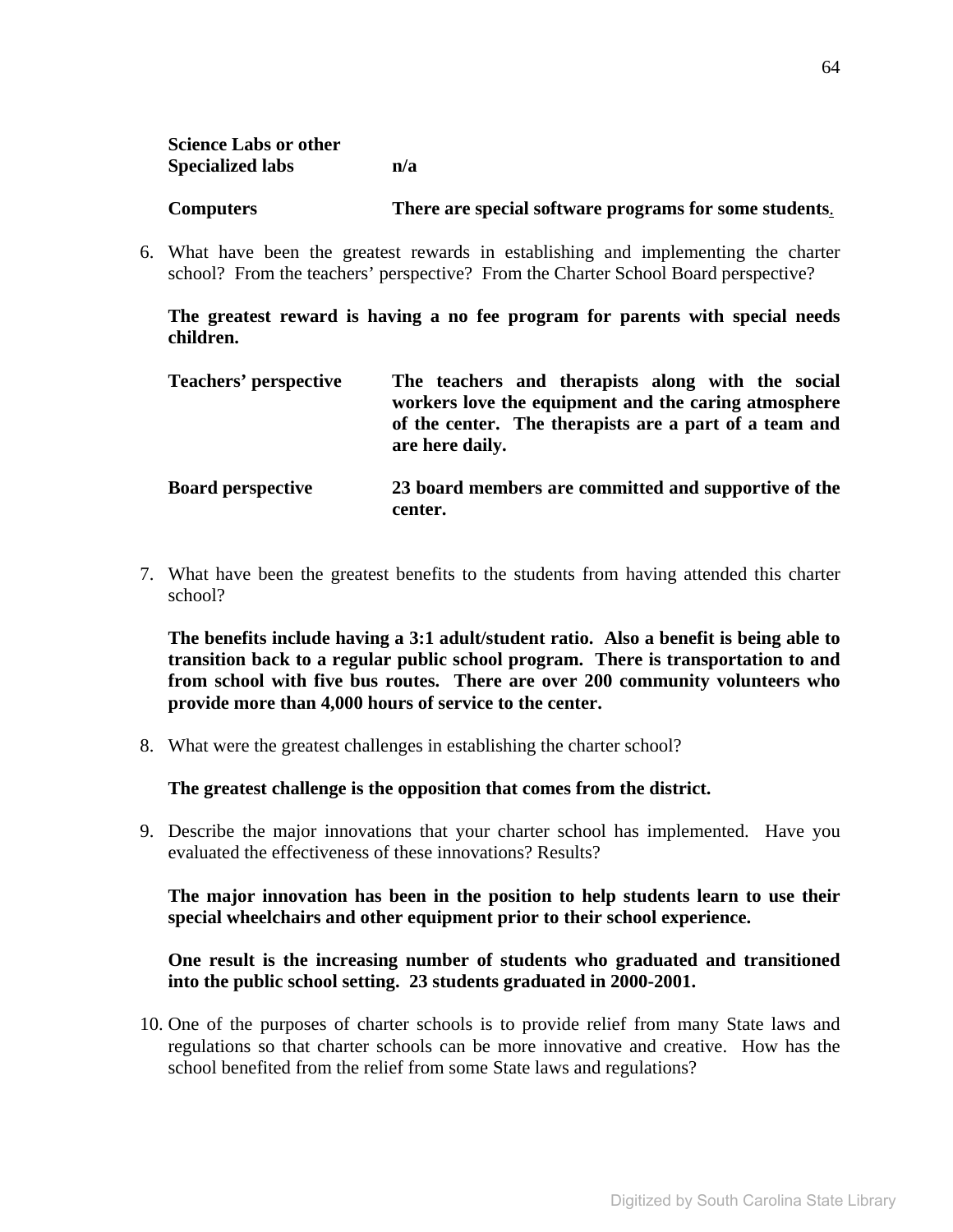11. Describe the major requirements or regulations that have made it difficult to establish and run charter schools.

**Being sponsored by the district has been a difficulty. If Meyer Center were its own Local Education Agency, they believe that they could make even more progress.** 

#### **MEYER CENTER FOR SPECIAL CHILDREN**

 $\mathcal{L}_\mathcal{L} = \mathcal{L}_\mathcal{L} - \mathcal{L}_\mathcal{L}$ 

Two leaders, who have worked to provide quality education and therapy services to preschool children with disabilities, head this charter school. Louise Anthony is the Executive Director and is assisted by Susan Cervantes. They are well prepared to continue the struggle with the district in an effort to serve their special education students. The Meyer Center has been in existence for over 45 years and received a charter in August 1999. The unique feature about this school is the multi-disciplinary team of family, teachers, therapists, social workers, and physicians who work together to create the IEP for every child. The center and the school comprise a facility that is well equipped and maintained. The training and therapy rooms are large and spacious and each has a viewing window for parents and visitors. The center is adding another 2,500 square feet to the facility. Newsletters and brochures document the various ways that volunteers have contributed more than 4,000 hours at the center this past year. The Center is a work of collaboration between United Way, Social Services, and the charter school. Parents and students have benefited from the creative way that the Center has been able to combine federal, state, and community resources.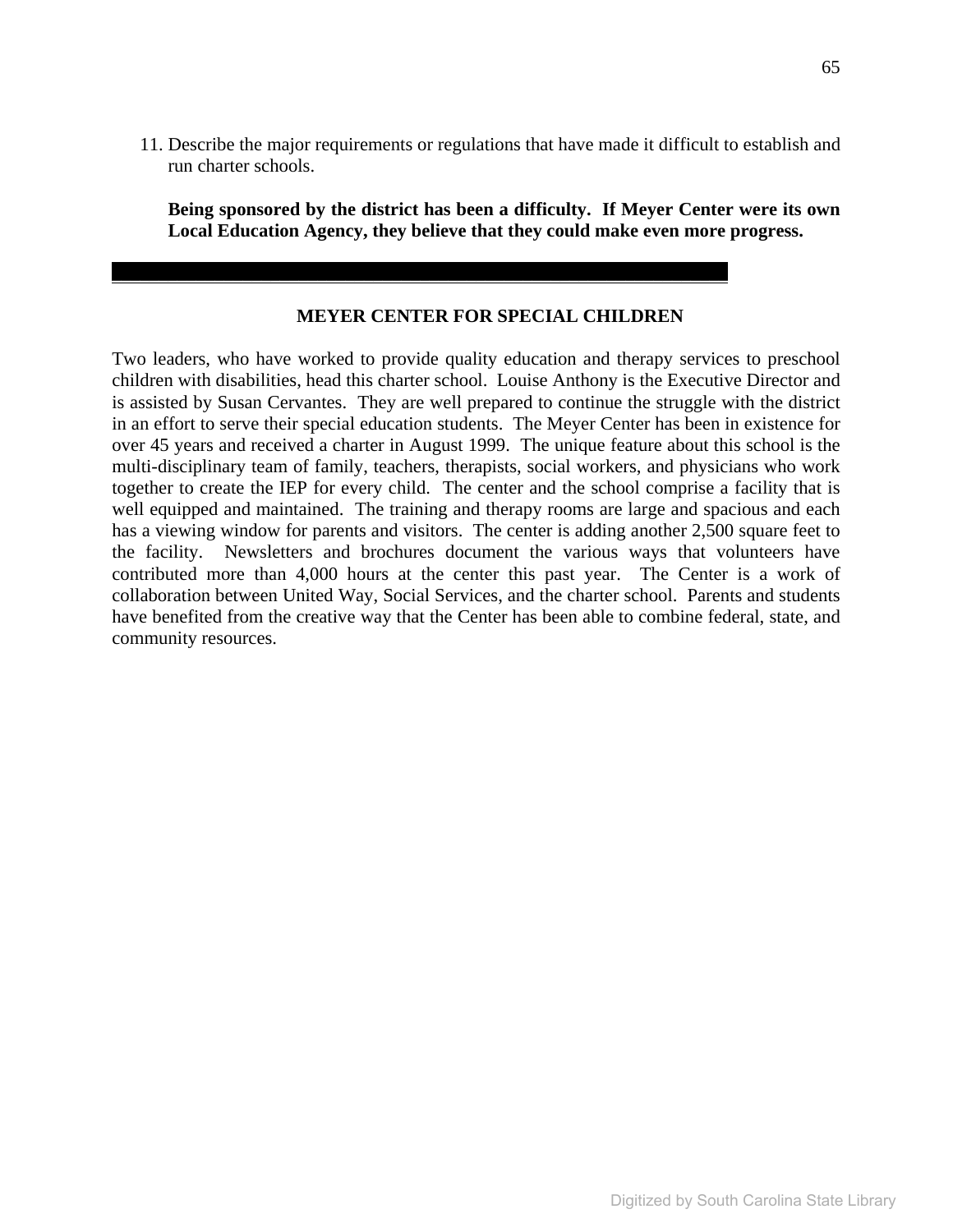# The Phoenix Center

1. How did you and others involved in planning the school, determine that there was a need for this charter school?

**Mrs. Anne Darby is the Lead Teacher and Director of the Center. The District Office and a 7-member Board wrote the original application. The Phoenix Center is designed for divergent learners. They define a divergent learner as one who doesn't learn well in the traditional environment. These students, they believe, respond better to a more nurturing setting. These students often have a history of academic failure.** 

**2.** Describe what evaluations you have conducted, if any, to determine the effectiveness of the school in achieving its purposes.

**Ten items are used as criteria in determining the success of the Phoenix Center. They are:** 

- **Attendance**
- **Test Scores**
- **Employment**
- **Diplomas**
- **Discipline**
- **Law Enforcement**
- **Parental Involvement**
- **Parental Outreach**
- **Civic Involvement**
- **Civic Outreach**
- 3. How effective is the school in improving student learning? What evidence do you have that student learning is occurring?

**The school has seen student improvement in each of the above areas. In addition, the Phoenix Center uses student profiles and examines pre and pro test results.**

**The students are attending school and passing their courses. In addition, some student profiles display growth the school has provided for the students over the past year. Eight students were profiled. Except for the six graduating seniors, thirty-eight students plan to return to the Phoenix Center.** 

4. How would you describe the financial status of the school?

**The state and local dollars are barely adequate. The school still needs good partnerships, grants, and other outside support systems.**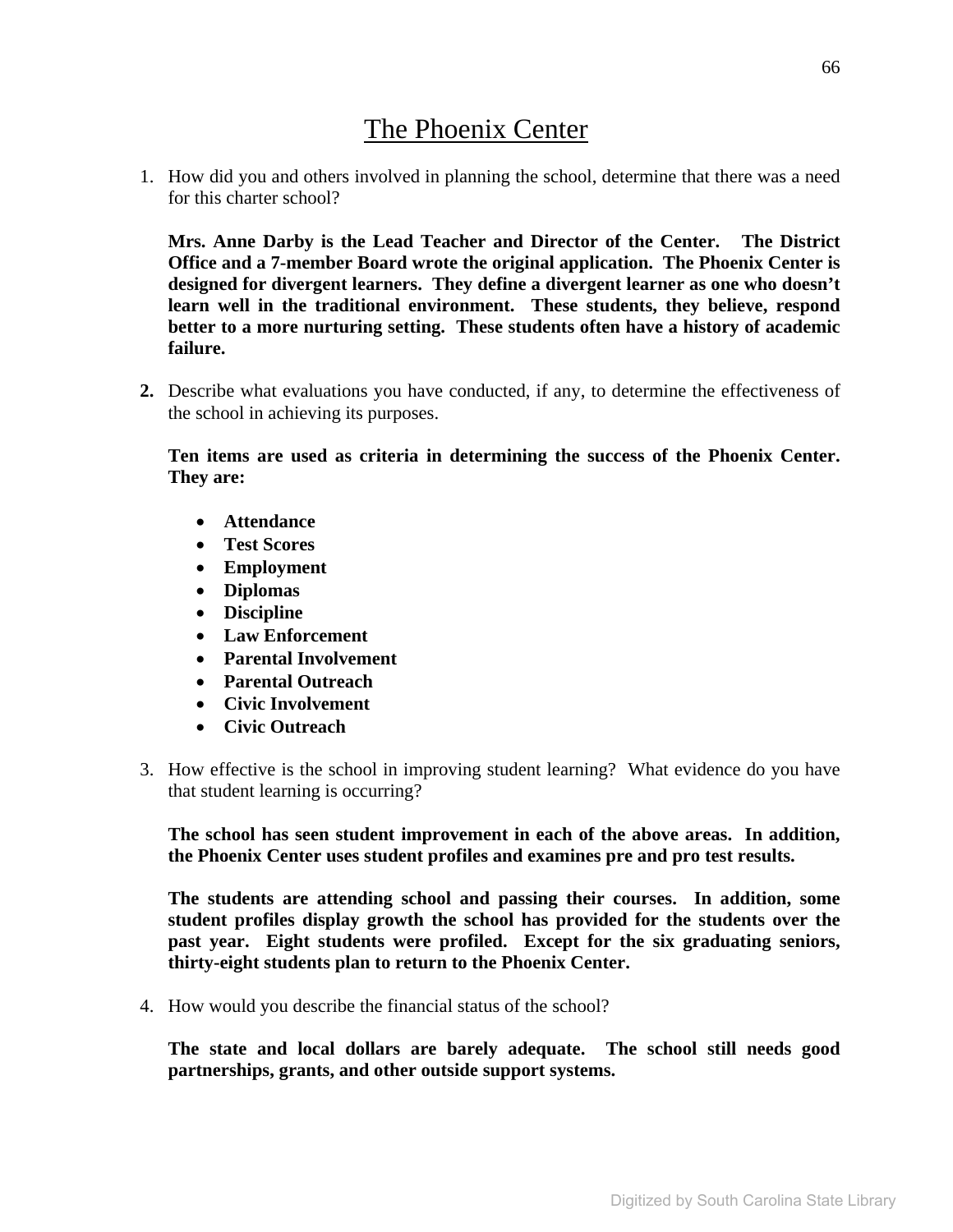5. How would you describe the facilities and grounds? Food services? Physical education facilities? Classrooms? Science labs or other specialized labs? Computers and technology?

| <b>Facilities and Grounds</b> | The Phoenix Center is located in an old elementary<br>school that presently houses the local Head Start<br>Program.                          |
|-------------------------------|----------------------------------------------------------------------------------------------------------------------------------------------|
| <b>Food Services</b>          | The Center contracts with the District and gets food<br>services from the local high school.                                                 |
| <b>PE Facilities</b>          | <b>Physical Education is taught in county facilities.</b><br>Tennis, basketball and golf are included as school<br>activities.               |
| <b>Classrooms</b>             | The Center has four classrooms, one computer lab, an<br>office area, and a multi-purpose room.                                               |
| <b>Science Labs or other</b>  |                                                                                                                                              |
| <b>Specialized labs</b>       | There is no science lab. However, there is a partnership<br>with the local community college for these students<br>needing advanced science. |
| <b>Computers</b>              | There are seventeen computers for the forty-five<br>students. There is also a partnership with a nearby<br>vocational school.                |

6. What have been the greatest rewards in establishing and implementing the charter school? From the teachers' perspective? From the Charter School Board perspective?

**The greatest reward is being able to see students begin to change their behavior and attendance. They begin to want academic success.** 

| <b>Teachers' perspective</b> | Teachers at the school have benefited from this<br>experience. They learn about school administration<br>and how to engage in community outreach and public<br>relations. |
|------------------------------|---------------------------------------------------------------------------------------------------------------------------------------------------------------------------|
| <b>Board perspective</b>     | The Board is well pleased with the progress that the<br>school has made.                                                                                                  |

7. What have been the greatest benefits to the students from having attended this charter school?

**The greatest benefit is seeing the students get a new vision of themselves. They now engage in:**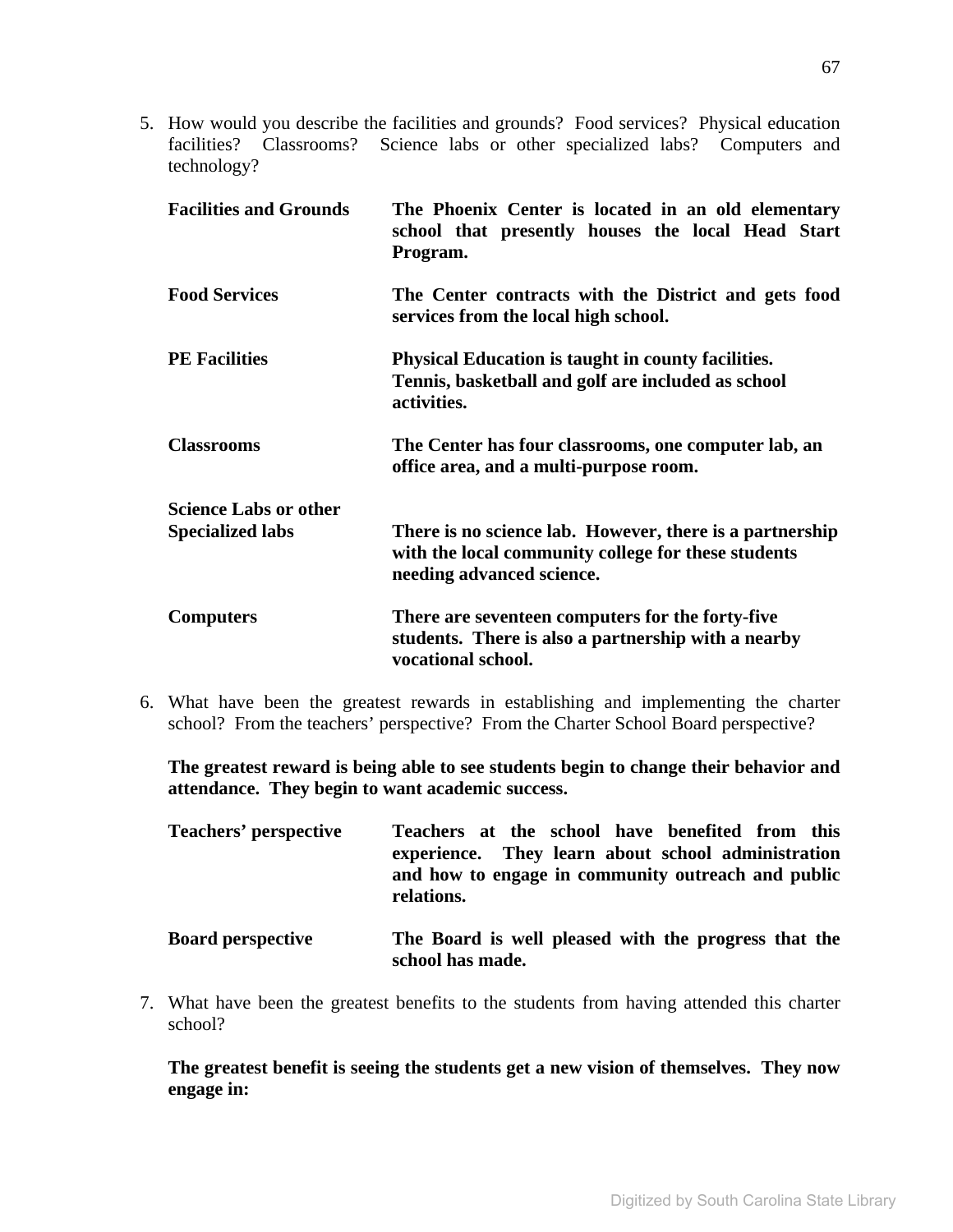- **Small group and individualized instruction**
- **Hands on non traditional learning experiences**
- **Occupational training and job skill**
- **Participation with parents**
- 8. What were the greatest challenges in establishing the charter school?

**The greatest challenge is the lack of administrative experience for this teacher managed school. Transportation has also been a challenge.** 

9. Describe the major innovations that your charter school has implemented. Have you evaluated the effectiveness of these innovations? Results?

**The major innovations have been the development of good relations with the students and the building of a trusting and nurturing school environment.** 

**The results that have been seen are improved relationships. The school sees the results from the before and after student profiles. In addition, the school's ten focus items that are used as criteria for school success have been positive.** 

10. One of the purposes of charter schools is to provide relief from many State laws and regulations so that charter schools can be more innovative and creative. How has the school benefited from the relief from some State laws and regulations?

**The school is free to use other resources rather than traditional textbooks. Swamps, farmland and area lakes often serve as the texts for courses at the Phoenix Center.** 

11. Describe the major requirements or regulations that have made it difficult to establish and run charter schools.

**Achieving the 10% racial balance has been difficult for the school.** 

 $\mathcal{L}_\mathcal{L} = \mathcal{L}_\mathcal{L} - \mathcal{L}_\mathcal{L}$ 

#### **THE PHOENIX CENTER**

The Phoenix Center is a small charter housed in a former elementary school that presently is the home of the District's Head Start Program. The school is located in the small community of Alcolu, South Carolina. The mission of this charter school is to serve the needs of high school students who are considered divergent learners. These students have experienced serious adjustment problems with the traditional high school. In this small school setting, 45 students encounter a caring staff of 6 teachers who work with them on an individual basis.

The staff is directed by Mrs. Ann Darby, who is the lead teacher and school principal. She notes the success of this school in helping students improve their behavior and increase school attendance. Several students that were interviewed spoke highly of the school and said that they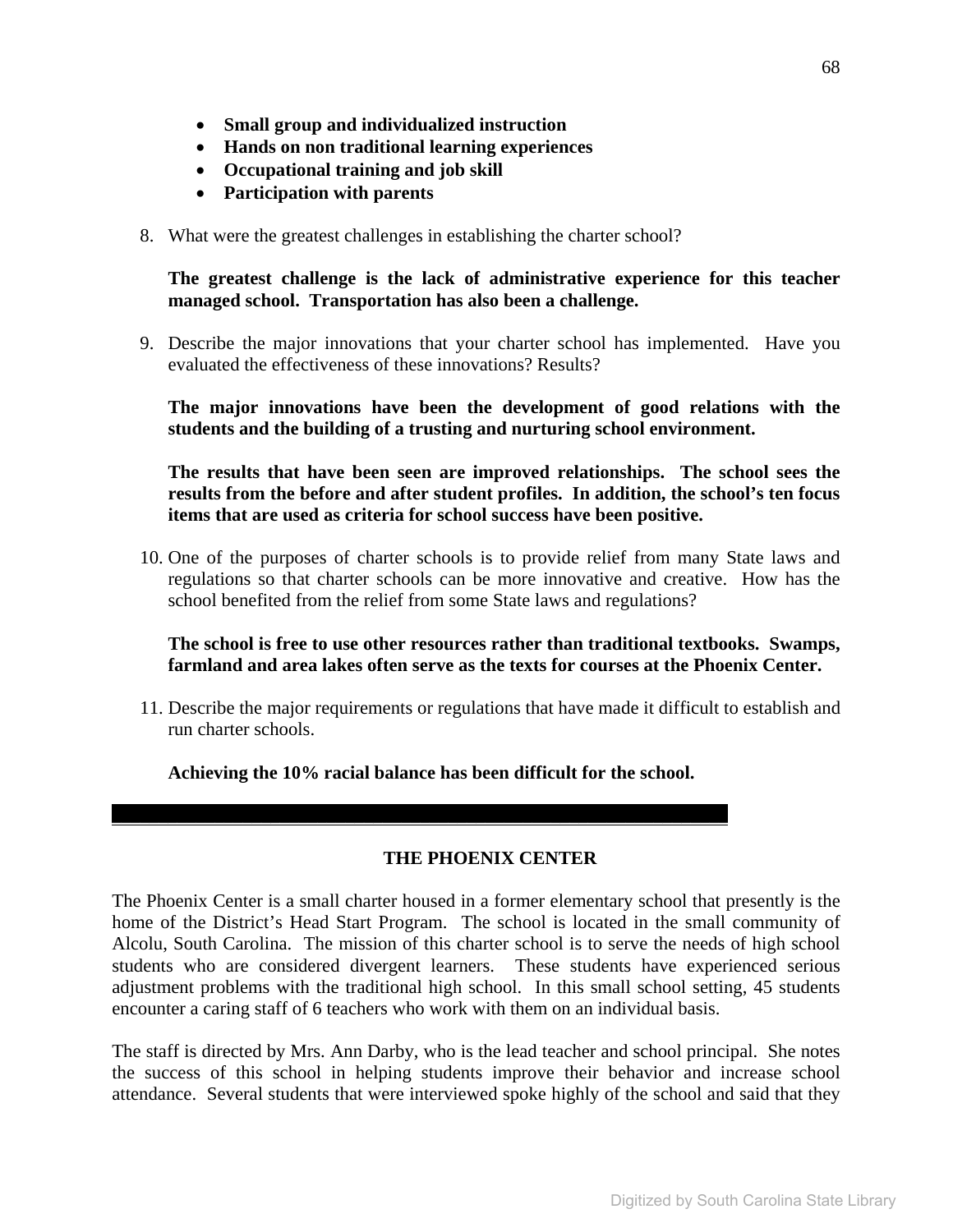have improved their grades. They indicated that they have become focused in this family environment and like the academic success that they are experiencing. The students have undertaken various school projects, including a hall mural that is creative and well presented.

The school is part of a well-maintained campus and has formed partnerships with several county agencies, including the local community college and the vocational high school.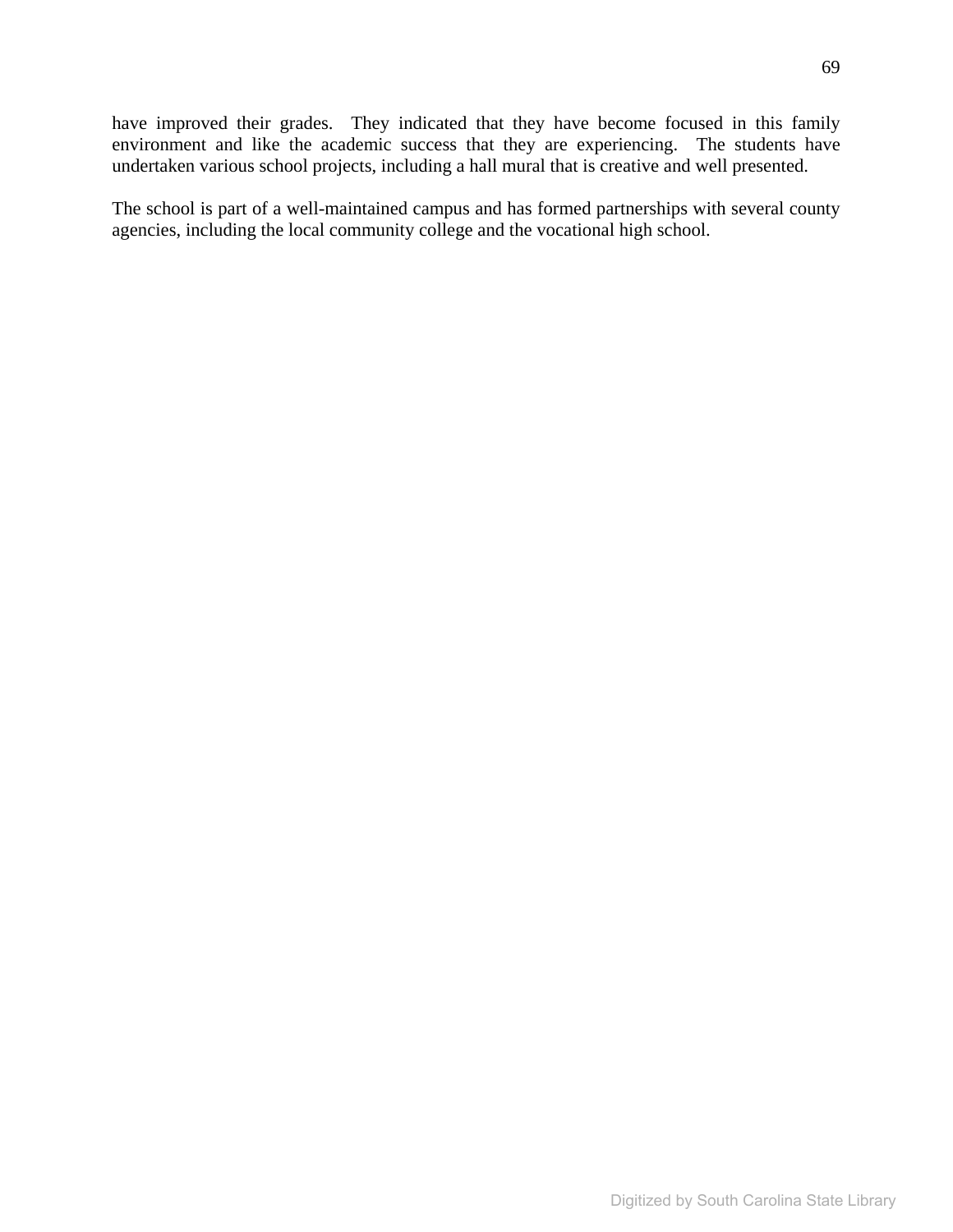# Youth Academy Charter School

1. How did you and others involved in planning the school, determine that there was a need for this charter school?

**Mrs. Stephanie B. Tisdale is the Administrator for Youth Academy. The six member Board of Directors hired a consultant to write the application. The Board saw that group home students were not being adequately served in the district. These students with a history of emotional abuse were not making it in the regular school setting.** 

**2.** Describe what evaluations you have conducted, if any, to determine the effectiveness of the school in achieving its purposes.

**GED testing is the evaluation used to determine the school's effectiveness. An Annual Report is available. The evaluation shows that the academic, vocational and behavior gains experienced by Youth Academy students continued during this past school term.** 

3. How effective is the school in improving student learning? What evidence do you have that student learning is occurring?

**Of the twelve students currently enrolled at Youth Academy, four are at grade level.** 

**Two students last years received GED certificates and four others should be on target for this academic year.** 

4. How would you describe the financial status of the school?

**The present funding is inadequate. Because the parent organization is state funded, some additional funds have been received. Parents and the Board have written grant applications.** 

5. How would you describe the facilities and grounds? Food services? Physical education facilities? Classrooms? Science labs or other specialized labs? Computers and technology?

| <b>Facilities and Grounds</b> | The facilities and grounds are not in ideal condition.             |
|-------------------------------|--------------------------------------------------------------------|
| <b>Food Services</b>          | The students are sent by bus to another site for food<br>services. |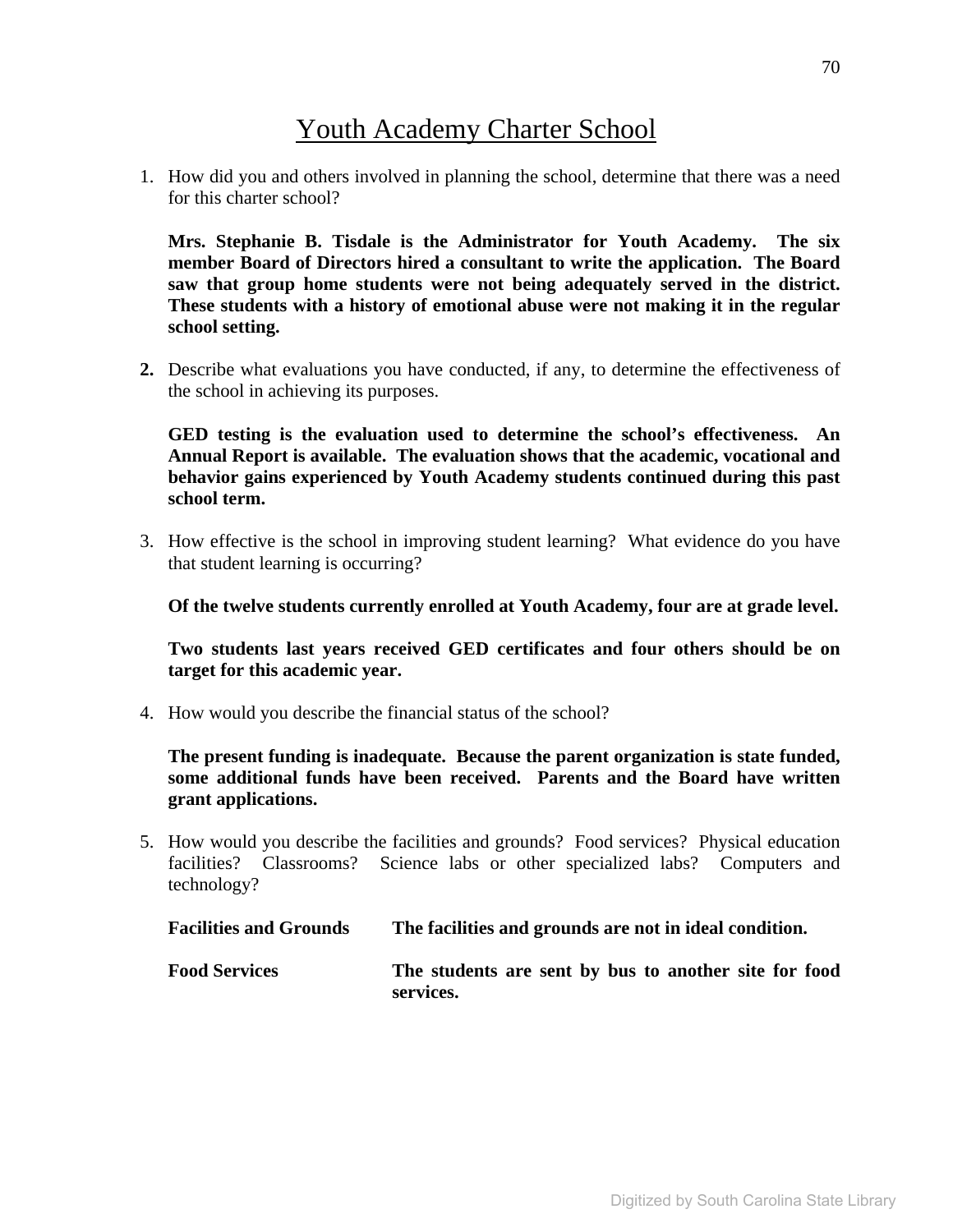| <b>PE Facilities</b>         | There are no physical education facilities. The students<br>take physical education at the local recreation center.<br>The students are supervised but the program is not<br>structured. |
|------------------------------|------------------------------------------------------------------------------------------------------------------------------------------------------------------------------------------|
| <b>Classrooms</b>            | There are two classrooms, two offices, 1 conference<br>room and one computer lab in this modular building,<br>along with two bathrooms.                                                  |
| <b>Science Labs or other</b> |                                                                                                                                                                                          |
| <b>Specialized labs</b>      | There is no science lab.                                                                                                                                                                 |
| <b>Computers</b>             | There are six computers for the twelve students<br>presently enrolled.                                                                                                                   |

6. What have been the greatest rewards in establishing and implementing the charter school? From the teachers' perspective? From the Charter School Board perspective?

**The greatest reward is being able to help students have another chance at getting their GED.** 

| <b>Teachers' perspective</b> | The teachers think that Youth Academy has provided a<br>safe place for these special students.                                                                                             |
|------------------------------|--------------------------------------------------------------------------------------------------------------------------------------------------------------------------------------------|
| <b>Board perspective</b>     | The Chairman of the Board is the local police chief. He<br>believes that the school is well needed because it keeps<br>students in a safe education environment and off of the<br>streets. |

7. What have been the greatest benefits to the students from having attended this charter school?

**Four students expressed their appreciation to the staff for providing them with a supportive and caring environment.** 

8. What were the greatest challenges in establishing the charter school?

**The greatest challenge is finding certified teachers willing to work at Youth Academy. Funding the program was the next challenge. Transportation also has been a major problem. Presently, the school is using a local church van.** 

9. Describe the major innovations that your charter school has implemented. Have you evaluated the effectiveness of these innovations? Results?

#### **The major innovations have been:**

• **Individual instruction for the GED**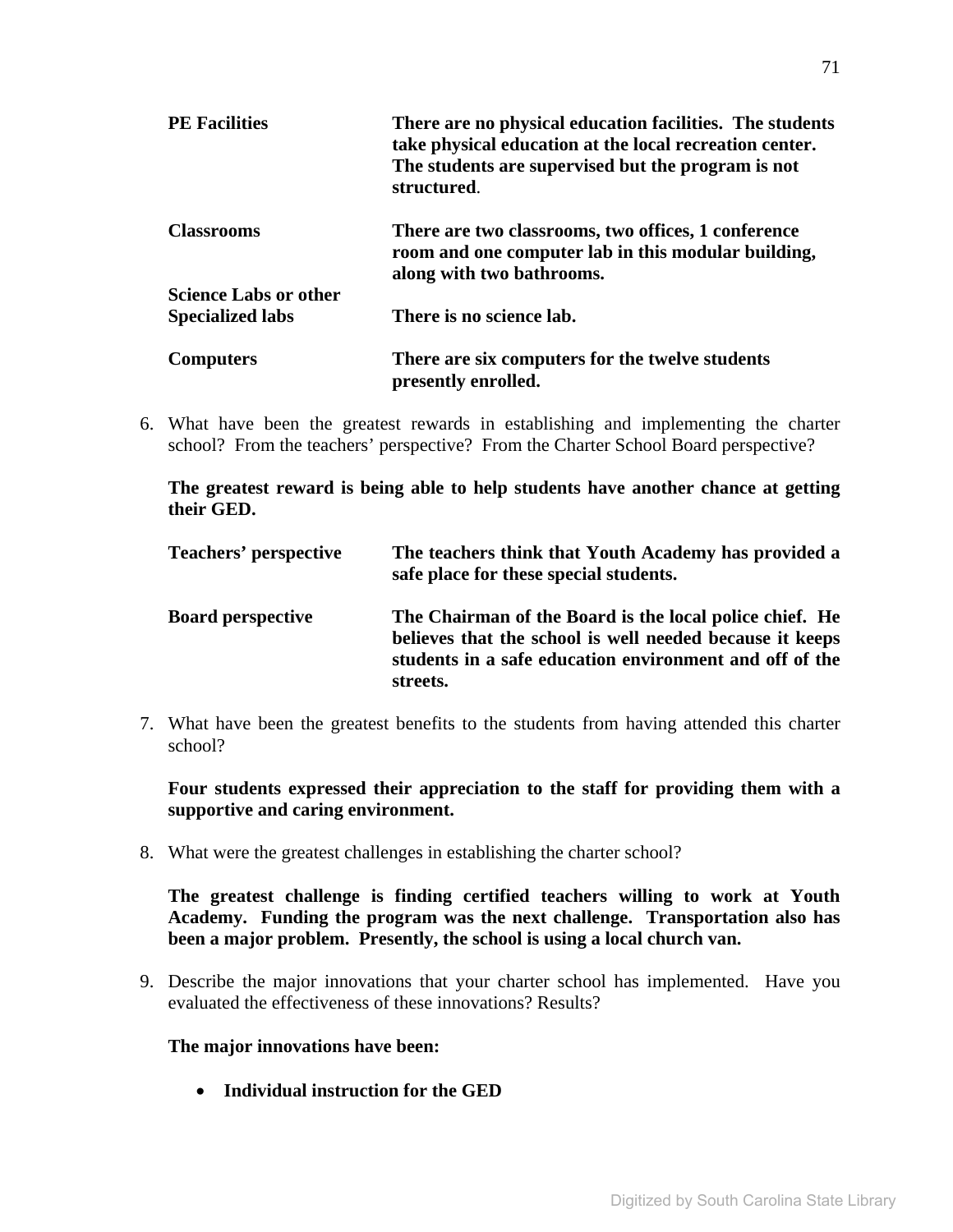- **Job readiness**
- **Vocational training**
- **Behavior management**
- **Life skills**

**Evaluations conducted:** 

**Since inception, one student has gone on to enroll at the Community College and one has applied to a local college** 

#### **Results:**

**There were two students who received the GED from Youth Academy.** 

10. One of the purposes of charter schools is to provide relief from many State laws and regulations so that charter schools can be more innovative and creative. How has the school benefited from the relief from some State laws and regulations?

**The benefits include being able to provide the students with a setting to pass and obtain their GED.** 

11. Describe the major requirements or regulations that have made it difficult to establish and run charter schools.

**Trying to achieve the 10% racial balance as prescribed in the law that reflects the school district has been difficult.** 

#### **YOUTH ACADEMY CHARTER SCHOOL**

 $\mathcal{L}_\mathcal{L} = \mathcal{L}_\mathcal{L} - \mathcal{L}_\mathcal{L}$ 

Youth Academy Charter School is located in Kingstree, South Carolina. The school serves nondiploma track  $9<sup>th</sup>$  through  $12<sup>th</sup>$  graders who are emotionally handicapped, learning disabled, or home-based. The curriculum emphasizes computer-based instruction in literacy remediation and GED preparation. Vocational training includes classroom instruction, hands-on experience, and career training development.

The school is housed in an old modular unit that is not an adequate facility for its mission. The school is located on a campus that also needs major improvements. The van that is used for student transportation is old and in need of repair. The teachers want additional supplies and resources. Nevertheless, the fifteen students are appreciative of the staff's efforts in assisting them with their GED preparations.

The principal, Mrs. Stephanie Tisdale, is a caring administrator and works hard to meet the academic, social, and emotional needs of her fifteen students. She says that the major goals of her school are: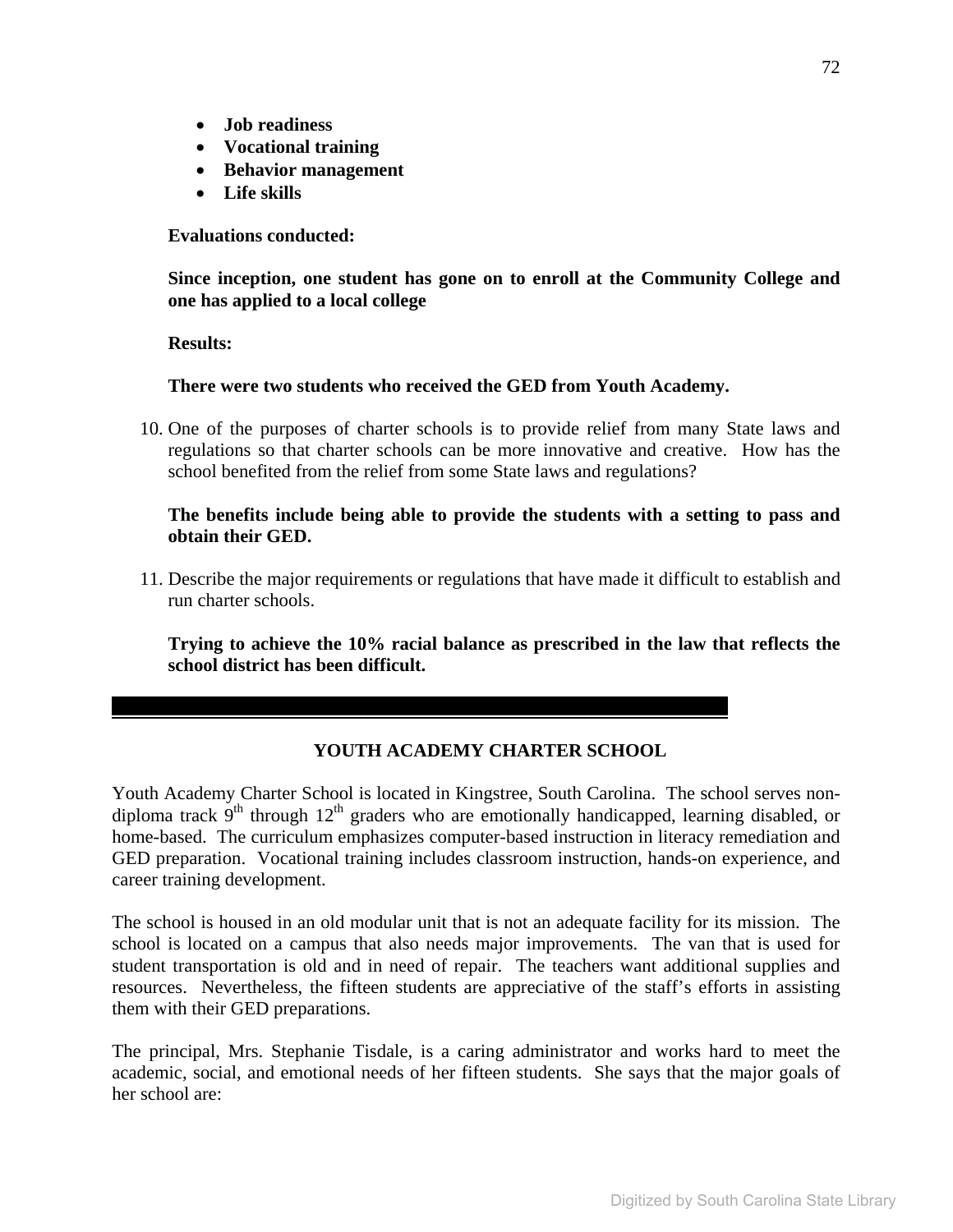- To provide a learning environment which delivers a successful academic experience to special needs youth who have not been successful in a traditional school environment.
- To afford individualized learning opportunities that enable students to function on at least an  $8<sup>th</sup>$  grade level in reading, writing, and mathematics.
- To enable students' self-sufficiency through instruction in basic life skills.
- To provide vocational skill training which will result in job placement and retention.
- To enable students, given entry levels, to earn GED certificates.
- To give all students the opportunity, through the behavior management component, to build a strong sense of self-discipline and motivation.

The local sheriff is the Chairman of the Board of Directors for the school and according to Mrs. Tisdale knows that the school is valuable to the community. I also spoke with several teachers and four students. The students recognize that this school offers them a second and possibly last chance at getting a basic education. They also enjoy the family atmosphere of the school. Although the faculty needs additional training and resources are inadequate, the teachers are fully committed to working with these fifteen young people.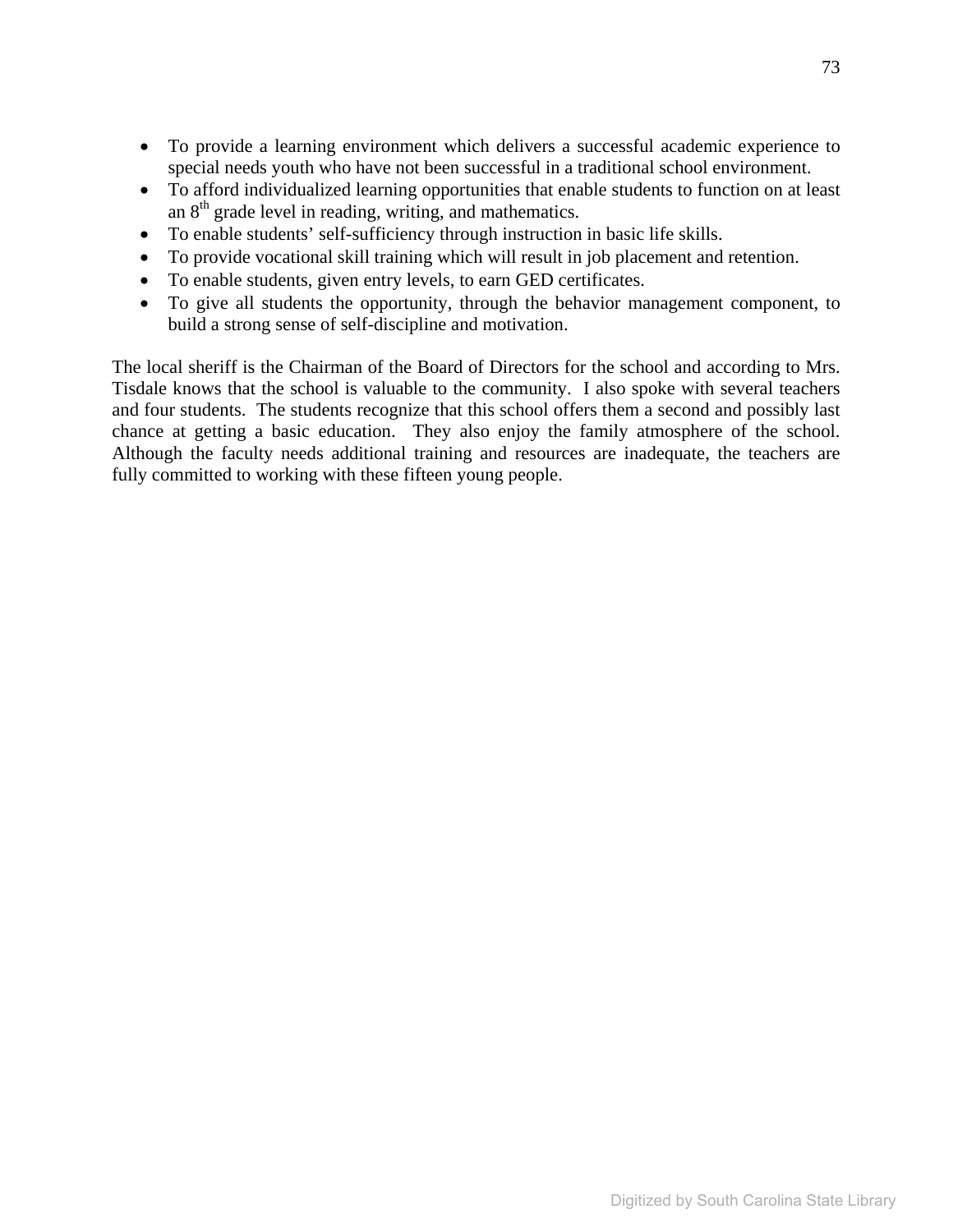# **APPENDIX B**

**Questionnaire Responses from School Superintendents**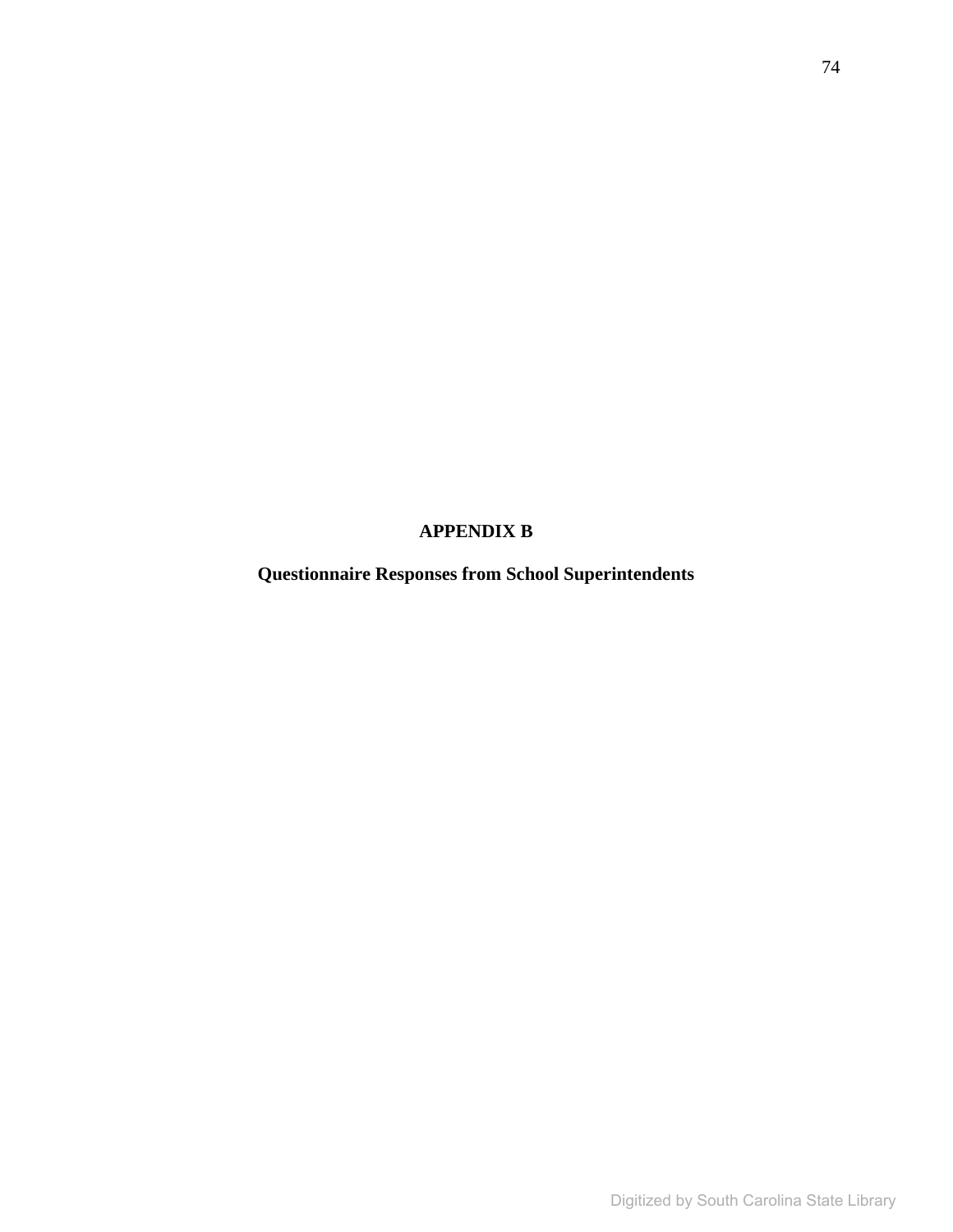### **Clarendon 2**

#### **Interview with Mr. John Tindal**

1. In general, how do you perceive the role of the district office as it relates to charter schools?

#### **The District Office helps monitor and also advises the School Board on the charter school effectiveness.**

2. What criteria are used in judging the charter school applications? How are judgments made?

**The District Office made its decisions based on the charter school legislation**.

3. Who judges the charter school applications? How are the persons selected?

**The District makes recommendations to the School Board. The School Board will have the final decision.** 

4. How will the renewal of the charters be carried out? What criteria will be used?

**Every year the Director of the charter school will present to the School Board an overview of their past year performance, budget, student performance, student enrollment, and goals. The School Board will approve the charter school for one year only. Any concerns the School Board has will be addressed to the charter school director.** 

5. How frequently is staff from the district office contacted by the charter school(s) in your district? What is the nature of the contact?

**They are contacted weekly. The contact might include such issues as finances, paperwork for the State Department )such as attendance reporting, computer assistance, or help with SASA) providing advice regarding staff issues or dealing with student suspension and expulsions.** 

6. How frequently does district staff contact charter school(s)? What is the nature of the contact?

**They are contacted weekly. The answer is the same as above except with students and teachers.** 

7. Are on-site visits of the charter schools conducted by district staff? If so, for what purpose? What has been learned from these visits?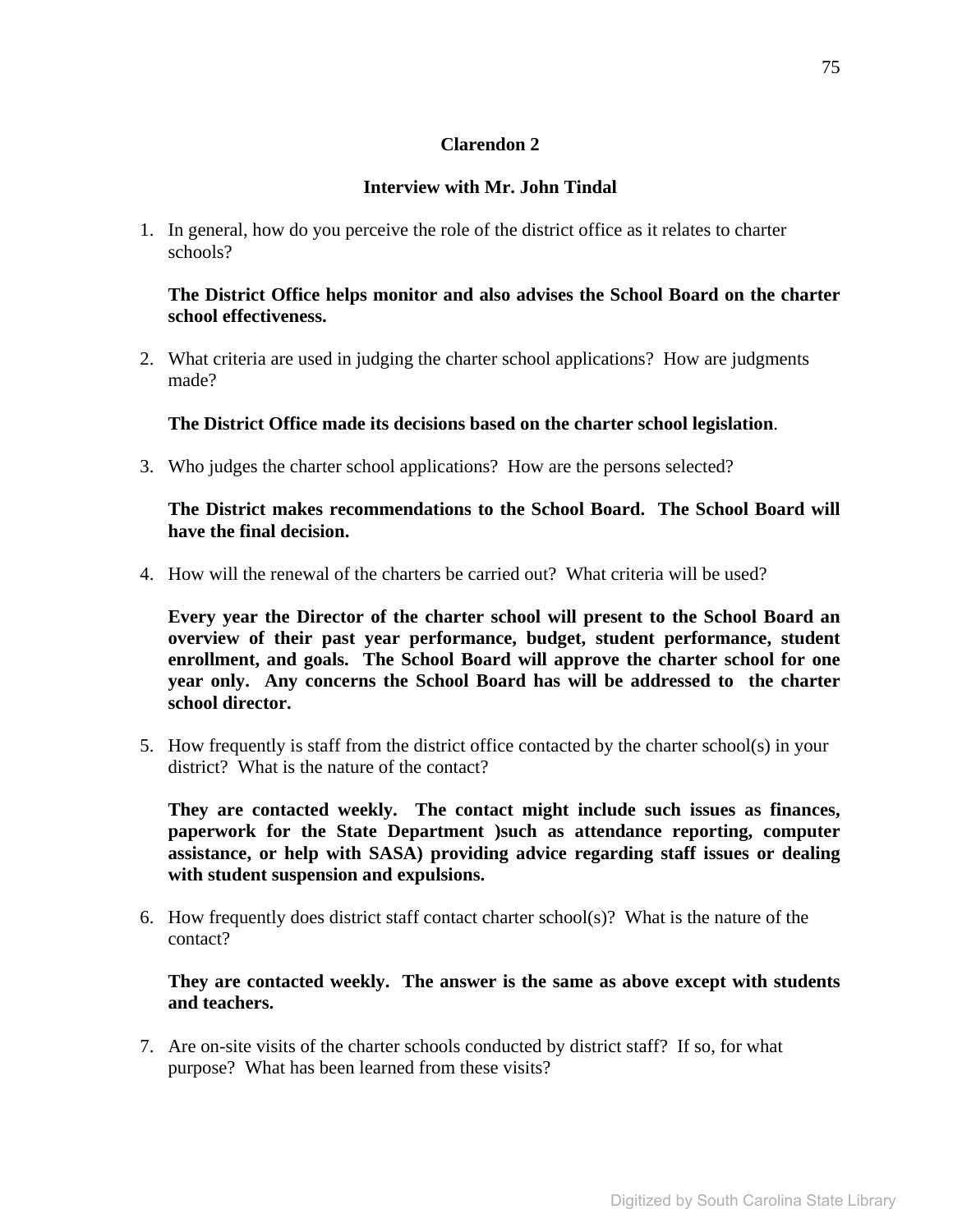**Yes, there are visits. The purpose is to help to get an overview of what is actually going on in the charter school and to make sure all testing is conducted under state law.** 

**The District has not found any problems with this school in carrying out its goals or objectives.** 

8. What is your understanding as to the mission of this charter school?

#### **To provide an alternative approach for divergent learners in a small school setting**.

9. What is your assessment of how well the charter school is achieving its mission and purpose?

**At the present time, we feel that the charter school is achieving its mission and purpose.** 

10. What is your assessment of how well the charter school is doing in improving student performance?

#### **The charter school has improved student performance for these potential dropouts because students receive more individual attention.**

11. Have you received complaints about the charter school? How do you respond? Do you investigate to determine the legitimacy of the complaint? What is the nature of the complaint(s)?

**There have been very few complaints. If there are complaints, we determine if the complaints are legitimate and if so we call the Director of the school and let them know the nature of the complaint. These complaints are centered on student suspension, teacher conduct and student enrollment.** 

12. In general, what impact would you say charter schools have had on your district? On the state?

**We feel that we have a very unique situation in Clarendon Two regarding the charter school. They serve a group of students who would be potential high school dropouts. The charter school and the District worked together when the charter school was being formed. The charter school accommodated most of our concerns. The charter school staff is mostly former Clarendon 2 employees. This makes it very smooth in regards to working conditions.** 

**Our major concern is the impact of state budget cuts. Because Phoenix Center's mission is in line with our school district, we have experienced few problems.**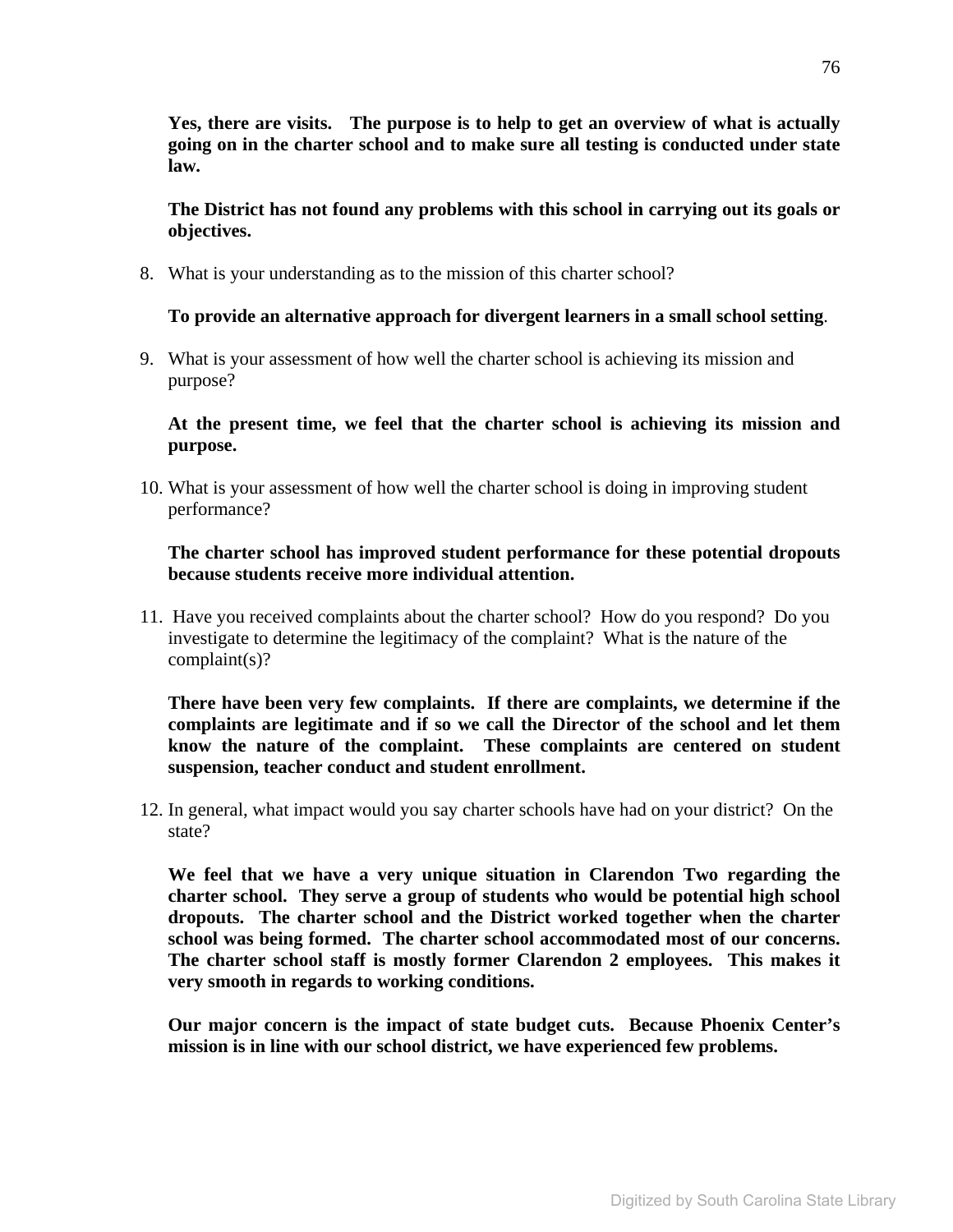#### **Lancaster District**

## **Interview with Dr. John S. Taylor**

1. In general, how do you perceive the role of the district office as it relates to charter schools?

**The District Office is very involved with the Discovery School. It is a part of the District's long-range plan. The school is unique and is supported by research.** 

2. What criteria are used in judging the charter school applications? How are judgments made?

# **Our district Board reviewed judged the application based on the charter school law.**

3. Who judges the charter school applications? How are the persons selected?

### **The applications are judged by the members of the School Board.**

4. How will the renewal of the charters be carried out? What criteria will be used?

## **We will use the legislation as the guide in reviewing this school. We will therefore use academic data measuring results.**

5. How frequently is staff from the district office contacted by the charter school(s) in your district? What is the nature of the contact?

**We treat the Discovery School as a regular district school. We have weekly and sometimes daily contact. We assist with technology and offer all kinds of support services.** 

6. How frequently does district staff contact charter school(s)? What is the nature of the contact?

### **Contact is made weekly and sometimes daily.**

7. Are on-site visits of the charter schools conducted by district staff? If so, for what purpose? What has been learned from these visits?

### **Our staff members are in and out of the school on a regular basis. We use this school as a demonstration site.**

8. What is your understanding as to the mission of this charter school?

### **The mission of the school is to serve as a demonstration site for the district.**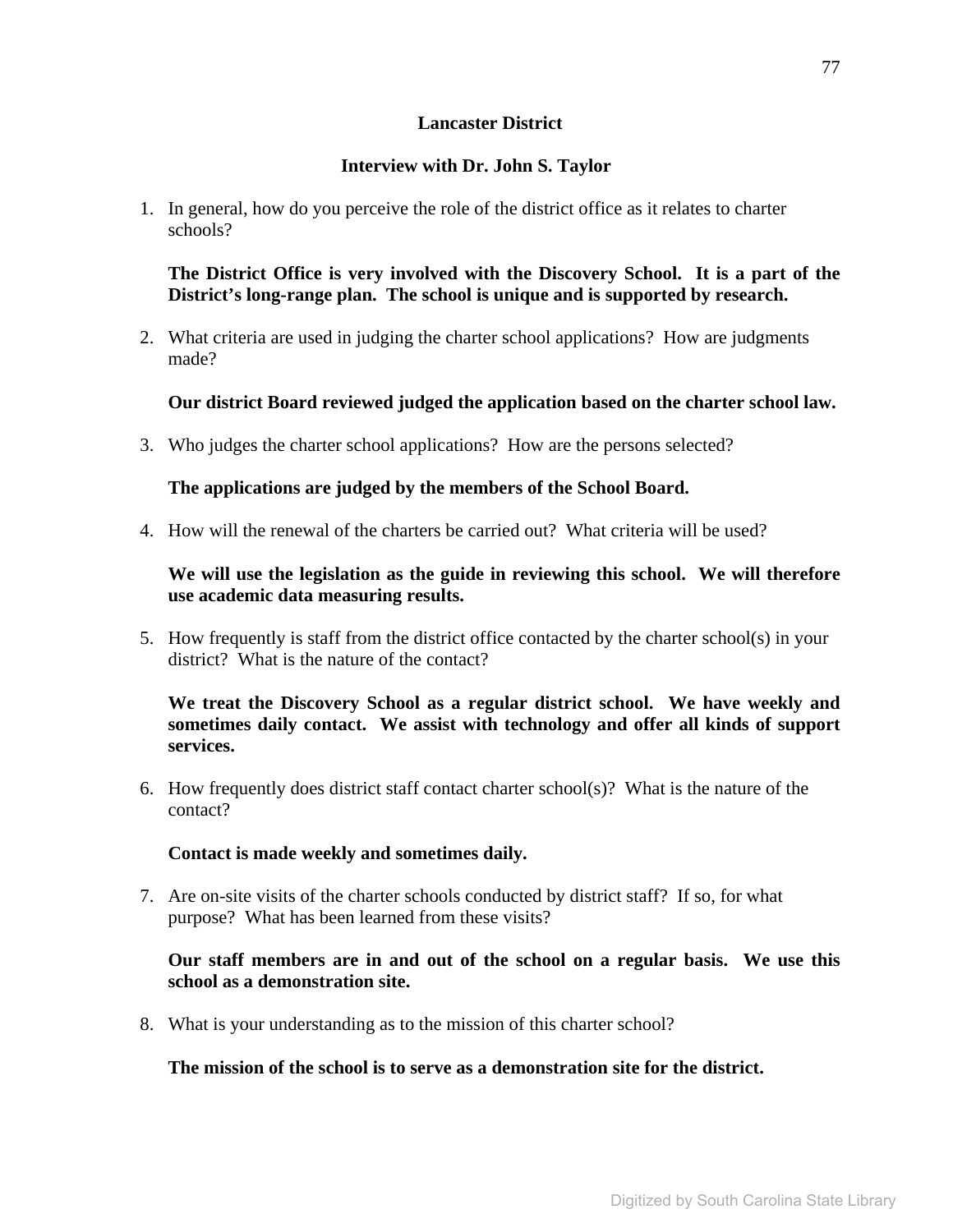9. What is your assessment of how well the Discovery School is achieving its mission and purpose?

**The school is on track. Test scores are good. We would like to expand the concept to our other elementary schools.** 

10. What is your assessment of how well the Discovery School is doing in improving student performance?

#### **It is a little early to determine. The school has only been in operation for two years.**

11. Have you received complaints about the charter school? How do you respond? Do you investigate to determine the legitimacy of the complaint? What is the nature of the complaint(s)?

**There are not many complaints. A few parents were disappointed that their students did not get selected for the program. There were some concerns about racial balance.** 

12. In general, what impact would you say charter schools have had on your district? On the state?

**It has served as a demonstration site in using the concept of Multiple Intelligences. It has truly been a cooperative venture between the charter school and the District.**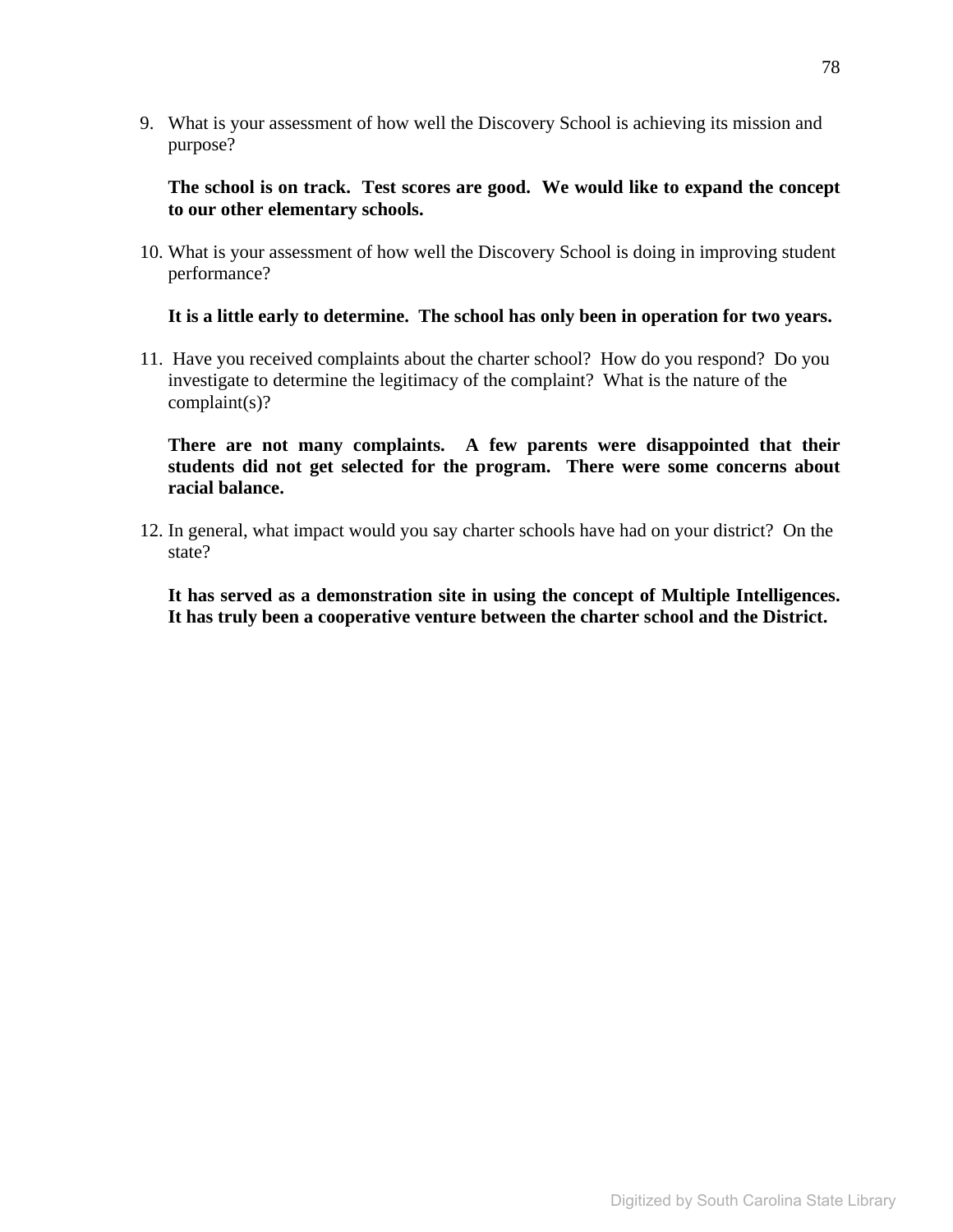### **Loop Charter/McCormick Challenge**

#### **Interview with Dr. Lloyd Hunter**

1. In general, how do you perceive the role of the district office as it relates to charter schools?

**The District Office has the role of helping our two charter schools meet the needs of their students. These schools serve students who have not been successful in the traditional school.** 

2. What criteria are used in judging the charter school applications? How are judgments made?

#### **The District Office made its decisions based on the charter school legislation**.

3. Who judges the charter school applications? How are the persons selected?

**The Assistant Superintendent along with the School Board reviewed the applications.** 

4. How will the renewal of the charters be carried out? What criteria will be used?

**The Board will determine how well the schools have performed academically.** 

5. How frequently is staff from the district office contacted by the charter school(s) in your district? What is the nature of the contact?

#### **Because the District supports these schools, the contact is on a regular basis. We provide information, resources, and technical assistance.**

6. How frequently does district staff contact charter school(s)? What is the nature of the contact?

**Because the District supports these schools, the contact is on a regular basis. We provide information, resources, and technical assistance.** 

7. Are on-site visits of the charter schools conducted by district staff? If so, for what purpose? What has been learned from these visits?

#### **The District Superintendent as well as other district staff has visited both schools. We viewed our charter as a part of our district schools.**

8. What is your understanding as to the mission of this charter school?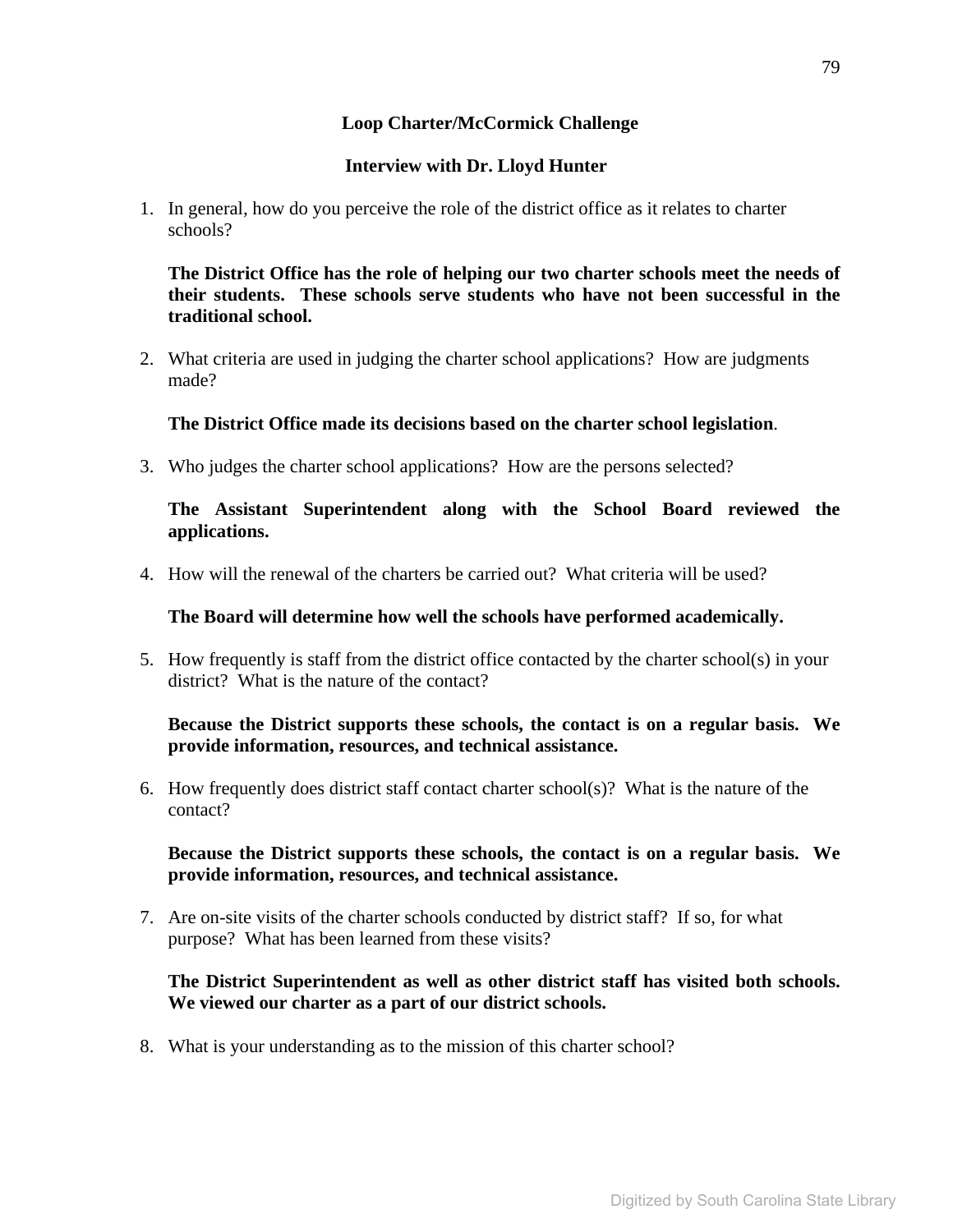#### **Loop's mission is to serve students who have not experienced academic success. The high school program (McCormick Challenge) serves 9th grade at-risk males**.

9. What is your assessment of how well the charter schools are achieving its mission and purpose?

| <b>Loop Charter</b>        | This school is doing very well. The students have<br>performed well academically.   |  |  |
|----------------------------|-------------------------------------------------------------------------------------|--|--|
| <b>McCormick Challenge</b> | We need to make more progress at this school.                                       |  |  |
|                            | at is your assessment of how well the charter schools is doing in improving student |  |  |

10. What is your assessment of how well the charter schools is doing in improving student performance?

| <b>Loop Charter</b>        | This school is doing very well. The students have<br>performed well academically. |
|----------------------------|-----------------------------------------------------------------------------------|
| <b>McCormick Challenge</b> | We need to make more progress at this school.                                     |

11. Have you received complaints about the charter school? How do you respond? Do you investigate to determine the legitimacy of the complaint? What is the nature of the complaint(s)?

#### **No complaints have been received.**

12. In general, what impact would you say charter schools have had on your district? On the state?

**Both Loop Charter and McCormick Challenge have provided another option for students experiencing academic difficulty. Parents are especially involved with the Loop School.**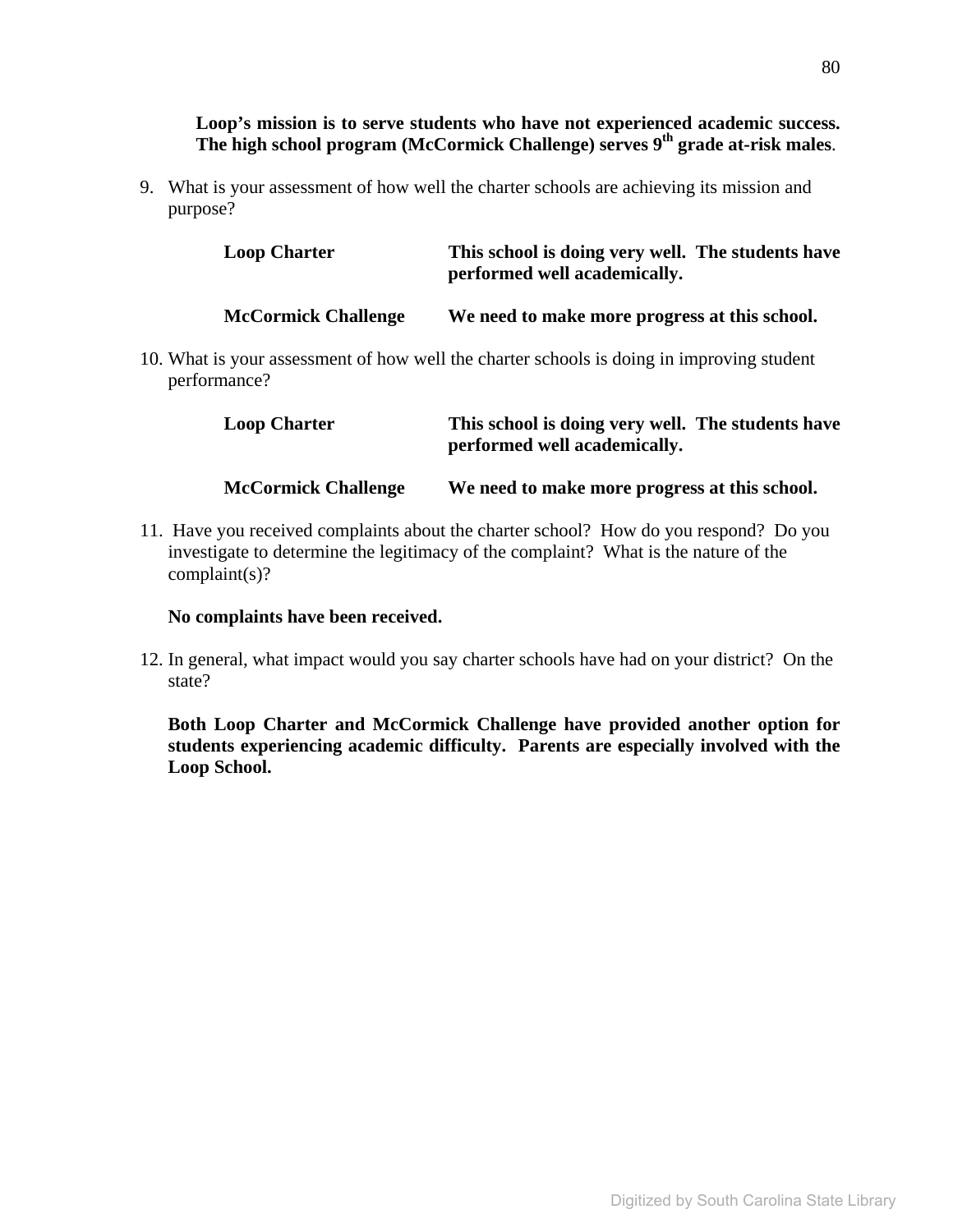### **Youth Academy Charter School**

### **Interview with Dr. Kenneth Gardner, District Superintendent**

1. How do you perceive the role of the district office as it relates to charter schools?

**The Youth Academy Charter School is one of fifteen schools in our district and is accountable to the district. The district must insure that the charter school is administered and governed in the manner agreed to in the Charter School Agreement established between the district and the charter school**.

2. What criteria are used in judging the charter school applications.? How are judgments made?

**Criteria used to judge applications include: statement of mission and purpose, goals and objectives, curriculum, admission procedures, students to be served (enrollment, grade, service area), building, and signatures of support. Judgments are made based on the application process outlined by the state**.

3. Who judges the charter school applications? Howa are the judges selected?

**The district administration reviewed the Youth Academy Charter School Application and made recommendations to the Williamsburg County School Board of Trustees. The Board of trustees held a meeting to review the application and to discuss the charter school. The application was voted on during a regular board meeting**.

4. How will the renewal of the charters be carried out? What criteria will be used?

**A request to renew the charter will be made to the Williamsburg County School Board of Trustees. The same criteria that were used to approve the original charter will be used for renewal**.

5. How frequently are staff from the district office contacted by the chatter school in your district? What is the nature of the contract?

**The staff of the charter school contacts staff in the district office monthly concerning monthly reports, student concerns, and student attendance logs**.

6. How frequently do district staff contact charter schools? What is the nature of the contact?

### **District staff personnel contact the charter school on an as needed basis. Contacts are related to school concerns, students and quarterly meetings**.

7. Are on site visits of the charter schools conducted by district staff? If so, for what purpose? What has been learned from these visits?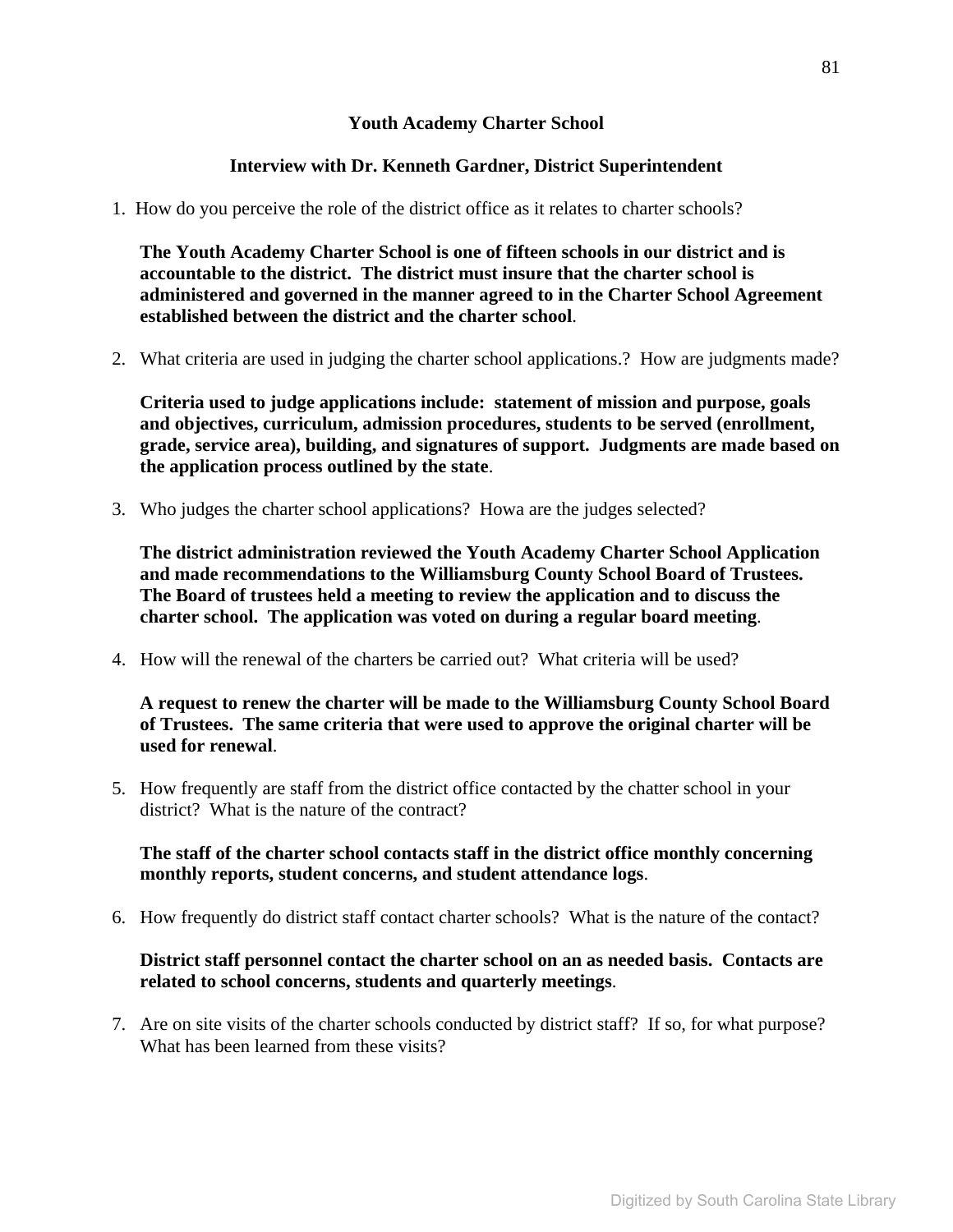**District staff members visit the charter school just as they visit other schools in the district. These visits are for monitoring instruction, checking the facility, and establishing rapport with staff of the charter school**.

8. What is your understanding of the mission of this charter school?

**The mission of the Youth Academy Charter School is to provide educational experiences in a structured, supportive environment for special needs students. These experiences include academic, life skills, competencies, vocational readiness, and behavior management.** 

9. What is your assessment of how well the charter school is achieving its mission and purpose?

**The Youth Academy Charter School is achieving its mission. We recognize that this mission is long term. Attendance reports indicate that the school is serving an average of fourteen students whose ages range from 14 to 19**.

10. What is your assessment of how well the Youth Academy Charter School is doing in improving student performance?

**The Youth Academy Charter school is doing a commendable job in improving the performance of the special needs students they serve. The school uses computer assisted instruction to improve the basic skills of students. This along with the life skills training is an asset**.

11. Have you received complaints about the charter school? How do you respond? Do you investigate to determine the legitimacy of the complaint? What has been the nature of the complaints?

#### **No complaint has been received**.

12. In general, what impact would you say charter schools have had on your district? On the state?

**The charter school is serving a group of students who had numerous problems when they were enrolled in the junior high and/or high school. In this structured, supportive environment the needs of these students are being addressed**.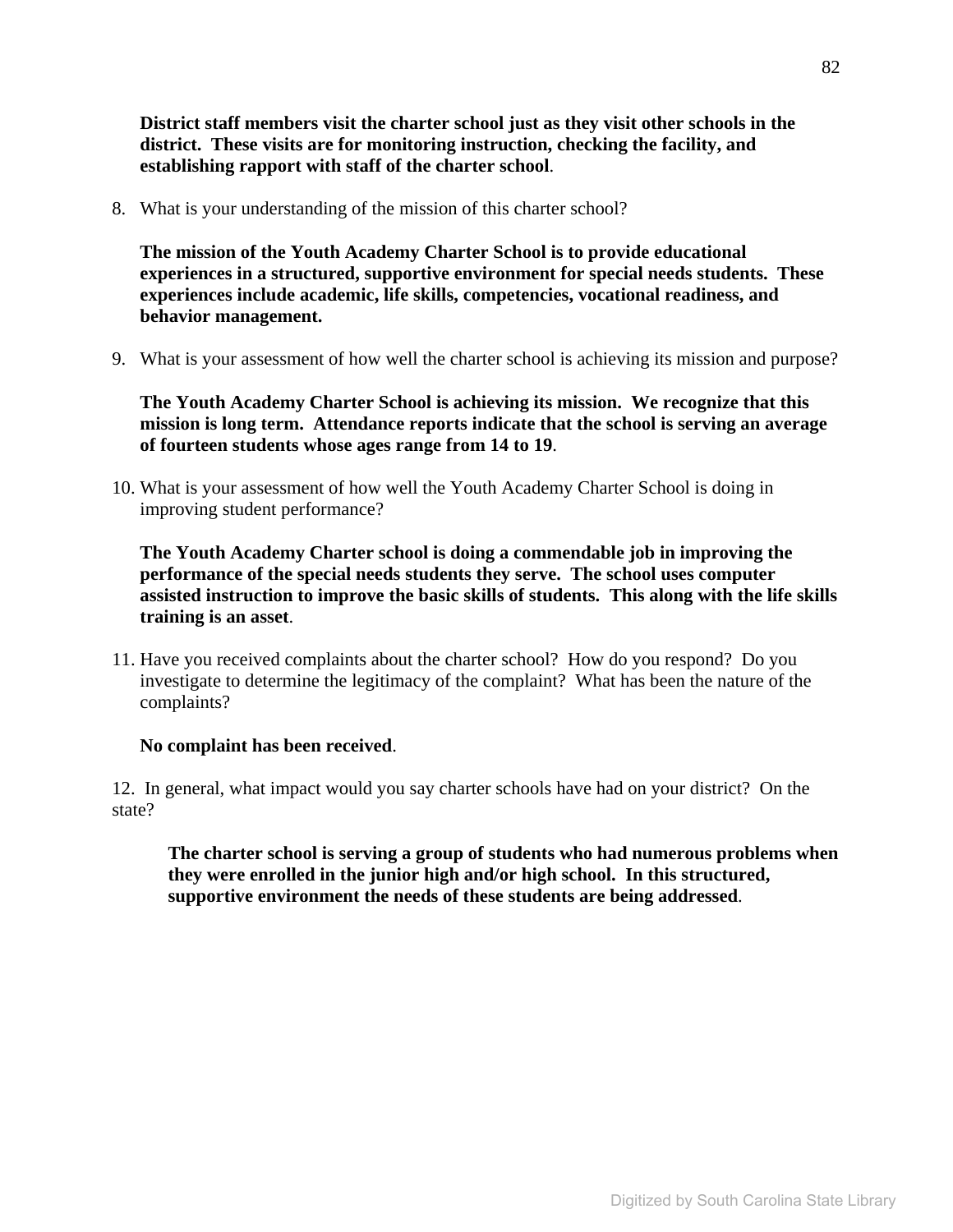# **APPENDIX C**

**School Indicators from Report Cards**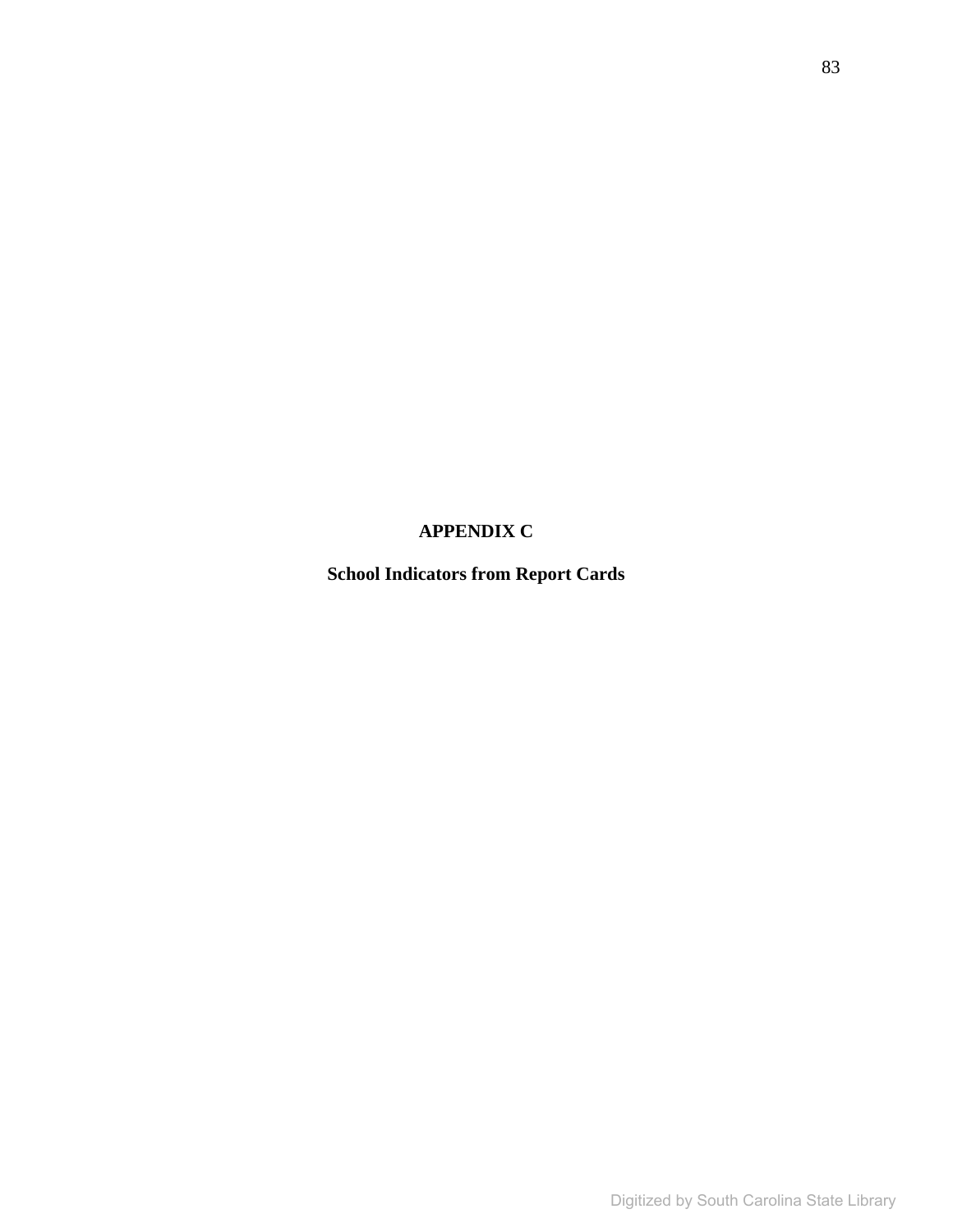# **School Indicators from Report Cards**

|                                                            | Discovery   | Greenville       | <b>LOOP</b>             | Meyer          | Phoenix  | Youth       |
|------------------------------------------------------------|-------------|------------------|-------------------------|----------------|----------|-------------|
|                                                            | School      | Technical        |                         | Center         | Center   | Academy     |
| Dollars spent per student--Charter School                  |             | $4,400$ \$<br>\$ | 1,990                   | \$12,655       | \$5,944  |             |
| Schools with students like charter school                  | 4,826<br>\$ | \$               | 4,951 \$ 5,175          | \$<br>6,753    |          |             |
| Median for type of school (elem., high school, etc.)       | \$5,347     |                  | $$5,668$ \$ 5,347       | \$5,569        | \$5,668  | \$<br>5,668 |
| <b>Prime instructional time--Charter School</b>            | 87.5%       | 92.4%            | 94.5%                   | 91.7%          | 94.5%    |             |
| Schools with students like charter school                  | 90.2%       | 91.1%            | 89.5%                   | 91.5%          |          |             |
| Median for type of school (elem., high school, etc.)       | 90.2%       | 90.1%            | 90.2%                   | 89.6%          | 90.1%    | 90.1%       |
| Student-teacher ratio in core subjects--Charter School     | 14.6        | 17.6             | 17.0                    | 9.0            | 9.0      | 13.0        |
| Schools with students like charter school                  | 20.2        | 26.6             | 18.6                    | 13.9           |          |             |
| Median for type of school (elem., high school, etc.)       | 18.7        | 25.1             | 18.7                    | 18.5           | 25.1     | 25.1        |
| <b>Student attendance rate--Charter School</b>             | 97.3%       | 94.3%            | 98.5%                   | 87.2%          | 97.8%    |             |
| Charter attendance rate last year                          |             | 94.9%            | 95.7%                   | 85.0%          | 95.8%    |             |
| Schools with students like charter school                  | 96.7%       | 95.7%            | 95.9%                   | 96.2%          |          |             |
| Median for type of school (elem., high school, etc.)       | 96.2%       | 95.3%            | 96.2%                   | 95.7%          | 95.3%    | 95.3%       |
| <b>Student retention rate--Charter School</b>              | 0.0%        | 2.3%             | 0.0%                    |                | 13.3%    | 0.0%        |
| Charter retention rate last year                           |             |                  |                         |                | 6.7%     |             |
| Schools with students like charter school                  | 1.7%        | 7.2%             | 3.3%                    | 6.0%           |          |             |
| Median for type of school (elem., high school, etc.)       | 3.6%        | 10.0%            | 3.6%                    | 5.9%           | 10.0%    | 10.0%       |
| Professional development days for teachers--Charter        | 14.7        | 10               | 6.8                     | 7.9            | 5.5      | 5.3         |
| Schools with students like charter school                  | 8           | 7.4              | 7.5                     | 7.3            |          |             |
| Median for type of school (elem., high school, etc.)       | 7.6         | 7.5              | 7.6                     | 7.9            | 7.5      | 7.5         |
| <b>Teacher attendance rate--Charter School</b>             | 94.3%       | 98.7%            | 98.5%                   | 93.4%          | 98.6%    | 88.0%       |
| Schools with students like charter school                  | 95.0%       | 95.8%            | 95.0%                   | 94.6%          |          |             |
| Median for type of school (elem., high school, etc.)       | 95.1%       | 95.7%            | 95.1%                   | 95.1%          | 95.7%    | 95.7%       |
| <b>Teachers with advanced degrees--Charter School</b>      | 100.0%      | 70.6%            | 50.0%                   | 40.0%          | 16.7%    | 33.3%       |
| Schools with students like charter school                  | 55.1%       | 56.9%            | 44.8%                   | 40.9%          |          |             |
| Median for type of school (elem., high school, etc.)       | 47.7%       | 49.4%            | 47.7%                   | 40.9%          | 49.4%    | 49.4%       |
| <b>Continuing contract teachers--Charter School</b>        | 100.0%      |                  | 100.0%                  | 80.0%          | 83.3%    | 33.3%       |
| Schools with students like charter school                  | 88.8%       | 82.9%            | 84.0%                   |                |          |             |
| Median for type of school (elem., high school, etc.)       | 83.8%       | 81.0%            | 83.8%                   | 81.8%          | 81.0%    | 81.0%       |
| <b>Teachers with out-of-field permits--Charter Schools</b> | 0.0%        | 23.5%            | 0.0%                    | 0.0%           | 16.7%    | 100.0%      |
| Schools with students like charter school                  | 0.0%        | 3.7%             | $0.0\%$                 | 0.0%           |          |             |
| Median for type of school (elem., high school, etc.)       | 0.0%        | 3.0%             | 0.0%                    | 0.0%           | 3.0%     | 3.0%        |
| <b>Teachers returning from previous year--Charter</b>      |             | 72.7%            | 50%                     | 92.0%          |          |             |
| School                                                     |             |                  |                         |                |          |             |
| Schools with students like charter school                  | 89.1%       | 87.0%            | 88.5%                   | 85.6%          |          |             |
| Median for type of school (elem., high school, etc.)       | 87.2%       | 85.2%            | 87.2%                   | 87.4%          | 85.2%    | 85.2%       |
| <b>Average teacher salary--Charter School</b>              | \$44,718    |                  | \$33,933 \$35,402       | \$32,000       | \$25,000 | \$17,933    |
| Schools with students like charter school                  | \$39,765    |                  | \$39,257 \$37,184       | \$37,350       |          |             |
| Median for type of school (elem., high school, etc.)       | \$37,520    |                  | \$38,125 \$37,520       | \$36,605       | \$38,125 | \$38,125    |
| Percentage \$ spent on teacher salaries--Charter School    |             | 55.1%            | 40.0%                   | 62.0%          | 94.3%    |             |
| Schools with students like charter school                  | 65.9%       | 56.9%            | 65.3%                   | 61.8%          |          |             |
| Median for type of school (elem., high school, etc.)       | 65.3%       | 56.4%            | 65.3%                   | 66.3%          | 56.4%    | 56.4%       |
| Principal's years at the school--Charter School            | 1           | 2                | 2                       | 6              | 2        | 2           |
| Schools with students like charter school                  | 5.5         | 3                | 4                       | 4              |          |             |
| Median for type of school (elem., high school, etc.)       | 4           | 3                | $\overline{\mathbf{4}}$ | $\overline{4}$ | 3        | 3           |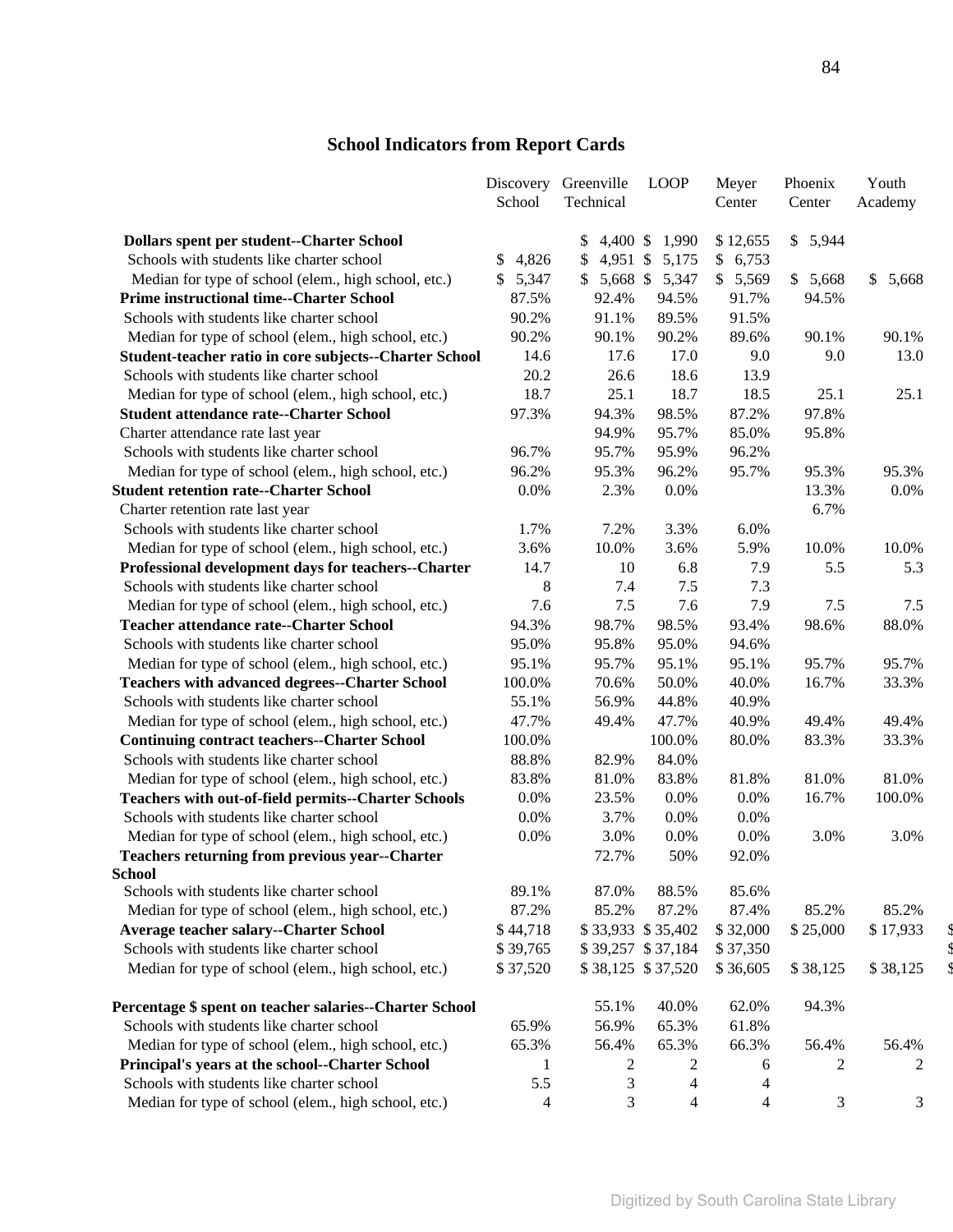| <b>Parents attending conferences--Charter School</b>       | 100.0%   | 70.5%     | 99.0%    | 97.8%  | 88.9%     | 5.0%      |
|------------------------------------------------------------|----------|-----------|----------|--------|-----------|-----------|
| Schools with students like charter school                  | 97.1%    | 61.9%     | 96.5%    | 91.4%  |           |           |
| Median for type of school (elem., high school, etc.)       | 95.6%    | 60.1%     | 95.6%    | 94.5%  | 60.1%     | 60.1%     |
| <b>Opportunities in the arts--Charter School</b>           | Poor     | Poor      | Good     | Poor   | Poor      | Poor      |
| Schools with students like charter school                  | Good     | Excellent | Good     | Good   |           |           |
| Median for type of school (elem., high school, etc.)       | Good     | Excellent | Good     | Good   | Excellent | Excellent |
| <b>Students on academic plans--Charter School</b>          |          |           | 19%      |        |           |           |
| Schools with students like charter school                  | 25.5%    |           | 41.2%    |        |           |           |
| Median for type of school (elem., high school, etc.)       | 43.1%    |           | 43.1%    |        |           |           |
| <b>Students on academic probation--Charter School</b>      |          |           | 0.0%     |        |           |           |
| Schools with students like charter school                  | $0.0\%$  |           | 0.0%     |        |           |           |
| Median for type of school (elem., high school, etc.)       | $0.0\%$  |           | 0.0%     |        |           |           |
| <b>Students older than usual for grade--Charter School</b> | 0.0%     | 3.9%      | 0.0%     |        | 50.0%     | 64.0%     |
| Students older than grade last year-Charter School         |          | 6.8%      | 0.0%     |        |           |           |
| Schools with students like charter school                  | $0.4\%$  | 5.4%      | 1.1%     | 1.1%   |           |           |
| Median for type of school (elem., high school, etc.)       | 1.1%     | 10.1%     | 1.1%     | 0.5%   | 10.1%     | 10.1%     |
| <b>Students suspended or expelled--Charter School</b>      | $^{(1)}$ |           | $\Omega$ | 0      | 3         | 6         |
| Schools with students like charter school                  | 0        | 24        |          |        |           |           |
| Median for type of school (elem., high school, etc.)       |          | 29        |          | 0      | 29        | 29        |
| <b>Students gifted and talented--Charter School</b>        | 26.3%    | 0.0%      | 5.9%     |        | 0.0%      | $0.0\%$   |
| Schools with students like charter school                  | 26.6%    | 10.0%     | 12.6%    |        |           |           |
| Median for type of school (elem., high school, etc.)       | 11.5%    | 7.4%      | 11.5%    |        | 10.7%     | 7.4%      |
| Students with disabilities other than speech--Charter      | $0.0\%$  | 9.1%      | 6.1%     | 100.0% | 0.0%      | 24.0%     |
| Schools with students like charter school                  | 6.8%     | 8.8%      | 9.4%     | 7.6%   |           |           |
| Median for type of school (elem., high school, etc.)       | 8.4%     | 10.7%     | 8.4%     | 2.6%   | 10.7%     | 10.7%     |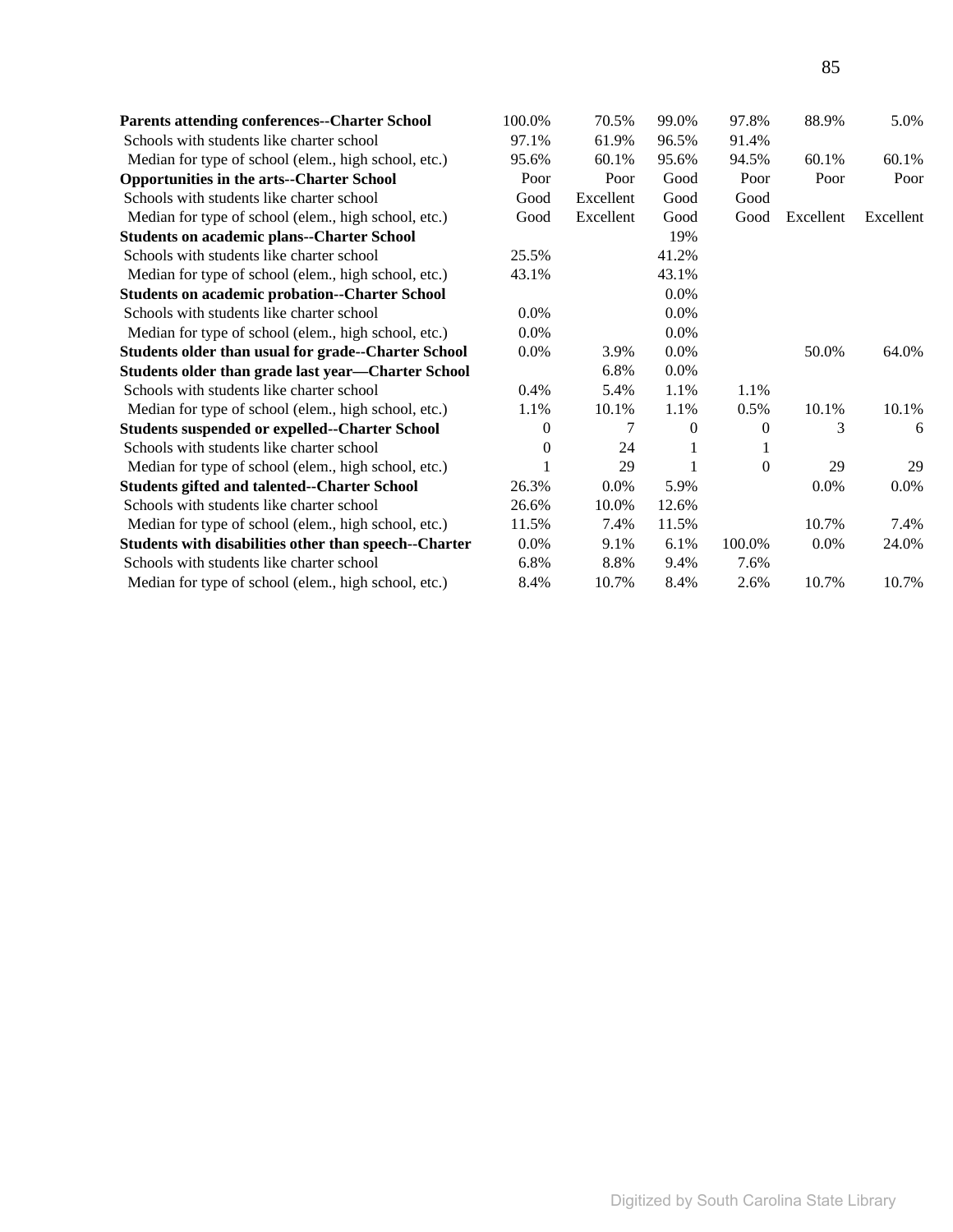# **APPENDIX D**

**Elementary School Statistics Report Card Data**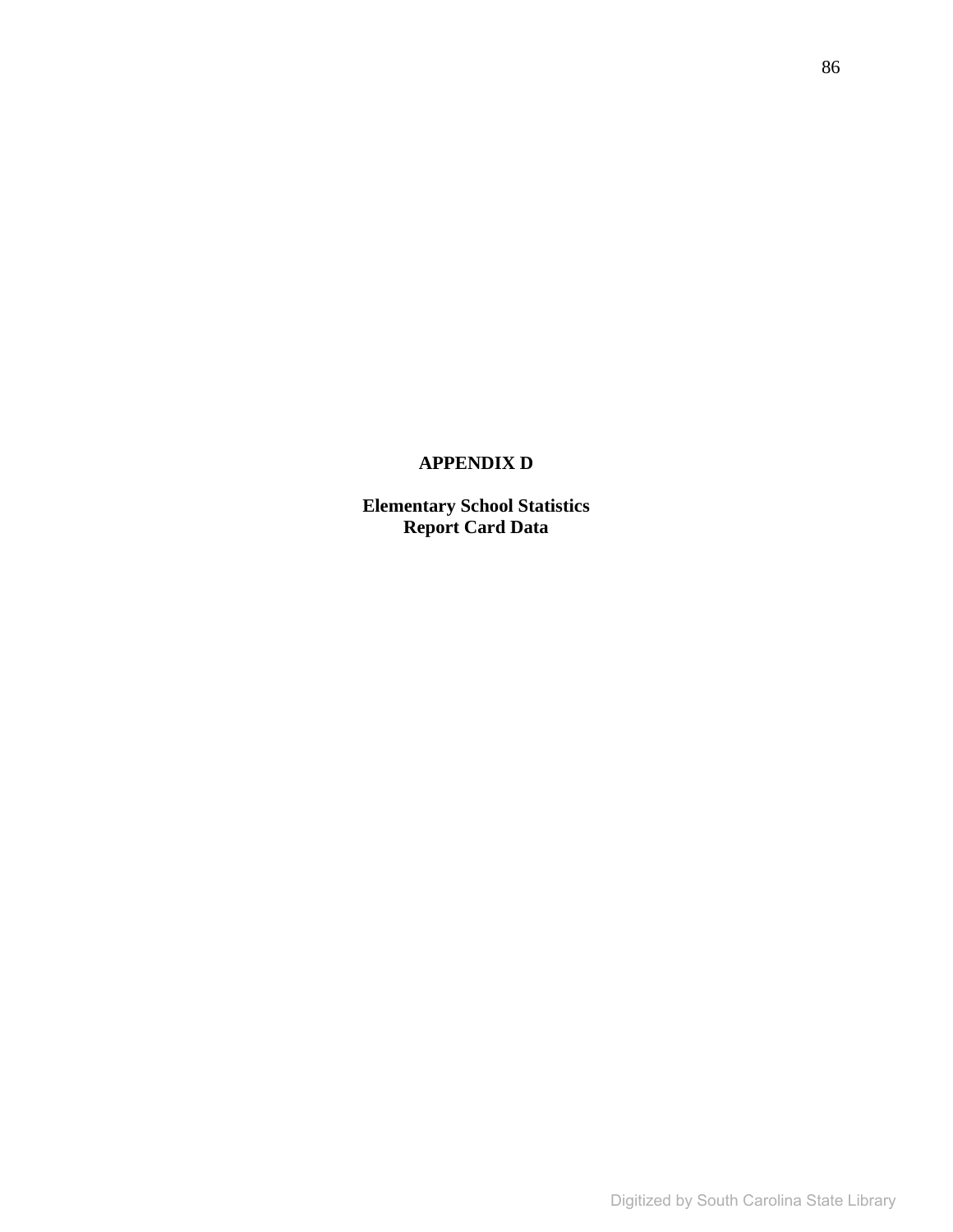|                                                         | Discovery<br>School | <b>LOOP</b>      |
|---------------------------------------------------------|---------------------|------------------|
| <b>PACT Results</b>                                     |                     |                  |
| <b>Charter School-Mathematics</b>                       |                     |                  |
| % Advanced                                              | 24.0%               | 15.0%            |
| % Proficient                                            | 29.0%               | 15.0%            |
| % Basic                                                 | 41.0%               | 38.0%            |
| % Below Basic                                           | 6.0%                | 32.0%            |
| Schools with Students Like Ours-Mathematics             |                     |                  |
| % Advanced                                              | 25.0%               | 10.0%            |
| % Proficient                                            | 24.0%               | 16.0%            |
| % Basic                                                 | 35.0%               | 42.0%            |
| % Below Basic                                           | 16.0%               | 32.0%            |
| Charter School--English/Language Arts                   |                     |                  |
| % Advanced                                              | 6.0%                | 0.0%             |
| % Proficient                                            | 29.0%               | 38.0%            |
| % Basic                                                 | 59.0%               | 47.0%            |
| % Below Basic                                           | 6.0%                | 15.0%            |
| Schools with Students Like Ours--English/Language Arts  |                     |                  |
| % Advanced                                              | 6.0%                | 2.0%             |
| % Proficient                                            | 50.0%               | 32.0%            |
| % Basic                                                 | 35.0%               | 44.0%            |
| % Below Basic                                           | 9.0%                | 22.0%            |
| <b>Percent of Students Basic and Above on Math PACT</b> |                     |                  |
| All students                                            | 94.1%               | 67.6%            |
| $\mathbf N$                                             | 17                  | 34               |
| N Students with disabilities other than speech          | $\theta$            | $\boldsymbol{0}$ |
|                                                         |                     | $\mathbf{0}$     |
| N Students without disabilities                         | 17                  | 30               |
| % with disabilities                                     | 0%                  | 72.8%            |
| Male                                                    |                     |                  |
| N                                                       | 7                   | 15               |
| $\%$                                                    | 41.2%               | 82.7%            |
| Female                                                  |                     |                  |
| N                                                       | 10                  | 18               |
| $\frac{0}{0}$                                           | 58.8%               | 69.5%            |
| African American                                        |                     |                  |
| ${\bf N}$                                               | 6                   | 18               |
| $\%$                                                    | 35.3%               | 63.3%            |
| Hispanic                                                |                     |                  |
| $\mathbf N$                                             | $\boldsymbol{0}$    | $\boldsymbol{0}$ |
| $\%$                                                    |                     |                  |
| White                                                   |                     |                  |
| $\mathbf N$                                             | 11                  | 14               |
| $\%$                                                    | 64.7%               | 87.5%            |
| Other                                                   |                     |                  |
| ${\bf N}$                                               | $\boldsymbol{0}$    | $\boldsymbol{0}$ |
| $\%$                                                    |                     |                  |
|                                                         |                     |                  |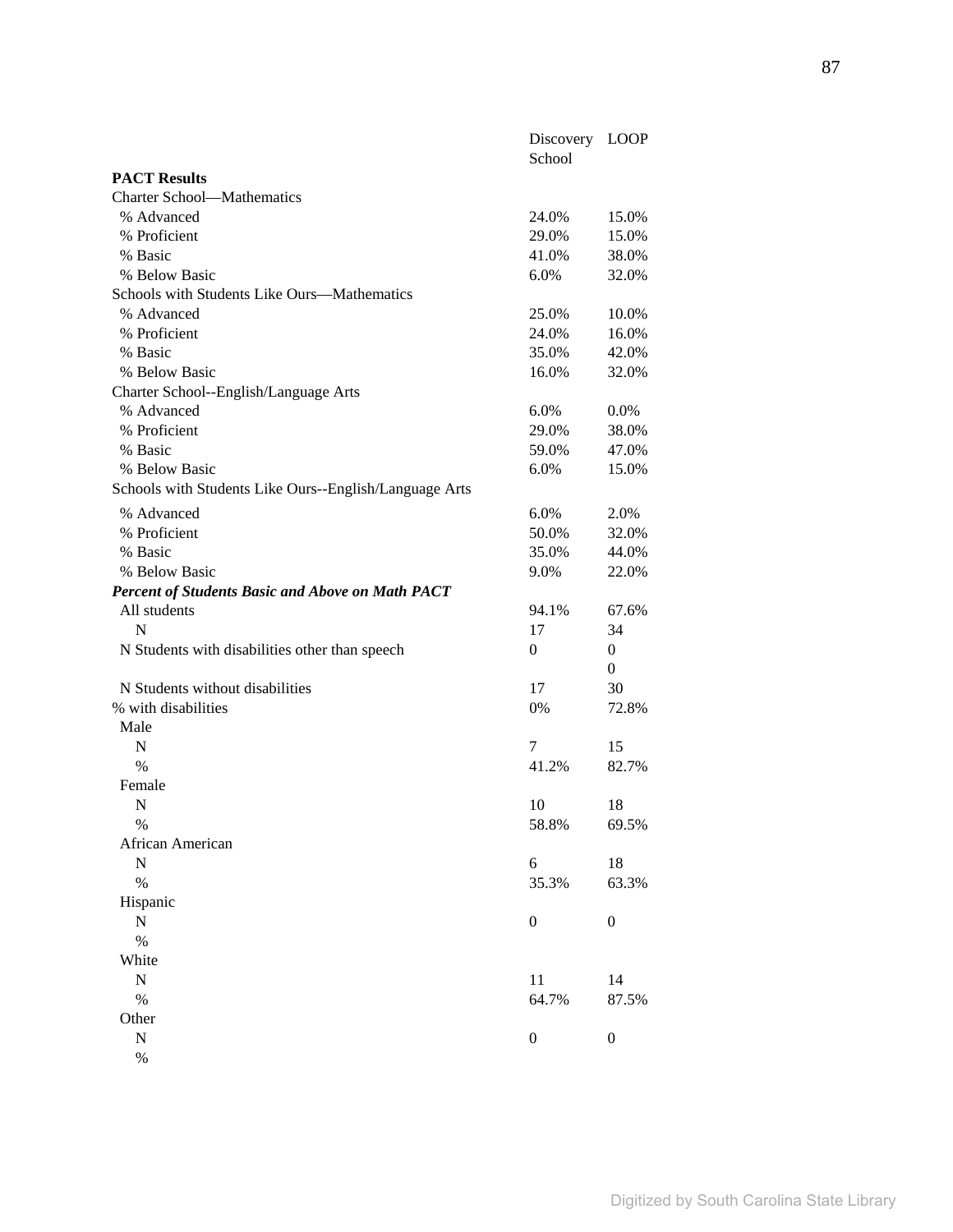| Free/reduced-price lunch                               |       |         |
|--------------------------------------------------------|-------|---------|
| N                                                      | 3     | 17      |
| $\frac{0}{0}$                                          | 17.6% | 63.9%   |
| Pay for lunch                                          |       |         |
| N                                                      | 14    | 16      |
| $\frac{0}{0}$                                          | 82.4% | 81.3%   |
| Percent of Students Basic and Above on English/LA PACT | 94.1% | 85.3%   |
| All students                                           |       |         |
| Students with disabilities other than speech           |       |         |
| $\%$                                                   |       | 0.0%    |
| Students without disabilities                          |       |         |
| $\%$                                                   |       | 86.2%   |
| Male                                                   |       |         |
| $\frac{0}{0}$                                          |       | 93.8%   |
| Female                                                 |       |         |
| $\%$                                                   |       | 80.2%   |
| African American                                       |       |         |
| $\%$                                                   |       | 78.8%   |
| Hispanic                                               |       |         |
| $\%$                                                   |       | $0.0\%$ |
| White                                                  |       |         |
| $\frac{0}{0}$                                          |       | 100.0%  |
| Other                                                  |       |         |
| $\frac{0}{0}$                                          |       | $0.0\%$ |
| Free/reduced-price lunch                               |       |         |
| $\%$                                                   |       | 73.0%   |
| Pay for lunch                                          |       |         |
| $\%$                                                   |       | 100.0%  |
| Students with disabilities other than speech taking    | 0.0%  | 9.1%    |
| PACT (English/LA) off grade level-Charter School       |       |         |
| Schools with students like charter school              | 2.6%  | 4.2%    |
| Median for type of school (elem., high school, etc.)   | 4.1%  | 4.1%    |
| Students with disabilities other than speech taking    | 0.0%  | 9.1%    |
| PACT (math)) off grade level--Charter School           |       |         |
| Schools with students like charter school              | 1.8%  | 3.3%    |
| Median for type of school (elem., high school, etc.)   | 3.1%  | 3.1%    |
| First Graders who attended full day kindergarten--     | 88.9% | 100.0%  |
| <b>Charter School</b>                                  |       |         |
| Schools with students like charter school              | 93.8% | 95.9%   |
| Median for type of school (elem., high school, etc.)   | 96.3% | 96.3%   |
| Meeting grade 1 and 2 readiness standards—Charter      |       | 100.0%  |
| Schools with students like charter school              |       |         |
| Median for type of school (elem., high school, etc.)   |       |         |

88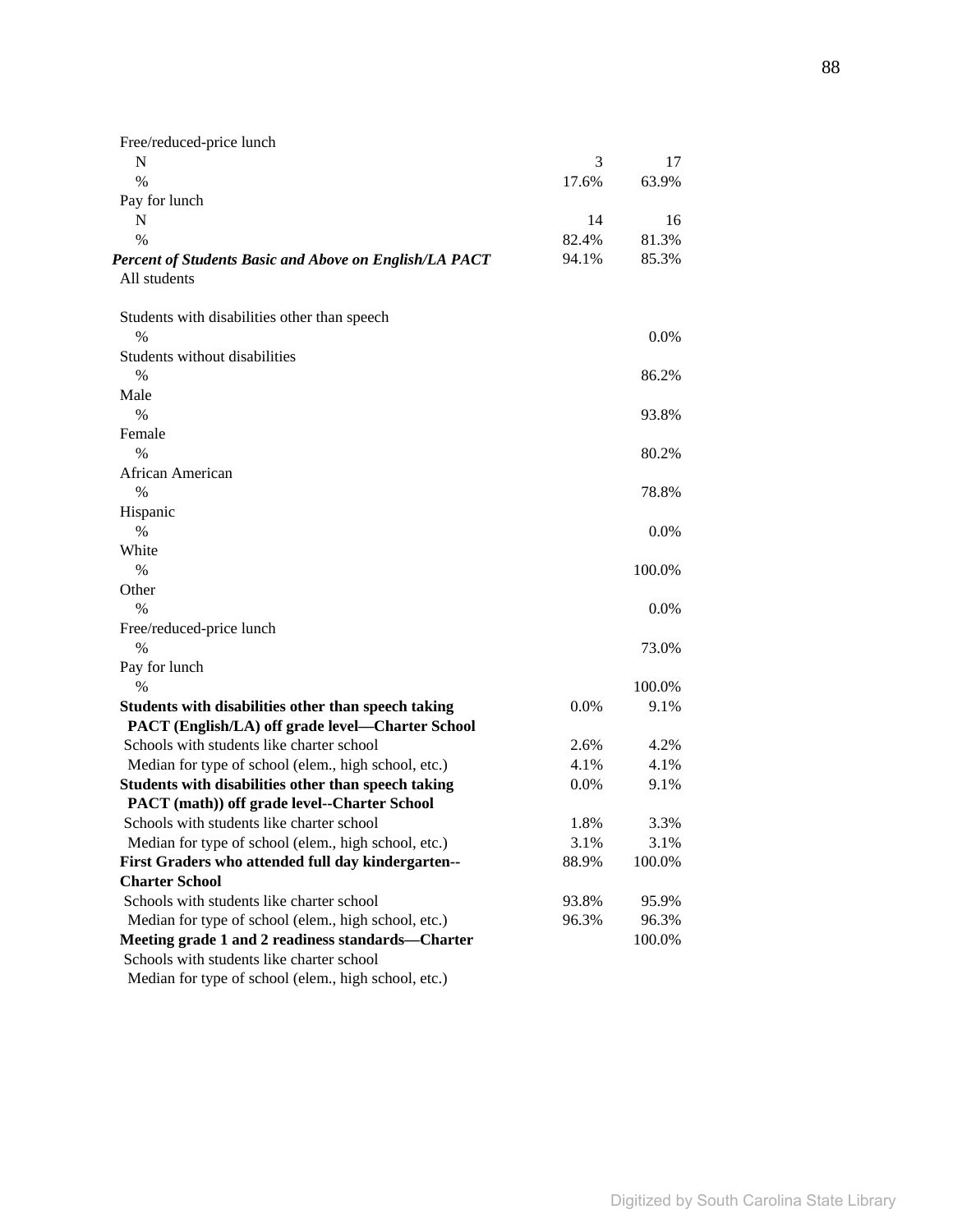# **APPENDIX E**

**High School Statistics Report Card Data**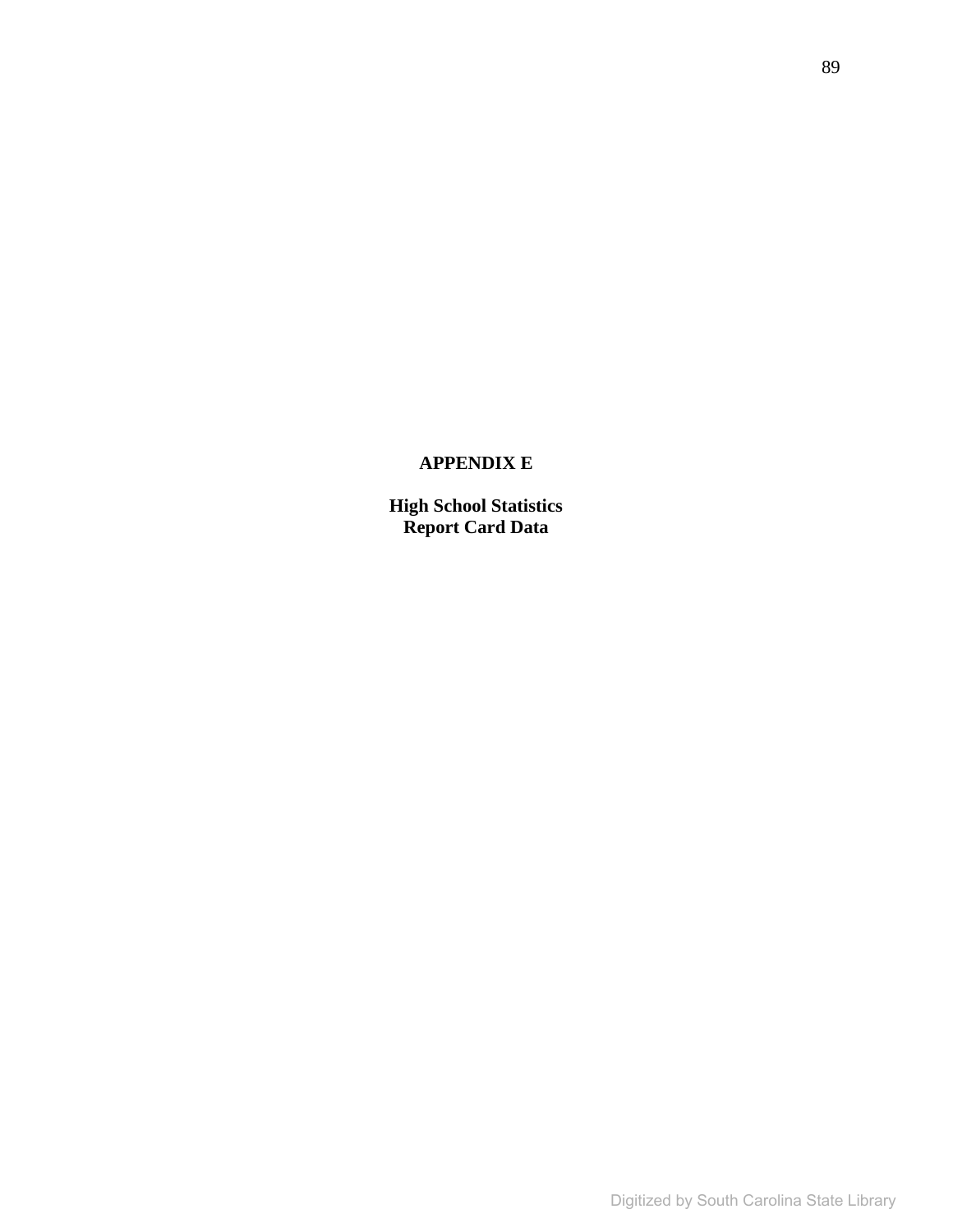|                                                                   | Greenville Phoenix |        | Youth   |
|-------------------------------------------------------------------|--------------------|--------|---------|
|                                                                   | Technical          | Center | Academy |
| <b>Tenth Grade Passage Exit Exam--Charter</b><br><b>Year 2000</b> |                    |        |         |
| Passed all 3 subtests                                             | 73.0%              | 36.4%  |         |
| Passed 2 subtests                                                 | 12.7%              | 27.3%  |         |
| Passed 1 subtest                                                  | 12.7%              | 27.3%  |         |
| Passed no subtests                                                | 1.6%               | 9.1%   |         |
| <b>Year 2001</b>                                                  |                    |        |         |
| Passed all 3 subtests                                             | 62.2%              | 11.1%  |         |
| Passed 2 subtests                                                 | 20.3%              | 22.2%  |         |
| Passed 1 subtest                                                  | 9.5%               | 22.2%  |         |
| Passed no subtests                                                | 8.1%               | 44.4%  |         |
| <b>Tenth Grade Passage Exit Exam---</b>                           |                    |        |         |
| <b>Schools with Students Like Charter</b>                         |                    |        |         |
| <b>Year 2000</b>                                                  |                    |        |         |
| Passed all 3 subtests                                             | 76.3%              |        |         |
| Passed 2 subtests                                                 | 14.1%              |        |         |
| Passed 1 subtest                                                  | 6.7%               |        |         |
| Passed no subtests                                                | 2.9%               |        |         |
| <b>Year 2001</b>                                                  |                    |        |         |
| Passed all 3 subtests                                             | 76.7%              |        |         |
| Passed 2 subtests                                                 | 13.6%              |        |         |
| Passed 1 subtest                                                  | 6.6%               |        |         |
| Passed no subtests                                                | 3.1%               |        |         |
|                                                                   |                    |        |         |
| <b>Eligibility for LIFE Scholarships</b>                          |                    |        |         |
| <b>Charter School</b>                                             |                    |        |         |
| % of seniors eligible                                             |                    | 0.0%   |         |
| % of seniors who met SAT requirement                              |                    | 0.0%   |         |
| % of seniors who met the grade pt. require.                       |                    | 0.0%   |         |
| <b>Schools with Students Like Charter</b>                         |                    |        |         |
| % of seniors eligible                                             | 30.5%              |        |         |
| % of seniors who met SAT requirement                              | 32.5%              |        |         |
| % of seniors who met the grade pt. require.                       | 56.2%              |        |         |
|                                                                   |                    |        |         |
| <b>School Dropout Rate</b>                                        |                    |        |         |
| <b>Charter School</b>                                             | 1.3%               | 2.2%   | 4.0%    |
| Last Year's Dropout Rate                                          | 1.7%               |        |         |
| Schools with Students Like Charter                                | 1.8%               |        |         |
| Median High School                                                | 2.9%               | 2.9%   | 2.9%    |
| Career/Tech. students in co-curricular organiz.                   |                    |        |         |
| <b>Charter School</b>                                             |                    | 0.0%   |         |
| Change from Last Year                                             |                    |        |         |
| Schools with Students Like Charter                                | 2.1%               |        |         |
| Median High School                                                | 4.5%               | 4.5%   | 4.5%    |
| Enrollment in career and tech. center courses                     |                    |        |         |
| <b>Charter School</b>                                             |                    | 25%    |         |
| Change from Last Year                                             |                    |        |         |
| Schools with Students Like Charter                                | 572                |        |         |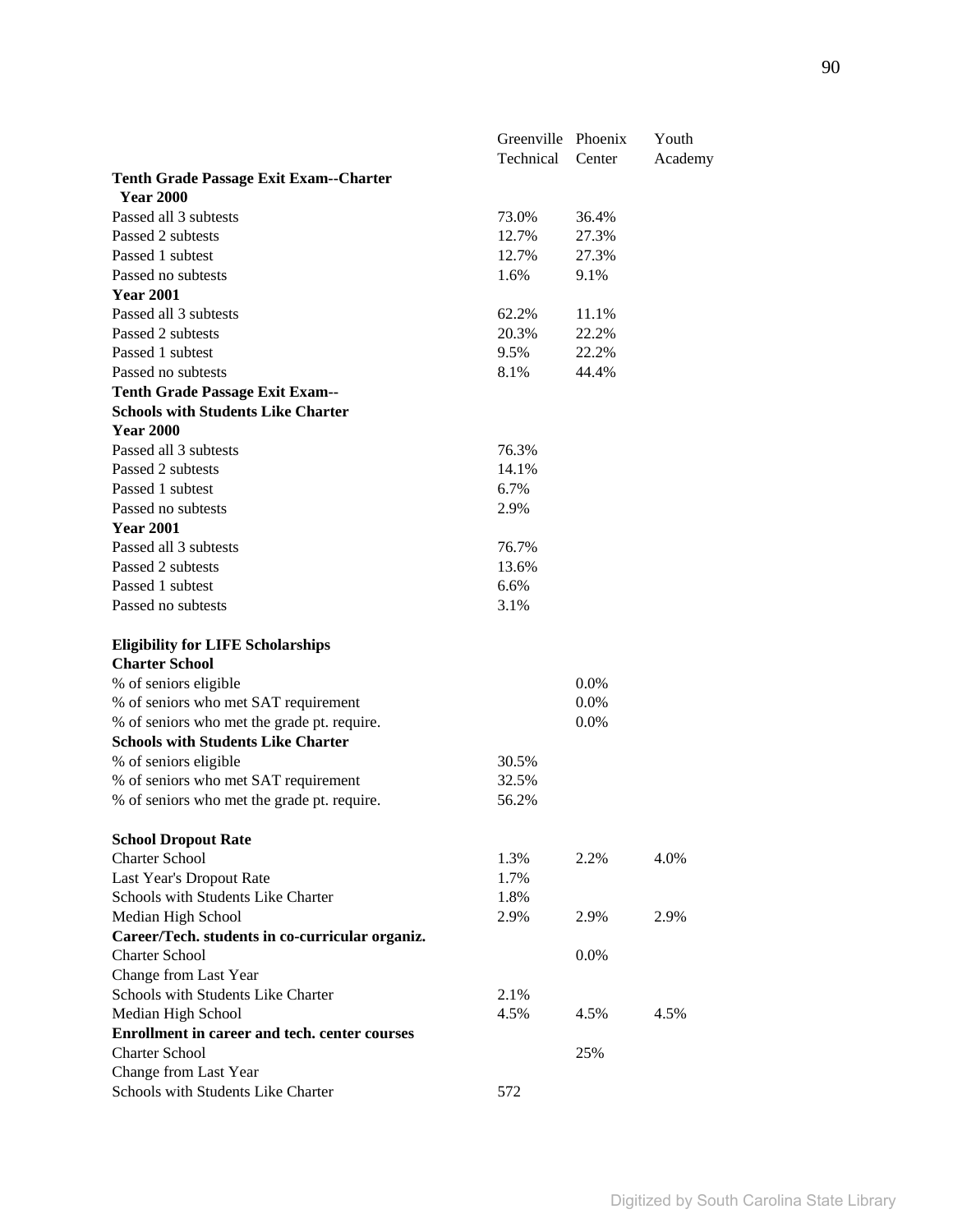| Median High School                               | 350   | 350      | 350   |
|--------------------------------------------------|-------|----------|-------|
| Career students participating in work-based exp. |       |          |       |
| <b>Charter School</b>                            |       | $\theta$ |       |
| Change from Last Year                            |       |          |       |
| Schools with Students Like Charter               | 18.1% |          |       |
| Median High School                               | 23.1% | 23.1%    | 23.1% |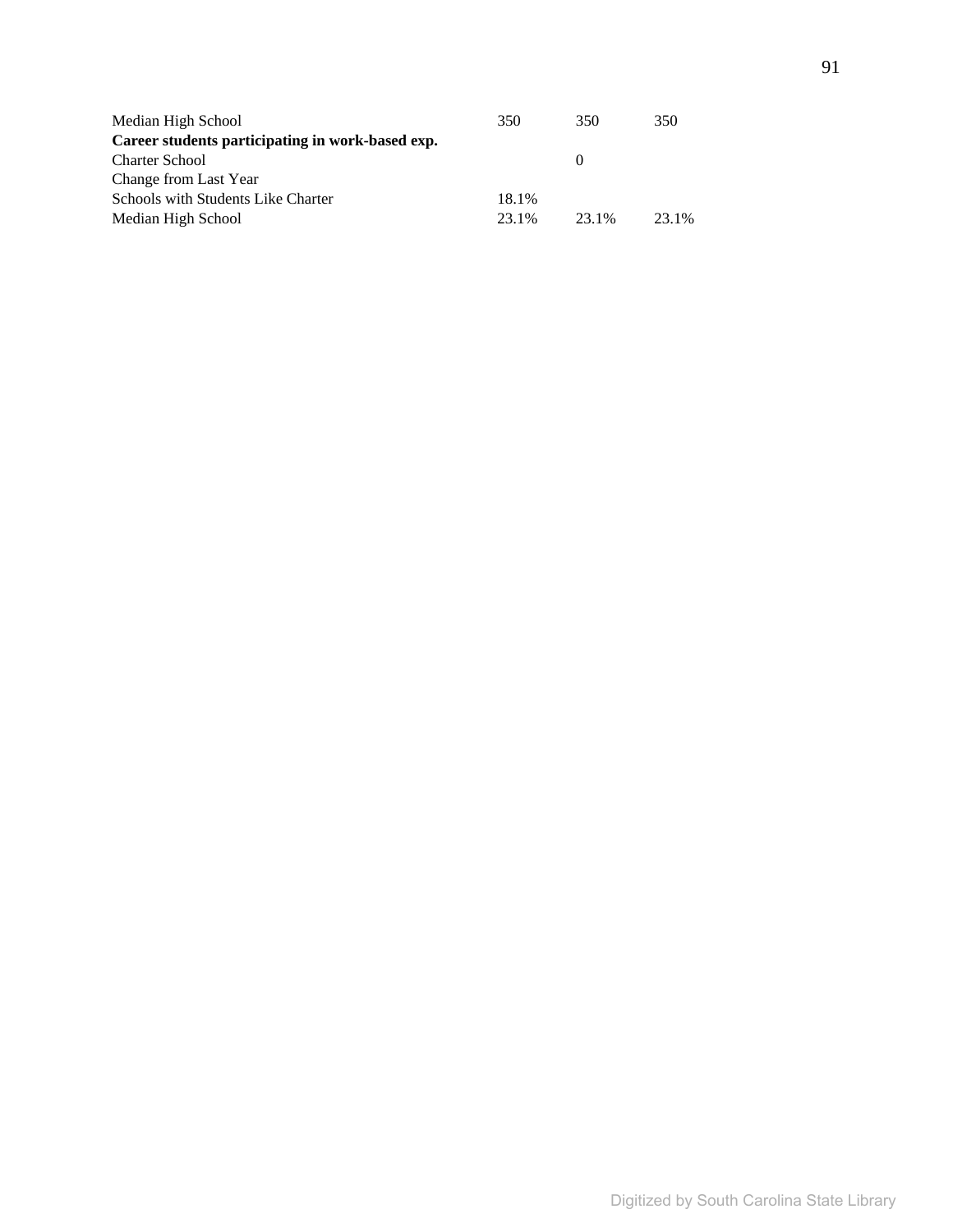# **APPENDIX F**

# **Survey Instrument**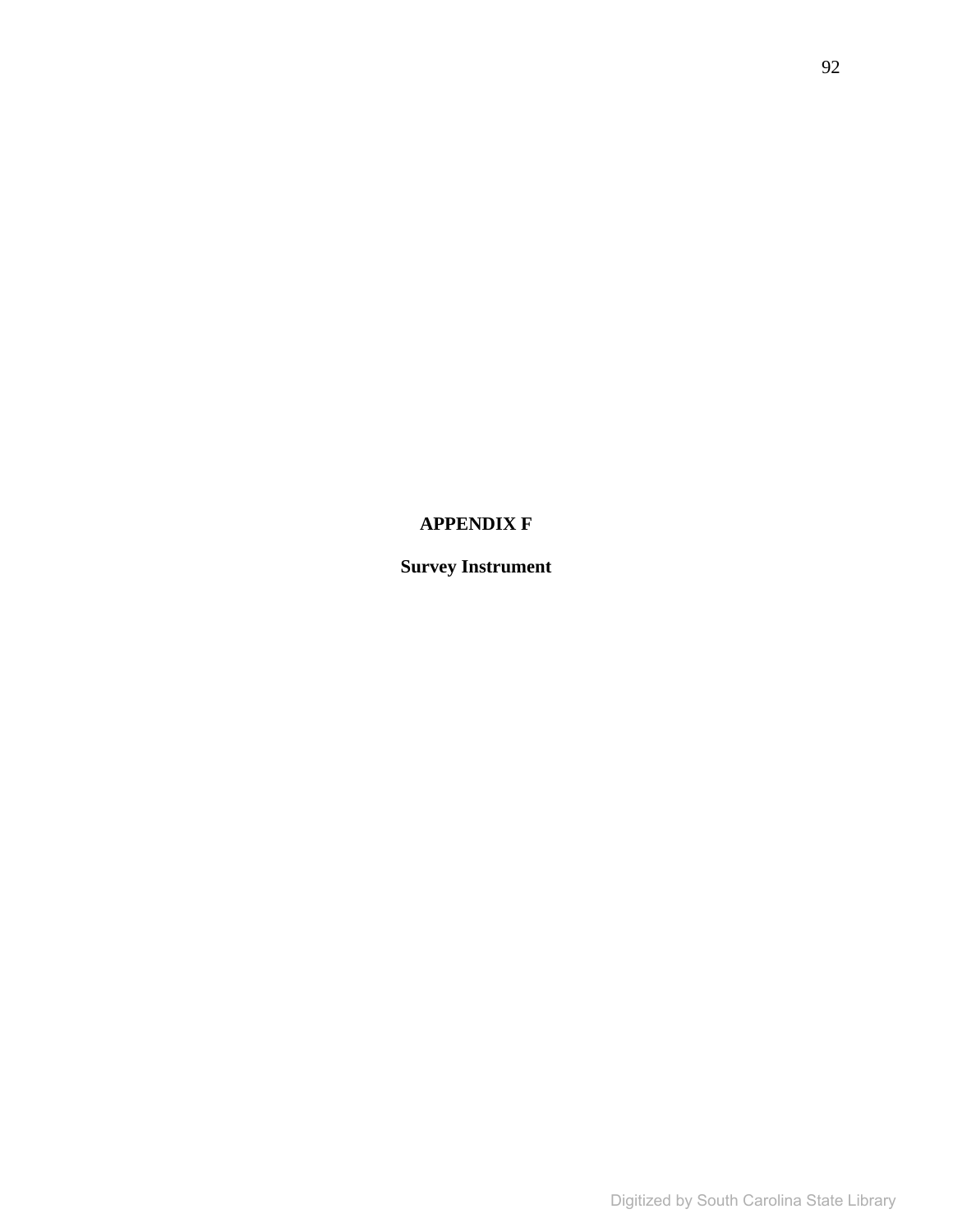# *Weaver B. Rogers, Ph.D. and Associates 1401 Kershaw Drive Raleigh, NC 27609 (919) 783-8473*

March 19, 2002

Dear :

The South Carolina Department of Education has contracted with our consulting firm to conduct a legislatively mandated evaluation of the South Carolina charter school program. The purpose of this questionnaire is to obtain information from the head of each charter school to use in evaluating the effectiveness of charter schools in meeting the goals of the South Carolina legislation, in identifying barriers in implementing the legislation, and in recommending policy changes. Your candid responses to our questions will assist in this evaluation.

Please complete the questionnaire to the best of your ability. If you have questions about the questionnaire or the evaluation, you may contact us directly. Please fax to (919) 788-8260 or mail the completed questionnaire to us within five days of receiving it in the enclosed envelope. The address, email, telephone, and fax numbers for our consulting firm are listed below:

Dr. Weaver B. Rogers and Associates 1401 Kershaw Drive Raleigh, NC 27609 Email: wbrogers@mindspring.com Telephone: (919) 783-8473 FAX: (919) 788-8260

As part of the evaluation, Dr. Grova Bridgers, one of our consultants, will be contacting you to schedule an interview with you and a visit to your school to gather additional information and comments. During the interview you will have the opportunity to modify or clarify your responses to the questionnaire. Some of the questions and issues that will be discussed in the interview are listed on Attachment I. Please review these in preparation for the interview.

Both the questionnaire and the interview will provide you with a valuable opportunity to communicate your successes and your concerns to State policy makers. Your cooperation will be greatly appreciated.

Very truly yours,

Weaver B. Rogers, Ph.D.

c: Ms. Catherine Samulski South Carolina Department of Education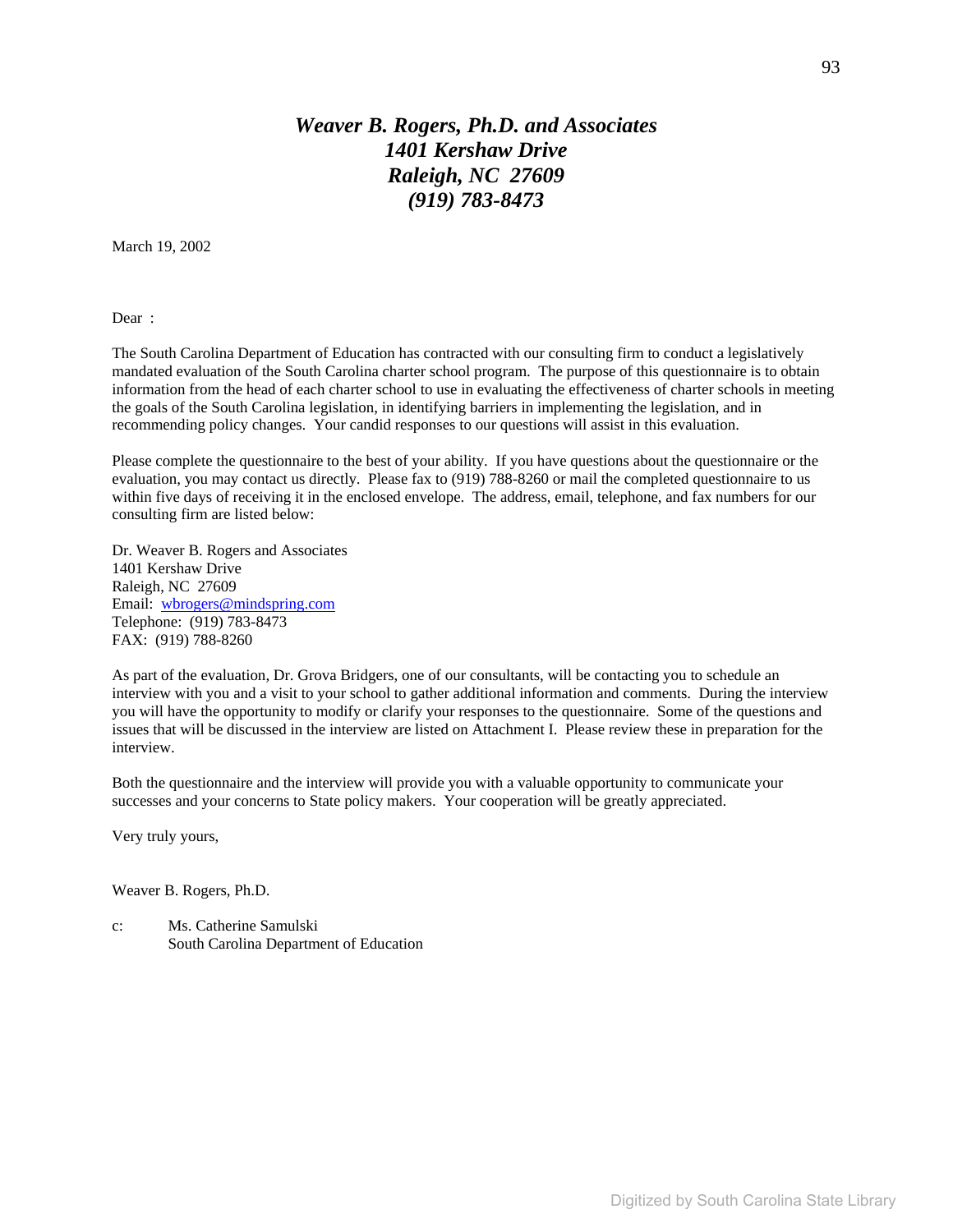#### **South Carolina Charter School Program Evaluation Questionnaire**

1. To what degree has the school achieved its purpose given the length of time the school has been in existence?

\_\_\_To a great extent

\_\_\_As much as can be expected

\_\_\_Not as much as expected

2. Did you have a planning committee?

 $\_\_$  No

\_\_\_ Yes. If Yes, then briefly describe the composition of the planning committee.

3. Did you have any funds to assist in planning for and starting up the charter school prior to opening the school?

 $N<sub>0</sub>$ 

\_\_\_ Yes

If Yes, check all sources of funds.

\_\_\_\_\_ Federal

- \_\_\_\_\_ Private donations
- \_\_\_\_\_ Grants

#### \_\_\_\_\_ Other\_\_\_\_\_\_\_\_\_\_\_\_\_\_\_\_\_\_\_\_\_\_\_\_\_\_\_\_\_\_\_\_\_\_\_\_\_\_\_\_\_\_\_\_

- 4. The following items are barriers that some charter schools across the nation have experienced. Check **all** those that have been barriers in starting and running this charter school.
	- \_\_\_\_\_ Having adequate finances for ongoing operations
	- \_\_\_\_\_ Paying staff adequate salaries
	- \_\_\_\_\_ Recruiting qualified teachers
	- \_\_\_\_\_ Meeting the SC requirement of 25% certified teachers
	- \_\_\_\_\_ Providing transportation for students
	- \_\_\_\_\_ Having adequate time to plan for implementing the charter school
	- \_\_\_\_\_ Lack of support from the local school board and administration
	- \_\_\_\_\_ Lack of or inadequacy of facilities
	- \_\_\_\_\_ Lack of parental support
	- \_\_\_\_\_ Complying with State reporting requirements
	- \_\_\_\_\_ Complying with federal regulations
	- \_\_\_\_\_ Administering and managing day-to-day operations
	- \_\_\_\_\_ Handling internal processes and conflicts
	- \_\_\_\_\_ Communicating and working with the school's Charter Committee
	- \_\_\_\_\_ Communicating with parents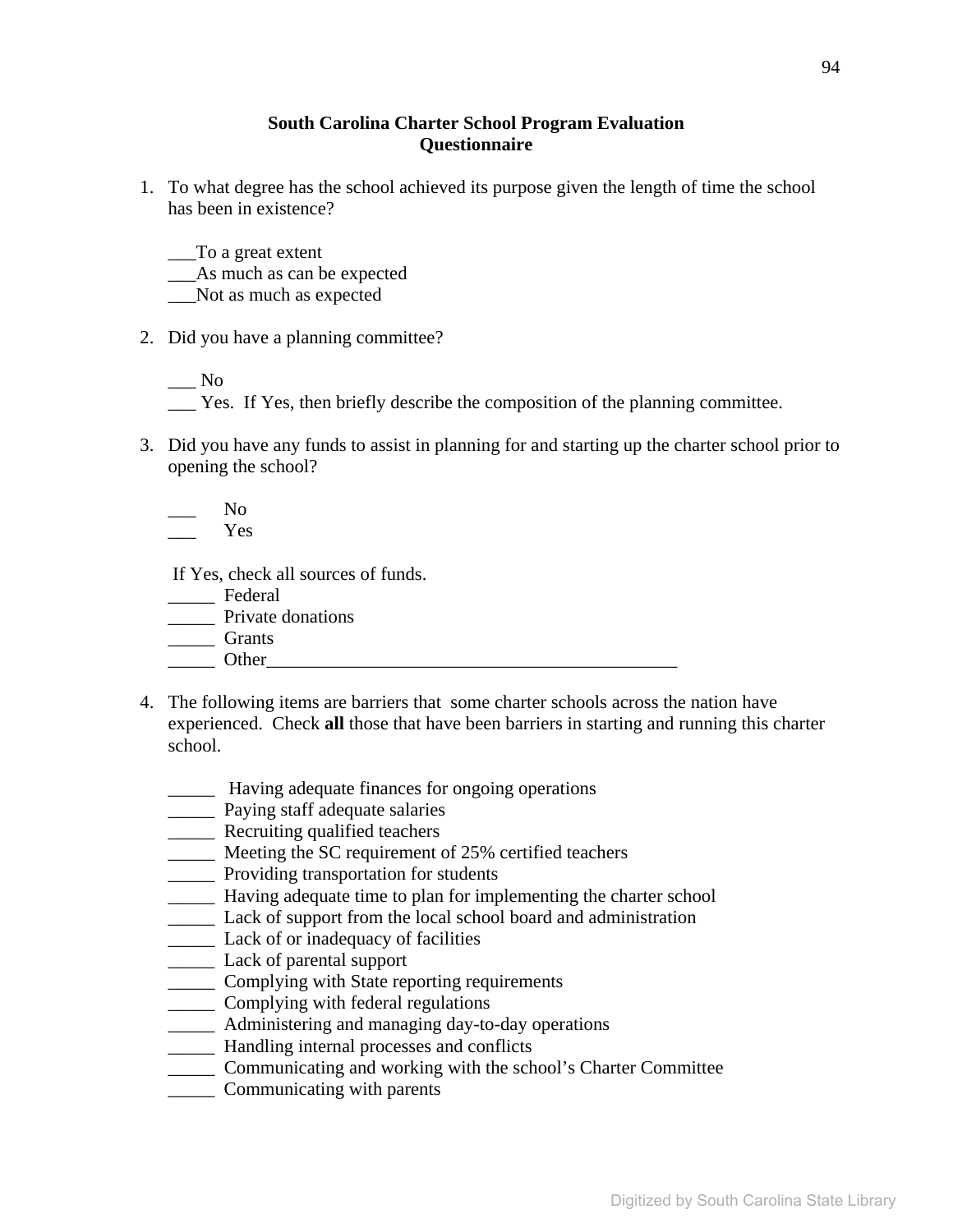- \_\_\_\_\_ Complying with health and safety regulations
- \_\_\_\_\_ Achieving enrollment with the racial composition similar to that of the school district's racial composition
- \_\_\_\_\_ Assessing student progress toward accomplishing the school's achievement standards

\_\_\_\_\_\_\_\_\_\_\_\_\_\_\_\_\_\_\_\_\_\_\_\_\_\_\_\_\_\_\_\_\_\_\_\_\_\_\_\_\_\_\_\_\_\_\_\_\_\_\_\_\_\_\_\_\_\_\_\_\_\_\_\_\_\_

- \_\_\_\_\_ Knowing where to find answers to questions
- \_\_\_\_\_ Getting clear answers to questions about state rules and regulations
- \_\_\_\_\_ Others (Describe)
- 5. What has been the most difficult problem encountered in starting and running this charter school?
- 6. Describe the administrative organization of the school. Check all that apply.
	- \_\_\_\_\_ Principal or director as chief administrator
	- \_\_\_\_\_ Team functions as administrative unit
	- \_\_\_\_\_ Board/committee oversees administration
	- \_\_\_\_\_ Other (Describe)
- 7. Approximately what percentage of parents is actively involved in the charter school? \_\_\_\_\_\_\_\_\_\_\_\_

\_\_\_\_\_\_\_\_\_\_\_\_\_\_\_\_\_\_\_\_\_\_\_\_\_\_\_\_\_\_\_\_\_\_\_\_\_\_\_\_\_\_\_\_\_\_\_\_\_\_\_\_\_\_\_\_\_\_\_\_

\_\_\_\_\_\_\_\_\_\_\_\_\_\_\_\_\_\_\_\_\_\_\_\_\_\_\_\_\_\_\_\_\_\_\_\_\_\_\_\_\_\_\_\_\_\_\_\_\_\_\_\_\_\_\_\_\_\_\_\_\_\_\_\_\_\_\_\_\_\_\_\_

\_\_\_\_\_\_\_\_\_\_\_\_\_\_\_\_\_\_\_\_\_\_\_\_\_\_\_\_\_\_\_\_\_\_\_\_\_\_\_\_\_\_\_\_\_\_\_\_\_\_\_\_\_\_\_\_\_\_\_\_\_\_\_\_\_\_\_\_\_\_\_\_

- 8. Are parents **required** to be involved?
	- $\_\_$  No \_\_\_Yes
- 9. If yes, describe the requirements for parental involvement.
- 10. Check all of the ways that parents are involved in this charter school.
	- \_\_\_\_\_ Attend teacher conferences and other school meetings for parents

\_\_\_\_\_\_\_\_\_\_\_\_\_\_\_\_\_\_\_\_\_\_\_\_\_\_\_\_\_\_\_\_\_\_\_\_\_\_\_\_\_\_\_\_\_\_\_\_\_\_\_\_\_\_\_\_\_\_\_\_

- \_\_\_\_\_ Participate in school governance (serves on board/committee)
- \_\_\_\_\_ Assist with special events or extra-curricular activities
- \_\_\_\_\_ Have a written contract with the school
- \_\_\_\_\_ Provide instruction or instructional support in the classroom
- \_\_\_\_\_ Assist their child in learning through out-of-school activities
- \_\_\_\_\_ Provide support services to the school (clerical, grounds, etc.)
- \_\_\_\_\_ Contribute financially
- \_\_\_\_\_ Attend parent education workshops
- \_\_\_\_\_ Other (describe)\_\_\_\_\_\_\_\_\_\_\_\_\_\_\_\_\_\_\_\_\_\_\_\_\_\_\_\_\_\_\_\_\_\_\_\_\_\_\_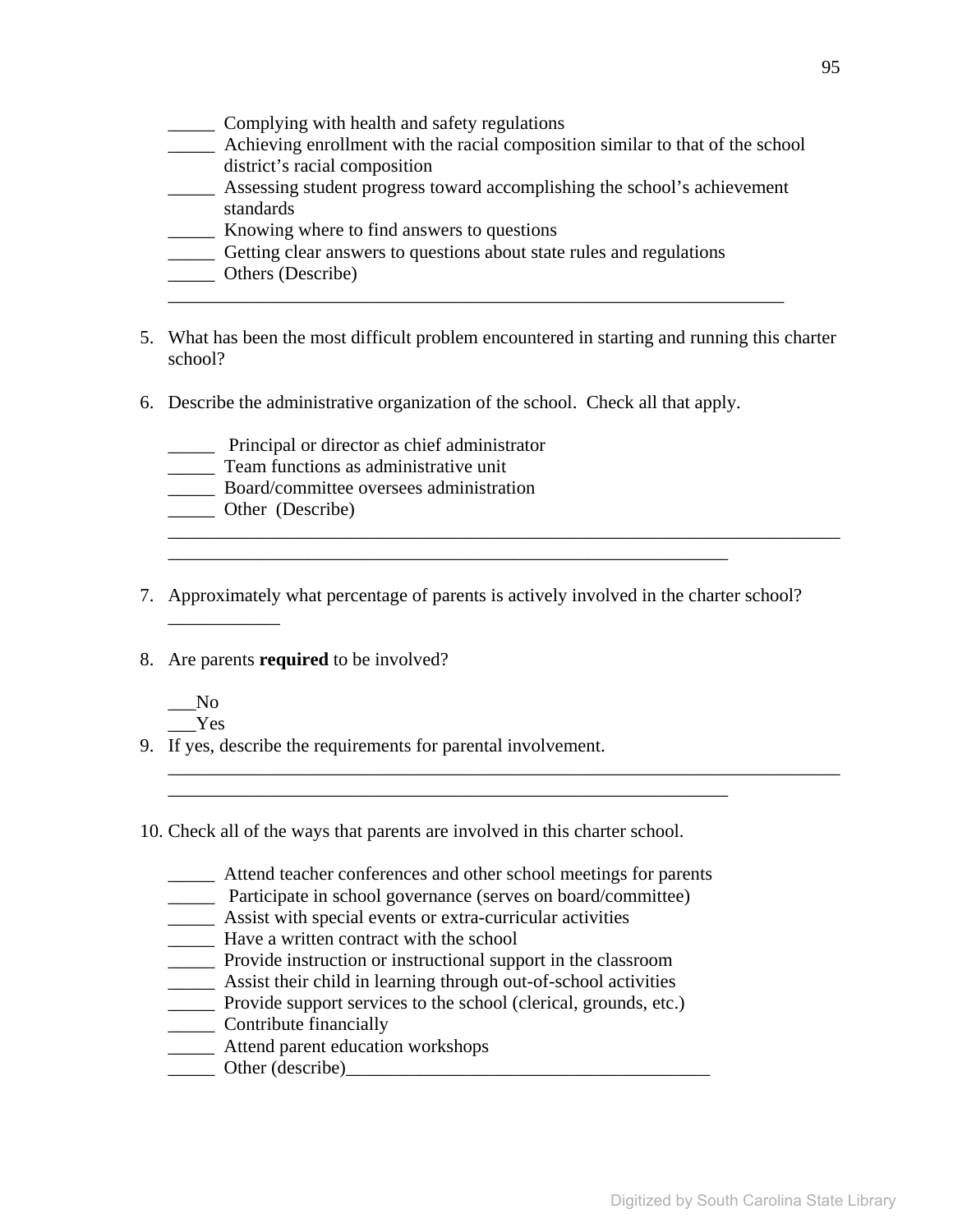- 11. In your opinion, how would you compare charter school parents' involvement in their child's school and education with those of parents of children in regular public schools?
	- \_\_\_\_\_ involved to the same extent
	- \_\_\_\_\_ more involved
	- \_\_\_\_\_ less involved
- 12. What school organizational strategies does this charter school use? Check all that apply.
	- \_\_\_\_\_ After school program
	- \_\_\_\_\_ Before school program
	- \_\_\_\_\_\_ Summer school program
	- \_\_\_\_\_ Ungraded/multi-age classes
	- \_\_\_\_\_ Year-round
	- \_\_\_\_\_ Independent study
	- \_\_\_\_\_\_\_ Block scheduling
	- \_\_\_\_\_ Other Please describe below.
- 13. What are some of the instructional strategies used at this charter school? Check all that apply.

\_\_\_\_\_\_\_\_\_\_\_\_\_\_\_\_\_\_\_\_\_\_\_\_\_\_\_\_\_\_\_\_\_\_\_\_\_\_\_\_\_\_\_\_\_\_\_\_\_\_\_\_\_\_\_\_\_\_\_\_\_\_\_\_\_\_

\_\_\_\_\_\_\_\_\_\_\_\_\_\_\_\_\_\_\_\_\_\_\_\_\_\_\_\_\_\_\_\_\_\_\_\_\_\_\_\_\_\_\_\_\_\_\_\_\_\_\_\_\_\_\_\_\_\_\_\_\_\_\_\_\_\_

\_\_\_\_\_\_\_\_\_\_\_\_\_\_\_\_\_\_\_\_\_\_\_\_\_\_\_\_\_\_\_\_\_\_\_\_\_\_\_\_\_\_\_\_\_\_\_\_\_\_\_\_\_\_\_\_\_\_\_\_\_\_\_\_\_\_\_\_\_\_\_\_

\_\_\_\_\_\_\_\_\_\_\_\_\_\_\_\_\_\_\_\_\_\_\_\_\_\_\_\_\_\_\_\_\_\_\_\_\_\_\_\_\_\_\_\_\_\_\_\_\_\_\_\_\_\_\_\_\_\_\_

- \_\_\_\_\_ Hands-on/manipulatives
- \_\_\_\_\_ Cooperative learning/groups
- \_\_\_\_\_ Thematic teaching
- \_\_\_\_\_\_ Discovery learning
- \_\_\_\_\_ Team teaching
- \_\_\_\_\_ Peer tutoring
- \_\_\_\_\_ Whole-class instruction
- \_\_\_\_\_ Technology-enhanced learning (Describe)
- Other Please describe below.
- 14. What is the curriculum emphasis? Check all that apply.

\_\_\_\_\_\_\_\_\_\_\_\_\_\_\_\_\_\_\_\_\_\_\_\_\_\_\_\_\_\_\_\_\_\_\_\_\_\_\_\_\_\_\_\_\_\_\_\_\_\_

- \_\_\_\_\_\_ South Carolina curriculum standards
- \_\_\_\_\_ Character education
- \_\_\_\_\_ Core knowledge
- \_\_\_\_\_\_\_ Direct instruction
- \_\_\_\_\_ Padeia
- \_\_\_\_\_ Ethnically focused
- \_\_\_\_\_ GED preparation
- \_\_\_\_\_ Others Please describe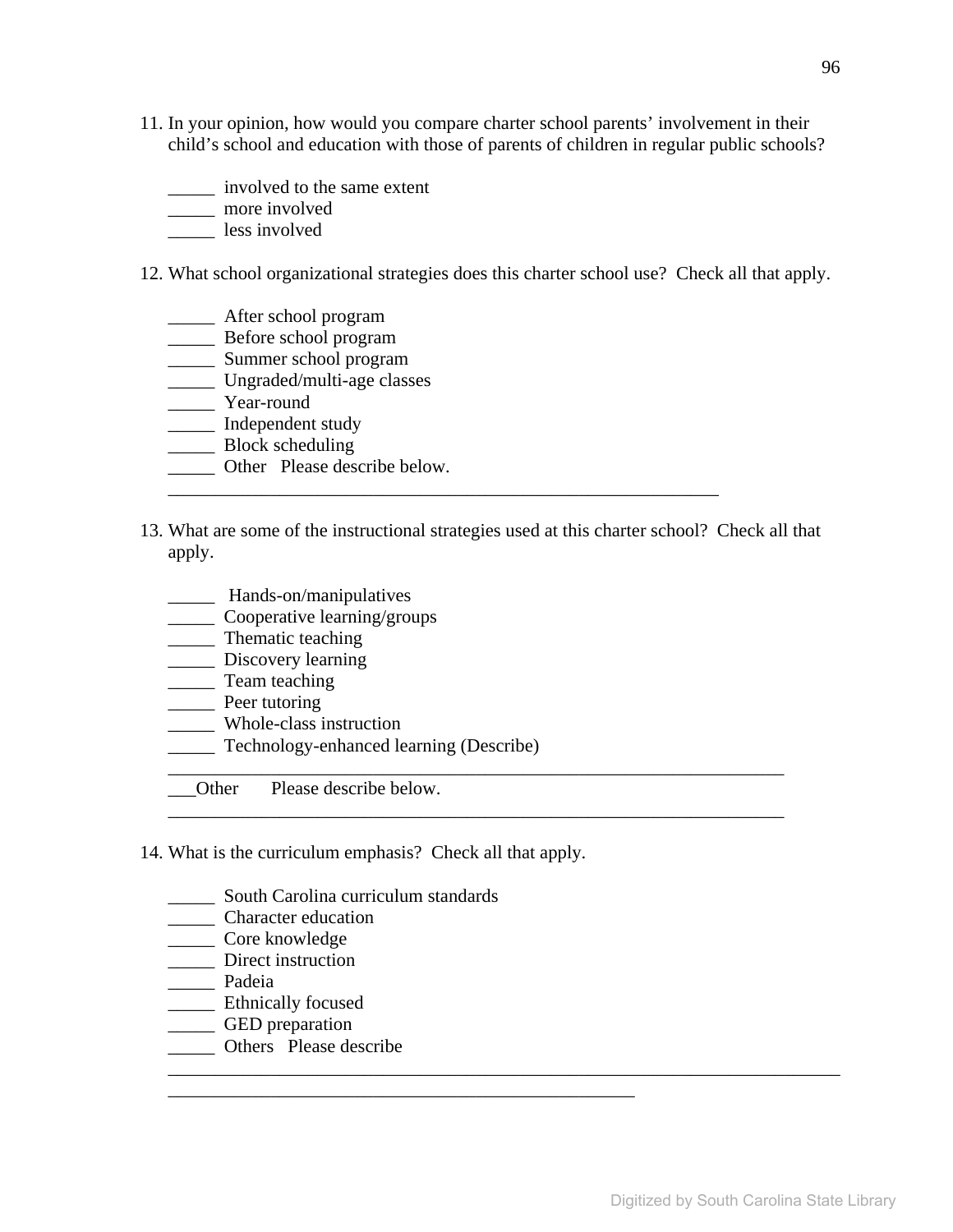15. How is student progress documented? Check all that apply.

\_\_\_\_\_\_\_\_\_\_\_\_\_\_\_\_\_\_\_\_\_\_\_\_\_\_\_\_\_\_\_\_\_\_\_\_\_\_\_\_\_\_\_\_\_\_\_\_\_\_\_\_

\_\_\_Teacher tests and assessments

\_\_\_Student portfolios

\_\_\_Standardized or commercial tests

\_\_\_Student demonstrations/performances

\_\_\_Other

Please describe.

16. Rate the adequacy of this charter school on the following dimensions using a four-point scale: 1=not adequate 2=fair

\_\_\_\_\_\_\_\_\_\_\_\_\_\_\_\_\_\_\_\_\_\_\_\_\_\_\_\_\_\_\_\_\_\_\_\_\_\_\_\_\_\_\_\_\_\_\_\_\_\_\_\_\_\_\_\_\_\_\_\_\_\_\_\_\_\_\_\_\_\_\_\_

3=good

4=outstanding

| Facilities                      |  |  |
|---------------------------------|--|--|
| Teaching quality                |  |  |
| Diversity of student population |  |  |
| Community support               |  |  |
|                                 |  |  |
|                                 |  |  |
|                                 |  |  |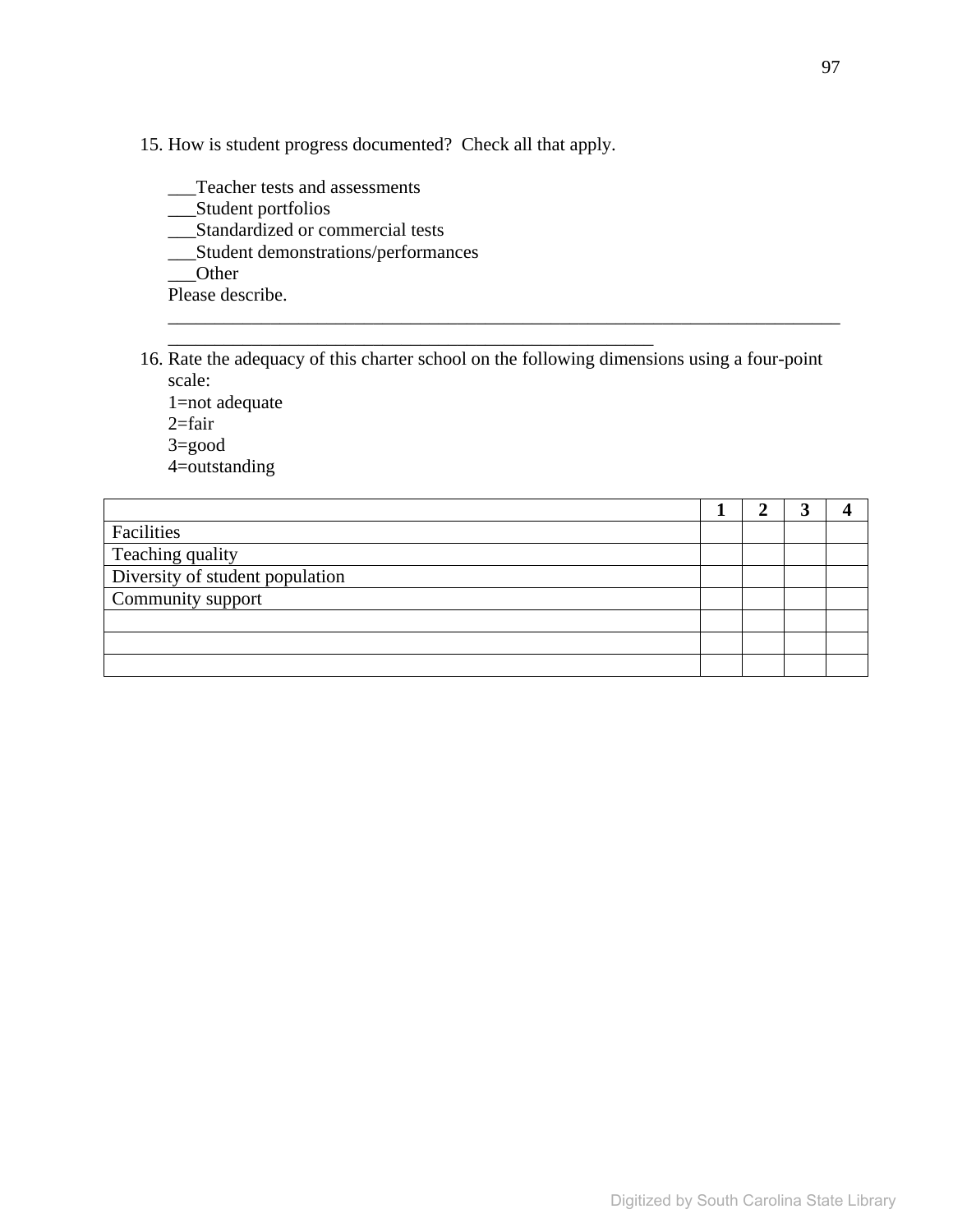17. The South Carolina Charter School Law (Chapter 40) identifies the following six purposes of charter schools. How would you rate the degree to which your charter school has made progress in accomplishing each of these purposes? Check the block corresponding to your rating.

1= no progress 2=limited progress 3=moderate progress 4=great deal of progress

| Improving student learning for the student population your school has      |  |  |
|----------------------------------------------------------------------------|--|--|
| served                                                                     |  |  |
| Increasing learning activities and opportunities for your students         |  |  |
| Using a variety of productive teaching methods                             |  |  |
| Establishing new forms of accountability for your students and your school |  |  |
| Creating new professional opportunities for your teachers                  |  |  |
| Assisting South Carolina in reaching academic excellence                   |  |  |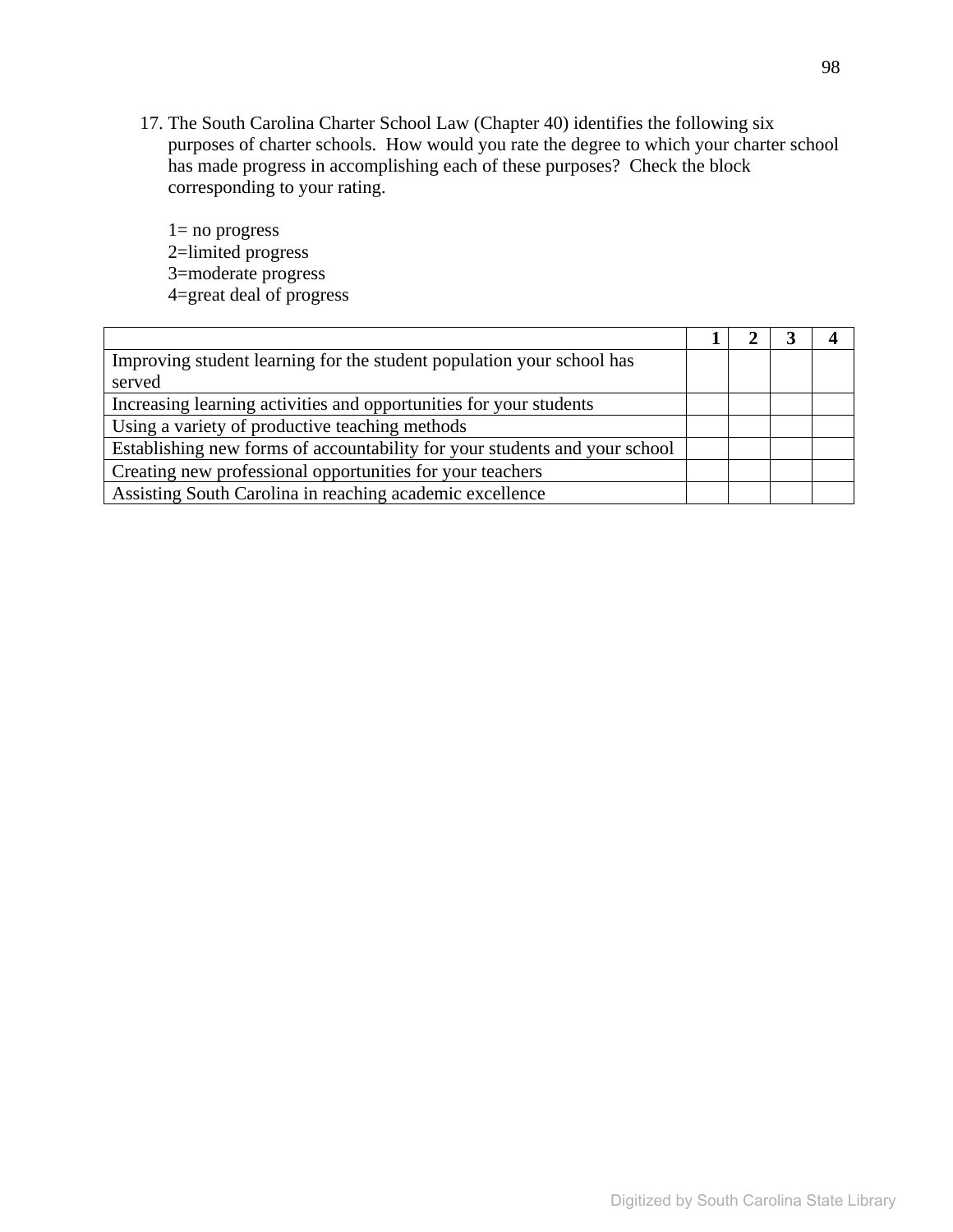#### **Interview Questions ATTACHMENT I**

### **The following questions will be discussed during the interview. You may want to think about these questions and be prepared to discuss.**

- 1. According to the charter, \_\_\_\_\_\_ School was established for the purpose of \_\_\_\_\_\_\_\_\_\_\_\_\_\_\_\_\_\_\_\_\_\_\_\_\_\_\_\_\_\_\_\_\_. How did you and others involved in planning the school determine that there was a need for this charter school?
- **2.** Describe what evaluations have been conducted to determine the effectiveness of the school in achieving its purposes. **(Please have data/information available when interview is conducted.)**
- 3. How effective is the school in improving student learning? What evidence do you have that student learning is occurring?
- 4. How would you describe the financial status of the school?
- 5. How adequate are the facilities and grounds? Food services? Physical education facilities? Classrooms? Science labs or other specialized labs? Computers and technology?
- 6. What have been the greatest rewards for you in establishing and implementing the charter school? From the teachers' perspective? From the Charter School Committee directors' perspective?
- 7. What have been the greatest benefits to the students from having attended this charter school?
- 8. What were the greatest challenges in establishing the charter school?
- 9. Describe the innovations that your charter school has implemented. Have you evaluated the effectiveness of these innovations?
- 10. One of the purposes of charter schools is to provide relief from many State laws and regulations so that charter schools can be more innovative and creative. How has the school benefited from the relief from some State laws and regulations?
- 11. Describe the major requirements or regulations that have made it difficult to establish and run charter schools.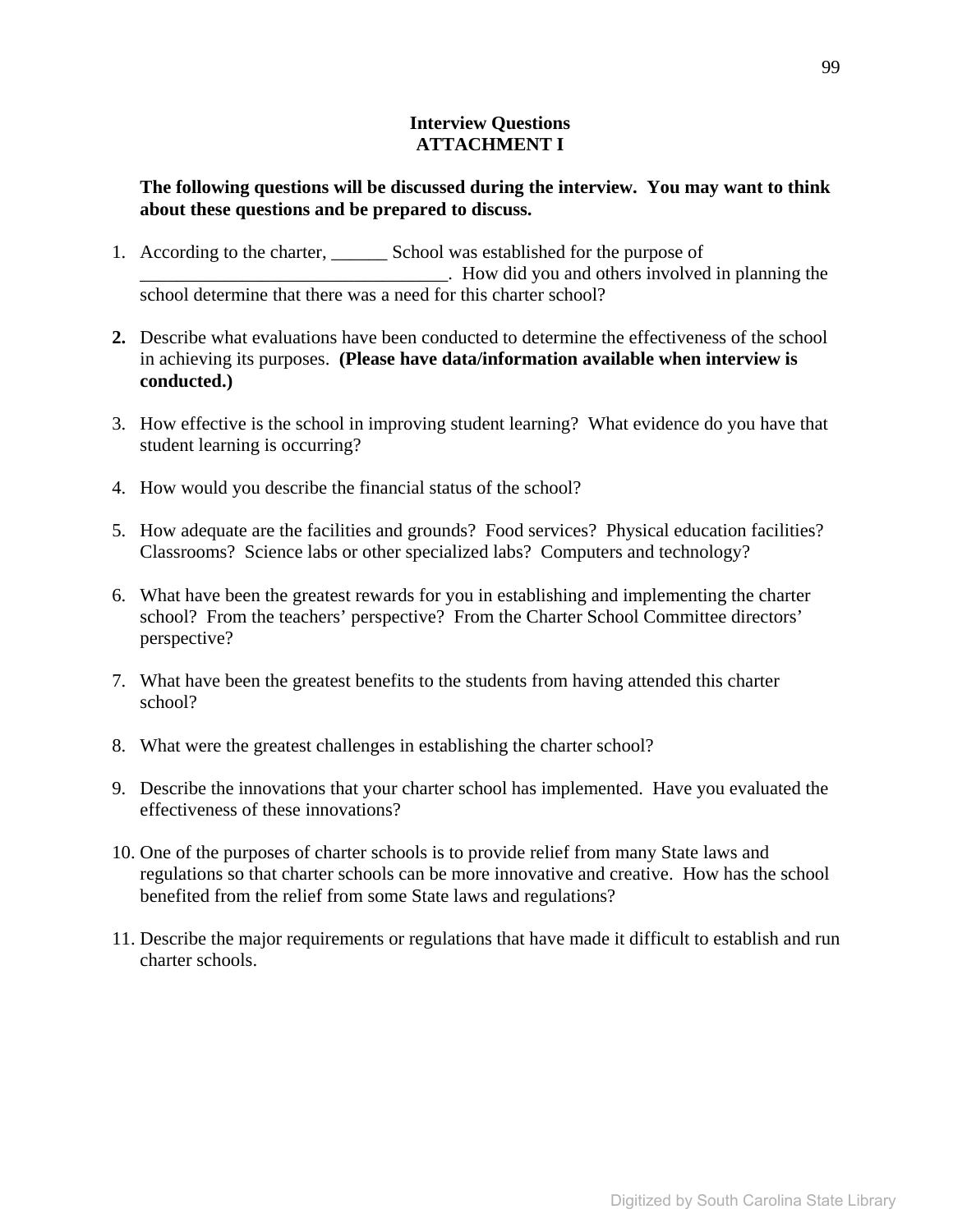#### **References**

Anderson, L. (2001). *Developing an Accountability Plan for the Greenville Technical Charter High School: Final Report.* Columbia, SC: The Anderson Research Group.

Arizona Department of Education Web Site. Available at www.ade.state.az.us

Bassard, J. et al. (2001). *The Phoenix Center: Annual report*. Manning, South Carolina.

Bridgers, Grova L. (2002). *A visit to South Carolina public charter schools*. Unpublished document.

California Department of Education Web Page. Available at www.cde.ca.gov

Center for Education Reform. (2002). *Charter Schools Today: Changing the Face of American Education [online]*. Available: http://www.edreform.com.

Center for Education Reform (2002). *The state of charter schools: Education Secretary Rod Paige, state leaders discuss challenges and solutions*. Available: http://www.edreform.com.

Center on Reinventing Public Education. (2001). *Charter school accountability: National charter school accountability study*. Washington, DC: U. S. Department of Education.

Chokehold on Charters. *Wall Street Journal*. South Brunswick, NJ. (May 3, 2002, p. A10).

Church, David A. (2000). *Greenville Technical Charter High School: Annual report, 2000*. Greenville, SC.

Church, David A. (2001). *Greenville Technical Charter High School: Annual report 2001.*  Greenville, SC.

Connecticut Department of Education Web Page. Available at www.state.ct.us/sde.

Discovery School. (2001). *Discovery School annual report: August 2000-May 2001*. Lancaster, SC.

Elmore, R. F. (1979-80). Backward mapping: Implementation research and policy decisions. *Political Science Quarterly*, 94, 601-616.

Fiegel, J. Personal Communication, March 19, 2002. Washington, DC: US Department of Education.

Fiore, T. A., Harwell, L. M., Blackorby, J., & Finnigan, K.S. (2000). *Charter schools and students with disabilities: A national study*. Washington, DC: U.S. Department of Education.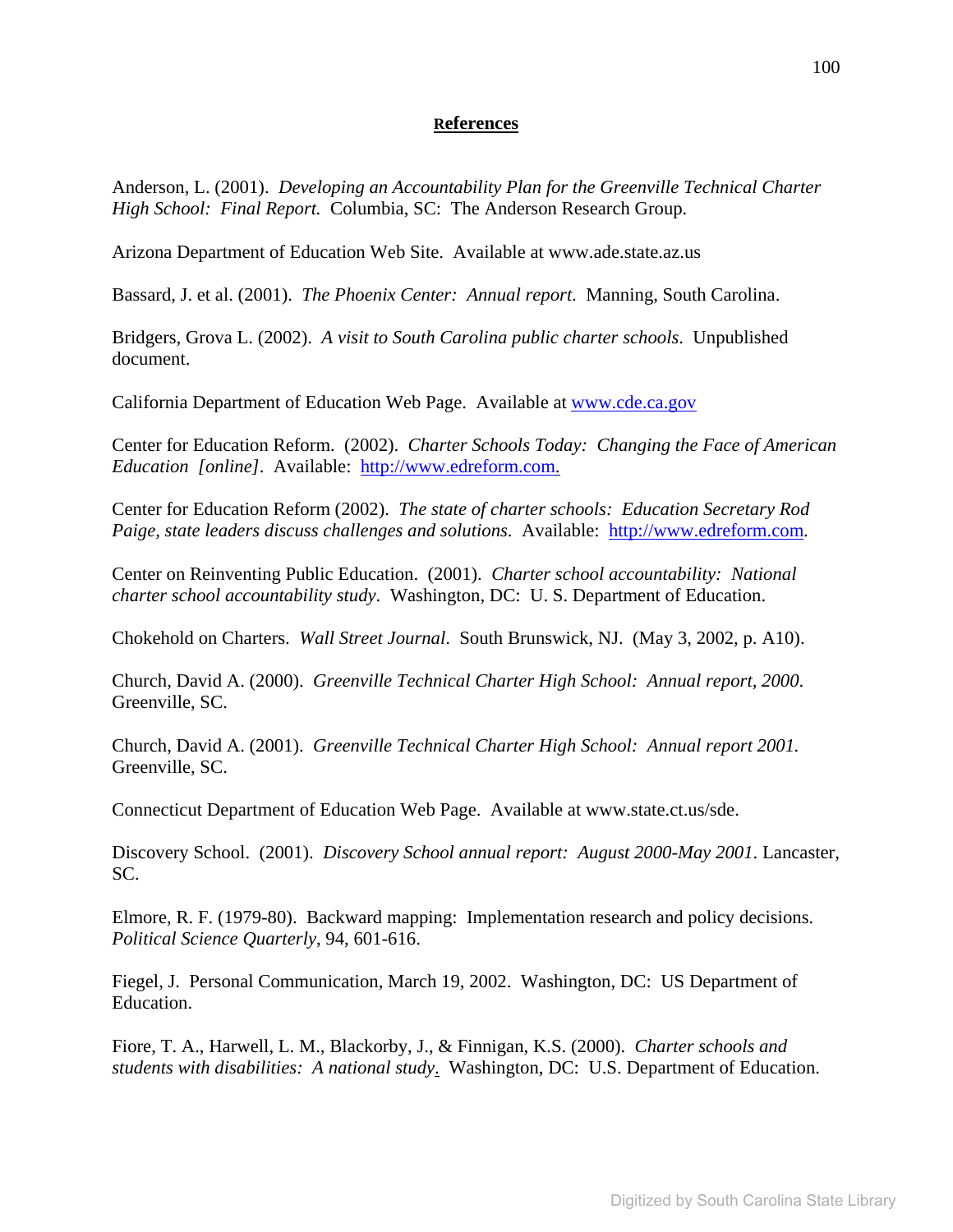Florida Charter School Resource Center. (2001). *Are you ready for your financial audit: Charter school checkup*. Tampa, Florida.

Florida Department of Education Web Site. Available at www.firn.edu

Fullan, M. (1992). Getting reform right: What works and what doesn't. *Phi Delta Kappan*, 73(10), 744-752.

Greenville Technical Charter High School Charter Committee (1998). *Greenville Technical Charter High School Proposal*. Greenville, SC.

Lyday, J. and Winecoff, L. (2000). *External evaluation report: Charter school: McCormick County School District*, McCormick, SC.

Manuel, J. & McLaughlin, M. *The Charter School Experience in North Carolina.* Raleigh, NC (In Press). The NC Center for Public Policy Research.

Meyer Center (2001). *Annual report, 2001*. Greenville, SC.

Nathan, J. (1999). *Charter schools: creating hope and opportunity for American education.* San Francisco, CA: Jossey-Bass Publishers

Nelson, H. F., Muir, E. & Drown, R. (2000). *Venturesome Capital: State Charter School Finance Systems. National Charter School Finance Study*. Washington, DC: U. S. Department of Education.

Noblit, G. W., & Corbett, D. (2001). *North Carolina charter school evaluation report*. Raleigh, NC. NC State Board of Education.

North Carolina Department of Public Instruction Web Page. Available at www.dpi.state.nc.us.

Parents plead for charter school. *The Greenville News*. Greenville, SC. (December 13, 2000, p. 1B).

Pennsylvania Department of Education Web Page. Available at www.pde.state.pa.us.

Phoenix Center. (2001). *Annual report: 2000-2001*. Manning, SC.

RPP International. (2000). *The state of charter schools 2000: Fourth year report.* Washington, DC: U.S. Department of Education, OERI.

RPP International. (2001). *Challenge and Opportunity: The impact of charter schools on school districts*. Washington DC: US Department of Education, OERI.

School District of Greenville County. (2000). *Charles Aiken Academy report: 1998-2000.* Greenville, SC.